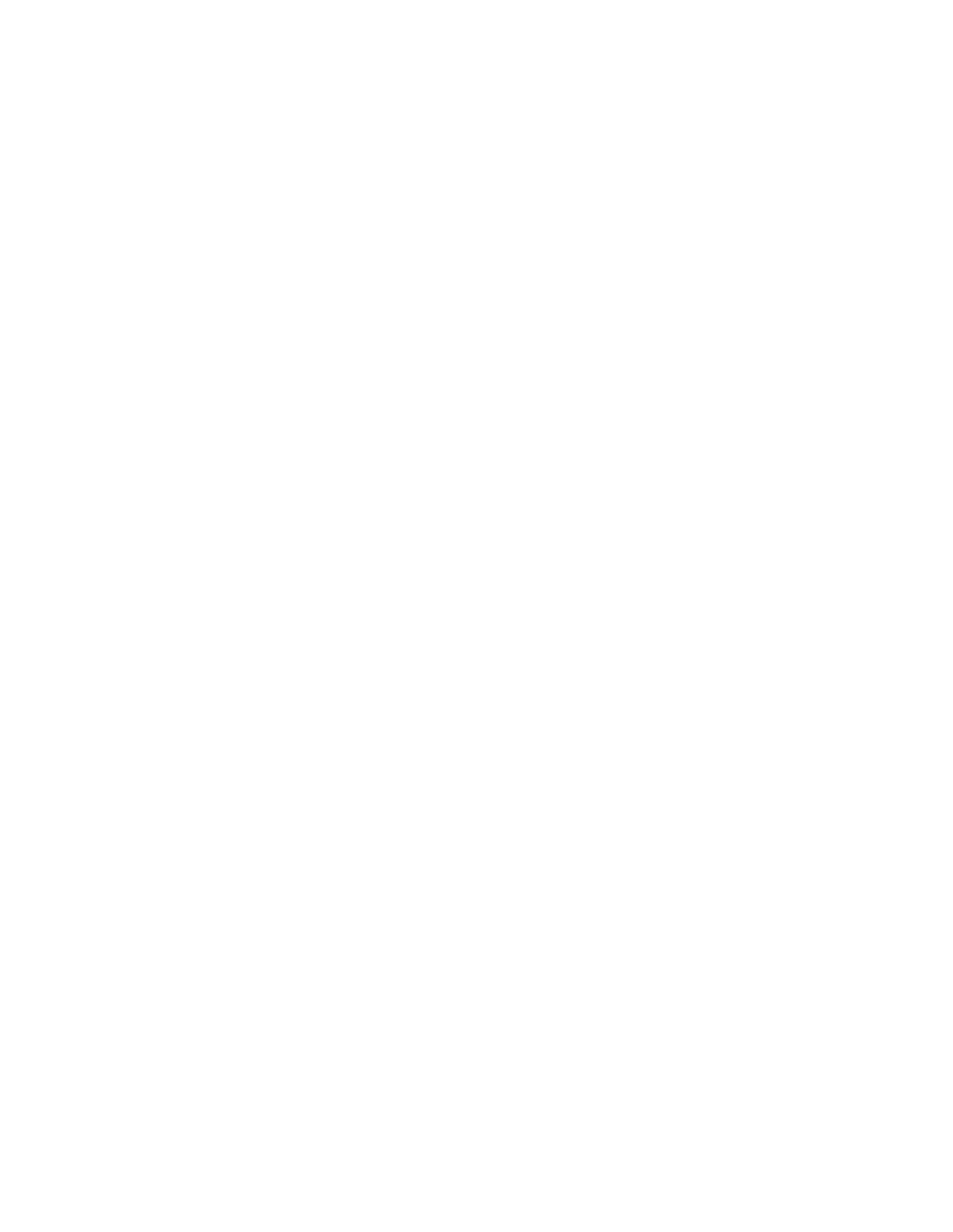

# FIRST ANNUAL REPORT

2007

## Justices of the Peace Review Council

ISSN 1918-3763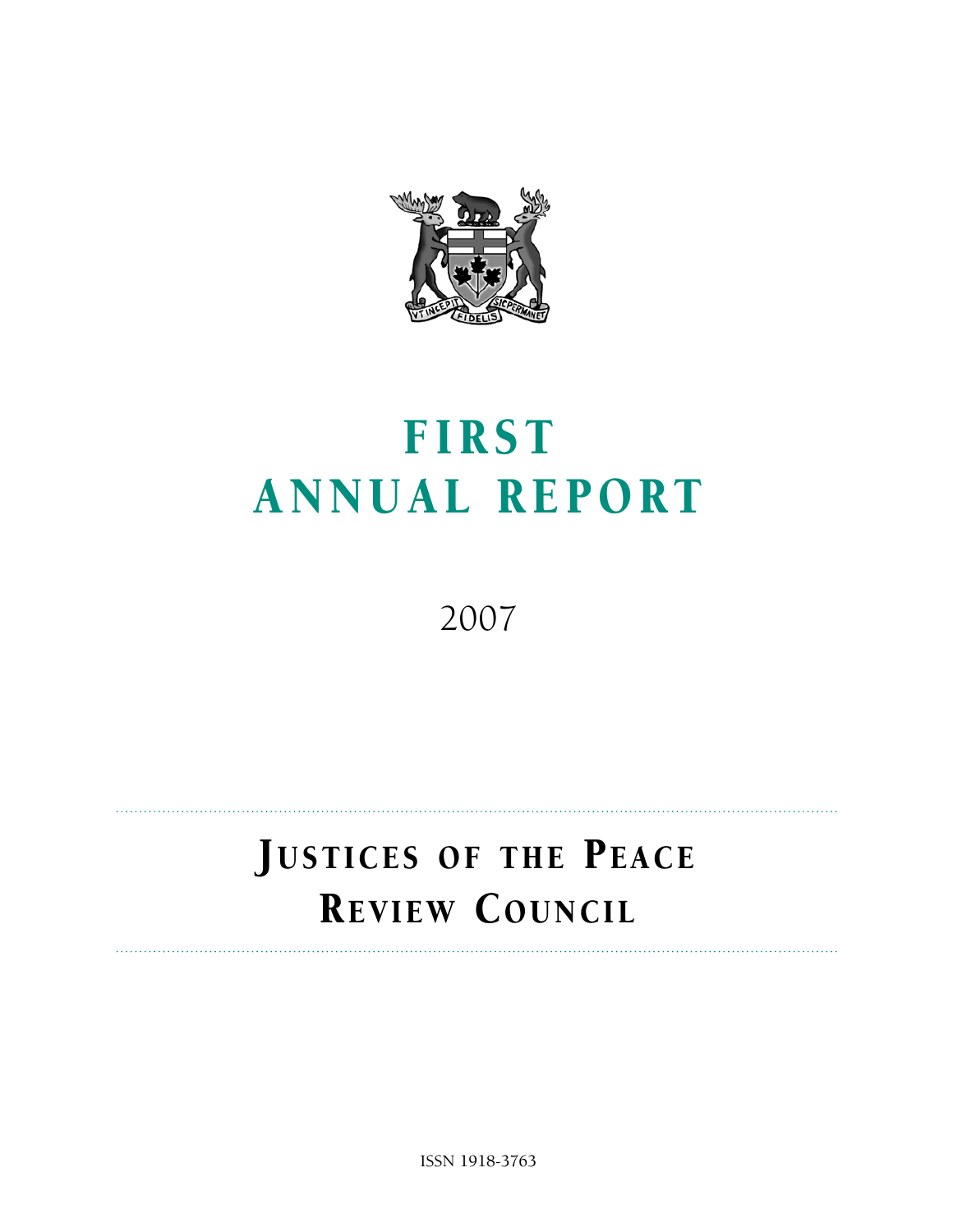

*The Honourable Annemarie E. Bonkalo* **Chief Justice Ontario Court of Justice**

Chair, Justices of the Peace Review Council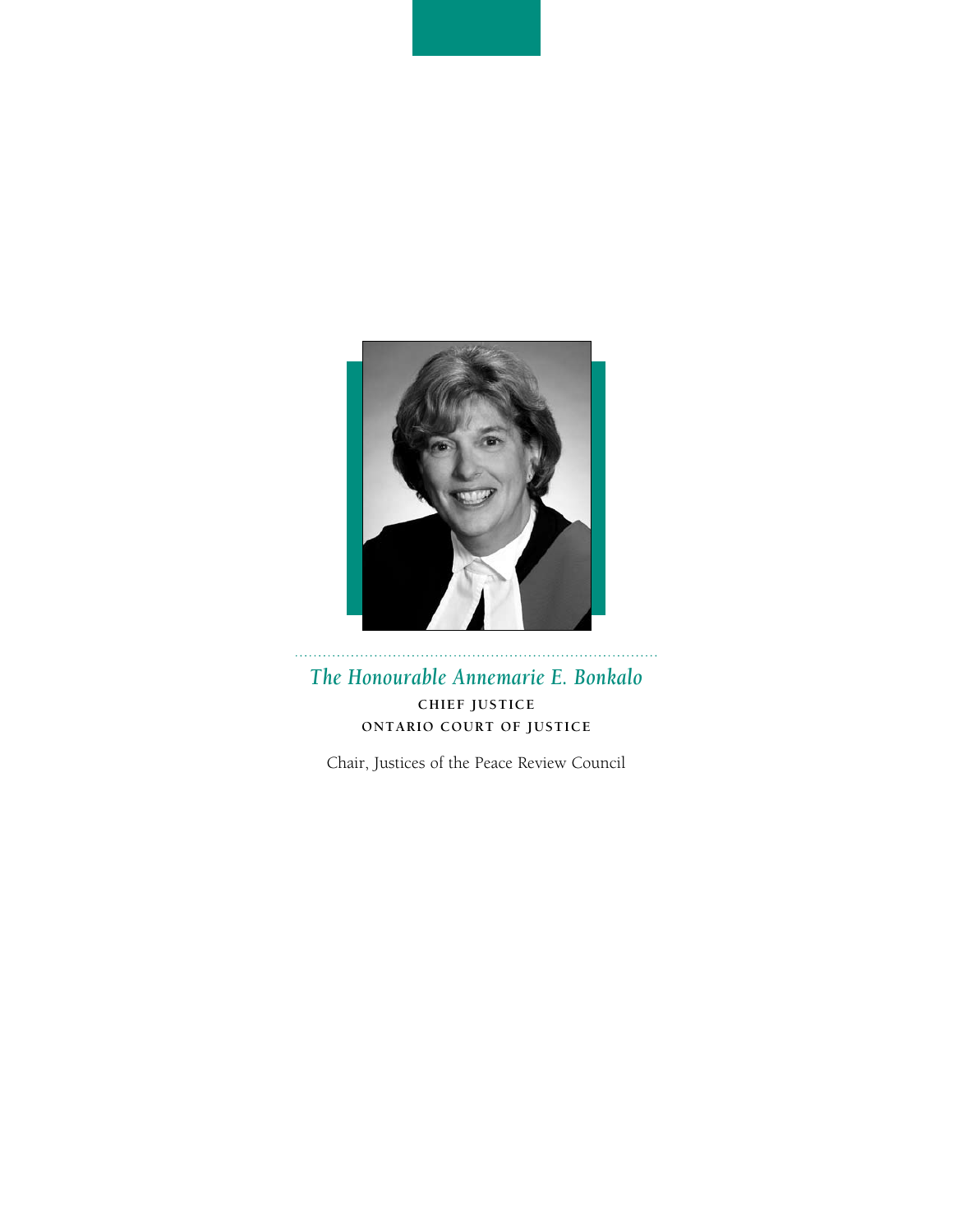

Justices of the Peace Review Council

March 31, 2009

The Honourable Chris Bentley Attorney General for the Province of Ontario 720 Bay Street, 11th Floor Toronto, Ontario M5G 2K1

Dear Minister:

It is my pleasure to submit the first Annual Report of the Justices of the Peace Review Council concerning its operations throughout 2007, in accordance with subsection 9(7) of the *Justices of the Peace Act*. The period of time covered by this Annual Report is from January 1, 2007 to December 31, 2007.

Respectfully submitted,

Assenire C. Bonkalo

 Annemarie E. Bonkalo *Chief Justice Ontario Court of Justice*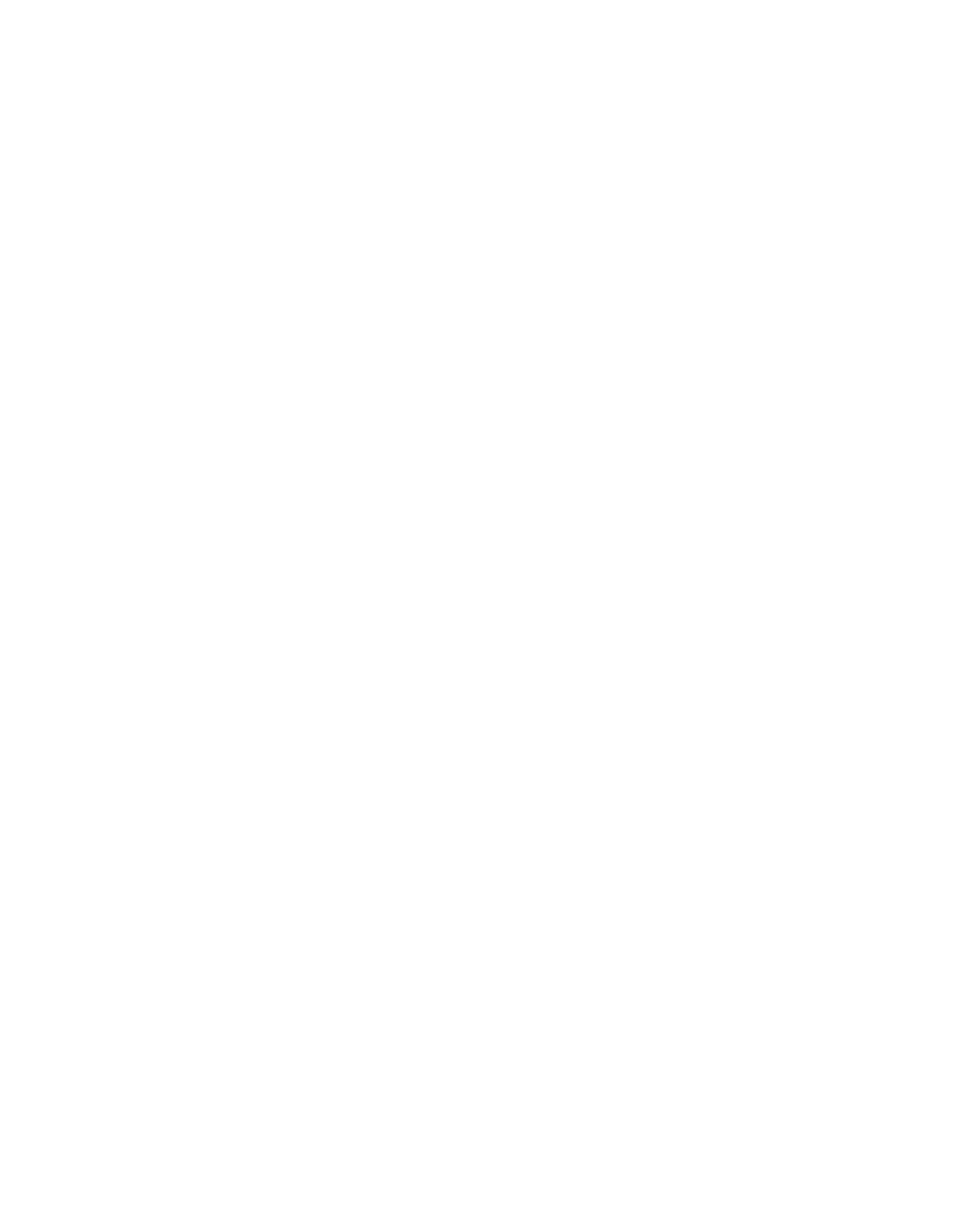## **INTRODUCTION**

The period of time covered by this Annual Report is from January 1, 2007 to December 31, 2007. This report is the first Annual Report on the work of the Justices of the Peace Review Council.

Justices of the peace play an important role in the administration of justice in Ontario. They are appointed by the Province of Ontario and have their duties assigned by a Regional Senior Justice or a Regional Senior Justice of the Peace. They routinely conduct trials under the *Provincial Offences Act* and preside over bail hearings. They also perform a number of judicial functions, such as issuing search warrants. Justices of the peace do difficult, important work in the justice system. A justice of the peace may be the only judicial officer a citizen will encounter in his or her lifetime.

The Justices of the Peace Review Council is a Council established by the Province of Ontario under the *Justices of the Peace Act* with a mandate to receive and investigate complaints against justices of the peace and to fulfill other functions as described in this report. The Review Council does not have the power to interfere with or change a decision made by a justice of the peace. Those are matters to be considered by an appeal court.

The Justices of the Peace Review Council was in existence prior to 2007. However, effective January 1, 2007, the *Access to Justice Act, 2006* amended the *Justices of the Peace Act* to make changes to the composition, procedures and mandate of the Council. The new legislation provides for the Council to make an Annual Report to the Attorney General on its affairs including case summaries. The report may not include information that identifies a justice of the peace, a complainant or a witness.

This First Annual Report of the Justices of the Peace Review Council provides information on the procedures used to address complaints filed under and governed by the *Justices of the Peace Act* as it read prior to the changes enacted by the *Access to Justice Act*, as well as complaints filed and addressed under the current procedures. As well, for the period both before and after the legislation changed, the Annual Report provides information on membership, on the mandate of the Council and on cases closed during 2007.

The Justices of the Peace Review Council had jurisdiction over approximately 355 provinciallyappointed justices of the peace during the period of time covered by this Annual Report.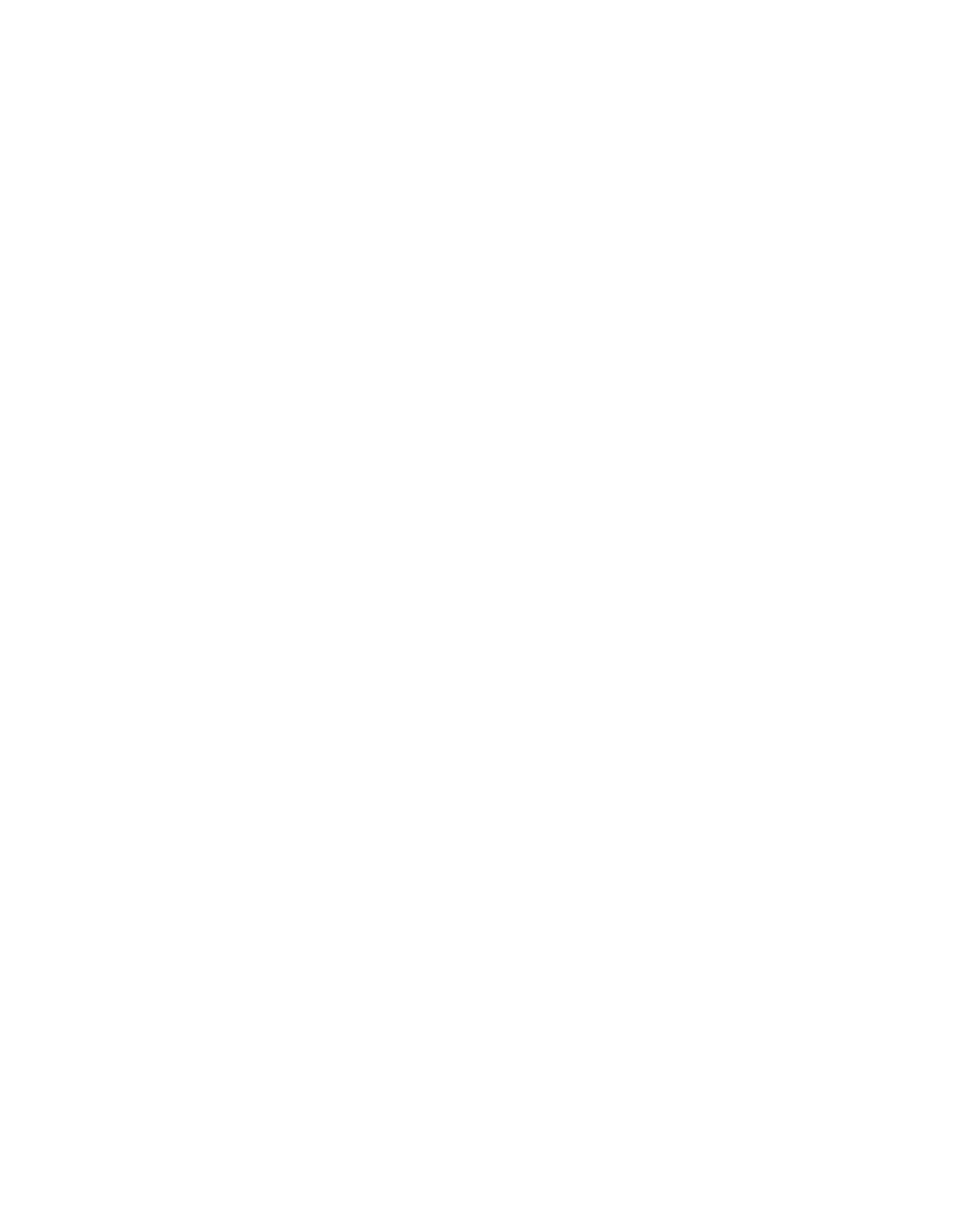## FIRST JUSTICES OF THE PEACE REVIEW COUNCIL ANNUAL REPOR

## 2007

## TABLE OF CONTENTS

**Transmission Letter to the Honourable Chris Bentley**

#### **Introduction**

| 1)                                                                                                                  | <b>Composition and Term of Appointment</b>                                                       | 1              |
|---------------------------------------------------------------------------------------------------------------------|--------------------------------------------------------------------------------------------------|----------------|
| 2)                                                                                                                  | <b>Members</b>                                                                                   | $1 - 2$        |
| 3)                                                                                                                  | Administrative Information                                                                       | $2 - 3$        |
| 4)                                                                                                                  | <b>Functions of the Review Council</b>                                                           | 3              |
| 5)                                                                                                                  | <b>Education Plan</b>                                                                            | 3              |
| 6)                                                                                                                  | <b>Standards of Conduct</b>                                                                      | $3 - 4$        |
| 7)                                                                                                                  | <b>Other Remunerative Work</b>                                                                   | $\overline{4}$ |
| 8)                                                                                                                  | Communications                                                                                   | 4              |
| 9)                                                                                                                  | <b>Complaints Procedures</b>                                                                     | $4 - 10$       |
| 10)                                                                                                                 | <b>Summary of Complaints</b>                                                                     | $10 - 12$      |
|                                                                                                                     | 11) Case Summaries                                                                               | $12 - 43$      |
| Appendix A: Continuing Education Plan                                                                               |                                                                                                  | $A-1 - A-8$    |
| Appendix B: Principles of Judicial Office of<br>Justices of the Peace                                               |                                                                                                  | $B-1 - B-2$    |
|                                                                                                                     | Appendix C: Other Remunerative Work Policy and<br><b>Applications Approved</b>                   | $C-1 - C-3$    |
| Appendix D: Excerpts from Complaints Procedures<br><b>Established Under the Former Justices</b><br>of the Peace Act |                                                                                                  | $D-1 - D-2$    |
|                                                                                                                     | Appendix E: Complaints Procedures Established under<br>the Justices of the Peace Act, as amended | $E-I – E-I8$   |
|                                                                                                                     | Appendix F: Excerpts from the Former Justices of<br>the Peace Act                                | $F-1 - F-4$    |
|                                                                                                                     | Appendix G: Excerpts from the Justices of the Peace Act,<br>as amended                           | $G-1 - G-13$   |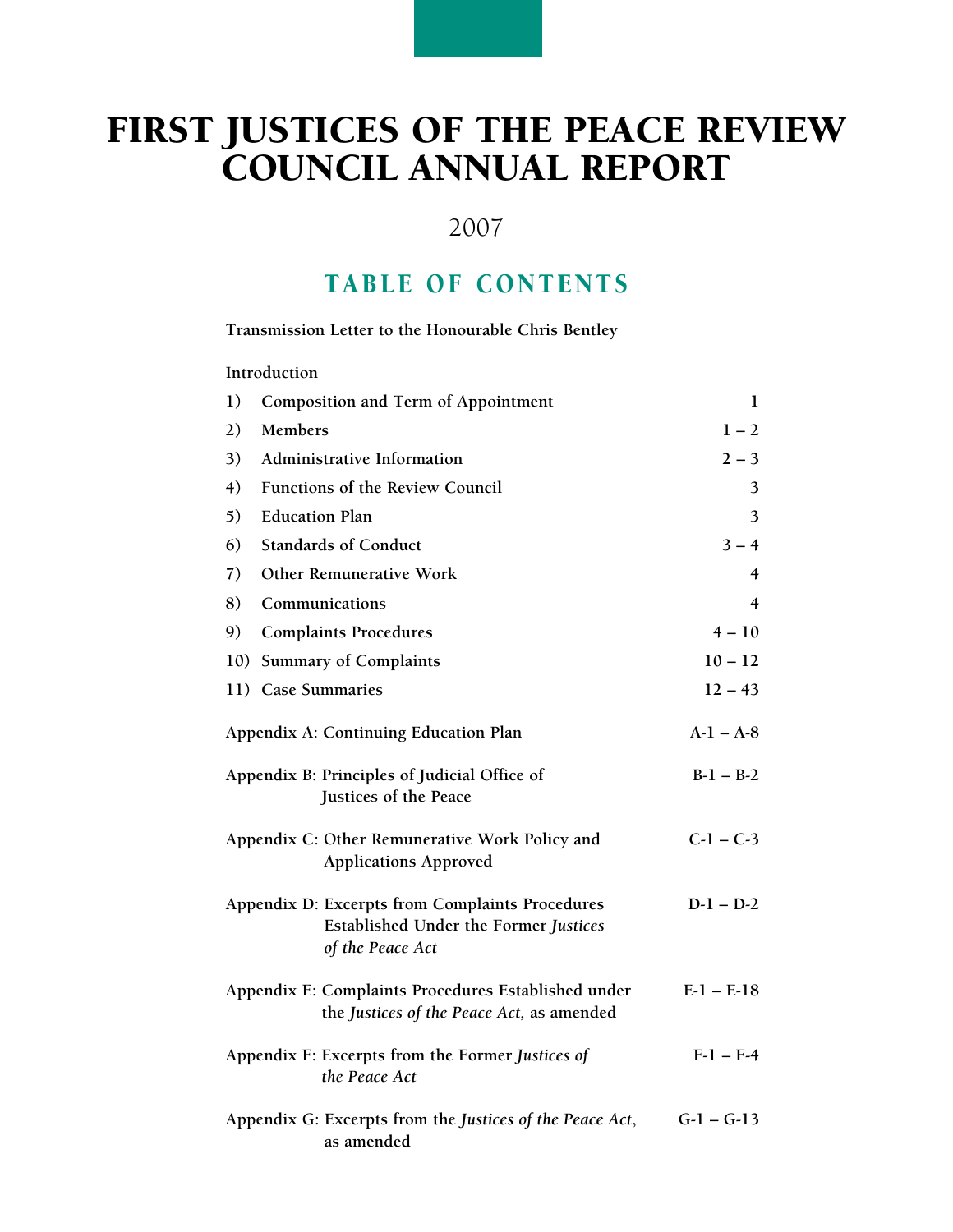## *1. Composition and Terms of Appointment*

Prior to January 1, 2007, the Justices of the Peace Review Council (JPRC) was composed of:

- (a) the Chief Justice of the Ontario Court of Justice;
- (b) the Associate Chief Justice Co-ordinator of Justices of the Peace;
- (c) the Regional Senior Justice of the Ontario Court of Justice in the region in which the matter being considered by the Review Council arises;
- (d) a Justice of the Peace appointed by the Lieutenant Governor in Council; and,
- (e) not more than two other lay persons appointed by the Lieutenant Governor in Council.

The *Access to Justice Act, 2006* amended the *Justices of the Peace Act* to include a greater representation from the Justices of the Peace bench and from the community, and to add two more judges, in addition to the Chief Justice and Associate Chief Justice Co-ordinator of Justices of the Peace.

The newly constituted Justices of the Peace Review Council includes judges, justices of the peace, a lawyer and four community representatives:

- $\bullet$  the Chief Justice of the Ontario Court of Justice, or another judge of the Ontario Court of Justice designated by the Chief Justice;
- the Associate Chief Justice Co-ordinator of Justices of the Peace;
- $\bullet$  three justices of the peace appointed by the Chief Justice of the Ontario Court of Justice;
- two judges of the Ontario Court of Justice appointed by the Chief Justice of the Ontario Court of Justice;
- $\bullet$  one regional senior justice of the peace appointed by the Chief Justice of the Ontario Court of Justice;
- $\bullet$  a lawyer appointed by the Attorney General from a list of three names submitted to the Attorney General by the Law Society of Upper Canada;

 $\bullet$  four persons appointed by the Lieutenant Governor in Council on the recommendation of the Attorney General.

In the appointment of community members, the importance is recognized of reflecting, in the composition of the Review Council as a whole, Ontario's linguistic duality and the diversity of its population and ensuring overall gender balance.

To provide for staggered terms among members of the Council, for its first appointments, one lawyer and one community person hold a six-year term, one community person holds a two-year term and the remaining two community members hold a four-year term. After those members complete their terms, lawyer and community members who are appointed to the Council will hold office for four-year terms and will be eligible for reappointment.

*2. Members – Regular*

The membership of the Justices of the Peace Review Council in the year covered by this report (January 1, 2007 to December 31, 2007) was as follows:

### *Judicial Members:*

**CHIEF JUSTICE OF THE ONTARIO COURT OF JUSTICE**

Brian W. Lennox................................ (Ottawa/Toronto) (until May 3, 2007)

#### **CHIEF JUSTICE OF THE ONTARIO COURT OF JUSTICE**

Annemarie E. Bonkalo.................................... (Toronto) (effective May 4, 2007)

#### **ASSOCIATE CHIEF JUSTICE CO-ORDINATOR OF JUSTICES OF THE PEACE OF THE ONTARIO COURT OF JUSTICE**

Donald A. Ebbs...............................................(London) (until September 1, 2007)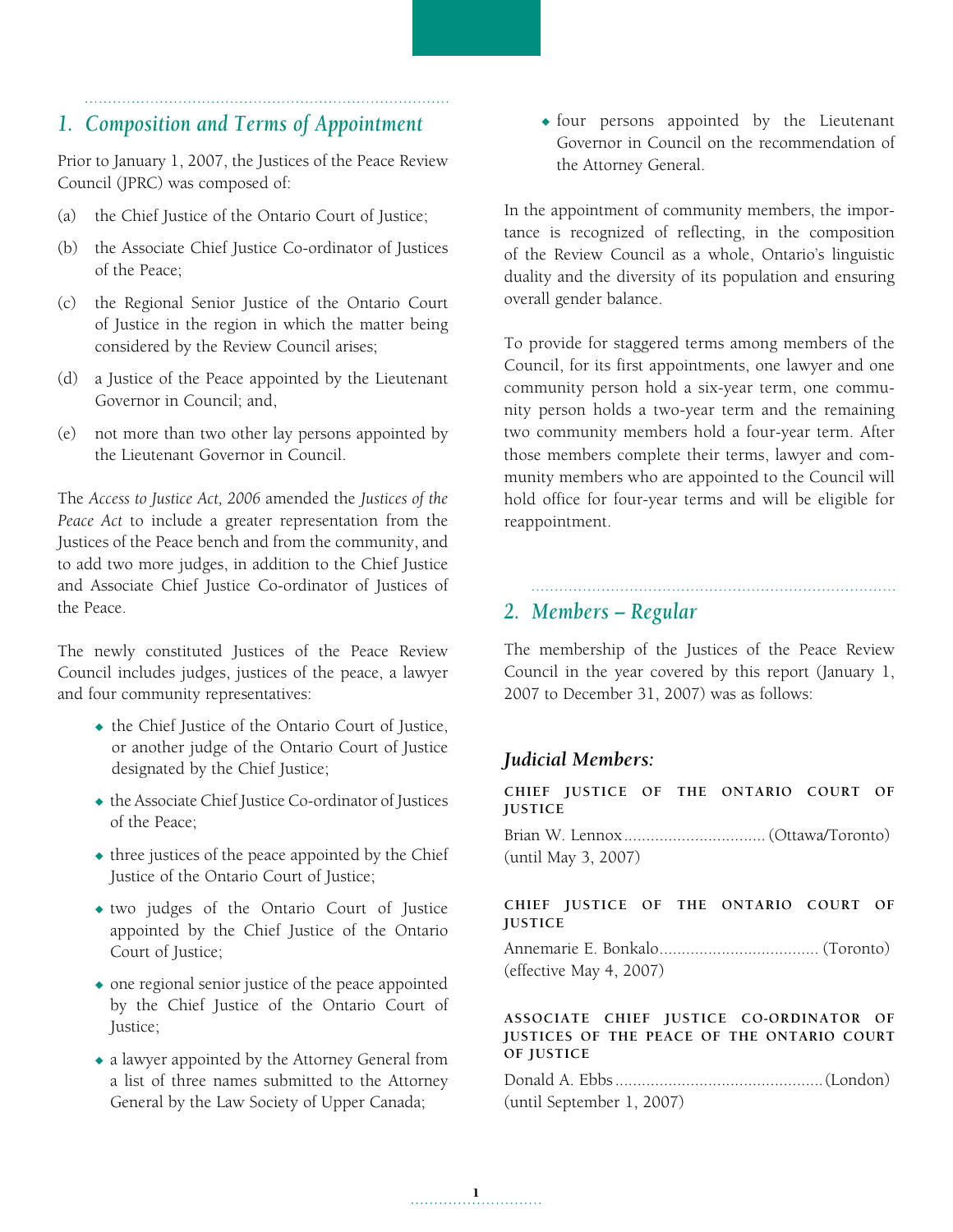#### **ASSOCIATE CHIEF JUSTICE CO-ORDINATOR OF JUSTICES OF THE PEACE OF THE ONTARIO COURT OF JUSTICE**

John A. Payne................................... (Durham/Toronto) (effective September 2, 2007)

#### *Three Justices of the Peace Appointed by the Chief Justice of the Ontario Court of Justice*

Her Worship Kathleen M. Bryant........(Sault Ste. Marie) (effective January 1, 2007)

His Worship Dan M. MacDonald ................. (Brantford) (effective January 1, 2007)

Her Worship Lorraine A. Watson..................(Kingston) (effective January 1, 2007)

#### *Two Judges of the Ontario Court of Justice Appointed by the Chief Justice of the Ontario Court of Justice*

The Honourable Mr. Justice Ralph E. W. Carr...............................................................(Timmins) (effective January 1, 2007)

The Honourable Madam Justice Deborah K. Livingstone...................................(London) (effective January 1, 2007)

#### *Regional Senior Justice of the Peace Appointed by the Chief Justice of the Ontario Court of Justice:*

Her Worship Cornelia Mews....... (Newmarket/Toronto) (effective January 1, 2007)

#### *Lawyer Member:*

Ms. S. Margot Blight....................................... (Toronto) (effective June 1, 2007)

#### *Community Members:*

Mr. Michael S. Phillips...................................(Gormley) Consultant, Mental Health and Justice (effective May 2, 2007)

Ms. Cherie A. Daniel ...................................... (Toronto) Lawyer (effective May 2, 2007)

Mr. Steven G. Silver .................................. (Gananoque) Chief Administrative Officer, Town of Gananoque (effective May 2, 2007)

Mr. Emir A. C. Mohammed............................(Windsor) Professor, Faculty of Law, University of Windsor (effective May 30, 2007)

#### *Members - Temporary*

Subsection 8(10) of the *Justices of the Peace Act* permits the Chief Justice of the Ontario Court of Justice to appoint a judge or a justice of the peace to be a temporary member of the Justices of the Peace Review Council of a complaints committee or hearing panel where it is necessary in order to meet the requirements of the *Act*. During the period covered by this report, no temporary members were appointed to serve as temporary members.

#### *3. Administrative Information*

Separate office space adjacent to the Office of the Chief Justice in downtown Toronto is utilized by both the Ontario Judicial Council and the Justices of the Peace Review Council. The proximity of the Councils' office to the Office of the Chief Justice permits both Councils to make use of clerical and administrative staff, as needed, and computer systems and support backup without the need of acquiring a large support staff.

Councils' offices are used primarily for meetings of both Councils and their members. Each Council has a phone and fax number and its own stationery. Each has a toll-free number for the use of members of the public across the province of Ontario and a toll-free number for persons using TTY/teletypewriter machines.

During the period covered by this report, the staff of the Ontario Judicial Council and the Justices of the Peace Review Council consisted of a registrar, two assistant registrars and a secretary: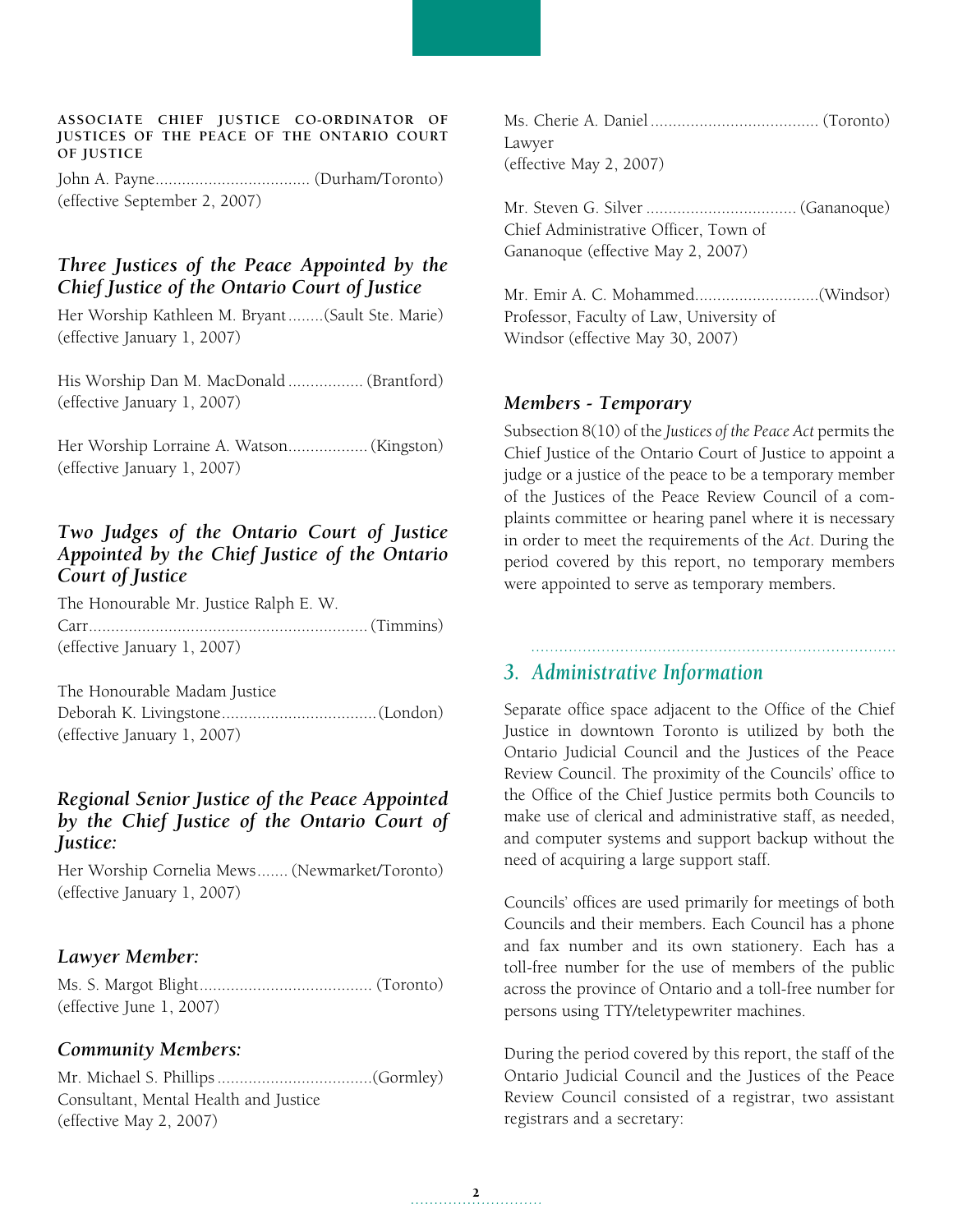Tara Dier, Acting Registrar (until November 18, 2007) Thomas Glassford – Assistant Registrar (Acting Registrar November 19, 2007 to December 31, 2007) Ana Brigido – Acting Assistant Registrar Melissa Johnston – Acting Secretary (until August 17, 2007) Jacqueline Okumu – Acting Secretary (effective August 13, 2007)

## *4. Functions of the Review Council*

Prior to January 1, 2007, the functions of the Review Council were:

- $\bullet$  to consider all proposed appointments and designations of justices of the peace and make reports concerning them to the Attorney General;
- $\bullet$  to receive and investigate complaints against justices of the peace;
- $\bullet$  to deal with continuing education plans; and,
- $\bullet$  to approve requests to do extra-remunerative work.

The amendments to the *Justices of the Peace Act* resulting from the *Access to Justice Act* provided that the functions of the Review Council are:

- $\bullet$  to consider applications under section 5.2 of the *Justices of the Peace Act* for the accommodation of needs
- $\bullet$  to establish complaints committees from amongst its members to receive and investigate complaints against justices of the peace, and decide upon dispositions under section 11(15);
- $\bullet$  to hold hearings when hearings are ordered by complaints committees under section 11(15);
- $\bullet$  to review and approve standards of conduct;
- $\bullet$  to deal with continuing education plans; and,
- $\bullet$  to decide whether a justice of the peace who applies for approval to engage in other remunerative work may do so.

The Review Council does not have the power to interfere with or change a decision made by a justice of the peace. Only an appeal court can do that.

As it began its first year, the newly constituted Review Council developed procedures and policies to guide the work of the Council, undertook the review of complaint files, reviewed and approved an education plan for the justices of the peace, and reviewed and approved principles of judicial office for justices of the peace.

*5. Education Plan*

The Associate Chief Justice Co-ordinator of Justices of the Peace of the Ontario Court of Justice is required, by section 14 of the *Justices of the Peace Act*, to implement, and make public, a plan for the continuing judicial education of justices of the peace. The education plan must be approved by the Justices of the Peace Review Council. During the period of time covered by this Annual Report a continuing education plan was developed by the Associate Chief Justice Co-ordinator of Justices of the Peace in conjunction with the Advisory Committee on Education. The Committee includes the Associate Chief Justice Coordinator of Justices of the Peace as Chair (*ex officio*) and justices of the peace nominated by the Associate Chief Justice and by the Association of Justices of the Peace of Ontario. The continuing education plan was approved by the Justices of the Peace Review Council on November 23, 2007. A copy of the continuing education plan can be found at Appendix "A" in this report.

## *6. Standards of Conduct*

The Associate Chief Justice Co-ordinator of Justices of the Peace may, under section 13(1) of the *Justices of the Peace Act* establish standards of conduct for justices of the peace and he/she implements the standards when they have been reviewed and approved by the Review Council.

Principles of judicial office set out standards of excellence and integrity to which all justices of the peace subscribe.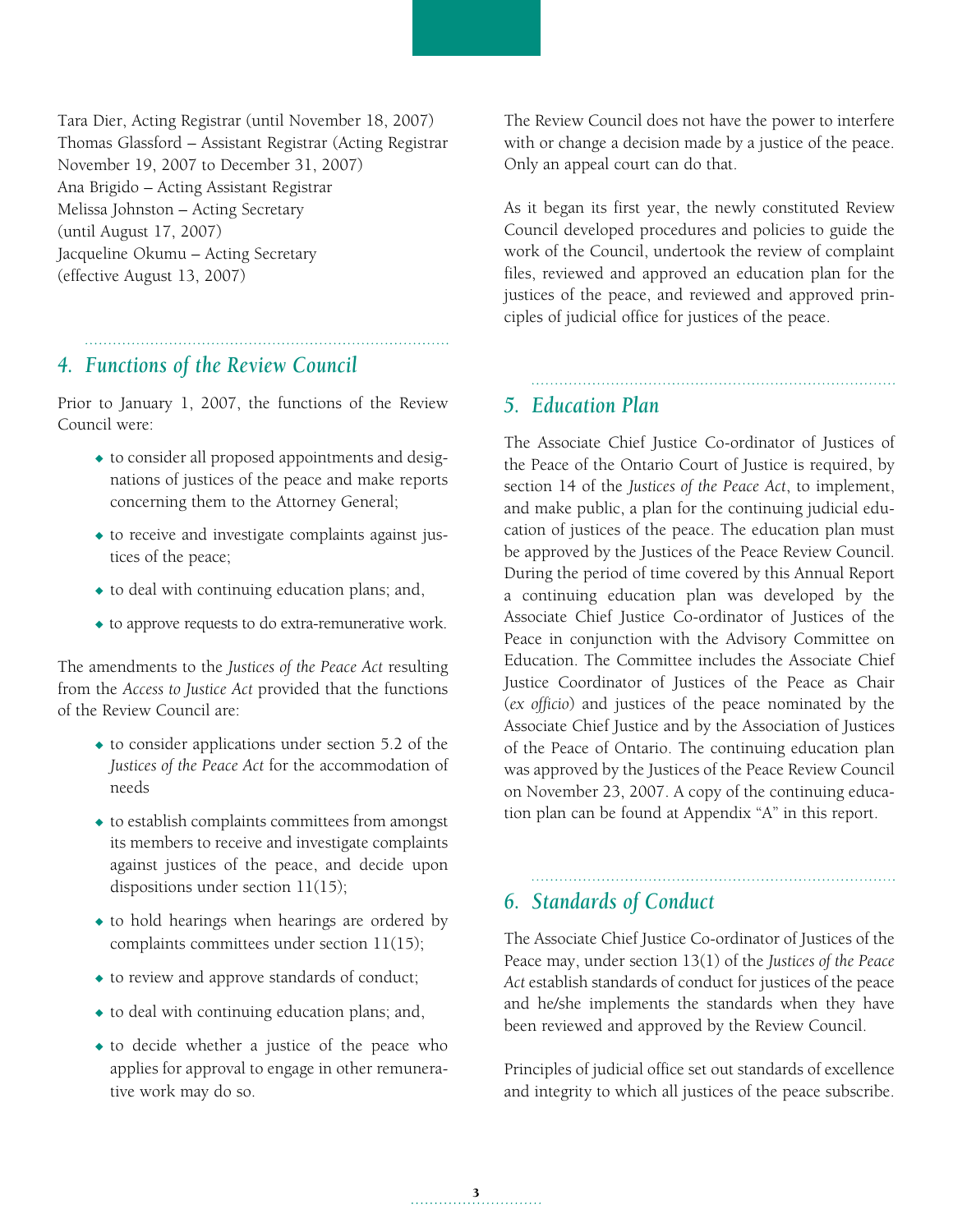These principles are not exhaustive. They are designed to be advisory in nature and are not directly related to any specific disciplinary process.

Intended to assist justices of the peace in addressing ethical and professional dilemmas, they may also serve in assisting the public to understand the reasonable expectations which the public may have of justices of the peace in the performance of judicial duties and in the conduct of their personal lives. The principles were approved by the Justices of the Peace Review Council on December 7, 2007. A copy of the Principles of Judicial Office can be found at Appendix "B" in this report.

#### *7. Other Remunerative Work*

In 1997, the Justices of the Peace Review Council approved a policy regarding extra-remunerative work. On November 23, 2007, the newly constituted Review Council approved the current policy regarding other remunerative work in which justices of the peace may engage. Under section 19 of the *Justices of the Peace Act*, all justices of the peace are required to seek the written approval of the Review Council before accepting or engaging in any extra-remunerative work. Applications received from justices of the peace to engage in other remunerative work are considered in accordance with the policy. The policy applies to all justices of the peace, full-time and part-time.

The policy sets out criteria that are used by the Review Panel in assessing applications:

- $\bullet$  whether there is an actual, or perceived, conflict of interest between the duties as assigned and the extra-remunerative activity for which approval is sought;
- $\bullet$  whether the nature of the activity for which the justice of the peace seeks approval will present an intrusive demand on the time, availability or energy of the justice of the peace and his or her ability to properly perform the judicial duties assigned; and,
- $\bullet$  whether the activity for which the justice of the peace seeks approval is a seemly or appropriate

activity in which a judicial officer should engage, having regard to the public perceptions of judicial demeanour, independence and impartiality.

A copy of the policy can be found at Appendix "C".

In 2007, the Review Council received and considered three applications for approval to engage in extraremunerative work. The applications were approved. Information on the applications can be found at Appendix "C" following the policy.

*8. Communications*

The website of the Justices of the Peace Review Council includes information on the Council, as well as information about upcoming hearings. Copies of "Judicial Inquiry Proceedings" held under the former legislation and "Reasons for Decision" from any public hearings are posted on the website when released and all of the publicly available Annual Reports will be available in their entirety.

The address of the JPRC website is: www.ontariocourts.on.ca/jprc/.

## *9. Complaints Procedure*

Any person may make a complaint to the Review Council about the conduct of a justice of the peace. Complaints to the Review Council must be made in writing and signed by the complainant. The governing legislation and the principles of natural justice do not provide for the Review Council to act on anonymous complaints or to initiate inquiries into the conduct of a judicial officer. Rather, an investigation conducted by the Review Council must be in response to specific allegations submitted by a complainant. Most of the complaints received by the Justices of the Peace Review Council are received from members of the public. All correspondence is reviewed to determine whether or not a complaint is within the jurisdiction of the Review Council. If an individual is actually complaining about his/her lawyer or a Crown Attorney, or another office, the complainant is directed to make the complaint to the appropriate agency or authorities.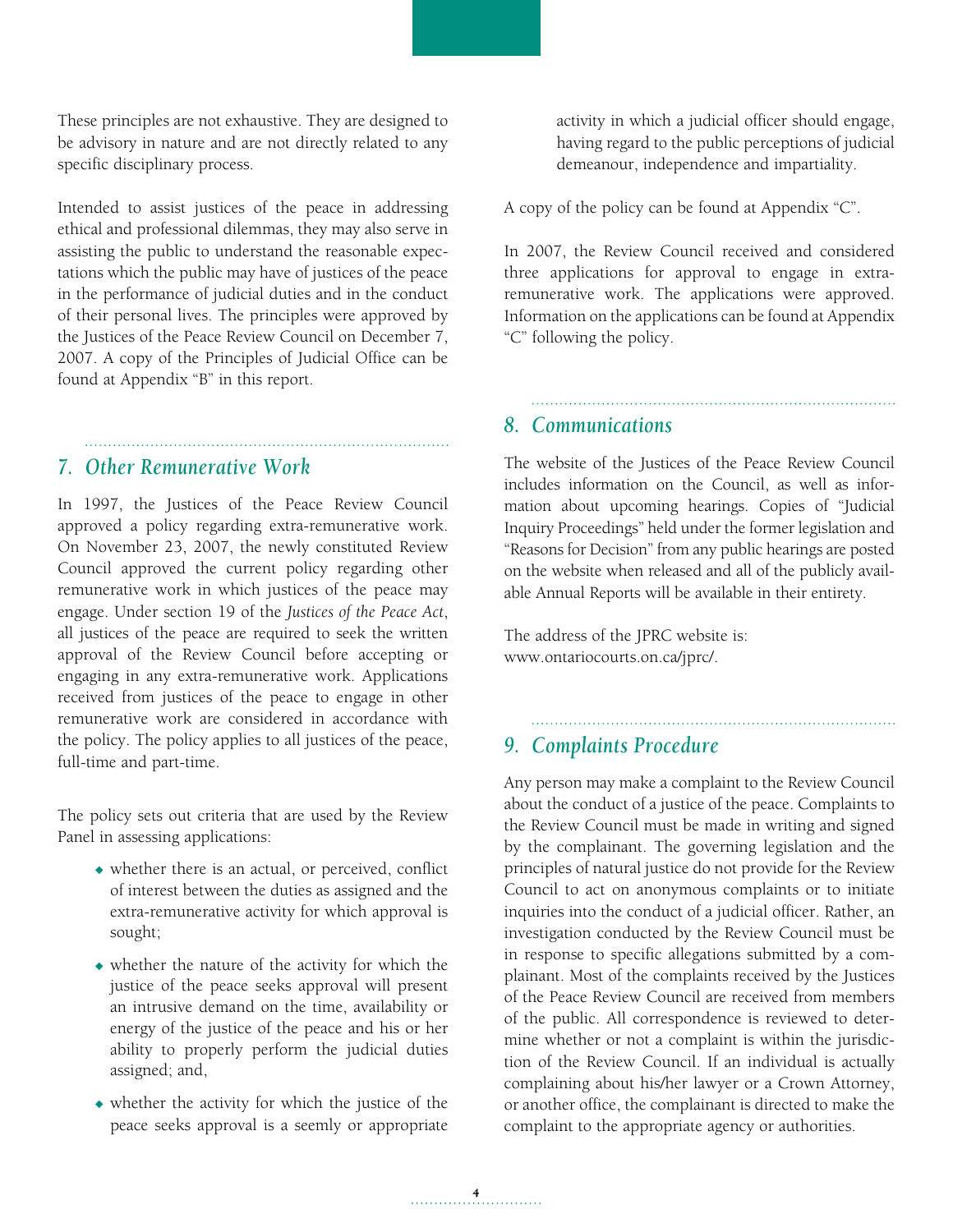In those cases where the complaint is within the jurisdiction of the Review Council, a complaint file is opened and a letter of acknowledgement is sent to the complainant, usually within a week of his or her letter being received by the Review Council. If the complainant expresses dissatisfaction with a decision that has been made, the letter of acknowledgement advises the complainant that the Review Council has no power to change a decision made by a justice of the peace. In such cases, the complainant is advised that he or she may wish to consult legal counsel to determine what, if any, remedies may be available.

As a result of the *Access to Justice Act, 2006*, amendments of the *Justices of the Peace Act* came into effect on January 1, 2007 that provide the current framework for addressing complaints against justices of the peace.

The legislation provides for transition from the former *Justices of the Peace Act* to the new *Act*. Under section 11.1(22), for a small number of existing complaints that were made before January 1, 2007 and that were considered by the former Review Council before that date, the procedures under the former legislation related to section 11 investigative hearings and to section 12 public inquiries will still apply.

Information is provided below on the procedures of the Review Council for complaints filed prior to the amendments to the *Justices of the Peace Act* that resulted from the *Access to Justice Act*, and on the current procedures for complaints governed by the new legislation.

## *9.1. Complaints Addressed Under Former Legislation*

For outstanding complaints addressed under the provisions of the former legislation, the new Review Council took steps to replicate, as much as possible, the procedure of the former legislation. A more detailed description of the Review Council's procedures for complaints addressed under the former legislation can be found at Appendix "D" of this Report.

#### *Investigation and Review of Complaints*

Under the former *Justices of the Peace Act*, four of the six members on the Review Council constituted a quorum and were sufficient for the exercise of all of the jurisdiction and powers of the Review Council. For complaints governed by the former legislative sections, investigation was carried out and each case was considered by four members of the newly established Review Council.

Usually, a transcript of a court hearing was ordered and when deemed necessary, a copy of the audiotape may have also been ordered.

The Council would review the investigative materials. Pursuant to section 11(1), the Review Council would determine whether or not further investigation was needed prior to making a decision. In some cases, the Council may have decided to retain external counsel to conduct further investigation such as interviewing witnesses. The justice of the peace may also have been asked by the Council for a response to the concerns raised by the complaint. If a response was requested from the justice of the peace, a copy of the complaint, the transcript (if any) and all the relevant materials on file were provided to the justice of the peace, together with the letter from the Review Council requesting the response.

#### *Dismissals or Referrals*

Cases would be dismissed if the complainant's allegations were determined to be unfounded or outside of the mandate of the Review Council. For example, if a complaint was a disagreement with a decision, that would be a matter that would need to be considered by an appeal court and outside of the jurisdiction of the Review Council. In some cases, the complaint may have been referred to the Associate Chief Justice –Coordinator of Justices of the Peace or to the Regional Senior Justice to speak to the justice of the peace.

If the Review Council determined that no further investigation was required and a complaint should be dismissed, the complainant was then notified of the Review Council's disposition. The justice of the peace would also receive notice of the Review Council's disposition.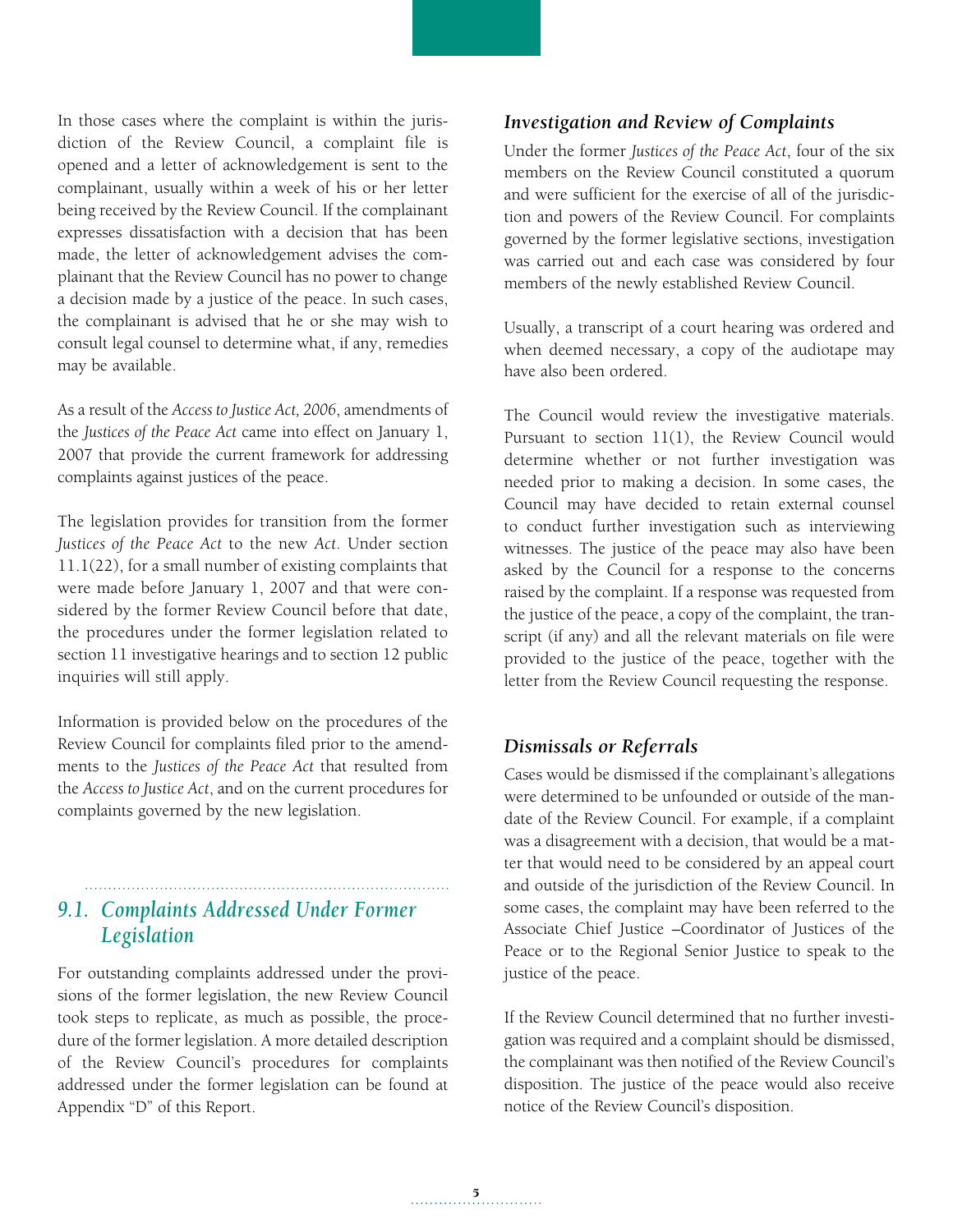#### *Section 11 Investigative Hearing*

Section 11.1(22) of the current *Justices of the Peace Act*  provides that section 11 and section 12 of the former *Act* continue to apply for complaints made before January 1, 2007. Under section 11, the members of the Review Council have the authority to decide to conduct an investigative hearing as part of the investigation process. In those cases where the complaint was made before January 1, 2007 and where the Review Council orders a section 11 investigative hearing, the Acting Registrar engages external legal counsel to prepare a "Notice of Hearing" which outlines the particulars of the complaint to be addressed by Council. The Notice is personally served on the justice of the peace. The external counsel presents the case to the Review Council. As the section 11 hearing is part of the investigation process, the same four members of the Review Council who investigated the case would also conduct the hearing. If those persons are no longer on the Council, four members of the newly established Review Council hear the case.

A section 11 investigative hearing is held in private and is recorded. The justice of the peace is entitled to appear in person and to be represented by counsel. The Review Council has all the powers of a commission under Part II of the *Public Inquiries Act*.

At the conclusion of the hearing, the members of the Review Council determine whether or not to recommend to the Attorney General that a public inquiry should be held pursuant to section 12 of the former *Justices of the Peace Act*. If a public inquiry is recommended, a report is sent to the Attorney General recommending a public inquiry. The report may also include a recommendation that the justice of the peace be compensated for all or part of his or her legal costs in connection with the investigation.

A copy of their report to the Attorney General must be given to the justice of the peace. The person who made the complaint is informed of the disposition of the complaint, but is not given a copy of Council's report. The Attorney General could decide to make all or part of the report public, if he or she is of the opinion that it is in the public interest to do so, but this has rarely been done.

#### *Section 12 Public Inquiry*

Section 12 of the former *Act* provides that the Lieutenant Governor in Council may appoint a judge of the Ontario Court of Justice to conduct a public inquiry into the question of whether there has been misconduct by a justice of the peace, on the recommendation of the Review Council, following the conclusion of its investigation under section 11 of the former *Justices of the Peace Act*.

The *Public Inquiries Act* applies to "section 12 inquiries".

Following the completion of the public inquiry, the judge who conducts the inquiry prepares a report to the Lieutenant Governor in Council. Section 12 of the former *Justices of the Peace Act* states that the report of the inquiry held under section 12 (the "public inquiry") may recommend that the Lieutenant Governor in Council remove the justice of the peace from office in accordance with section 8 of the *Justices of the Peace Act* or it may recommend that the Justices of the Peace Review Council implement a disposition under subsection 12(3.3) of the *Act*. Alternatively, the judge who conducts the public inquiry may also determine that there was no misconduct by the justice of the peace and decide to "dismiss" the complaint at the conclusion of the inquiry.

The report of the public inquiry may also recommend that the justice of the peace be compensated for all or part of the cost of legal services incurred in connection with the inquiry. The amount of compensation recommended must be based on a rate for legal services that does not exceed the maximum rate normally paid by the Government of Ontario for similar services.

#### *Removal from Office*

For complaints filed under the former legislation, a justice of the peace can only be removed from office by the Lieutenant Governor in Council and only if removal is recommended by the judge conducting the section 12 public inquiry. The judge must have concluded that the justice of the peace has become incapacitated or disabled from the due execution of his or her office by reason of infirmity, conduct that is incompatible with the execution of the duties of his or her office, or having failed to perform the duties of his or her office as assigned.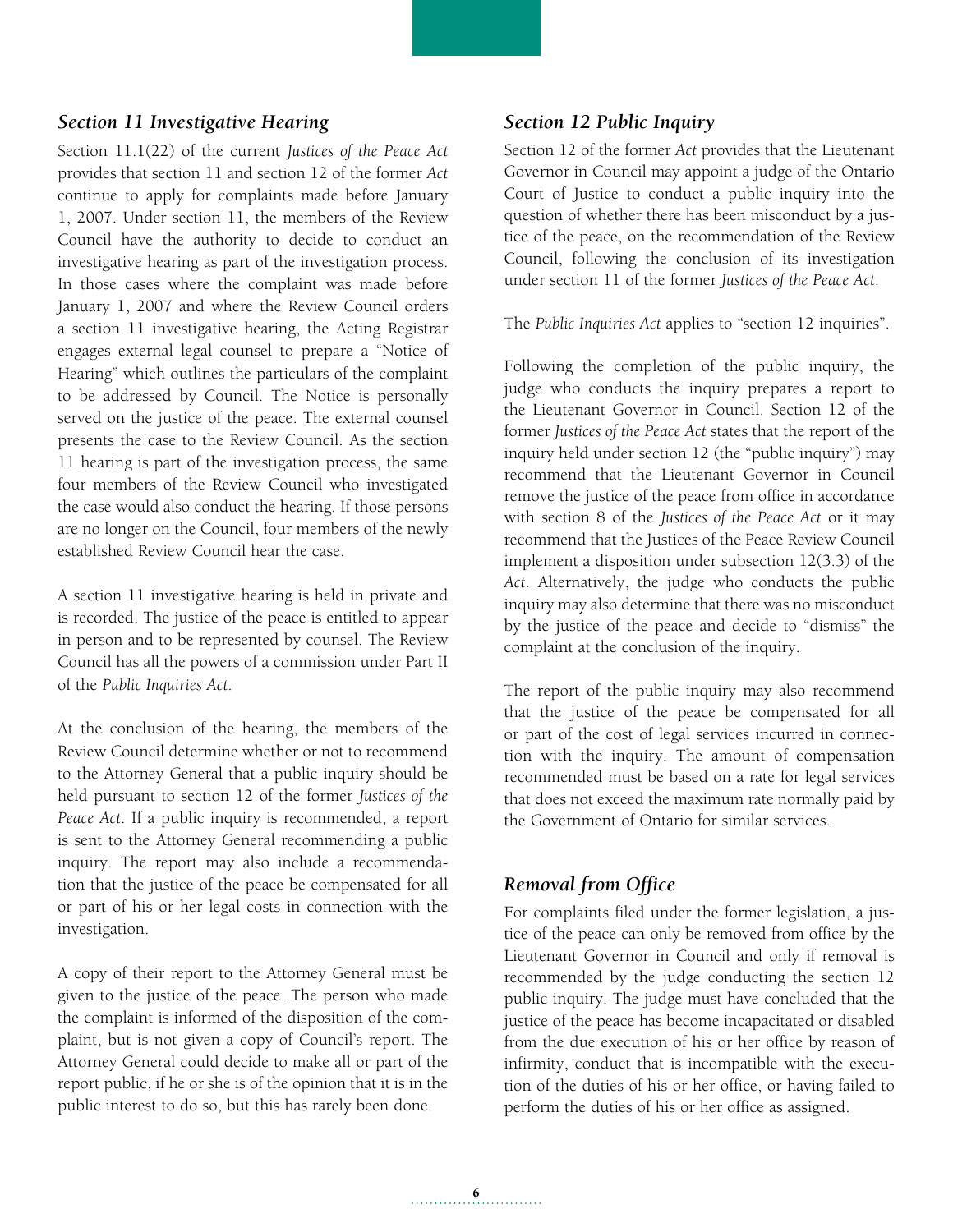The order of removal must be laid before the Legislative Assembly, if it is in session or, if not, within fifteen days after the commencement of the next session.

#### *Disposition by Review Council*

If, at the end of the section 12 public inquiry, the judge conducting the inquiry recommends that the Review Council implement a disposition under subsection 12(3.3) of the former *Justices of the Peace Act*, it is necessary for the members of the Review Council to reconvene and determine what disposition they think is appropriate in the circumstances.

In order to make this determination, the Review Council will conduct a meeting, which will be public, and will provide the justice of the peace with an opportunity to make submissions as to the appropriate disposition under subsection (3.3).

Under subsection (3.3) of section 12, the Review Council may:

- (a) warn the justice of the peace;
- (b) reprimand the justice of the peace;
- (c) order the justice of the peace to apologize to the complainant or to any other person;
- (d) order the justice of the peace to take specified measures, such as receiving education or treatment, as a condition of continuing to sit as a justice of the peace;
- (e) suspend the justice of the peace with pay, for any period; or
- (f) suspend the justice of the peace without pay, but with benefits, for a period of up to 30 days.

When the Review Council has dealt with a complaint regarding a justice of the peace, the person who made the complaint and the justice of the peace are informed of the disposition of the complaint.

#### *Former Legislation*

The applicable legislative provisions, as they were under the former *Justices of the Peace Act*, prior to the amendments resulting from the *Access to Justice Act*, are included as Appendix "F" to this report.

## *9.2 Current Complaints Process*

The *Justices of the Peace Act* and the procedures that have been established by the Review Council provide the current framework for addressing complaints against justices of the peace. The procedure is outlined below. A more detailed outline of the Justices of the Peace Review Council's current procedures is included as Appendix "E" to this report.

#### *Preliminary Investigation and Review*

As soon as possible after receiving a complaint about the conduct of a justice of the peace, the office of the Review Council will acknowledge receipt of the complaint and establish a complaints committee of the Review Council to investigate the complaint. Members of the Review Council serve on complaints committees on a rotating basis. Each complaints committee is composed of a provincially appointed judge who acts as chair, a justice of the peace and either a community member or a lawyer member. Complaints are not generally assigned to members from the same region where the justice of the peace who is the subject of the complaint presides. This avoids any risk of or perception of bias or conflict of interest between a member of Council and the justice of the peace.

Section 11(8) of the *Act* requires that investigations by the Review Council must be conducted in private.

Frequently a transcript of a court hearing is ordered to be considered by the members of the complaints committee. An audiotape, if available, may also be ordered and reviewed. In some cases, it is necessary to conduct further investigation in the form of interviewing witnesses. If so, an external counsel is retained on behalf of the Review Council to carry out the investigation.

The complaints committee will determine whether or not a response to the complaint is required from the justice of the peace in question. If a response is requested from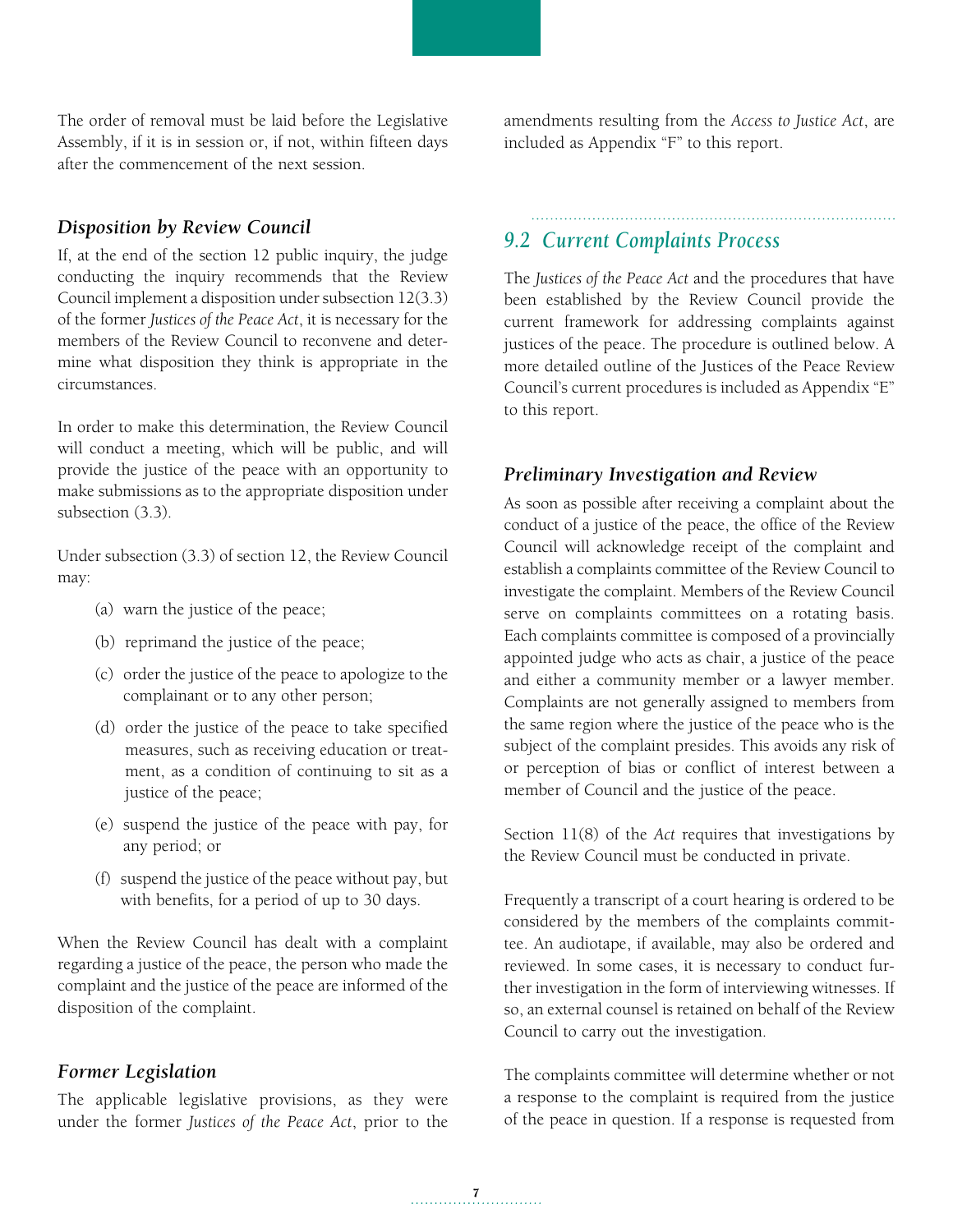the justice of the peace, a copy of the complaint, the transcript (if any) and all of the relevant materials considered by the committee will be provided to the justice of the peace, together with the letter sent from the Review Council requesting a response. The justice of the peace may seek independent legal advice to provide assistance in responding to Council.

Section 11(15) of the *Justices of the Peace Act* gives the complaints committee the authority to dismiss a complaint after reviewing the complaint where, in the opinion of the committee, it is frivolous or an abuse of process; it falls outside the Review Council's jurisdiction because it is a complaint about the exercise of judicial discretion; it does not include an allegation of judicial misconduct; the allegation is unproven; or, the misconduct does not rise to the level of misconduct that requires further action on the part of the Review Council.

#### *Interim Recommendations*

The complaints committee may consider whether the allegation(s) warrants making an interim recommendation pending the disposition of a complaint. Under section 11(11) of the *Act*, an interim recommendation for non-assignment or re-assignment may be made to a Regional Senior Justice. It is within the discretion of the Regional Senior Justice as to whether he or she may decide to act upon the recommendation.

The Review Council has approved the following criteria in their procedures to guide the complaints committee as to when an interim recommendation should be made:

- $\bullet$  where the complaint arises out of a working relationship between the complainant and the justice of the peace and the complainant and the justice of the peace both work at the same court location;
- $\bullet$  where allowing the justice of the peace to continue to preside would likely bring the administration of justice into disrepute;
- $\bullet$  where the complaint is of sufficient seriousness that there are reasonable grounds for investigation by law enforcement agencies;
- $\bullet$  where it is evident to the complaints committee that a justice of the peace is suffering from a mental

or physical impairment that cannot be remedied or reasonably accommodated.

Where a complaints committee proposes to recommend temporarily not assigning or re-assigning a justice of the peace, it may give the justice of the peace an opportunity to be heard on that issue in writing. Particulars of the factors upon which the complaints committee's recommendations are based are provided to the Regional Senior Judge to assist the Regional Senior Judge in making his or her decision, and to the justice of the peace to provide him or her with notice of the complaint and the complaints committee's recommendation.

## *Dispositions of the Complaints Committee*

When the investigation is completed, pursuant to section 11(15) of the *Act*, the complaints committee will do one of the following:

- a) dismiss the complaint if it is frivolous, an abuse of process or outside the jurisdiction of the complaints committee;
- b) invite the justice of the peace to attend before the complaints committee to receive advice concerning the issues raised in the complaint or send the justice of the peace a letter of advice concerning the issues raised in the complaint, or both;
- c) order that a formal hearing into the complaint be held by a hearing panel; or,
- d) refer the complaint to the Chief Justice of the Ontario Court of Justice.

The complaints committee reports to the Review Council on its decision and, except where it orders a formal hearing, does not identify the complainant or the justice of the peace who is the subject of the complaint in its report.

Except for hearings ordered under section  $11(15)(c)$  to consider complaints against specific justices of the peace, proceedings of the Review Council are not held in public. Investigations must be conducted in private under section 11(8) of the *Act*.

The Review Council informs the person who made the complaint and the justice of the peace of the decision made.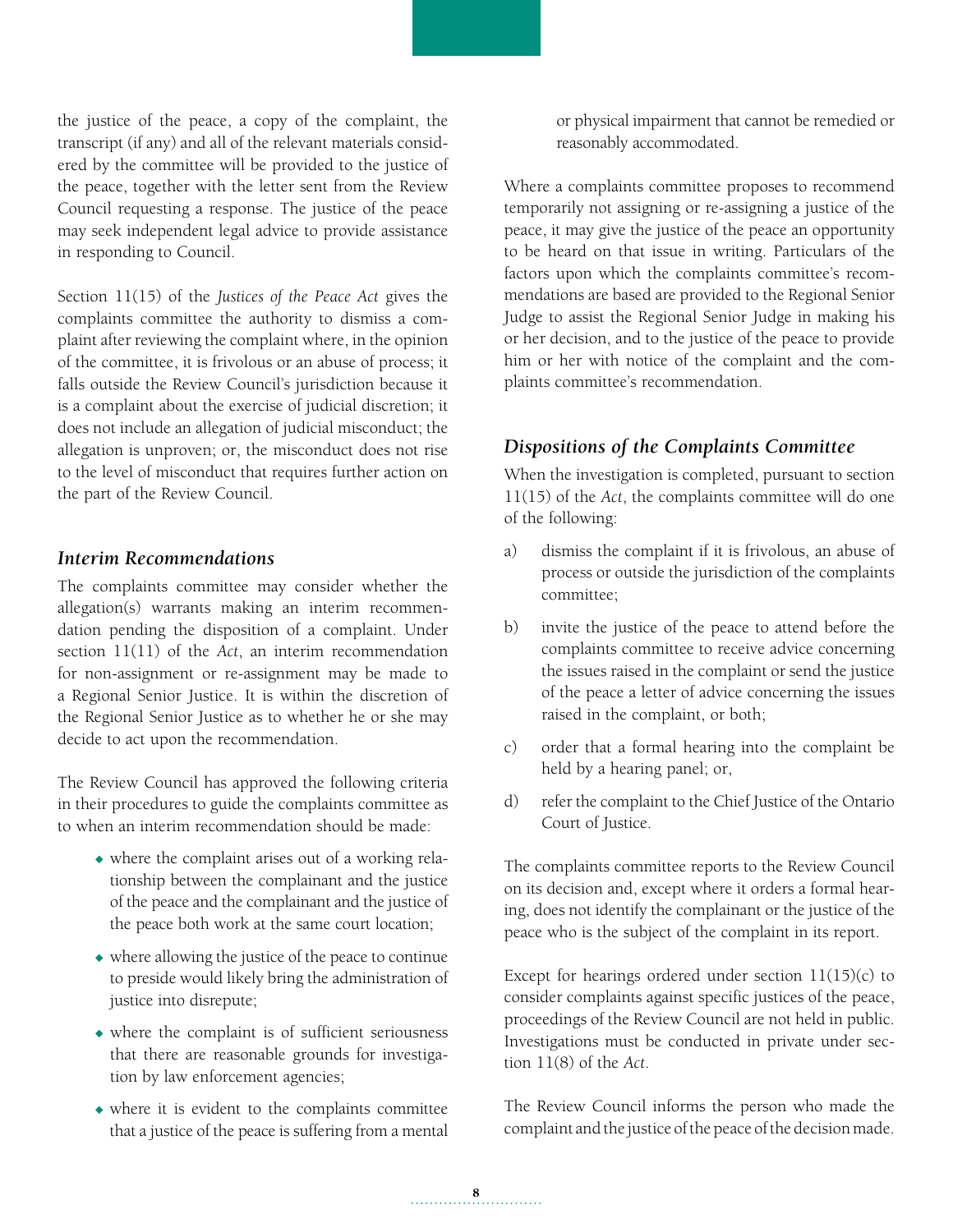If the complaint is dismissed, brief reasons for the decision are provided.

The complaints committee may recommend to the Attorney General that the justice of the peace be compensated for all or part of his or her legal services in connection with the investigation. The amount of compensation recommended must be based on a rate of legal services that does not exceed the maximum rate normally paid by the Government of Ontario for similar services.

#### *Public Hearing Under section 11.1*

When the complaints committee orders a public hearing, under section 11.1(1) of the *Act*, the Chief Justice of the Ontario Court of Justice, who is also the Chair of the Review Council, establishes a three-member hearing panel from among the members of the Council, composed of: a provincially-appointed judge who chairs the panel; a justice of the peace; and, a member who is a judge, a lawyer or a member of the public. Complaints committee members who participated in the investigation of the complaint do not participate in its review by a hearing panel.

By the end of the investigation and hearing process, all decisions regarding complaints made to the Justices of the Peace Council will have been considered and reviewed by a total of six members of Council – three members of the complaints committee and three members of the hearing panel.

Provisions for temporary members have been made to ensure that a quorum of members of the Council, who have not been involved in earlier stages of reviewing the complaint, is available to conduct a hearing into a complaint if a hearing has been ordered. The Chief Justice of the Ontario Court of Justice may appoint a judge or a justice of the peace who is not a member of the Review Council to be a temporary member of a hearing panel where necessary to form each quorum to meet the requirements of the *Act*.

The Review Council engages legal counsel for the purposes of preparing and presenting the case against the justice of the peace. The legal counsel engaged by the Review Council operates independently of the Review Council. The duty of legal counsel engaged under this Part is not be to seek a particular order against a justice of the peace, but to see that the complaint against the justice of the peace is evaluated fairly and dispassionately to the end of achieving a just result.

The justice of the peace has the right to be represented by counsel, or to act on his or her own behalf in any hearing under this procedure.

The *Statutory Powers Procedure Act*, with some exceptions, applies to hearings into complaints. The panel, on application at any time by presenting counsel or by the justice of the peace, may require any person, including a party, by summons, to give evidence on oath or affirmation at the hearing and to produce in evidence at the hearing any documents or things specified by the panel which are relevant to the subject matter of the hearing and admissible at the hearing.

The question of compensation of the justice of the peace's costs incurred for legal services in the investigation and/ or hearing of a complaint may be considered by the complaints committee or the hearing panel. They may recommend that the justice of the peace be compensated for all or part of the cost of legal services based on a rate for legal services that does not exceed the maximum rate normally paid by the Government of Ontario for similar services.

### *Public or Private Hearing*

A section 11.1 hearing into a complaint is public unless the Review Council determines, in accordance with criteria established under the *Statutory Powers Procedure Act*, that matters involving public security may be disclosed; or, intimate financial or personal matters or other matters may be disclosed at the hearing of such a nature, having regard to the circumstances, that the desirability of avoiding disclosure of such matters, in the interests of any person affected or in the public interest, outweighs the desirability of following the principle that the hearing be open to the public.

In certain circumstances where a complaint involves allegations of sexual misconduct or sexual harassment, the Council also has the power to prohibit publication of information that would disclose the identity of a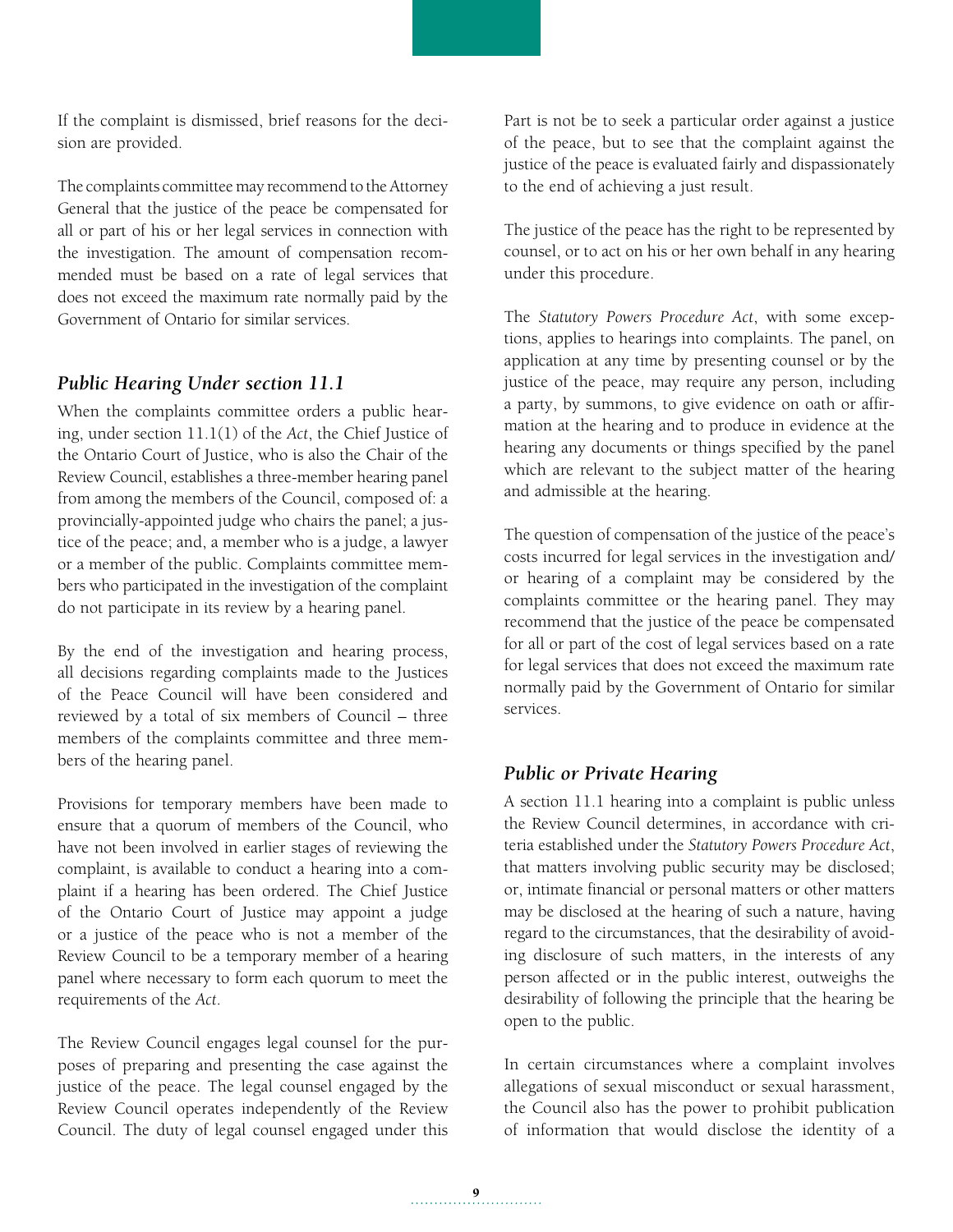complainant or a witness who testifies to having been the victim of the conduct. If a complaint involves allegations of sexual misconduct or sexual harassment, the hearing panel will, at the request of the complainant or of a witness who testifies to having been the victim of such conduct by the justice of the peace, prohibit the publication of information that might identify the complainant or the witness, as the case may be.

#### *Dispositions after section 11.1 Hearing*

After hearing the evidence, under section 11.1(10) of the *Justices of the Peace Act*, the hearing panel of the Council may dismiss the complaint, with or without a finding that it is unfounded or, if it upholds the complaint, it may decide upon any one of the following sanctions singly or in combination:

- $\bullet$  warn the justice of the peace;
- $\bullet$  reprimand the justice of the peace;
- $\bullet$  order the justice of the peace to apologize to the complainant or to any other person;
- $\bullet$  order the justice of the peace to take specified measures such as receiving education or treatment, as a condition of continuing to sit as a justice of the peace;
- $\bullet$  suspend the justice of the peace with pay, for any period; or,
- $\bullet$  suspend the justice of the peace without pay, but with benefits, for a period up to 30 days.

#### *Removal From Office*

Following the hearing, the Review Council may make a recommendation to the Attorney General that the justice of the peace be removed from office. This sanction stands alone and cannot be combined with any other sanction. A justice of the peace may be removed from office only if a hearing panel of the Review Council, after a hearing under section 11.1, recommends to the Attorney General under section 11.2 that the justice of the peace be removed on the ground of:

 $\bullet$  he or she has become incapacitated or disabled from the execution of his or her office by reason of inability to perform the essential duties of the office because of a disability and, in the circumstances, accommodation of his or her needs would not remedy the inability, or could not be made because it would impose undue hardship to meet those needs;

- $\bullet$  conduct that is incompatible with the execution of the office; or
- $\bullet$  failure to perform the duties of his or her office.

Only the Lieutenant Governor in Council may act upon the recommendation and remove the justice of the peace from office.

#### *Notification of Disposition*

The Review Council communicates its decision to the person who made the complaint and to the justice of the peace. In accordance with the Procedure of the Review Council, if the Review Council decides to dismiss the complaint, it will provide brief reasons.

#### *Legislation*

The legislative provisions of the *Justices of the Peace Act*  concerning the Justices of the Peace Review Council are included as Appendix "G" to this report.

## *10. Summary of Complaints*

The Justices of the Peace Review Council carried forward 48 complaints to 2007 from previous years. During 2007, 43 complaint files were opened with the Review Council. Forty-two related to new complaints. One matter was a file that had previously been closed when a justice of the peace had retired, resulting in a loss of jurisdiction of the Council over the outstanding complaint against him. On November 1, 2006, all previously retired justices of the peace were invited to apply for per diem status. However, when his application to serve on a per diem basis was granted, jurisdiction was re-established and the Council re-opened the earlier file.

Of the 91 open files in 2007, 52 files were completed and closed before December 31, 2007, leaving 39 complaints to be carried over into 2008.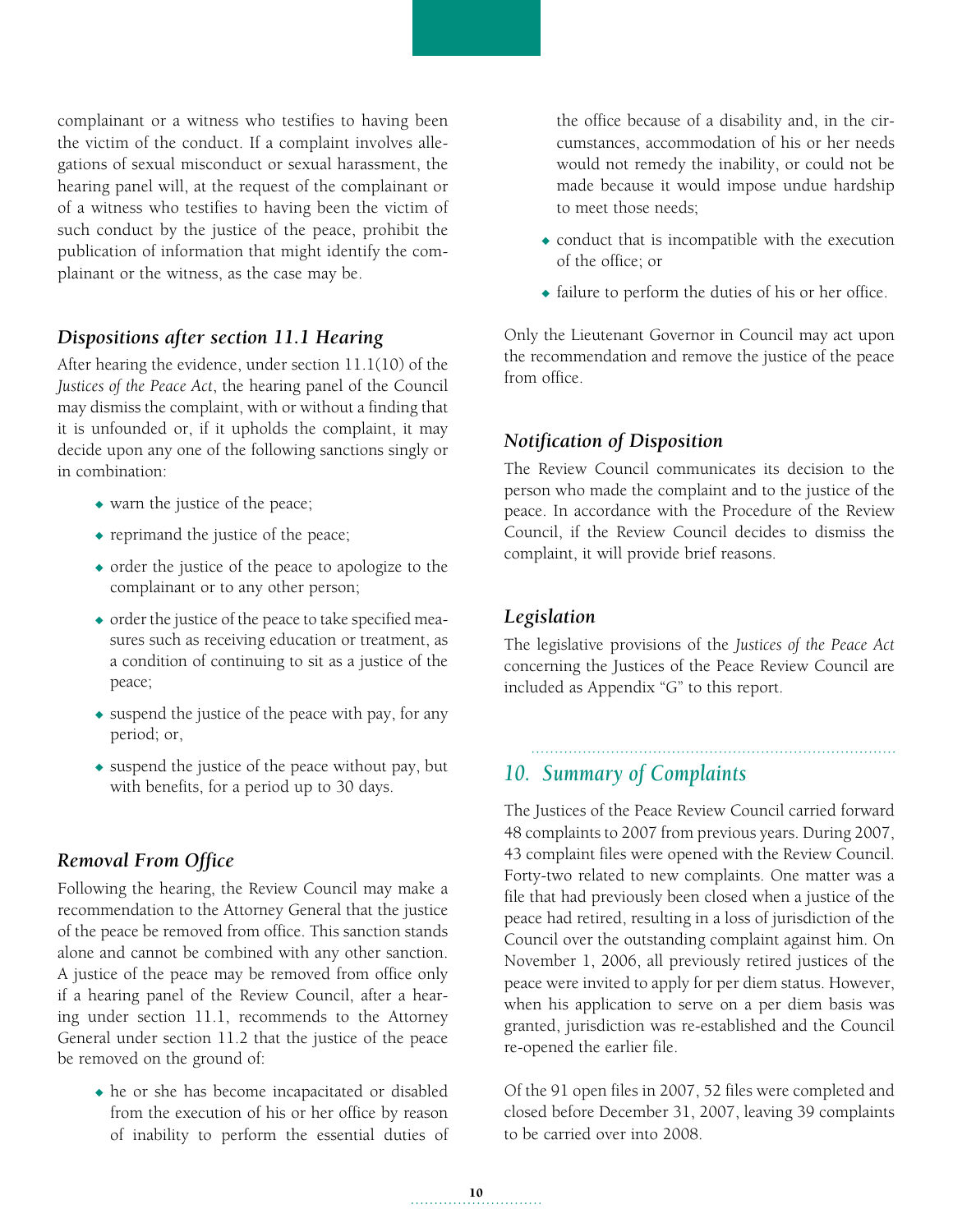Of the 43 files opened in 2007, 18 were closed before the end of that year. Of the 39 files carried over into 2008, 28 were from 2007, 1 was the re-opened file, and 10 were from previous years, including 8 complaints that the Review Council had previously reported to the Attorney General under section 11(7) of the former *Justices of the Peace Act* with recommendations that public inquiries be held under section 12 of the *Act* to inquire into the question of whether there had been misconduct.

## *10.1 Complaints Addressed Under Former Legislation*

Under section 11.1(22), if a complaint was filed before January 1, 2007, and was considered at a meeting of the former Review Council, two sections of the former *Justices of the Peace Act* prior to the amendments resulting from the *Access to Justice Act* in 2006 still apply: investigations under section 11 and inquiries under section 12.

A quorum of at least four members of the Review Council reviewed and investigated each complaint. In each case the members reviewed the complainant's letter and, where necessary, reviewed the transcript and/ or the audiotape of the proceedings that took place in court in order to make a fully informed decision about a complaint. In some instances, further investigation was conducted where warranted.

Fifteen complaints that were closed in 2007 were complaints that were filed and addressed under the former legislation. In one case, the justice of the peace reached mandatory retirement age and retired. As a result, the Review Council lost jurisdiction to consider the matter. Five cases were dismissed on the basis that the allegation of misconduct was not substantiated or the conduct was not so serious as to constitute misconduct. Five complaints, of which 4 related to the same justice of the peace, were referred to the Associate Chief Justice Co-ordinator of Justices of the Peace or to the Regional Senior Justice for discussion with those justices of the peace.

The Review Council conducted private or *in camera* investigatory hearings under section 11 of the former *Justices of the Peace Act* regarding 4 complaints. No complaints were

reported to the Attorney General with a recommendation for a public inquiry under section 12 of the former *Justices of the Peace Act*.

Of the 15 complaints that were filed and addressed under the former legislation, 9 arose from events during provincial offences proceedings that were presided over by a justice of the peace, 2 arose from proceedings under the *Criminal Code* and 4 complaints were filed in relation to conduct of justices of the peace towards other justices of the peace, court staff or administrative staff.

Case summaries for each of the cases are included in the next section of this report.

## *10.2 Complaints Addressed Under Current Legislation*

An investigation was conducted in all cases by a complaints committee of Council, which was composed of a provincial judge, a justice of the peace and either a lawyer or community member. In each case, the complaints committee reviewed the complainant's letter and, where necessary, reviewed the transcript and/or the audiotape of the proceedings that took place in court in order to make a fully informed decision about a complaint. In some instances, further investigation was conducted where warranted.

At the conclusion of its investigation, the complaints committee decided under section 11(15) to:

- $\bullet$  dismiss the complaint if it was frivolous, an abuse of process or outside the jurisdiction of the complaints committee;
- $\bullet$  invite the justice of the peace to attend before the complaints committee to receive advice concerning the issues raised in the complaint or send the justice of the peace a letter of advice concerning the issues raised in the complaint, or both;
- $\bullet$  order that a formal hearing into the complaint be held by a hearing panel; or,
- $\bullet$  refer the complaint to the Chief Justice of the Ontario Court of Justice.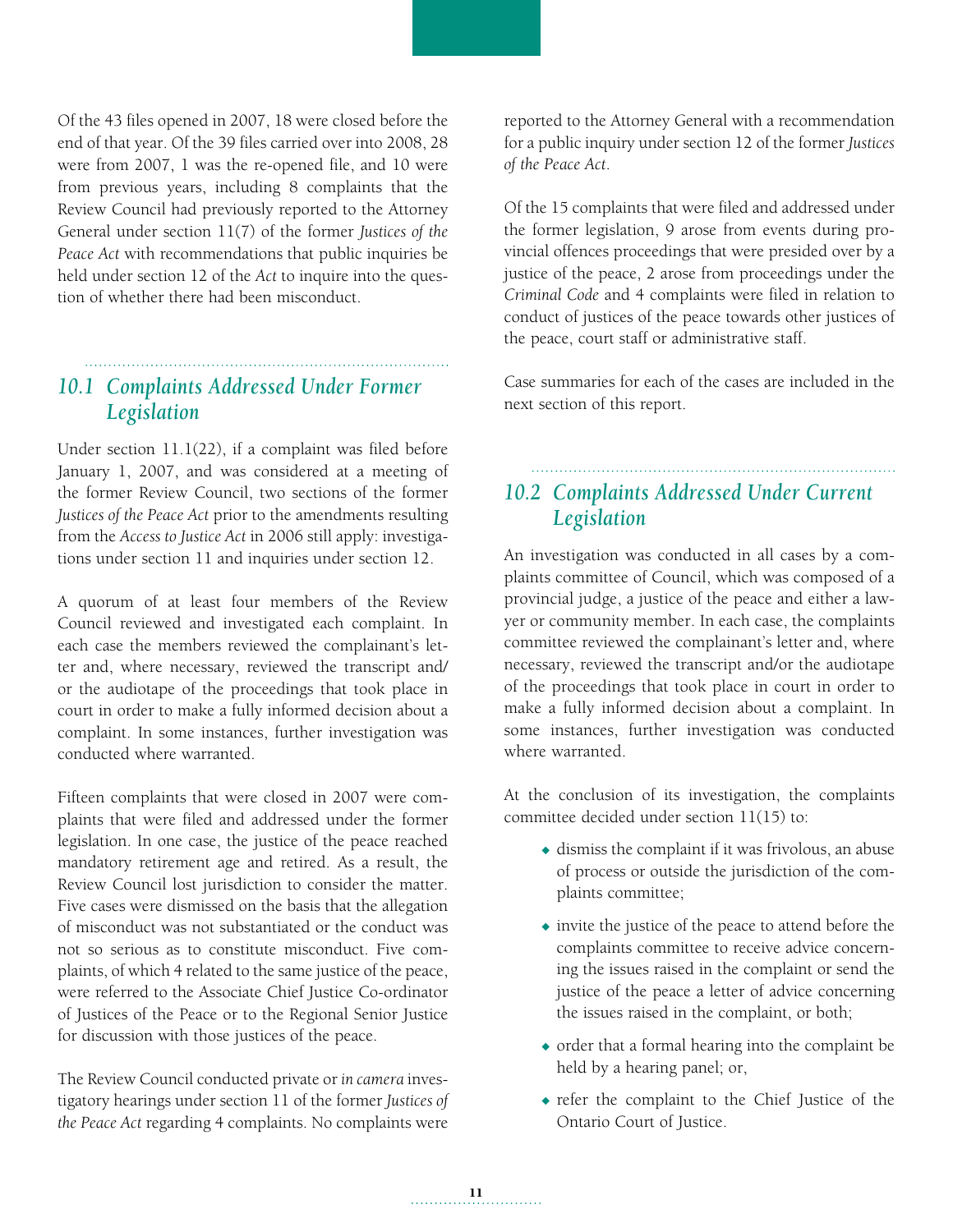The complaints committee reported its decision to the Review Council. Neither the complainant nor the justice of the peace who was the subject of the complaint were identified to the Review Council except where a formal hearing was ordered.

Of the 37 complaint files addressed under the new legislation and closed in 2007, 5 were dismissed by the Review Council under section 11(15)(a) on the basis that they were found to be outside the jurisdiction of the Council. These files typically involved a complainant who expressed dissatisfaction with the result of a trial or with a justice of the peace's decision, but who made no allegation of misconduct. While the decisions made by the justice of the peace in these cases could be appealed, the absence of any alleged misconduct meant that the complaints were outside the jurisdiction of the Review Council.

Twenty-eight complaint files were dismissed by the Review Council under section  $11(15)(a)$  after they were investigated by a complaints committee and determined to be unsubstantiated or unfounded. These complaints included allegations of judicial misconduct such as improper behaviour (rudeness, belligerence, etc.), lack of impartiality, conflict of interest or some other form of bias.

In 4 cases, the Review Council provided advice to justice of the peaces under section  $11(15)(b)$ . In 2 cases, justices of the peace were sent letters of advice concerning issues raised in the complaints, and in 2 cases the justices of the peace attended before the complaints committee to receive advice concerning the issues raised in the complaints. No complaints were referred to the Chief Justice of the Ontario Court of Justice during 2007 and no public hearings were ordered.

Of the 37 complaints that were filed and addressed under the current legislation, 18 arose from events during provincial offences proceedings that were presided over by a justice of the peace, 11 arose from proceedings under the *Criminal Code*, 7 arose from matters in Intake Court, and 1 related to conduct of a justice of the peace outside of court.

Case summaries for each complaint follow in the next section of this Report.

## *11. Case Summaries*

In all cases that were closed during the year, notice of the Justice of the Peace Review Council's decision, with brief reasons, was given to the complainant and to the particular justice of the peace.

Files are given a two-digit prefix indicating the complaint year, followed by a sequential file number and by two digits indicating the calendar year in which the file was opened (i.e., file no. 17-050/07 was the 50th file opened in the 17th complaint year and was opened in calendar year 2007).

Details of each complaint, with identifying information removed as required by the legislation, follow. No public hearings took place during the period covered by this report.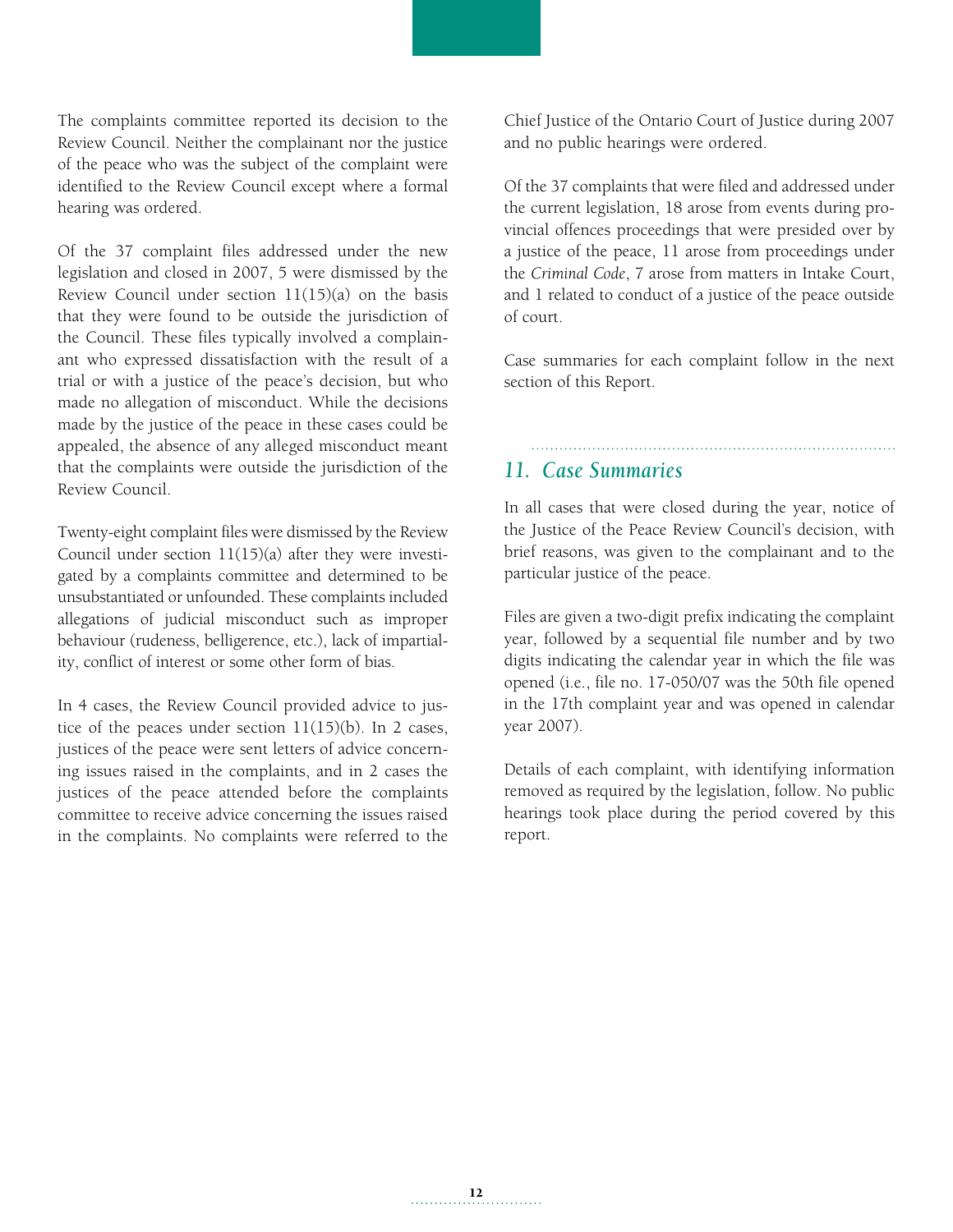## *Summary of Complaints Closed in 2007*

| <b>YEAR</b>                                                                                       | 2007           |
|---------------------------------------------------------------------------------------------------|----------------|
| Cases continued into 2007                                                                         | 48             |
| Complaint files opened or re-opened                                                               | 43             |
| Total files open during the year                                                                  | 91             |
| Total files closed during the year                                                                | 52             |
| Dispositions under former legislation                                                             | 15             |
| Dismissed as out of jurisdiction                                                                  | $\mathbf{1}$   |
| Dismissed as allegations not substantiated or did not amount to level of misconduct               | 5              |
| Referral to Associate Chief Justice or Regional Senior Justice                                    | 5              |
| Section 11 hearings                                                                               | $\overline{4}$ |
| Dispositions under current legislation                                                            | 37             |
| Dismissed as out of jurisdiction or not substantiated or did not amount to level<br>of misconduct |                |
| Letters of advice or in-person meeting to receive advice                                          | $\overline{4}$ |
| Cases continued into 2008                                                                         | 39             |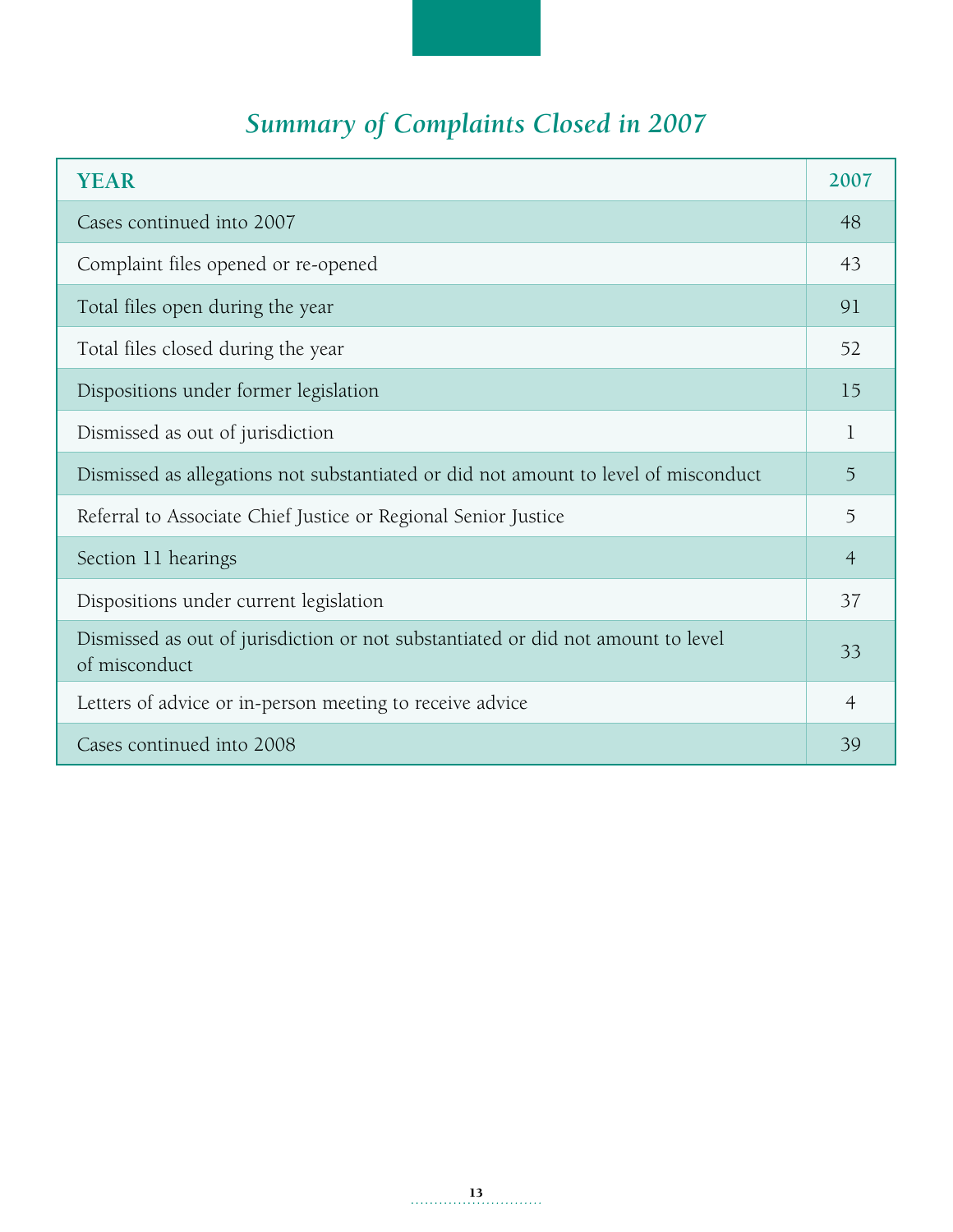## *Case Summaries for Cases under the former Justices of the Peace Act*

#### Case No. 15-035/04

The complainant appeared before the justice of the peace for a first attendance for a trial of a traffic offence. The complainant's common-law spouse was, with the permission of the prosecutor, also in the room. The complainant alleged that the justice of the peace had commented in an arrogant and sarcastic tone, "Did you have to bring your mother for protection?" The complainant felt that he was not treated in a professional manner, or with respect or common courtesy.

The Review Council requested and reviewed the transcript and the audiotape of the attendance. They also requested and reviewed a response to the concerns from the justice of the peace. After their review, the Review Council referred the matter to the Associate Chief Justice, who met with the justice of the peace to address the matter and to bring emphasis to the concerns with His Worship's conduct. The Associate Chief Justice reported to the Review Council the justice of the peace's understanding of the importance of refraining from making gratuitous comments and the danger of making faulty assumptions. The Review Council extended the apology from the justice of the peace to the complainant for the offensive remark. The Review Council determined that no further action was required.

#### CASE NO. 16-026/05; 16-035/05; 17-004/06; 17-017/06

The following four cases related to complaints from two separate complainants regarding the conduct of one justice of the peace. Complainant A appeared as an agent for the accused before the justice of the peace in a trial of a speeding offence. The complainant indicated that he had stated in court that he was going to file a motion under section 11(b) of the *Charter of Rights and Freedoms* that his client's right to a speedy trial had been violated, and the justice of the peace commented on a prior time when the agent had appeared before him, noting that the agent had been charged under the *Law Society Act*. The complainant said that, in response, he had said in court to the justice of the peace that his client's case was prejudiced by His Worship raising that issue. The Charter motion was dismissed. The charge of speeding was dismissed because the police officer was not in attendance. The complainant alleged that the justice of the peace was not capable of rendering a fair judgment because the prejudice that he showed towards the agent hindered his clients from receiving a fair trial.

In the second matter, Complainant B, a paralegal/ court agent, filed a complaint against the justice of the peace, alleging a lack of professional and impartial conduct during an appearance while the paralegal was assisting an acquaintance with a contempt of court charge. During the appearance, the paralegal had said that he was not receiving any money for his services and that he had advised the client that he would be referred to a lawyer in the event that he couldn't help. An agent associated with the complainant's office appeared with the client with the intention of requesting an adjournment so that a pre-trial could be held with a Crown Attorney. The complainant alleged that the justice of the peace then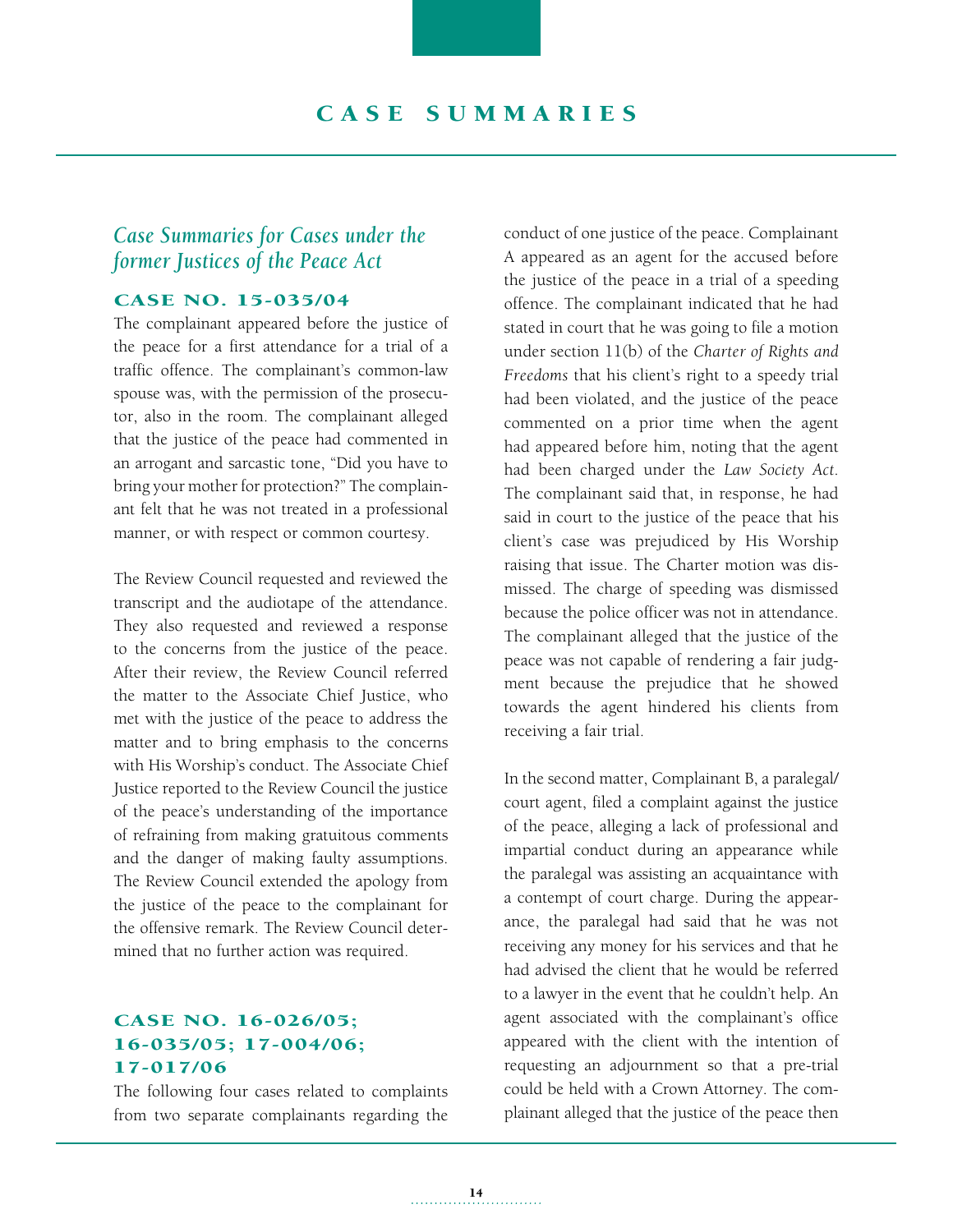began to yell, saying that the complainant had no standing and no business accepting criminal clients.

The complainant indicated that due to His Worship's comments about him, his client lost confidence in him and would not likely retain his office for future matters. The complainant also stated that he knew His Worship on a personal level prior to his appointment and that he has "lost all faith and confidence that he can remain impartial in my cases". He alleged that His Worship routinely asked him for authorization when other agents were not asked for one.

In the third matter, Complainant B filed a complaint arising from a situation where a speeding charge had been resolved through a guilty plea to a lesser speed. Complainant B indicated that he had spoken to the prosecutor in negotiating the plea and had arranged for a co-op student from his agency to address the charges on his behalf, while he observed. Complainant B alleged that His Worship "began to engage the student in a much more rigorous examination than one could ever expect following which he told her (the student) to protect her reputation and to be careful of whom she associates with…". Complainant B alleged that he "was told to sit down or leave when (he) tried to assist". He stated that he apprehended a bias was concerned that his clients may be wrongly convicted simply because he represented them. Complainant B suggested that His Worship not hear any matter involving him as agent.

In the fourth matter, Complainant B was originally authorized to represent the accused on three charges under the *Highway Traffic Act*.

After a long history of the matter, the case came before His Worship with a negotiated resolution. Complainant B indicated that His Worship "refused to accept a guilty plea" from him in the absence of his client, as the authorization was no longer attached to the information on file. As a result, the matter was further adjourned to another date; however, Complainant B indicated that he was unable to obtain a new authorization for his client prior to her leaving for Hungary, and on the return date he sent his newly hired employee/agent to request an adjournment for a couple of weeks, as the client was scheduled to return from vacation by that time.

The complainant alleged that His Worship made remarks about him to the employee/agent who had attended, which gave the employee/agent "the impression that he [His Worship] was singling [Complainant B] out from others". Complainant B also alleged that on a subsequent date, His Worship made remarks that singled out the complainant "sufficient enough for me to retain counsel for an application in the Superior Court for prerogative remedies".

The complainant indicated that he believed that the comments and conduct of the justice of the peace had frustrated his position as an agent and were all beyond the scope of what is to be expected.

The Review Council requested and reviewed the transcripts and audiotapes of each of the four court proceedings. The Council also requested and reviewed responses from the justice of the peace to the concerns raised by each of the complainants.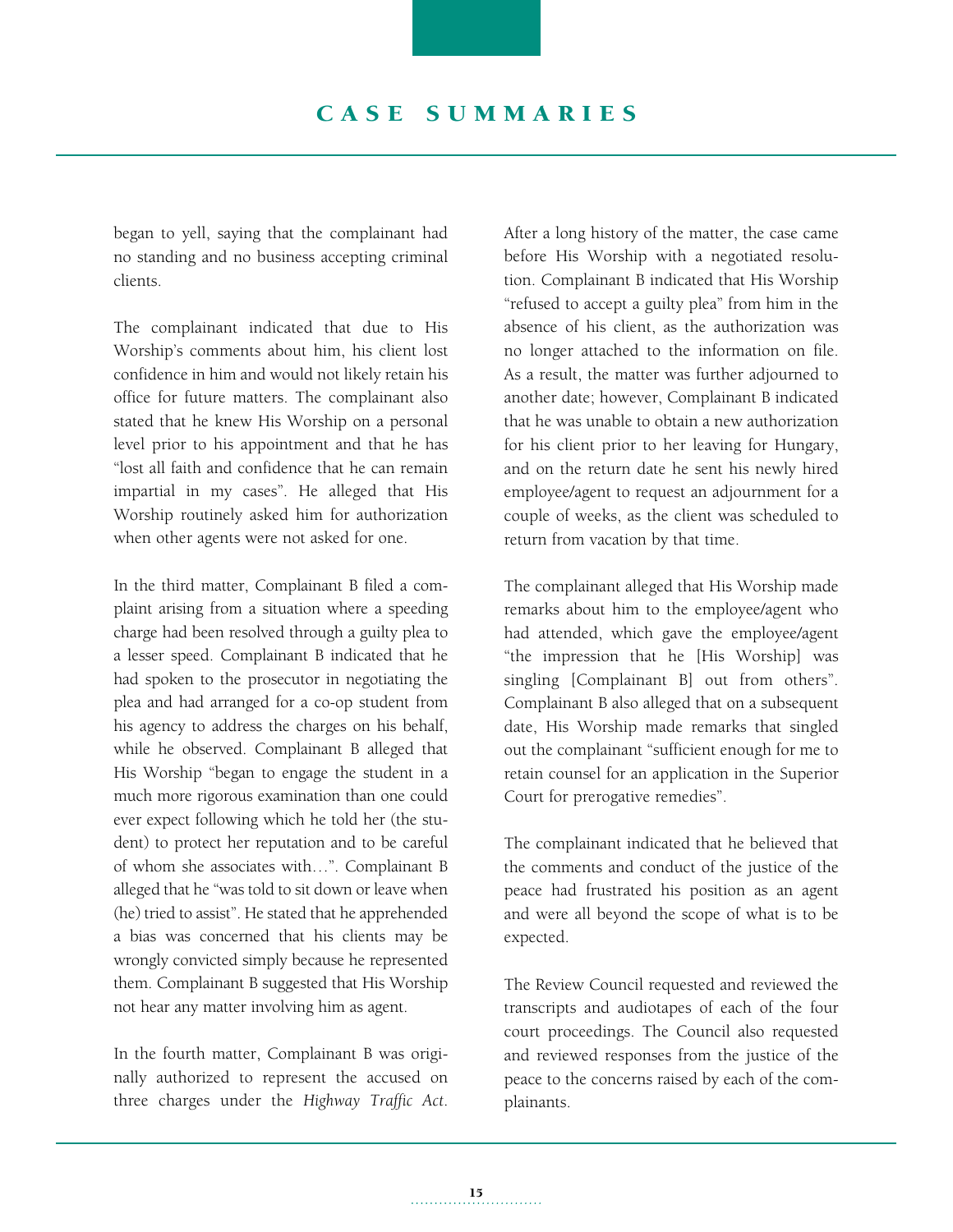After reviewing the materials for all four complaints and the responses from the justice of the peace, the Review Council referred the matters to the Regional Senior Justice to meet with the justice of the peace for a discussion of the concerns raised.

The Regional Senior Justice reported back to the Council that the justice of the peace had understood how some of the comments that he had made could suggest an appearance of bias. The Regional Senior Justice reported to the Council that the Justice of the Peace understood the dangers of judicial officers making gratuitous or sarcastic comments. After reviewing the report from the Regional Senior Justice, the Council was satisfied that the concerns raised by the complainants were examined with sufficient emphasis that a clear understanding by the justice of the peace of the issues had been achieved, and that no further action was necessary. For those reasons, the Review Council dismissed the complaints.

#### CASE NO. 16-036/05; 16-052/06

The following two matters related to complaints from two complainants regarding the conduct of one justice of the peace. Complainant A attended on behalf of his wife before the justice of the peace in relation to a parking ticket dispute. The complainant indicated that court began at 7:00 p.m. and at 7:45 p.m., His Worship stood matters down for a short recess. He alleged that upon His Worship's return "several minutes later", His Worship "announced that all remaining 'not guilty' cases would be 'put over' to a later date". According to the complainant, His Worship "claimed that the Court had 'run out of time". The case was adjourned.

The complainant felt that the circumstances warranted an explanation. "It seems unreasonable to me that such a minor matter would take over a year to receive a hearing. But, now that it has been postponed another 3 ½ months, the unreasonable has become outrageous and unconscionable!"

The Review Council requested and reviewed the transcript, the audiotape, and the court docket that listed the cases scheduled before His Worship on the evening in question. The Council also requested and reviewed a response to the concerns raised by Complainant A from His Worship.

In a second matter, Complainant B attended Provincial Offences Court in connection with two *Highway Traffic Act* infractions. He stated that he had appeared before the justice of the peace and had sought to have the matters put over to a date one month later to a date when the complainant already had a third matter scheduled. Instead, the justice of the peace said that he would adjourn the matters to a date approximately six months away, with the matters to be peremptory on the complainant to proceed. His Worship also stated that the only reason that he was granting the adjournment was for the complainant to obtain advice with respect to an argument under the *Charter of Rights and Freedoms* concerning pretrial delay.

The prosecutor asked that the record be marked that the complainant had requested the adjournment. The justice of the peace indicated that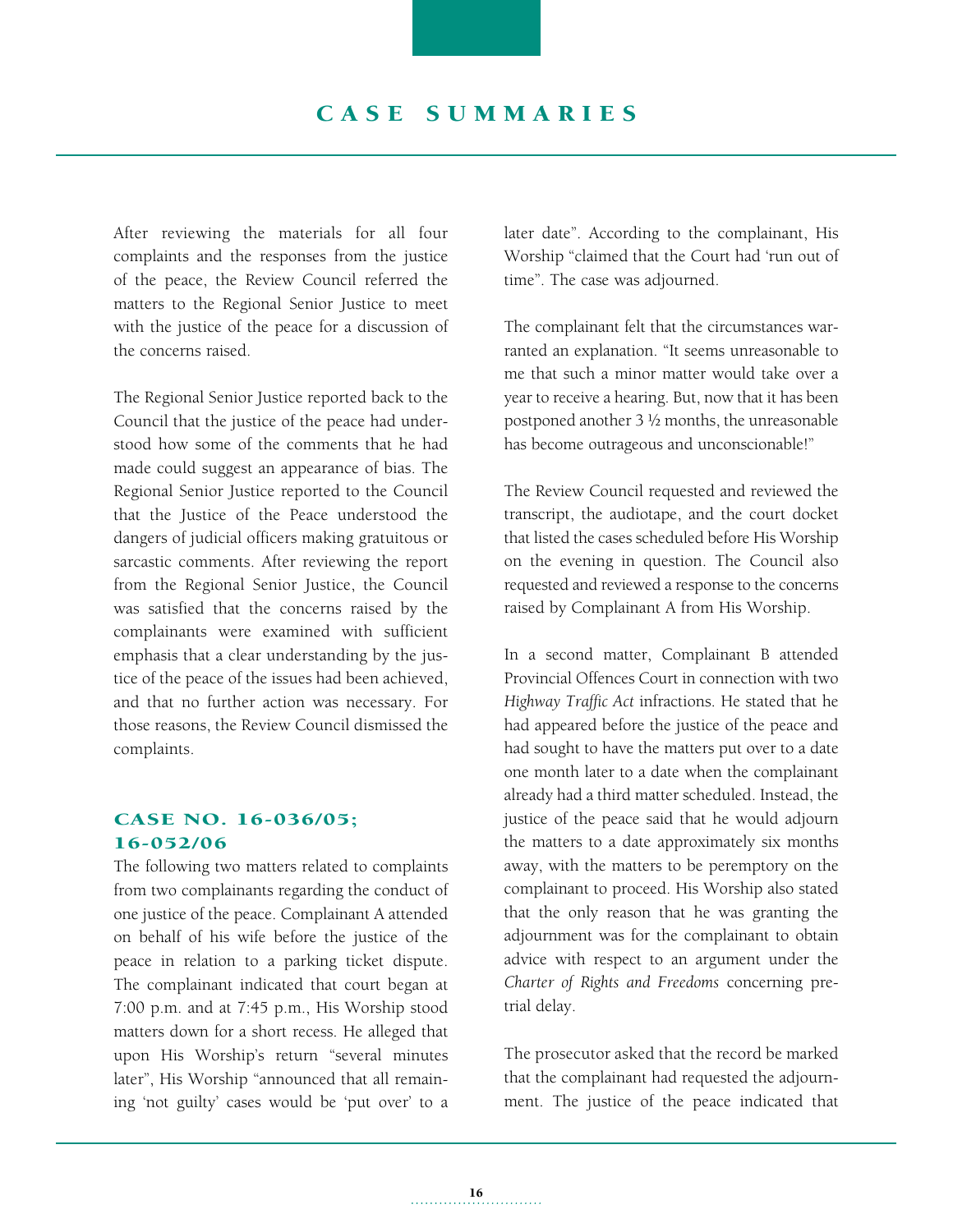## C A S E S UMMA RI E S

he would adjourn the matter for the purpose of the complainant obtaining advice, but that if the complainant wanted to proceed "now", he could do so. The complainant indicated that it would be best to adjourn the matter, and again indicated the date when he had a third matter already scheduled a month away. The justice of the peace advised the complainant that he didn't have much of a choice with respect to a new date for his matters. The complainant asked whether he had any input at all with respect to the date, because he had another matter already scheduled. The justice of the peace told the complainant that he did not care about the date of the third matter.

The complainant alleged that he tried to explain his position and was repeatedly interrupted by the justice of the peace, and that His Worship asked him whether he spoke any language besides English. He alleged that through the exchange, he was prevented from fully explaining his position, and from fully addressing the court on the matters that he considered relevant to the adjournment of the matters. The return date for the two charges was set for approximately six months later.

The Review Council requested and reviewed the transcript and the audiotape of the court appearance. As well, Council requested and reviewed a response from His Worship to the concerns raised by Complainant B.

The Council conducted an investigative Hearing pursuant to section 11 of the *Justices of the Peace Act*, as it read prior to January 1, 2007, into the allegations contained in the complaints

by Complainant A and the complaints by Complainant B. New amendments to the *Justices of the Peace Act*, the Council's governing legislation intervened prior to the commencement of the Hearing, and the new Review Council conducted the investigative Hearing.

At the Hearing, the justice of the peace, in his verbal comments to a panel of the Review Council, expressed regret for his comments and apologized for the manner in which he conducted himself with respect to both matters. At the conclusion of the Hearing, the members of the Review Council accepted the substance and sincerity of His Worship's remarks before Council and his comments and apology. In all of the circumstances, the Review Council determined that no further action was required.

#### Case No. 17-005/06

The complainant, a court agent, filed a complaint against the justice of the peace, alleging that His Worship "made comments that disparaged and held up to ridicule myself, other members and associates of [our office], in the presence of the defendant". The complainant indicated that these comments raised the issues of denial of justice, procedural unfairness and apprehension of bias among others concerns. He alleged that His Worship made comments that left "a permanent mark on the advocacy of myself and my associates before His Worship in any future proceedings".

The Review Council reviewed the complaint and enclosed materials, which included the transcript of the proceedings. After review, the Council also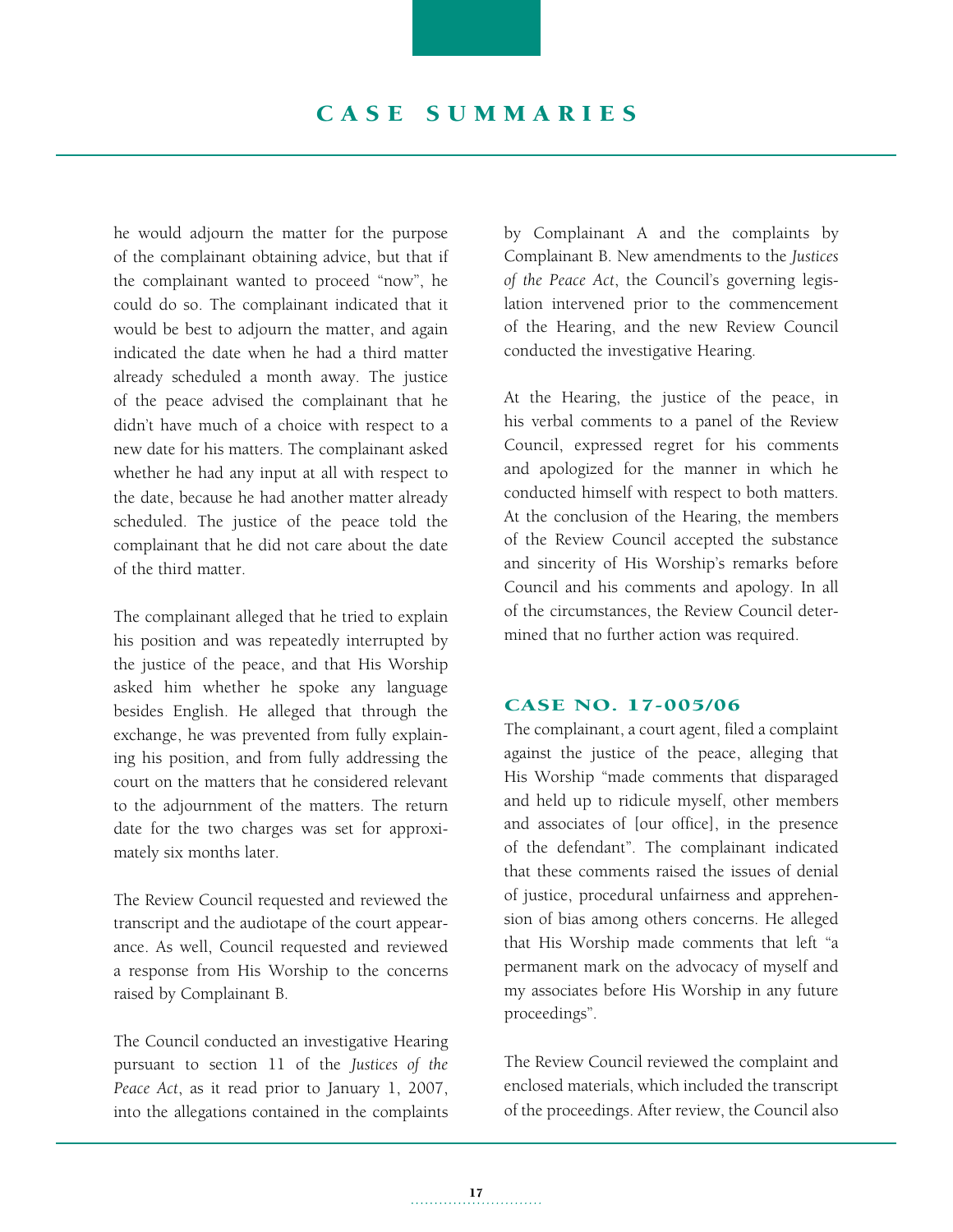## CASE SUMMARIES

requested and reviewed the audiotapes of the appearances and requested a response from the justice of the peace to the concerns raised by the complainant.

The Review Council was of the view that there was no misconduct on the part of the justice of the peace in the proceedings. Although Council members noted that His Worship's comments were unflattering and perhaps injudicious at times, Council did not find that His Worship's remarks or conduct to be prejudicial or biased towards the complainant or his associates. For those reasons, Council dismissed the complaint.

#### Case No. 17-006/06

The complainant, a justice of the peace, filed a complaint that, following discussions between justices of the peace regarding work-related matters, one justice of the peace demonstrated behaviour that she perceived as threatening, both verbally and in his demeanour. The complainant indicated to the Review Council that she interpreted the comments of the other justice of the peace as a threat of "shape up or [this location] is not where I will be sitting". The complainant indicated that she felt fearful of potential professional harm because of bias against her.

The Review Council requested two responses from the justice of the peace who was the subject of the complaint regarding the occurrence complained of, and regarding the background and context of the discussions that had occurred. The Council was unable to corroborate the allegation that the other justice of the peace was threatening or verbally aggressive toward the complainant. The justice of the peace who was complained of vehemently denied acting in such a manner.

The Review Council was of the view that the foundation of the complaint was based upon an administrative issue and differences that the complainant may have had with the particular justice of the peace and other members of the judicial administration in the jurisdiction. Without evidence to substantiate the allegation of misconduct on the part of the subject of the complaint, the Review Council dismissed the complaint.

#### Case No. 17-009/06

The complainant, a court agent, attended before a justice of the peace along with a former co-op student, whom the complainant had hired as an associate and was in the process of training. The complainant indicated that he had informed the court that his associate was present to assist and observe the proceedings. The complainant alleged that His Worship asked the associate to leave the courtroom and commented "that the courts are not to be used to educate people". The complainant indicated that he requested that the associate be permitted to sit in the body of the court; however, His Worship asked the associate to wait outside.

The complainant advised that there was no publication ban and the courtroom was not sealed.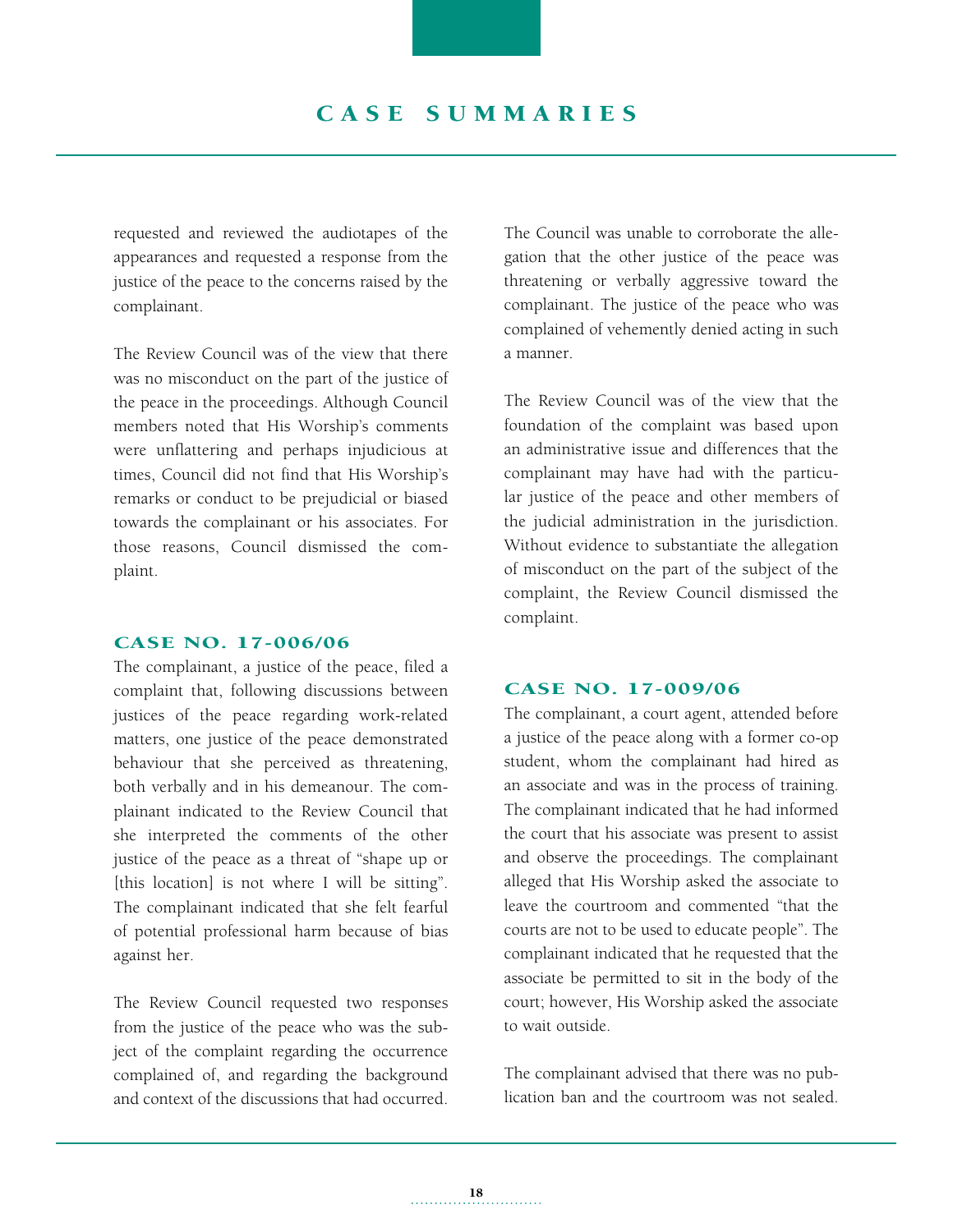He was of the view that His Worship exceeded his jurisdiction in not allowing the associate to observe the proceeding. The complainant indicated that the experience left the associate "offended and hurt".

The Review Council reviewed the complaint and requested and reviewed the transcript and audiotape of the proceedings. After review, the Council requested and reviewed a response from the justice of the peace to the concerns.

The Review Council was of the view that the justice of the peace did not exceed his jurisdiction in requesting that the associate of the complainant leave the courtroom. In his response, the justice of the peace expressed concerns in relation to how the court proceedings were unfolding and he exercised his judicial discretion to request that the associate leave the courtroom. His Worship indicated that his decision was made in an effort to move the trial along and he acknowledged that the reasons that he had given were not as clear has they should have been. He clarified in his response that he supported courtrooms being used for educational purposes; however, he was concerned that the presence of the associate would potentially impact on the trial that was before him on that day. His Worship also specifically noted in his response to the Review Council that the associate had conducted himself appropriately and professionally at all times. For those reasons, the Council dismissed the complaint.

#### Case No. 17-012/06

The complainants, three court administrators, each wrote to the Review Council, indicating that they had witnessed a justice of the peace yelling at a supervisor in an aggressive and angry manner. The complainants stated that it was upsetting for themselves and other court staff.

The allegations related to an email received by the justice of the peace from a court administrator regarding concerns of court administration with respect to the court schedule. The allegations indicated that after receiving the email, the justice of the peace went to the administrator's office and confronted her in an open workplace area, in front of other city employees, speaking in an aggressive, angry, belligerent and demeaning manner.

The Review Council reviewed the allegations and retained external counsel to investigate the matter and interview the complainants. The Council requested and reviewed a response to the concerns from the justice of the peace. The Council conducted an investigative Hearing pursuant to section 11 of the *Justices of the Peace Act*, as it read prior to January 1, 2007.

At the Hearing, the four court staff were present. Following the Hearing, the Review Council stated that it did not condone the behaviour of the justice of the peace, and expressed the view that His Worship had exercised poor judgment in his dealings with the court supervisor. The Review Council accepted the apology that was made by the justice of the peace as sincere and noted that they understood that certain pressures were operating on the day in question that contributed to the conduct under review. In all of the circumstances, the Review Council determined that no further action was required.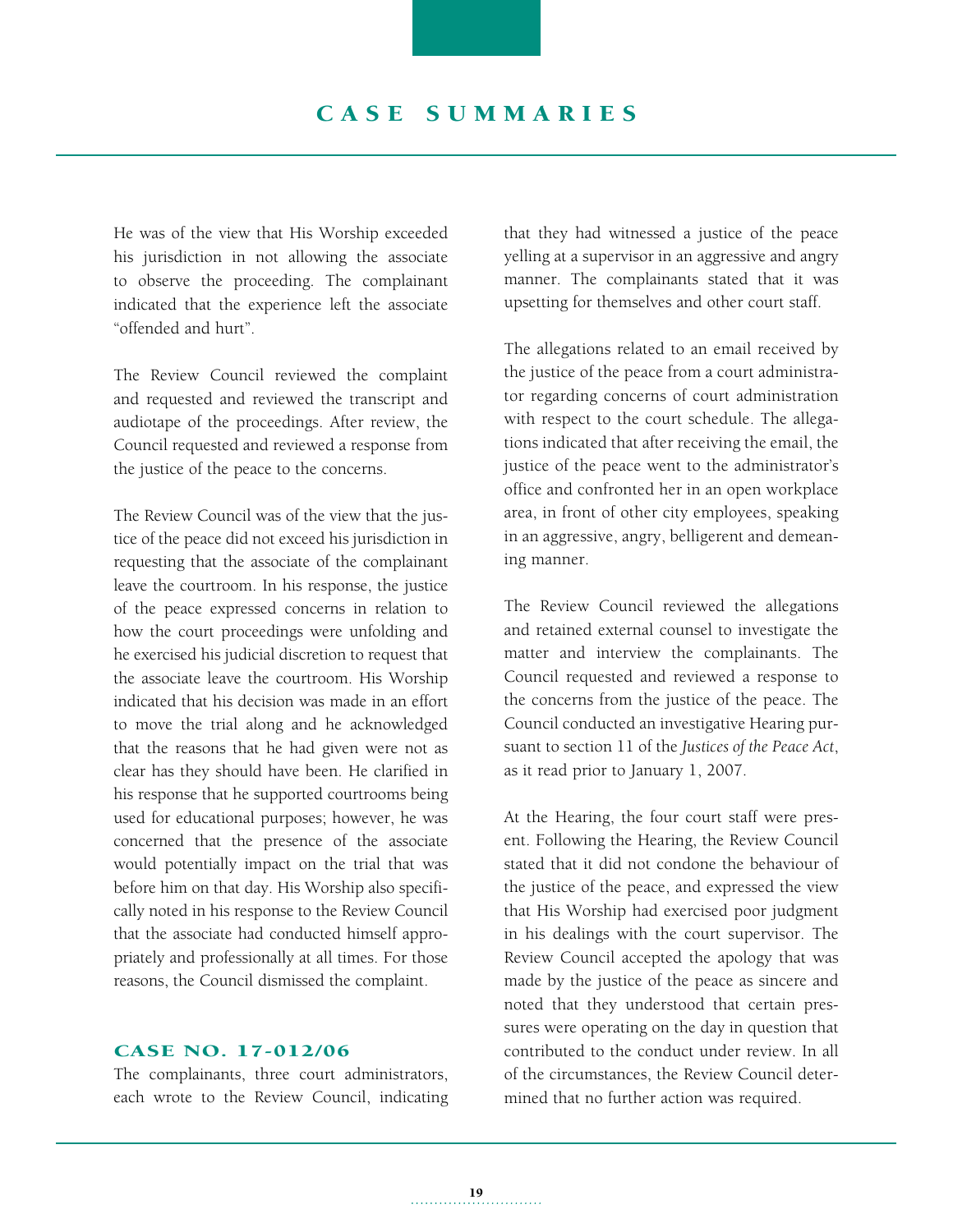#### Case No. 17-015/06

The complainant, a justice of the peace, alleged that the administrative practices and personal practices of another justice of the peace resulted in a poisoned workplace that impacted on the health and welfare of the complainant and other justices of the peace. The complainant also alleged that the subject justice of the peace made racial comments and statements, and demonstrated vindictiveness towards other justices of the peace.

The Review Council reviewed the complainant's letters of complaint and retained external legal counsel to assist in investigating the concerns. The Review Council also received a further complaint from another justice of the peace regarding the same justice of the peace who was the subject of the existing complaint. The matters raised by the second complainant were considered similar in nature to the allegations raised by this complainant. The Review Council reviewed the concerns and the concerns of the second complainant justice of the peace concurrently in an effort to get a better understanding of the issues and the working environment in the particular jurisdiction.

The Council reviewed a report from the investigator that included numerous interviews from judicial colleagues and court staff. The Council also requested and reviewed a detailed response from the subject justice of the peace respecting the allegations made against him. After careful review and consideration, the Council was of the view that the majority of the allegations related to administrative practices and personal differences rather than issues of conduct on the part of the subject of the complaint. The Council noted that matters of administration were more appropriately dealt with at the senior administrative level.

With respect to the allegations of racial comments and statements made by the subject of the complaint, the Council noted that the allegations were viewed very seriously; however, no objective corroboration of these allegations was uncovered during the investigation. With respect to the allegations of vindictiveness towards other justices of the peace, the Council was unable to attribute any misconduct in the absence of compelling evidence that such acts took place. Without such evidence and independent collaboration, the Council had to view the matters as hearsay or mere rumour.

The Review Council investigated and reviewed the complaint allegations with the utmost scrutiny, examining carefully Council's role in reviewing internal complaints filed by judicial colleagues against another judicial colleague. In considering the results of the investigation, the Council dismissed the complaints. The Council noted that in order for the administration of justice to function efficiently and effectively, judicial colleagues must work together cooperatively and constructively with each other and with Court administration. In an effort to have the administrative issues addressed, the Council referred the administrative matters to the Chief Justice and to the Associate Chief Justice.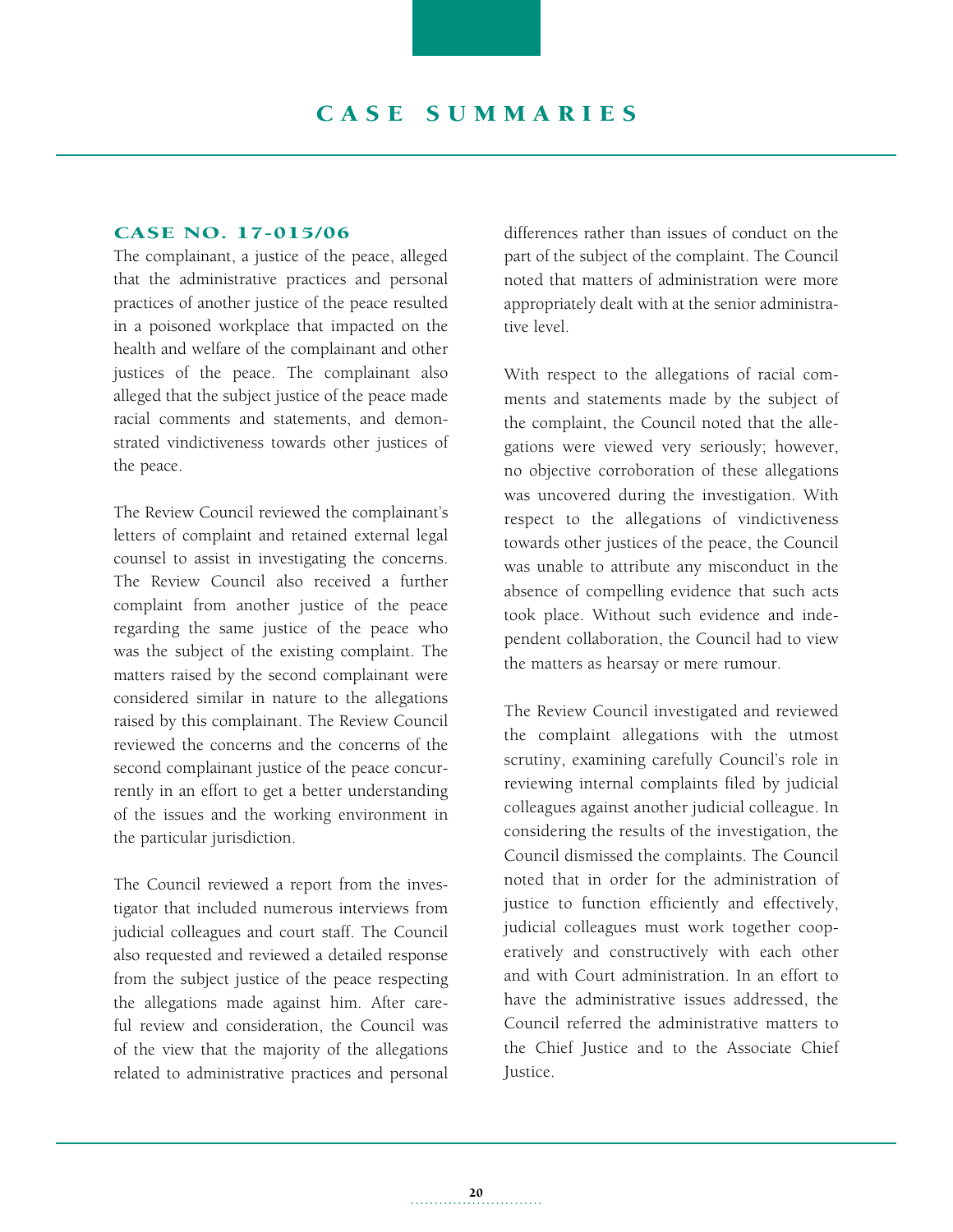#### Case No. 17-019/06

The complainant appeared before the justice of the peace in relation to a speeding infraction trial and was convicted. The complainant indicated to the Review Council that His Worship's son was married to the complainant's sister-in-law. Given these circumstances, the complainant was "extremely disappointed that he [His Worship] did not have the ethics to remove himself from the case", without the complainant having to raise the concern.

The Review Council reviewed the complaint, and requested and reviewed the transcript and the audiotape of the proceeding. After consideration, and having regard to the fact that joint submissions from the accused and the prosecutor were made before the justice of the peace, the Council was of the view that there was no misconduct on the part of the justice of the peace in the conduct of the proceeding or in the exercise of his judicial discretion to register a conviction against the complainant. The Council noted that the complainant had spoken to the prosecutor and had reached a consensual resolution whereby the complainant entered a guilty plea to a lesser charge and waived his right to a trial. Considering the circumstances, the justice of the peace was not placed in a situation in which he had to hear and weigh evidence and ultimately render a decision as to guilt or innocence with respect to the charge before the court.

The Council further noted that the issue of a potential conflict of interest was never raised directly by the complainant with His Worship. The record did not reveal that any concerns were expressed with the justice of the peace dealing with the matter. For these reasons, the complaint was dismissed.

#### Case No. 17-024/06

The complainant appeared before the justice of the peace regarding charges of harassment that the complainant had laid under the *Criminal Code* against other persons. The complainant alleged that the justice of the peace did not give him a full and fair opportunity to argue his case. The complainant alleged that the justice of the peace displayed anger in making some conclusions about the case.

Following the court proceeding, the justice of the peace reached the mandatory retirement age and retired from the justice of the peace bench. As a result, the Review Council lost jurisdiction to determine the validity of the complaint.

#### Case No. 17-034/06

The complainant was a judicial secretary. She filed a complaint against a justice of the peace, alleging unprofessional comments, personal advances and sexually harassing conduct toward her over an extended duration. The Review Council retained external counsel to investigate the matter and conduct interviews of witnesses who would have first-hand knowledge of His Worship's treatment of the complainant. The justice of the peace was also asked by the Review Council for a response to the allegations.

The Council conducted an investigative Hearing pursuant to section 11 of the *Justices of the Peace*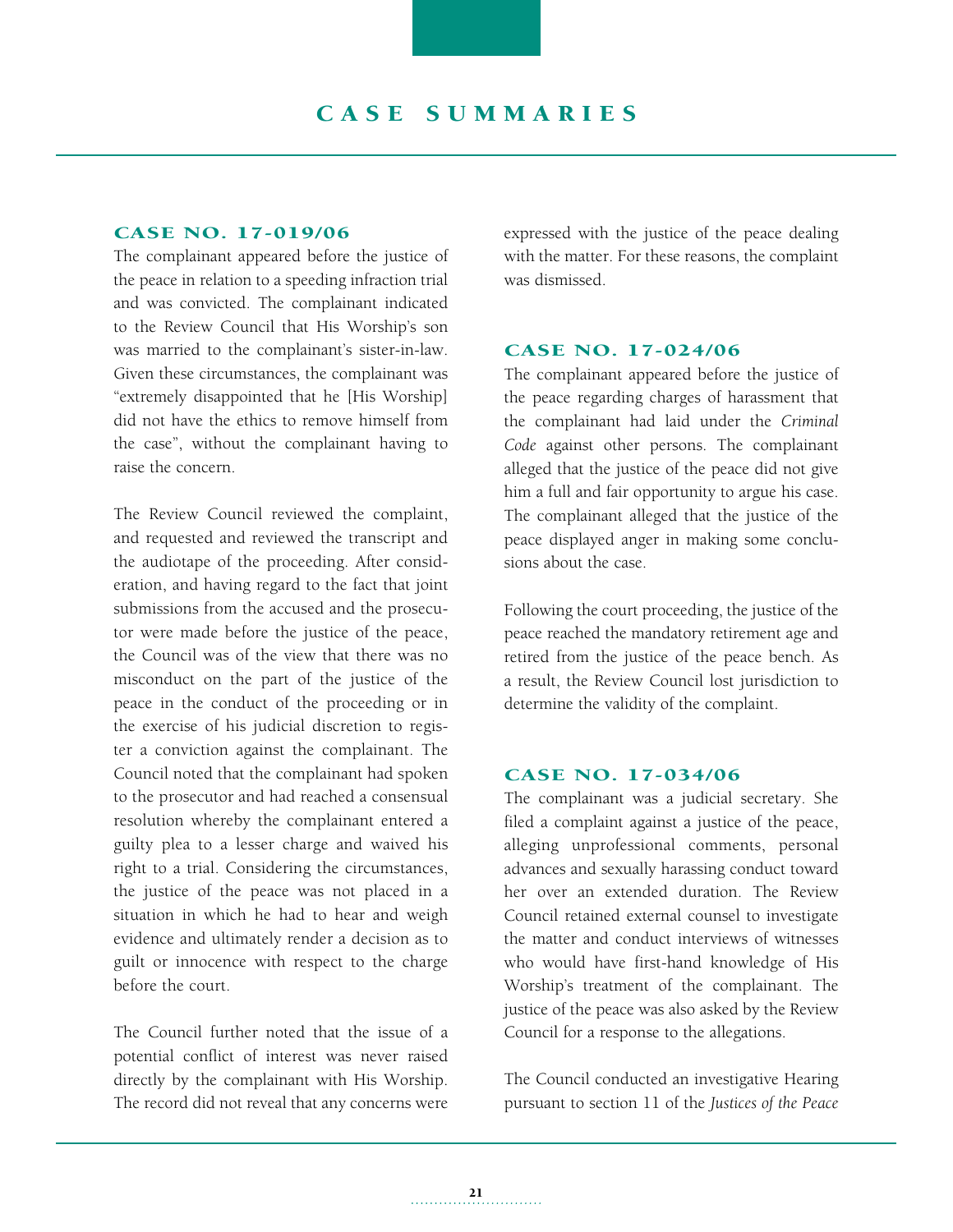## C A S E S UMMA RI E S

*Act*, as it read prior to January 1, 2007. New amendments to the *Justices of the Peace Act*, the Council's governing legislation intervened prior to the commencement of the Hearing, and the new Review Council conducted the investigative Hearing. Following the Hearing, the Review Panel determined that, although they believed the evidence of the complainant, based on the evidence of what had occurred, the conduct itself, given its context, was not severe enough to warrant a public inquiry under section 12 of the *Justices of the Peace Act*, as it read prior to January 1, 2007.

## *Case Summaries for Cases under the New Legislation*

#### Case No. 15-021/04

The complainant appeared before a justice of the peace as an agent in the trial of his client, who was charged with speeding. The complainant alleged that the justice of the peace commented, on the record, that he had had discussions with the Crown prosecutor during a break about conducting a hearing under section 50(3) of the *Provincial Offences Act*. This type of hearing is conducted when the competency of an agent or paralegal is in question. The complainant indicated that the justice of the peace had agreed to schedule a competency hearing, which the complainant found to be insulting and to "reek with the stench of corruption". The complainant also alleged that His Worship confiscated from the court reporter the transcript that the complainant had ordered of the proceedings that day.

The complaints committee reviewed the complaint letter and a copy of a transcript, provided by the complainant, of an unrelated case before the same justice of the peace on the day of the events complained of. The members of the complaints committee were of the view that the case provided by the complainant lent no support for the allegations before Council. The complaints committee requested and reviewed the transcripts and audiotapes of the trial of the complainant's client before His Worship, as well as the competency hearing with respect to the complainant.

Following this review, the complaints committee was of the view that there was no misconduct on the part of the justice of the peace in the conduct of the hearings before him or in making the decision to schedule a competency hearing in the first place. The committee noted that His Worship properly questioned the complainant's behaviour and comments during the trial, as it had left both the Crown and himself with doubts as to whether the defendant was receiving proper representation. The committee further noted that His Worship properly scheduled and conducted a competency hearing to allow the complainant time to reflect and make submissions as to his conduct and level of competency as it had unfolded during the trial. In addition, the members of the complaints committee were of the view that there was no evidence to support the allegation that His Worship had confiscated the transcript that the complainant had ordered and paid for.

For the above reasons, the complaints committee dismissed the complaint.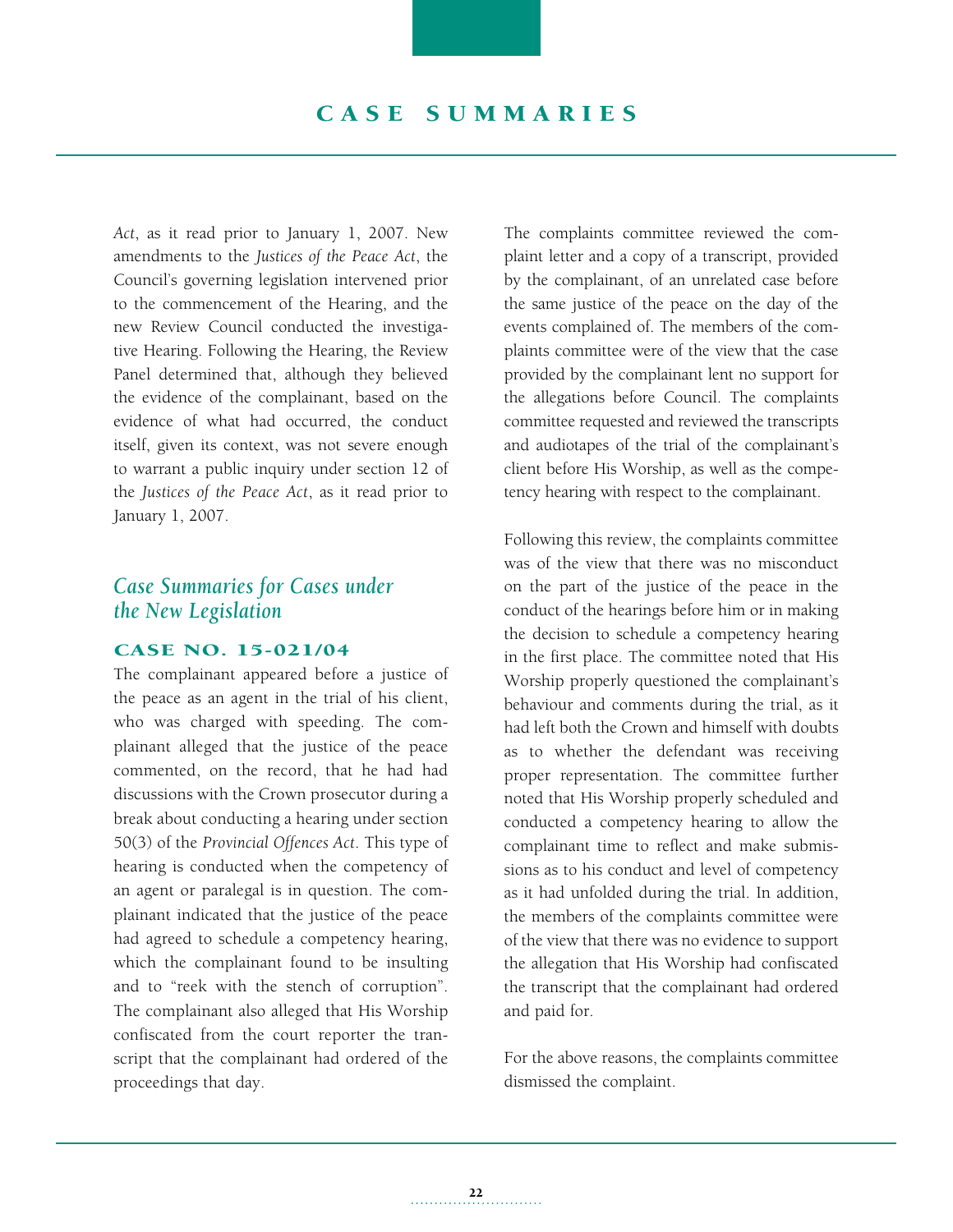#### Case No. 15-022/04

The complainant was an agent, who alleged that the justice of the peace had demonstrated bias, or at least had given rise to an apprehension of bias, against him. The complainant provided two transcripts to support his allegation. In one of the cases provided, the complainant was of the opinion that the decision by the justice of the peace was so severely adverse against him that it reflected personally on him and demonstrated a clear apprehension of bias. The second transcript provided was of a competency hearing conducted with respect to the complainant by the justice of the peace in which the complainant alleged the justice of the peace commented in open court that the complainant had, in the past, misled the court and misrepresented himself to both the courts and a particular client.

The complaints committee reviewed the complaint letter and the transcripts provided. The committee also requested and reviewed the transcript of the trial proceedings that were the basis for the competency hearing. Following a thorough review of these materials, the members of the complaints committee were of the view that there was no misconduct on the part of justice of the peace and that the allegation of bias was not supported by the transcript of record in either matter.

In reviewing the transcript in which the complainant felt the decision reflected a personal bias against him, the complaints committee was of the view that the complainant was unhappy with the decision of the justice of the peace to allow the Crown to intervene and withdraw the criminal charges that the complainant was pursuing against another party through private prosecution. With respect to the transcripts of the trial in which the complainant was agent for the defendant and the resulting competency hearing, the members of the complaints committee were of the view that the justice of the peace appropriately dealt with the complainant, expressed her concerns respecting the complainant's previous conduct and clarified his representations to his client. The committee noted that the justice of the peace then afforded the complainant the opportunity to make his argument and submissions as to his ability to conduct himself appropriately before the court. The committee was of the opinion that Her Worship conducted herself well in what was viewed as difficult and confrontational circumstances.

For the above reasons, the complaints committee dismissed the complaint.

#### Case No. 15-023/04

The complainant was a paralegal who was charged with "entering premises when entry is prohibited" contrary to the *Trespass to Property Act*. The complaint was filed against the justice of the peace who presided over a motion by the Crown four days prior to the original trial date. The complainant was of the opinion that the conduct of the justice of the peace was an "outrageous, intolerable abuse of power" as well as "a flagrant case of obstruction of justice". According to the complainant, a conviction was registered against him on the motion date due to his lateness in attending court. The complainant claimed the conviction was an abuse of power and a demonstrated conspiracy by the justice of the peace and the Municipal prosecutor.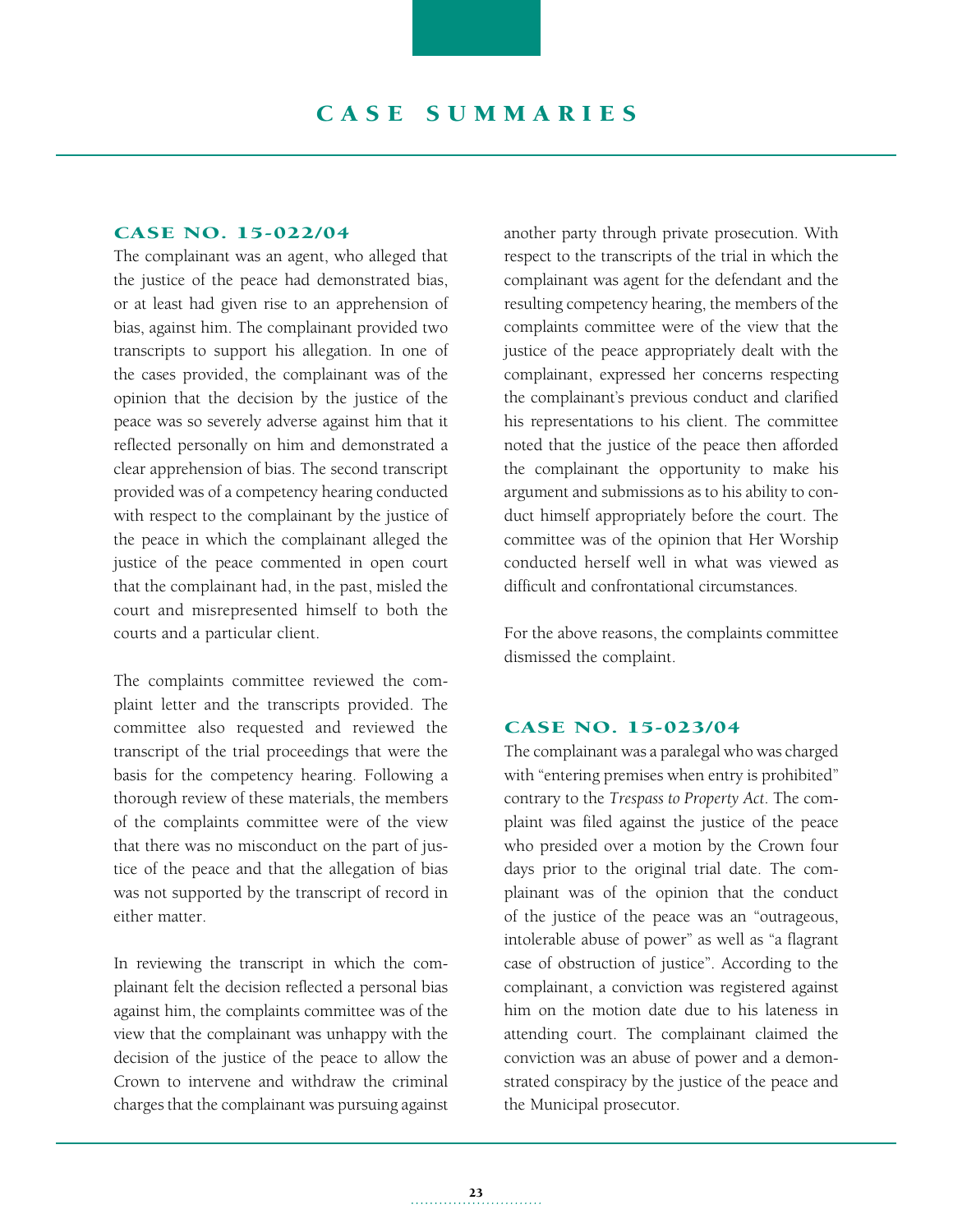In a separate incident, the complainant indicated that the same justice of the peace obstructed justice, and conspired to have the accused convicted by denying procedural due process, by denying the right to present a motion in relation to a trial matter on which he was acting as a defendant's agent. In a third incident, the complainant alleged that same justice of the peace violated the Geneva Convention by denying him access to water during an appearance before her.

With respect to the first allegation that the complainant was convicted four days prior to his original trial date, the transcript and audiotape of the motion appearance were requested and reviewed. In reviewing the record, it was noted that the prosecutor had filed a motion for an adjournment of the original trial date, and although the complainant had been notified, he failed to appear to speak to the motion. The prosecutor requested the matter to be deemed not to be disputed under section 9.1 of the *Provincial Offences Act*. The record did reveal that the complainant appeared later that morning and argued that the prosecutor had committed fraud in requesting the conviction under section 9.1, and asked that the conviction be struck and a new trial date set.

The complaints committee was of the view that if errors in law were committed by the justice of the peace in this instance (and the committee made no such finding), any such errors would be matters of appeal and, without evidence of judicial misconduct, outside of the jurisdiction of the Justices of the Peace Review Council.

With respect to the allegation that the justice of the peace obstructed justice by denying the defendant's agent from presenting a motion, the complaints committee requested and reviewed the transcript of the trial. The complaints committee was of the view that there was no evidence of misconduct on the part of the presiding justice of the peace. If errors in law or procedure were committed by the justice of the peace, they would be matters of appeal and not, in and of themselves, the basis for a complaint of misconduct.

With respect to the allegation that Her Worship denied the complainant access to water during an appearance, there was no information from the complainant nor any evidence found during the investigation to support this allegation.

For the above reasons, the complaints committee dismissed the complaint.

#### Case No. 15-024/04

The complainant was an agent, who filed a complaint against the justice of the peace respecting three separate incidents. In the first case, the complainant was acting as agent for a woman who was pursuing criminal charges against the owner of a pawn shop. In this case, the justice of the peace presided over the intended examination of the pawn shop owner during the private prosecution. According to the complainant, "Her Worship and the Crown Counsel decided not to allow the hearing to go forward because they had formed an intention in common that no Arabic person or black person can complain against a white person" such as the accused. In a second and separate incident, the complainant indicated that he was appearing as agent for an accused who required an interpreter. Although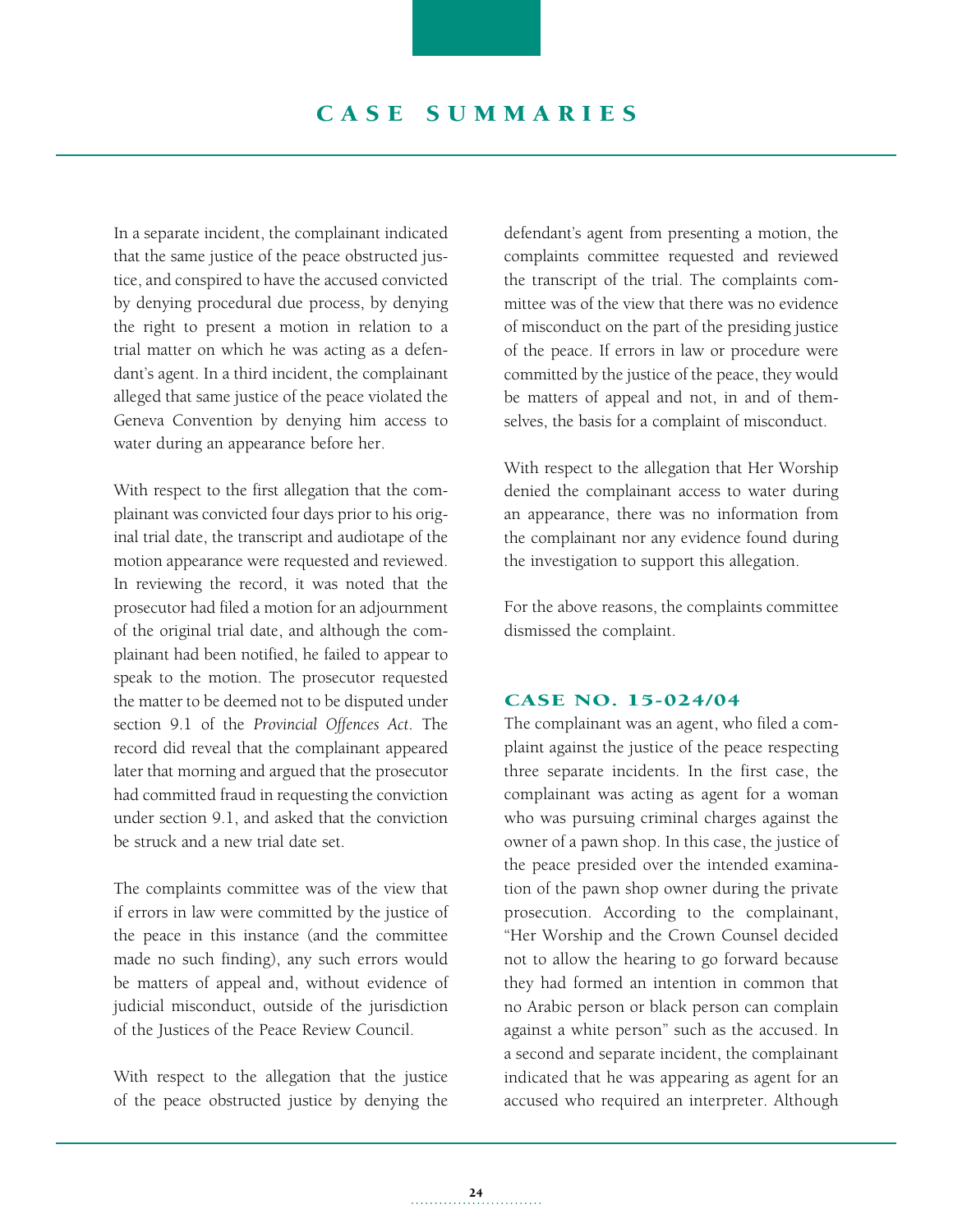## C A S E S UMMA RI E S

the complainant had requested an interpreter, no-one appeared to assist at the trial. The complainant alleged that the justice of the peace decided to hold the trial without an interpreter. In the third and separate incident, the subject justice of the peace allegedly stopped in the middle of trial to conduct a section 50 hearing which resulted in the removal of the complainant as agent. The complainant was of the view that the justice of the peace is "a genetically coded racist".

The complaints committee reviewed the complaint, as well as requests for further information from the complainant. The complaints committee requested transcripts and audiotapes based on the dates provided by the complainant; however, Court Services confirmed their records did not correspond with the information provided. The complainant was asked to clarify court appearance dates and particulars. No further information was received. Without such information, the complaints committee was unable to order the transcripts for the court appearances in question. The committee was left with no alternative but to close its file. The committee did, however, note that it would reconsider the allegations of the complainant should further information be provided.

#### Case No. 17-011/06

The complainant was the mother of a 16 year old boy who was charged with failing to stop at a stop sign and who disputed the charge in court. The complaint was filed against the justice of the peace who presided over the trial. The complainant supported her son's decision to go to court and was in attendance to witness the trial, in which her son represented himself. The complainant alleged that the presiding justice of the peace abused his powers by pointing out her son's lack of knowledge of court procedures and by proceeding to "harangue" her son throughout the proceedings, "intimating that he was a liar" and questioning his "audacity for daring to challenge a policeman with 22 years of services". The complainant was of the view that the entire proceeding was "a circus, with my son as fair game to be slaughtered".

The complaints committee reviewed the complainant's letter and requested and reviewed the audiotape and transcript of the trial proceedings. The complaints committee also requested and reviewed a letter of response from the justice of the peace to the allegations and concerns raised by the complainant. After careful consideration, the complaints committee was of the view that the justice of the peace appropriately followed the trial process for an unrepresented defendant and noted that, since the accused was youthful, the justice of the peace took extra care to ensure that the defendant understood the process.

In his response, the justice of the peace denied the allegations that he was verbally abusive or suggested the defendant was a liar, and acknowledged that he was concerned about the procedural aspects of the hearing, having consideration of the young, inexperienced and unrepresented defendant before him. His Worship further responded that his conduct and comments to the accused were meant to guide and explain the court process to ensure procedural fairness, without going so far as to become the defendant's advocate or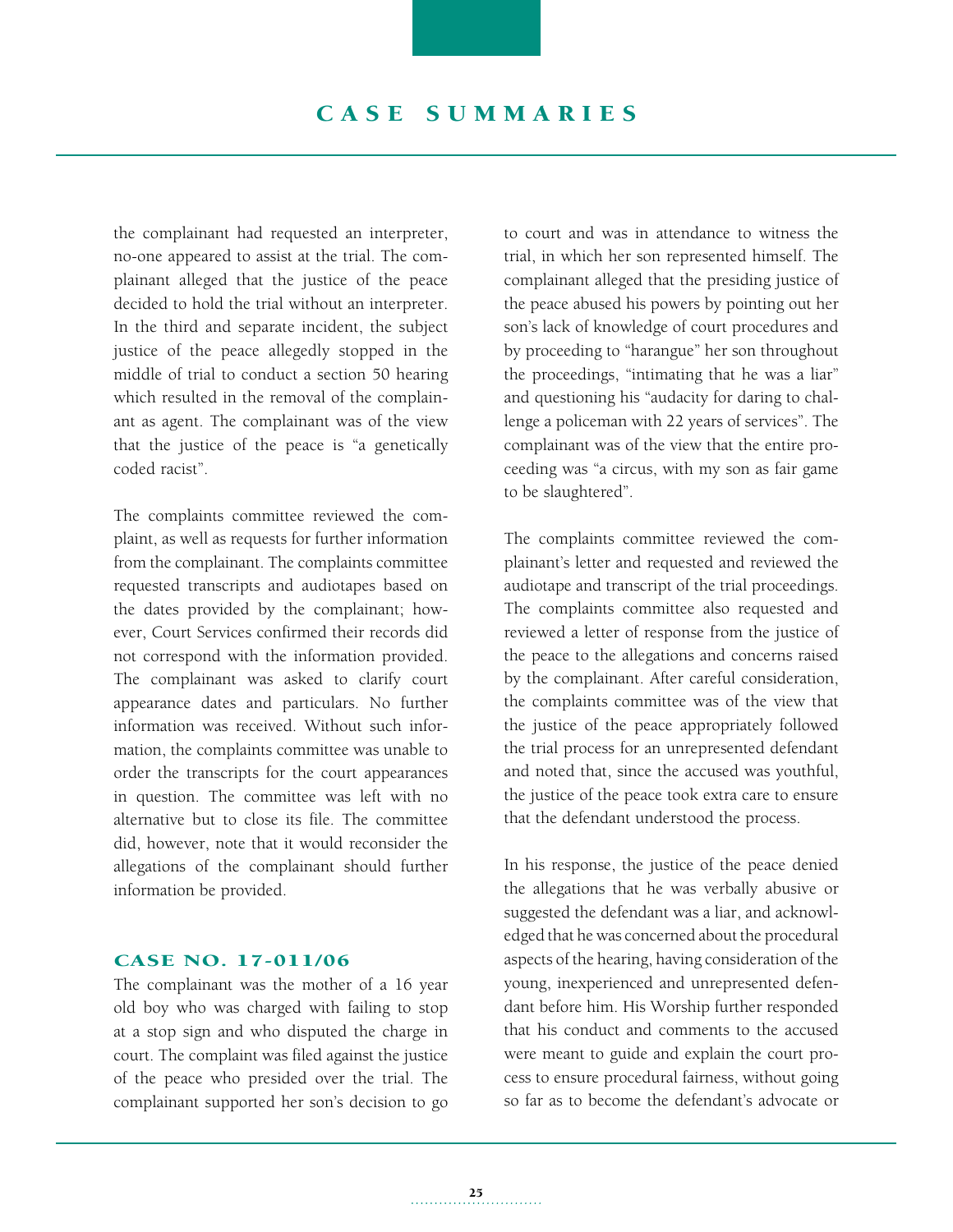## CASE SUMMARIES

counsel. Although, the complaints committee did note that His Worship's tone of voice and demeanour did border on forceful at times, the committee was of the view that His Worship's efforts were not intended to demean the accused but rather to stress the importance of informing oneself of the court process and in properly preparing for a court proceeding.

For the above reasons, the complaints committee dismissed the complaint.

#### Case No. 17-013/06

The complainant was an alleged victim of rape and a witness for the Crown in the prosecution of the accused, who appeared before the justice of the peace at a bail hearing. The complainant outlined her concerns about the accused being released on bail by Her Worship into the John Howard Bail program. The complainant was of the view that the system had failed to protect her, and society in general, by releasing this individual into a program that might allow him to disappear and perhaps return to his home country. The complainant alleged that justice of the peace "neglected her duty in granting bail to [the accused] and in not implementing restricting bail terms and conditions". The complainant stated that, "As a result of the court's irresponsibility, this criminal is now at large and a risk not only to me, the victim, but to the rest of society".

The complaints committee reviewed the complainant's letter and requested and reviewed the transcript of the bail hearing for the accused. After careful consideration, the committee was of the opinion that there was no basis for the allegation of neglect of duty by the presiding justice of the peace. The complaints committee noted that Her Worship conducted a thorough bail hearing, and considered evidence and submissions from both the Crown and counsel for the accused. They recognized that justices of the peace are independent judicial officers, and that the Justices of the Peace Review Council has no jurisdiction to intervene in judicial proceedings, or to direct any judicial officer in the exercise of his or her judicial discretion. If errors in law were committed by the justice of the peace (and the complaints committee made no such finding), such errors would be matters of appeal and, without evidence of judicial misconduct, outside of the jurisdiction of the Review Council.

The complaints committee dismissed the complaint for the above reasons.

#### Case No. 17-016/06

The complainant had been charged with speeding contrary to the *Highway Traffic Act*. She indicated that she had attended at the traffic court and had spoken with the prosecutor, and agreed to plead guilty to a lesser rate of speed. Prior to her case being called, the complainant witnessed others pleading guilty to a lesser charge. When her case was called, the complainant alleged that the justice of the peace dealt with her matter much differently than the others. The complainant alleged that the justice became animated and refused to allow her to plead guilty and forced her on to trial.

After reviewing the complaint, the complaints committee requested and reviewed the transcript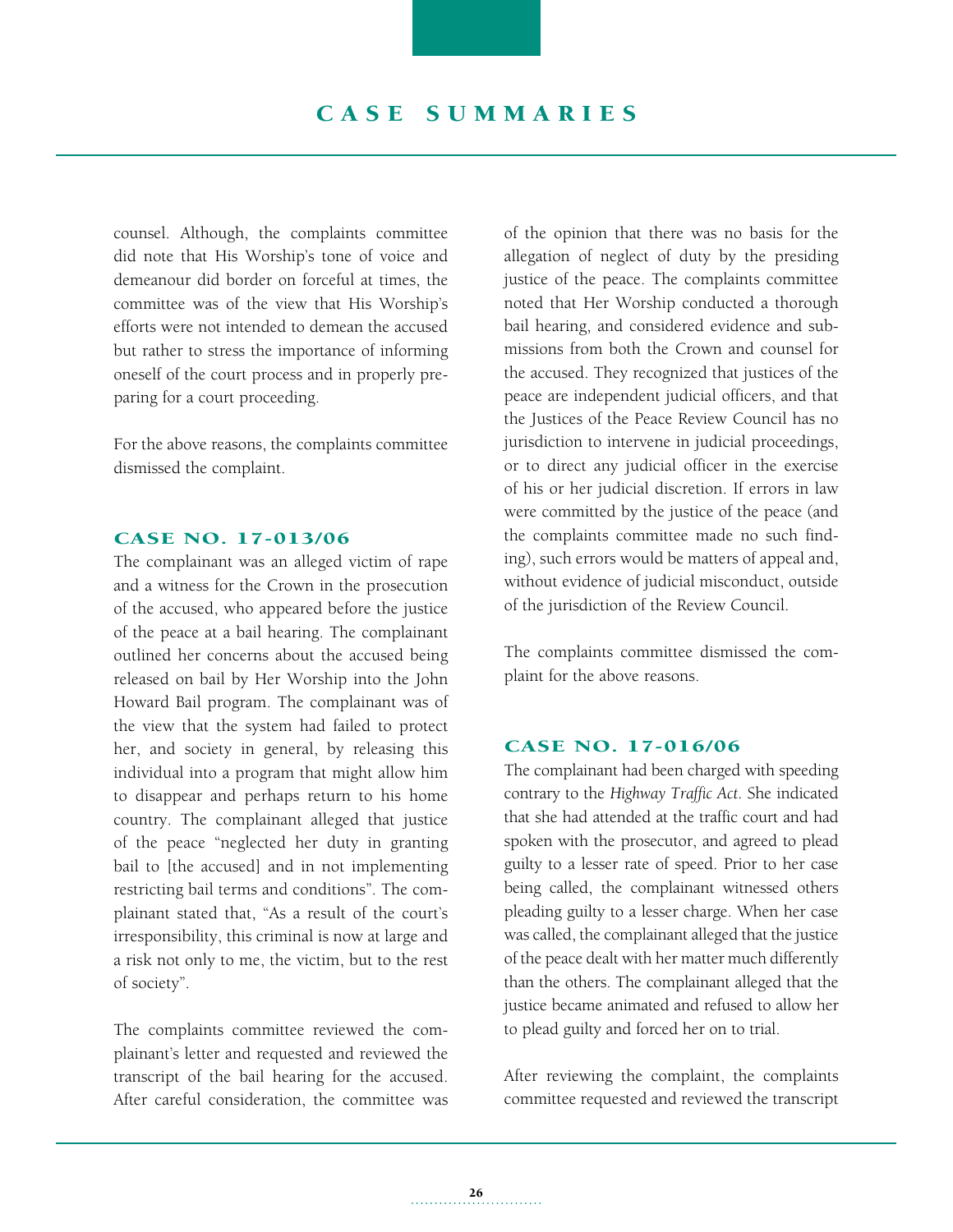and audiotape of the court proceeding in question. Following a careful review of the record, the complaints committee was of the view that there was no misconduct on the part of the justice of the peace in the conduct of the hearing before him, or in making the decision not to accept the complainant's guilty plea. The committee noted that the justice of the peace listened to the complainant and her explanation that she had never been to court before and wished to plead guilty to a lesser charge. The justice of the peace explained she had the right to a trial and asked if she was speeding on the date in question, to which the complainant replied "no". This reply, a statement of innocence, prevented him from accepting a guilty plea from the complainant at any rate of speed. In the committee's view, the record did not support the allegation that His Worship was very animated in refusing to accept the complainant's plea. The committee noted that if the complainant was unhappy with the result, the appropriate remedy was an appeal of the trial decision.

For the above reasons, the complaint committee dismissed the complaint and closed the file.

#### Case No. 17-025/06

The complainant attended at the Intake Court in order to be interviewed and be qualified to bail out her son. The complainant alleged that His Worship did not follow proper procedure of conducting the interview in a private room and having the interview recorded on audiotape. The complainant indicated that instead His Worship called her to the front counter, where he allegedly began questioning her in front of court staff and members of the public who were in the waiting area. The complainant indicated that she felt embarrassed and that her *Charter* rights were violated. In addition, the complainant indicated that His Worship denied her request to act as a surety, and indicated that "I should have someone else come and bring five thousand dollars despite the Judge's release order stated no deposit".

The complaints committee reviewed the complaint and attempted to obtain information regarding the complainant's appearance before the justice of the peace. Court Services advised that no transcript was available, as the alleged incident happened at the front counter where no recording devices were present. Through a review of further information from Court Services, it was learned that someone had attended before His Worship in an attempt to post bail for the complainant's son, but there was no confirmation that it was the complainant herself. The committee requested and reviewed a written response from the justice of the peace to the allegations of the complainant.

In his response, His Worship indicated that he did not recall the complainant or the alleged incident. His Worship did, however, explain that he does engage individuals at the counter to ensure they have all of the required information and identification necessary, in an effort to expedite matters. His Worship agreed with the complainant that interviews of sureties are to be conducted formally in private and on the record. His Worship expressed his apology for any wrong impression created by the procedure of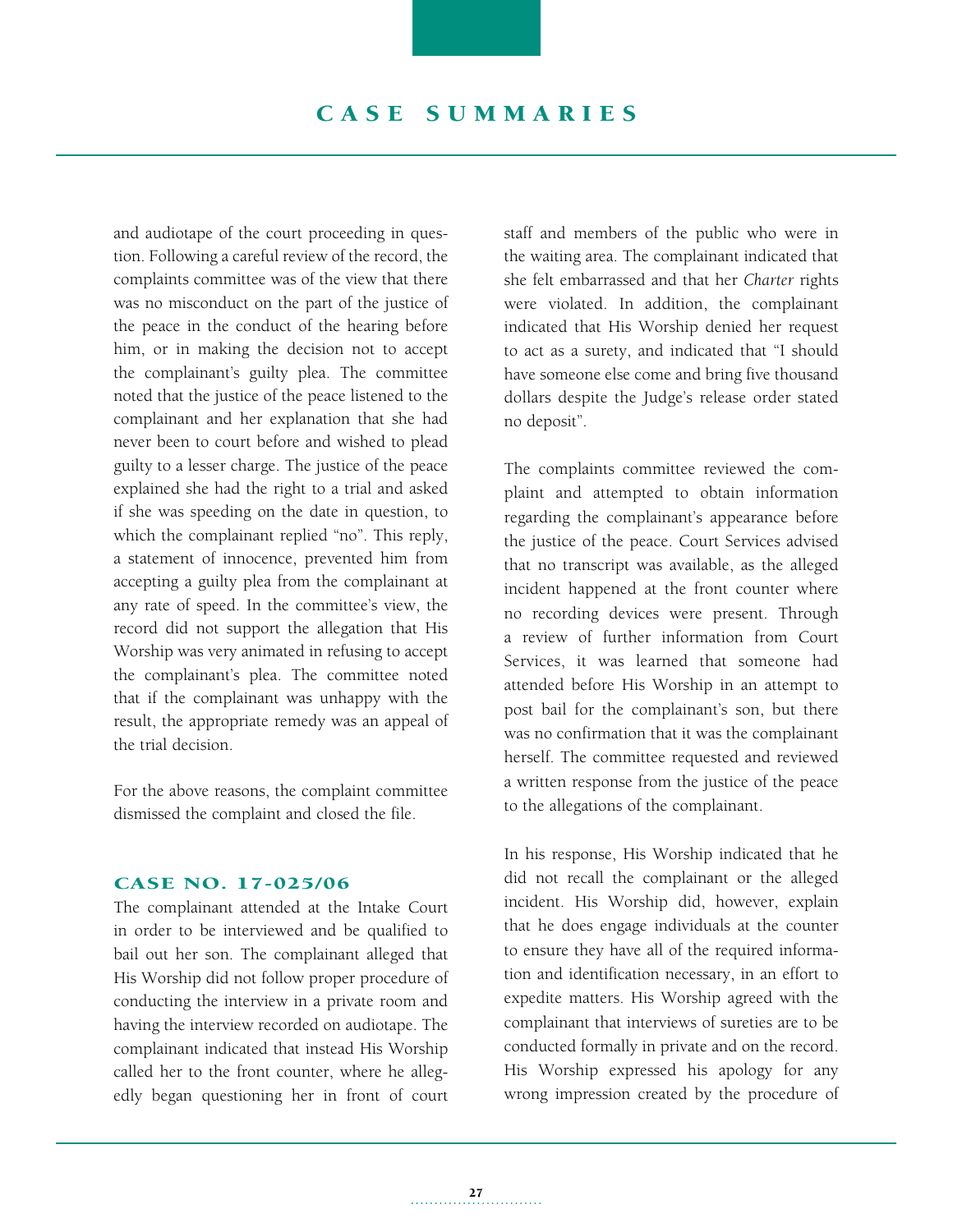asking preliminary questions of the complainant at the public counter.

After reviewing his response, the committee accepted His Worship's explanation and apology but was of the opinion that His Worship's practice of asking preliminary questions of individuals at the public counter was not following proper procedures. In the committee's view, His Worship should have had conversations with potential sureties on the record and in the privacy of the Intake Court. As its final disposition of this matter, the complaints committee decided to send a letter of advice under subsection 11(15) (b) of the *Act* to the justice of the peace. The committee was of the view that His Worship benefited from responding to the complaint, and was satisfied that, after sending a letter of advice from the Council, no further action was required in order to address the concerns.

The complaints committee closed this file after providing the above advice to His Worship in writing.

#### Case No. 17-027/06

The complainant was charged with a minor traffic offence and elected to plead not guilty and proceed to trial. This complaint was filed against the justice of the peace who presided at the trial. According to the complainant, Her Worship "was not in keeping with the standards expected of the profession". In support of this view, the complainant alleged that Her Worship displayed bias against him by not ruling on his 11(b) *Charter of Rights* motion, by ignoring his arguments regarding lack of disclosure, by not allowing him to ask certain questions of the officer, by making remarks that suggested she favoured the Crown, and by generally rushing the entire proceedings, which the complainant indicated had prevented him from making a full and fair defence.

After reviewing the complaint, the complaints committee requested and reviewed the transcript and audiotape of the court proceeding in question. From this review, the committee observed that the justice of the peace appeared to be impatient and somewhat sarcastic in her comments to the complainant. As a result, a response was requested from her.

In reviewing her response, the committee accepted Her Worship's explanation that the record did not convey the whole picture; namely, that the complainant had been present in the court for the earlier docket to observe the proceedings and had moved about the courtroom and asked questions of various individuals - behaviour that was disruptive to the justice of the peace and others who were conducting their business in the court.

The committee noted that the complainant's matter was reached near the end of a long day for the justice of the peace, and her patience with the complainant was already stretched thin by his previous behaviour in the court. To add to Her Worship's frustration, the complainant had requested an interpreter when it was clear to Her Worship and the complaint committee that he did not need one. This had been viewed as a waste of the time and resources of the interpreter.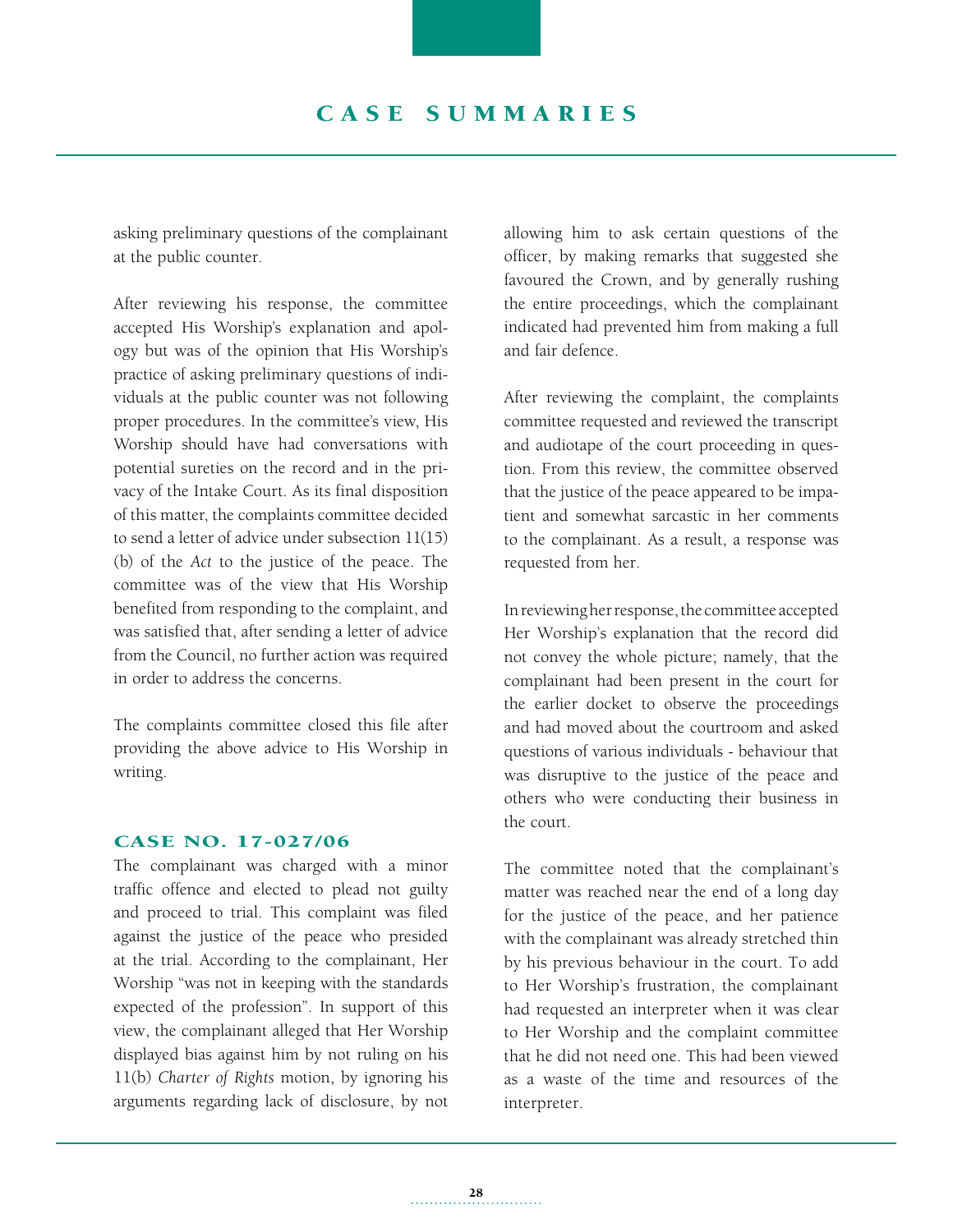In her response, Her Worship acknowledged and accepted that she could have exhibited more composure. The committee was of the opinion that the complainant received a fair hearing and Her Worship's handling of the situation, although not ideal, did not constitute misconduct.

For the above reasons, the complaint was dismissed and the file closed.

#### Case No. 17-029/06

The complainant attended before the justice of the peace to have criminal assault charges laid against enforcement officers of the Toronto Transit Commission, who had detained and charged the complainant with fraudulent use of his transit pass. During the court appearance, the complainant alleged that Her Worship displayed cultural bias against him due to his East Indian background. The complainant was seeking compensation for Her Worship's conduct in not controlling herself in dealing with him.

The complaints committee reviewed the complainant's letter and requested and reviewed the audiotape and transcript of the court proceedings. After careful consideration, the complaints committee was of the view that there was no misconduct on the part of the justice of the peace in the conduct of the hearing before her, and no evidence of bias demonstrated by the justice of the peace. The committee noted that the justice of the peace had requested that the complainant calm down and lower his voice, as he had become excited in relating his allegations. It was also noted that it was the complainant who suggested that his excited behaviour was because of his ethnic background.

For the above reasons, the complaints committee dismissed the complaint.

#### Case No. 17-030/06

The complainant was charged with failure to sign his automobile permit in ink and with an unreasonable noise offence, contrary to the *Highway Traffic Act*. The complainant, who spoke English, requested and appeared in a designated French court allegedly because of delays with trial scheduling in English courts. The complainant indicated in his letter of complaint, as well as in court, that he was advised by courts administration to select a French court if he wanted an earlier trial date. In addition, the complainant wished to argue a section 11(b) *Charter of Rights*  motion for unreasonable delay in getting the matter to trial at the outset of the hearing. This complaint was filed against the presiding justice of the peace in the French court.

According to the complainant, he attended before Her Worship and introduced himself in English and attempted to explain why his matter was scheduled in a French court. The complainant alleged that Her Worship "swore at me using the words 'bullshit'", when he indicated that court staff had suggested scheduling his matter into a French court. The complainant was of the view that Her Worship's conduct was "not only completely unprofessional and totally inappropriate but I was very offended".

After reviewing the complaint, the complaints committee requested and reviewed the transcript and audiotape of the court proceeding in question. Following a review of the record, the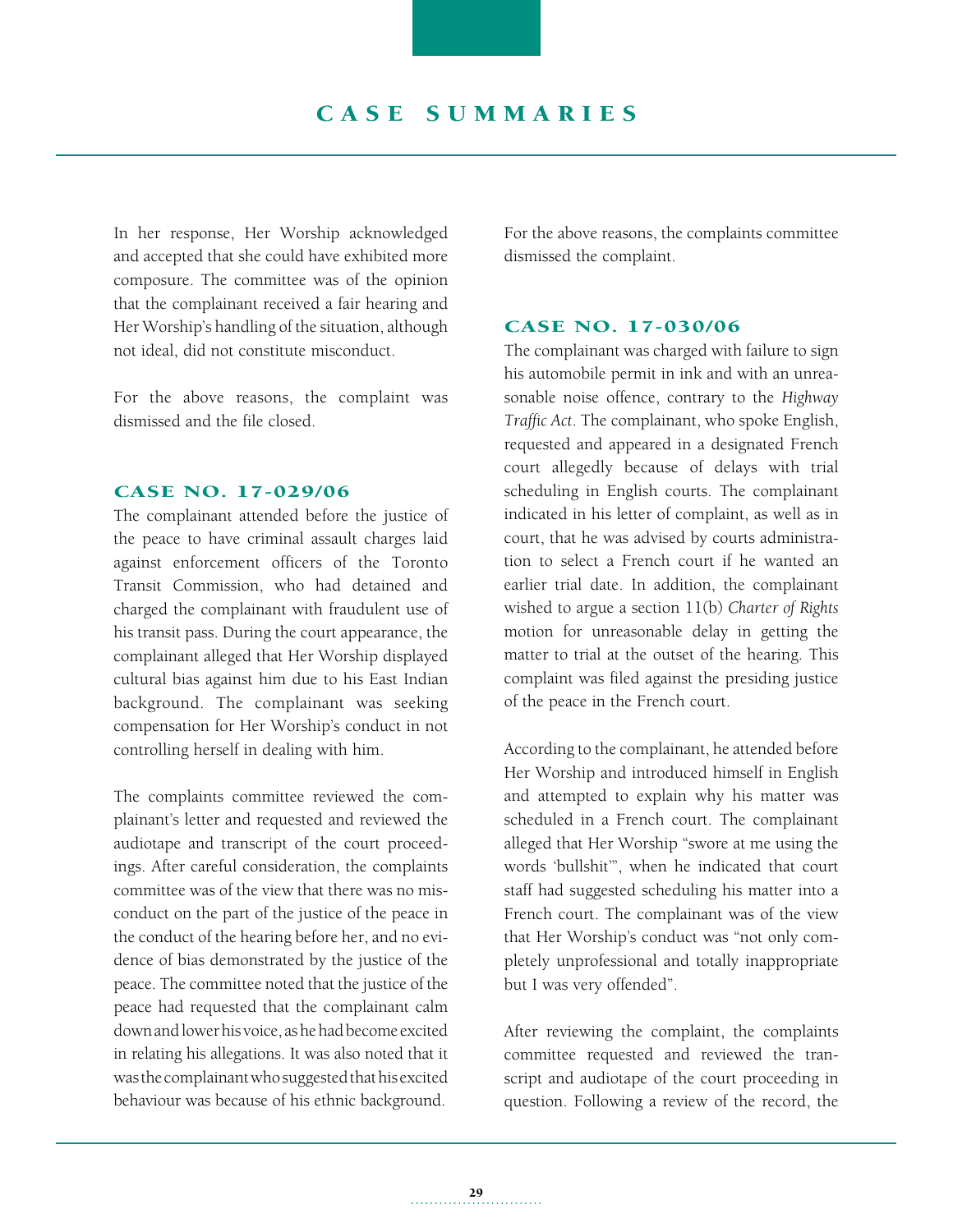# CASE SUMMARIES

complaints committee requested and reviewed a written response from the justice of the peace to the concerns raised by the complainant. The transcript revealed that Her Worship did use profanity, but she explained in her response that this was used in an expression of frustration at the conduct of the complainant for scheduling his matter into a designated French court, and then in defending that action by suggesting court staff had told him to do that if he wanted an earlier trial date. The justice of the peace explained clearly in her response why such an abuse of procedure was so troubling.

Her Worship expressed that she understood that her choice of words was inappropriate and apologized for her indiscretion. The complaints committee agreed that Her Worship's conduct was inappropriate and unprofessional, and extended to the complainant Her Worship's apology and regrets for her poor choice of words. The committee was satisfied that the process of addressing this complaint had served as a reminder to Her Worship to take better care in selecting her verbal responses, especially in times of frustration. The committee dismissed the complaint after finding that no further action or other disposition was warranted.

#### Case No. 17-031/06

The complainant filed a complaint with Council outlining two different court cases. After being asked for further details regarding these court matters, the complainant responded and provided details for only one court appearance. Using this information, Council confirmed the identity of the justice of the peace through Court Services Division, establishing jurisdiction to open a file and commence an investigation. The court matter related to a trial of "disobey stop sign – fail to stop", contrary to the *Highway Traffic Act*. The complainant was of the view that he was not treated fairly in court and that proper consideration was not given to the photographs he wished to present. The complainant also alleged that His Worship was racially prejudiced against him, and felt that he was discriminated against because he responded "no" when asked by His Worship whether or not he believed in the bible (when given to choice of swearing or affirming prior to giving his evidence).

After reviewing the complaint, the complaints committee requested and reviewed the transcript and audiotape of the court proceedings. After considering the record, the committee was of the view that His Worship allowed the complainant to question the officer, make submissions, present his photographs and call evidence. In addition, the record reflected that His Worship was mindful that the complainant was unrepresented and attempted to provide assistance and guidance to him in terms of court procedures and appropriate questioning during cross-examination. It was the complaints committee's view that the allegations were not supported by the record of the proceedings, including providing no evidence that His Worship was racially or religiously prejudiced against the complainant.

For the reasons above, the complaints committee dismissed the complaint and closed its file.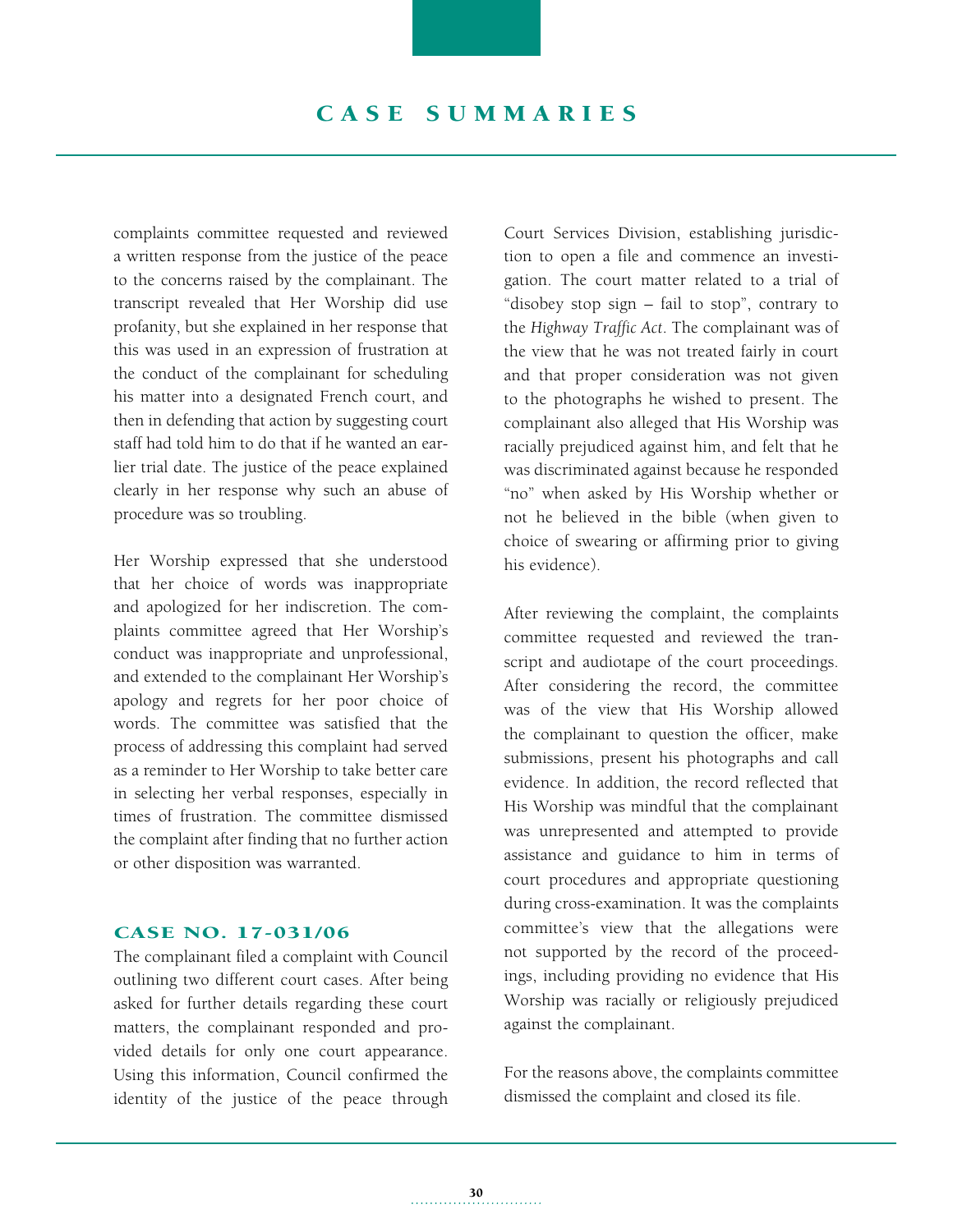#### Case No. 17-032/06

This was a complaint by an accused against a justice of the peace who presided at a trial for the charge of speeding, contrary to the *Highway Traffic Act*. According to the complainant, His Worship did not allow him to present all of his motions, specifically for delay of trial, nondisclosure and illegal search. The complainant also alleged that His Worship did not allow him to present all of his affidavit evidence, even when some were signed by a lawyer. According to the complainant, His Worship forced the trial to proceed after setting aside his motions and without questioning the prosecutor regarding the issue of lack of disclosure. In summary, the complainant indicated that "there was no justice for this defendant, it was a one-sided trial that resulted in a severe miscarriage of justice".

After reviewing the complaint, the complaints committee requested and reviewed the transcript and audiotape of the court proceeding. Following a review of the record, the complaints committee was of the view that His Worship was patient and accommodating towards the complainant, who appeared ill-prepared for the court appearance and for the motions he wished to argue. The record reflected that His Worship allowed affidavit evidence from the complainant, and spent considerable time with the complainant's concerns about disclosure and delay before making the decision to continue to trial as scheduled. The complaints committee was of the view that there was no misconduct on the part of the justice of the peace in the conduct of the hearing before him or in making the decisions he made in this case.

For the above reasons, the complaints committee dismissed the complaint.

#### Case No. 17-033/06

The complainant was a court agent who filed a complaint against the justice of the peace after being ordered to leave the courtroom due to his attire. The complainant, who was representing an accused before the court, alleged that His Worship refused to allow him to proceed to trial with his client's case on the grounds that his dress was inconsistent with proper courtroom decorum. The complainant further alleged that His Worship refused to hear submissions regarding his attire, which in the complainant's view resulted in a breach of his client's rights to natural justice. In the complainant's opinion, the justice of the peace "enforced an arbitrary and whimsical standard" with respect to appropriate courtroom attire. He also alleged that His Worship allowed a criminal act of assault to take place in his courtroom by not intervening when a court security officer attempted to physically escort the complainant out while he was preparing to leave the courtroom.

After reviewing the complaint, the complaints committee requested and reviewed the transcript and audiotape of the court proceeding. Following a review of the record, the complaints committee requested and reviewed a response from the justice of the peace to the concerns raised by the complainant and invited His Worship to review the record.

After reviewing His Worship's response, the committee was of the opinion that His Worship was not justified in refusing to hear the complainant's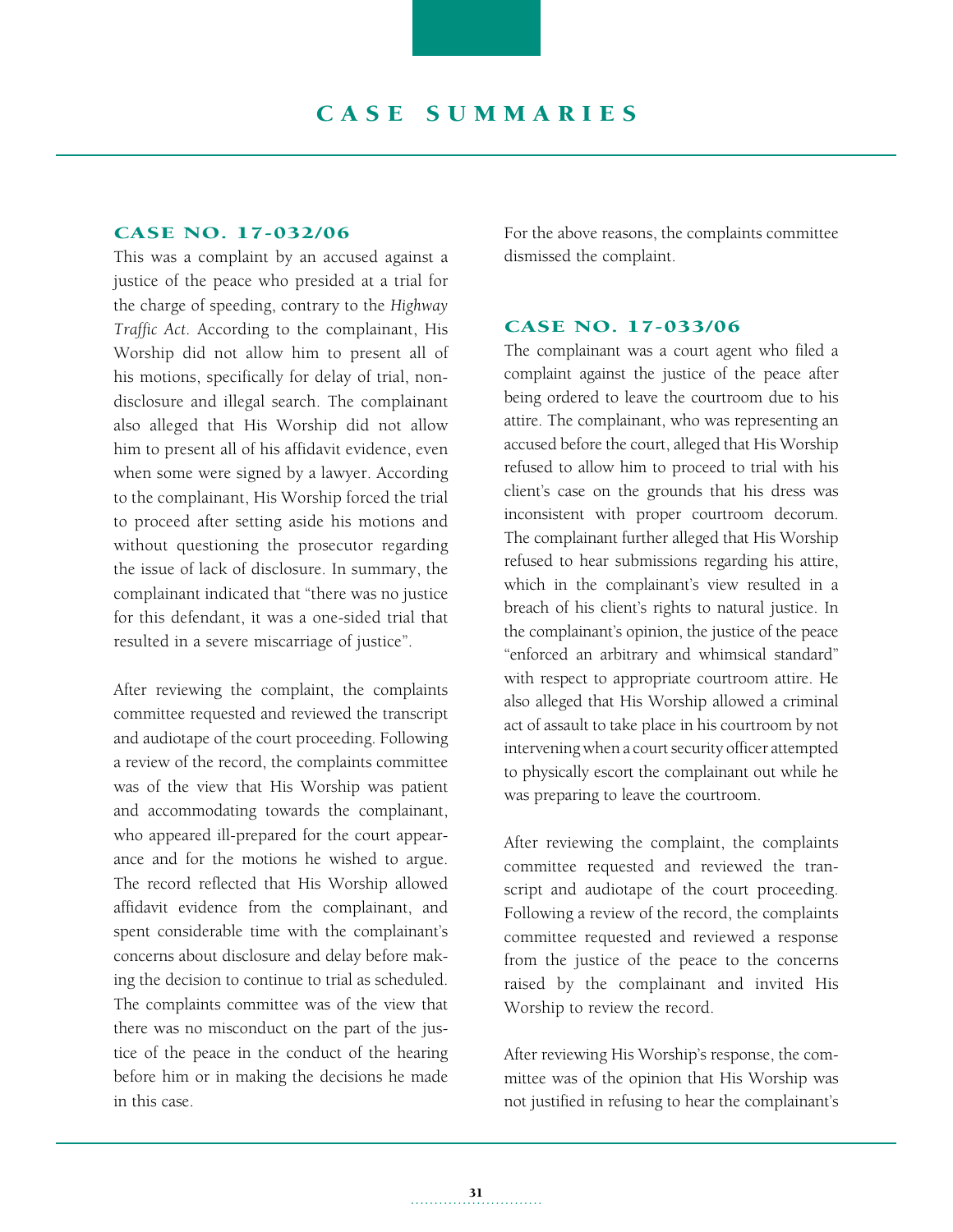# C A S E S UMMA RI E S

submissions regarding the appropriateness of his attire. In the committee's view, His Worship should have addressed the concerns raised by the Crown and allowed submissions before determining whether or not the complainant could remain in the courtroom. The committee appreciated how disruptive such confrontations could be during a busy court day, and from His Worship's response, were aware of the tight timelines that bore pressure on the court to keep matters moving forward in a productive manner. Nonetheless, the committee suggested exercising more patience in allowing submissions by the agent.

With respect to the allegation that His Worship allowed the court officer to "assault" the complainant while escorting him out of the courtroom, the committee was of the view that this allegation lacked substance. If a criminal assault took place, the complainant's appropriate remedy was to report the matter to police and pursue charges against the officer. The committee attributed no duty upon His Worship in relation to this alleged incident.

The complaints committee closed this file after providing the above advice to His Worship in writing.

#### Case No. 17-036/06

This was a complaint against the presiding justice of the peace in relation to a pre-enquette proceeding (a mini-hearing in which a justice must determine whether there are sufficient grounds to proceed with an application). The complainant indicated that he had two matters before the court scheduled for a 9:00 a.m. appearance and had arrived at the courtroom at approximately 9:10 a.m. to find only the justice of the peace, the court clerk and one other person, who was assumed to be a representative of the Crown, inside the courtroom. Upon making inquiries as to the status of his matters, the complainant indicated that His Worship told him that his matters were treated as abandoned as he was not present when his cases were called. The complainant alleged that His Worship was unprofessional and should have been more understanding and articulate in dealing with him.

The complaints committee reviewed the complaint and ordered the transcript and audiotape of the complainant's appearance before the justice of the peace. After considering the record, the committee was of the view that there was no misconduct on the part of His Worship in dealing with the complainant in this matter. The committee noted from the record that the complainant's matters were abandoned along with another matter at 9:05 a.m. at the request of the Crown, as there was no response to these cases. While it may be advisable, in some circumstances, to wait longer than 5 minutes for the parties to appear, the committee had insufficient information about the dockets to make a precise determination of the appropriateness of abandoning these matters in that timeframe.

For these reasons, the complaints committee dismissed the complaint and closed its file.

#### Case No. 17-037/06

The complainant was an informant who was pursuing criminal charges against two males from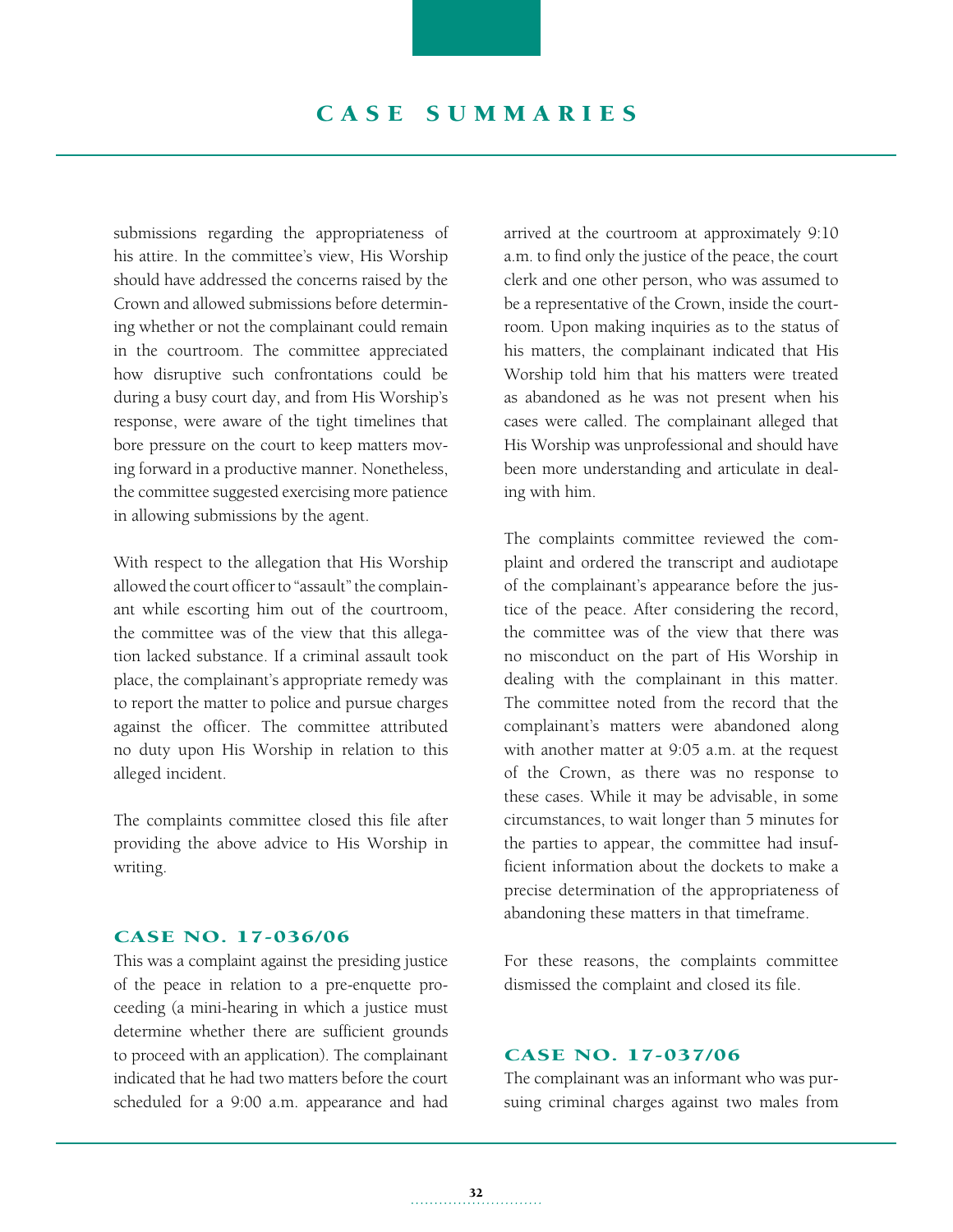the same Community Housing unit in which he resided. The complainant alleged that during a pre-enquette proceeding (a mini-hearing in which a justice must determine whether there are sufficient grounds to proceed with an application), he witnessed the presiding justice of the peace and the Crown working together to allow the crimes against him to go unpunished. In addition, the complainant alleged that Her Worship did not wish to see written complaints that he had filed against the two accused. The complainant indicated that he felt humiliated by the justice of the peace and Crown as a result of the manner in which they dealt with his concerns. The complainant expressed that he found it absurd that the justice of the peace asked him if he wanted an apology, when his purpose in court was to lay criminal charges.

The complaints committee reviewed the complaint and ordered the transcript and audiotape of the complainant's appearance. After considering the record, the committee was of the view that there was no misconduct on the part of Her Worship in her conduct of the hearing before her, or in making the decisions not to issue process in these matters. The committee noted from the record that Her Worship followed proper procedures in hearing the complainant's allegations against those whom he was accusing. The committee further noted that the justice of the peace and the Crown were entitled to ask questions of the informant and that since the Crown had the ultimate burden of proving criminal charges, he or she may make submissions as to their opinion of the reasonable prospect of a conviction. In this matter, after hearing the evidence of the complainant, the Crown advised there was no reasonable prospect of a conviction in the matters, and in turn the justice of the peace decided not to issue process. The complaints committee was of the view that if the complainant was unhappy with the decisions in these matters, then the appropriate remedy would be an appeal. In the committee's opinion there was no basis for an allegation of misconduct against the presiding justice of the peace.

For those reasons, the complaints committee dismissed the complaint and closed its file.

## Case No. 17-038/06; 17-039/06; 17-040/06; 17-041/06; 17-042/06

The complainant filed complaints against five justices of the peace and one judge (who has since retired from the bench) in relation to criminal charges against him. The criminal charges related to when the complainant rented a car for one day but did not return the car. The complainant was charged with "possession of stolen property over \$5,000" and "willfully obstructing a peace officer" contrary to the Criminal Code, approximately four weeks after the rental car was initially due to be returned. From the invoice and letter from the car rental agency, it appeared that the car was towed back to the rental lot rather than willingly returned by the complainant. A balance of nearly \$2,000.00 in rental fees was outstanding.

The complainant was of the view that he should not have been charged criminally for what he felt was a "rental car violation", and that the car rental agency should have sued him civilly for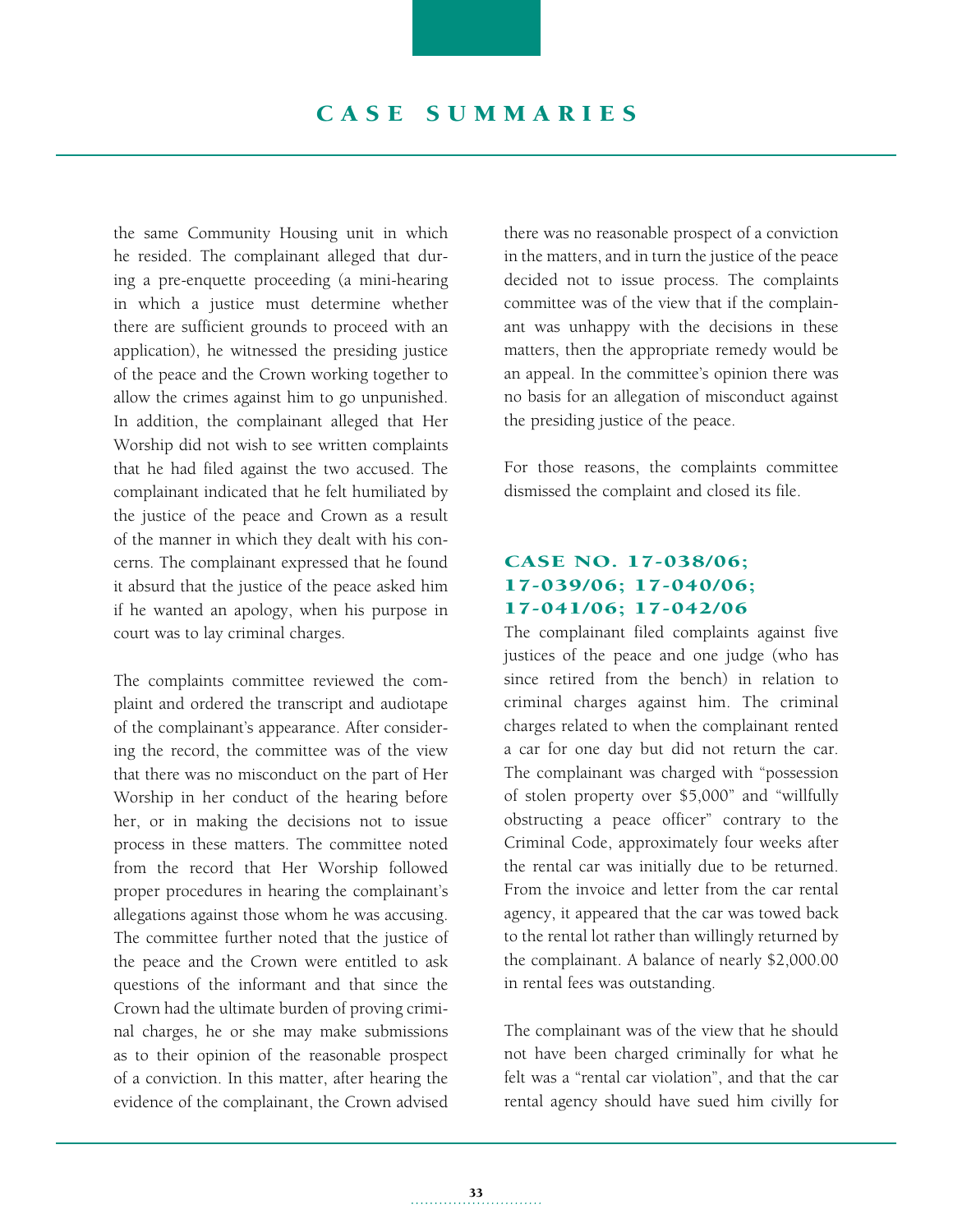the outstanding rental fees. The complainant's concerns relating to the justices of the peace were that throughout the numerous court proceedings, none of the justices of the peace realized that the "*Criminal Code* 354 (1)(a) is for property obtained by crime", which the complainant felt was not applicable in his case. The complainant implied that anyone who had anything to do with the court case should have known it wasn't a criminal act, and intentionally applied the wrong law, and by choosing to do so, must have been part of a conspiracy to prosecute an innocent man.

The complaints committee reviewed the complainant's letter and was of the opinion that the allegations against the five named justices of the peace were without basis. The complaints committee was of the view that there was no evidence to support the allegations that the justices of the peace who presided over the complainant's pre-trial appearances intentional delayed the case or were involved in inappropriate communication with the parties and their counsel. In addition, the committee saw no information to support the complainant's claims that the justices of the peace attempted to frame and misrepresent the facts in an effort to convict him. The complaints committee noted that if errors or misinterpretations in law were committed by any of the justices of the peace (and the complaints committee made no such finding), such errors would be matters of appeal and, without evidence of judicial misconduct, outside of the jurisdiction of the Justices of the Peace Review Council.

The complaints committee dismissed the complaints for the above reasons.

#### Case No. 17-043/06

The complainant, after reading a newspaper article regarding a WASH (Weekends and Statutory Holidays) court on Christmas Day, filed a complaint against the presiding justice of the peace. According to the article, Her Worship denied bail for twenty-eight of the thirty accused who appeared before her on Christmas Day. The complainant alleged that Her Worship's decisions to deny bail for twenty-eight of thirty accused demonstrated she was unfit to adjudicate bail hearings as she "clearly works from the premise of a reverse onus and is seriously violating the *Charter* rights of the individuals who have the misfortune to be brought before her". The complainant wanted Her Worship "removed, re-educated or at least disciplined".

The complaints committee reviewed the complainant's letter and requested and reviewed the docket of the Christmas Day WASH court. The complaints committee was of the view that there was no misconduct on the part of Her Worship in the conduct of the hearings before her or in the exercise of her judicial discretion in making the decisions she made. The committee recognized that justices of the peace are independent judicial officers and the Justices of the Peace Review Council has no jurisdiction to intervene in judicial proceedings or to direct any judicial officer in the exercise of his or her judicial discretion. If errors in law were committed by the Justice of the Peace (and the complaints committee made no such finding), such errors may be remedied on appeal and are, without evidence of judicial misconduct, outside the jurisdiction of the Justices of the Peace Review Council.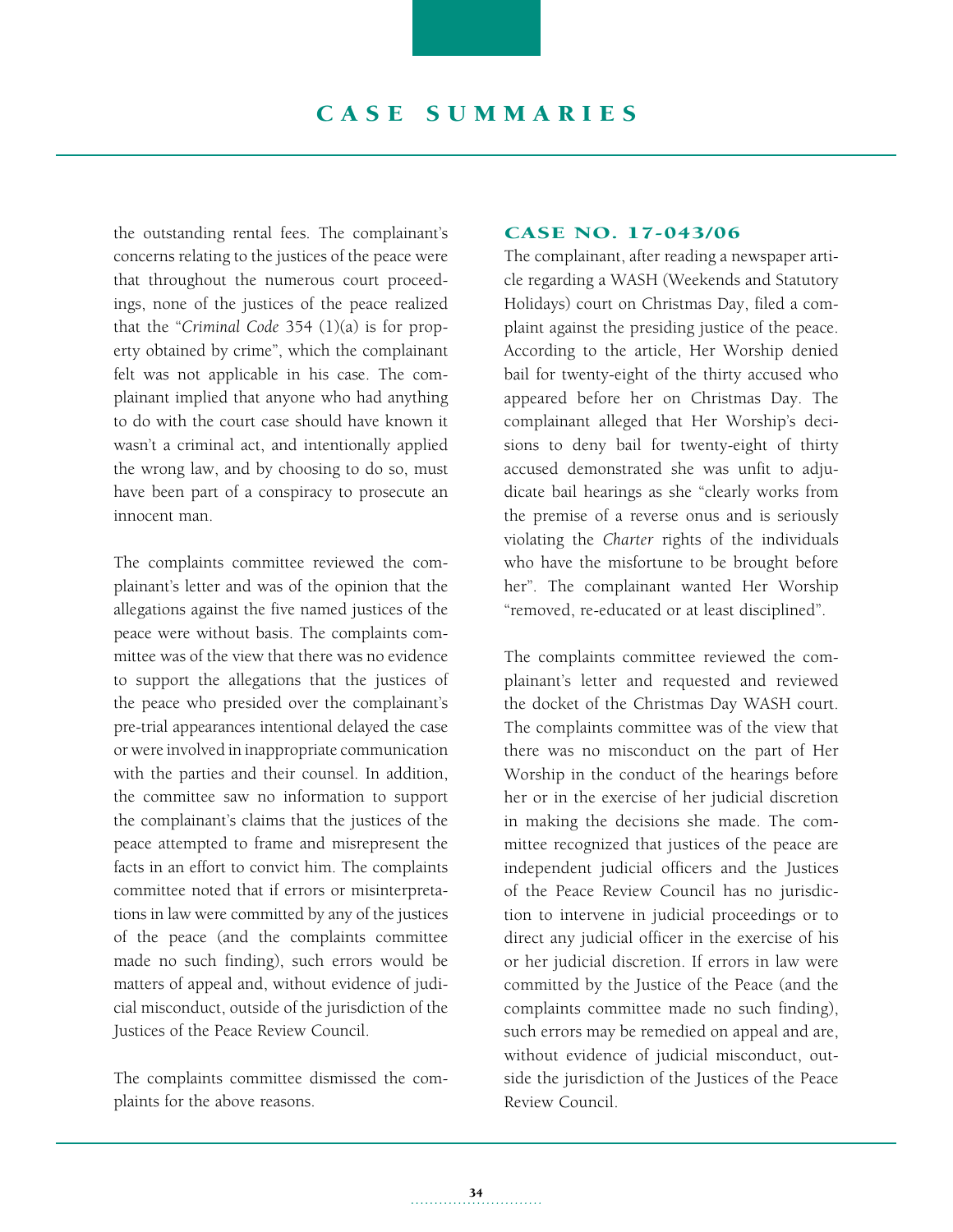The complaints committee dismissed the complaint for the above reasons.

#### Case No. 17-044/07

The complainant was the neighbour of an accused, who was charged with the illegal use of an area, zoned as rural residential, by extracting water for commercial use contrary to a municipal by-law. The complainant alleged that the justice of the peace displayed an "attitude of indifference" in deciding this case and dismissing the charges against the accused. The complainant indicated that Her Worship's decision stated that is was an issue of "quarrelling neighbours" and in dismissing the charges, Her Worship failed to uphold the municipal by-laws and re-enforce the law, as she was paid to do.

The complaints committee reviewed the complaint letter and requested and reviewed the transcripts of the trial, and of Her Worship's oral decision which she delivered approximately six weeks following the conclusion of the hearing. After consideration, the complaints committee was of the view that there was no judicial misconduct on the part of the justice of the peace in the conduct of the hearing or in the exercise of her judicial discretion in making the decision she made in this case. Further, the complaints committee was of the view that the allegations were not supported by the transcripts of the proceedings. In the committee's opinion, Her Worship conducted a fair and thorough trial of evidence, hearing submissions and testimony from witnesses for both the Crown and the defence. If errors in law were committed by Her Worship in the matter before her (and the complaints committee made no such finding) such errors may be remedied on appeal and are, without evidence of judicial misconduct, outside the jurisdiction of the Justices of the Peace Review Council.

For the above reasons, the complaints committee dismissed the complaint.

#### Case No. 17-045/07

The complainant advised that an incident had been brought to his attention in which a justice of the peace was alleged to have been "yelling obscenities about black people and how he wanted to kill them" while attending his judicial duties at the courthouse. The complaints committee council retained the services of an external investigator to investigate this matter who conducted interviews of several court staff who had witnessed the event.

After completing its investigation, the committee found that while there was some evidence of inappropriate language, the evidence did not support the allegations that had been reported. The complaints committee invited the justice of the peace to meet with them to receive advice regarding the inappropriate language. They noted that the justice of the peace had already apologized to several of the witnesses, and that he had acknowledged the remarks that were said and that they were inappropriate. Further, the committee reported that he had demonstrated contrition and that, in their view, it was unlikely that the conduct would ever be repeated. For those reasons, the complaint was dismissed.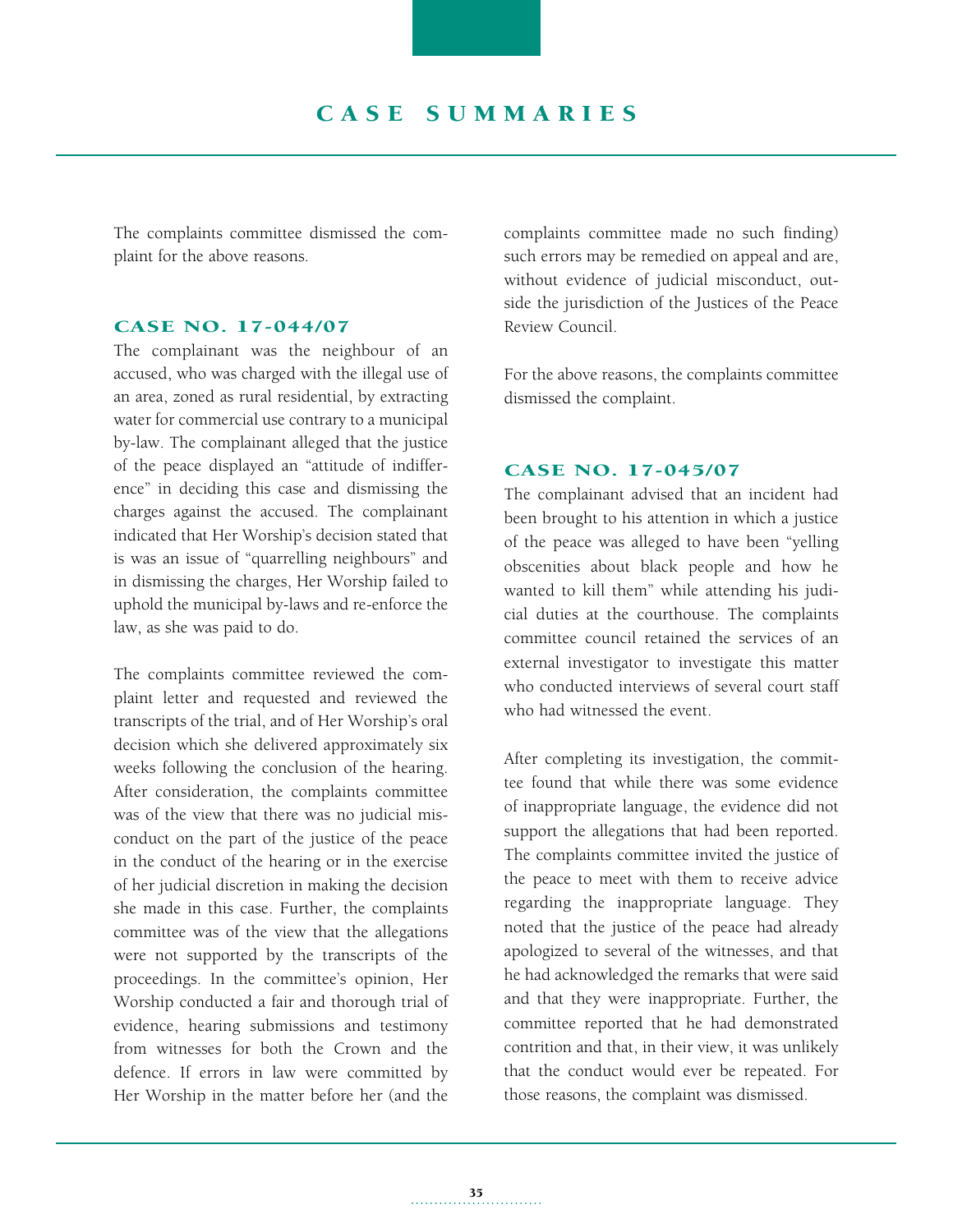#### Case No. 17-046/07

The complainant, who indicated he was riding his bicycle when stopped by the police, was charged with "disobey stop sign" contrary to the *Highway Traffic Act*. The complainant elected to dispute the ticket and proceed to trial. This complaint was filed against the justice of the peace who presided at the trial. According to the complainant, His Worship "seemed to me to be quite biased in his dealing with my case" and alleged that His Worship refused "to hear my troubles and encounters" with police officers from the local police division. In the end, His Worship registered a conviction which the complainant felt was "truly a miscarriage of Justice and abuse of power and authority". The complainant also indicated that His Worship refused to provide his name which required him to seek assistance in identifying the justice of the peace.

The complaints committee reviewed the complaint and ordered the transcript and audiotape of the complainant's appearance before the justice of the peace. After considering the record, the committee was of the view that there was no misconduct on the part of His Worship in the conduct of the hearing before him. With respect to the complainant's allegation that His Worship refused to hear about the troubles and encounters with police, the committee noted that there is an out-of-court process to address concerns relating to the conduct of police officers. The committee was of the opinion that His Worship was correct in narrowing the evidence of the complainant to matters relevant to the particular charge before the court. The committee viewed His Worship's demeanour as polite and considerate. It was noted that after registering a conviction, His Worship suspended the sentence having regard to the complainant's personal circumstances. Although His Worship did not provide his name when the complainant asked, the committee noted that his information would be readily available from court staff. The complaints committee was of the view that the record did not support the allegations made by the complainant.

For those reasons, the complaints committee dismissed the complaint and closed its file.

#### Case No. 17-047/07

The complainant attended with her sister at an Intake Court in order to complete a Form 2 under the *Mental Health Act* and have it issued. This document provides police with information and authority to assist in locating, detaining in custody and escorting to healthcare professionals an individual who is believed to have mental health issues when there is concern regarding the well-being of that individual or the public's safety. According to the complainant, there was considerable concern regarding her nephew, whom she described as "on medication for severe anxiety and depression".

While completing the paperwork at the justice of the peace's office around 3:20 p.m. on the particular day, the complainant indicated that the presiding justice of the peace announced to them, "in an extremely defensive manner" that Form 2 applications take considerable time to review and stressed that there was insufficient time as Her Worship had a personal appointment which required her to leave promptly at 4:00 p.m..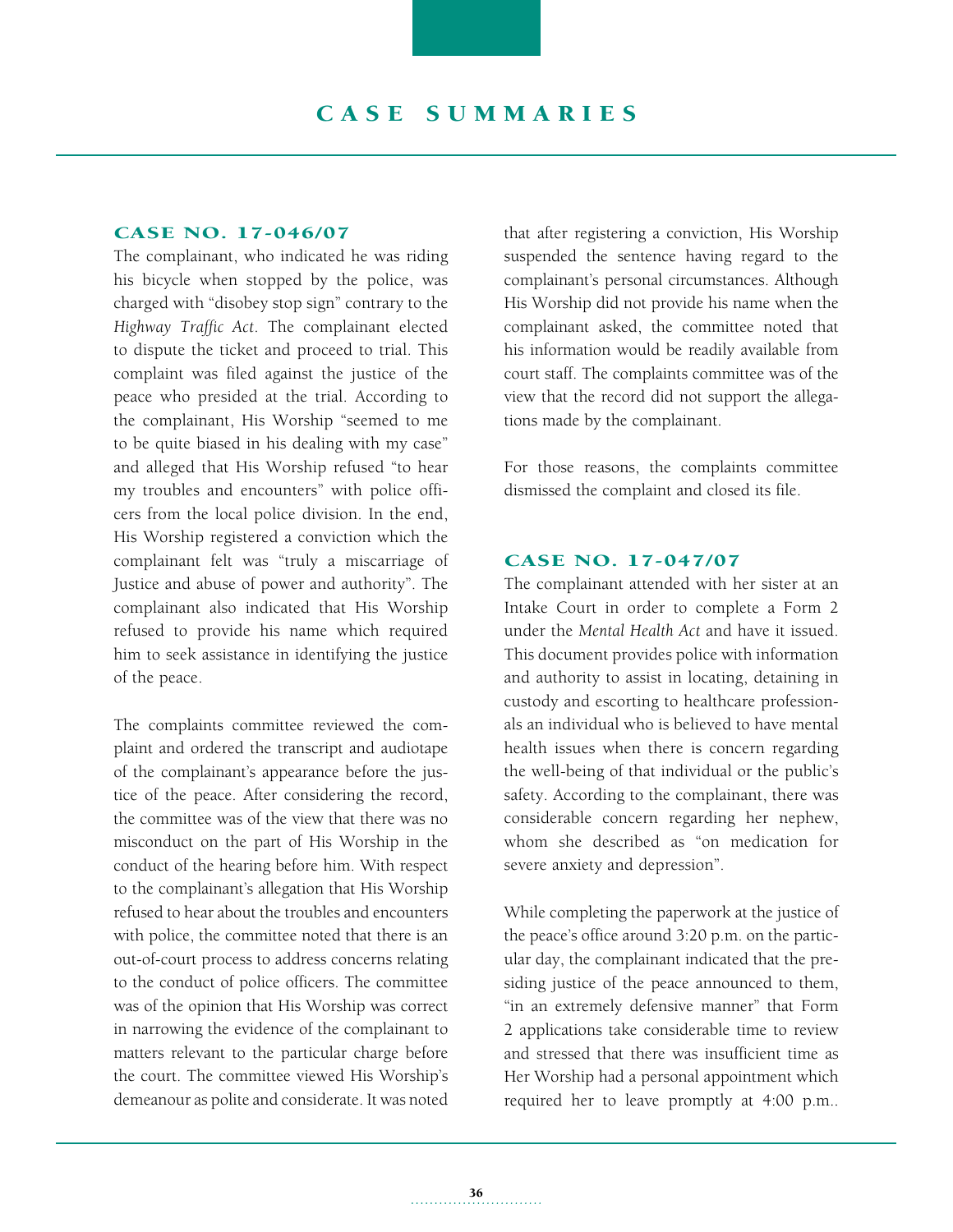Despite this announcement, the complainant and her sister completed the paperwork and attended before Her Worship in an effort to have the Form 2 reviewed and issued that day. According to the complainant, Her Worship didn't bother to read the paperwork, asked questions that were answered in writing on the application, acted in a "very condescending and patronizing fashion", rushed the interview and left them with the impression "that we were imposing by seeking help". The complainant expressed concern about Her Worship's "obvious lack of concern/compassion expressed to citizens seeking assistance during a most distressing time in their lives". The complainant further was of the view that Her Worship was "very lacking in the interpersonal skills" required of the position of justice of the peace and that she should be reprimanded for her behaviour that day.

The complaints committee reviewed the complainant's letter and requested and reviewed the transcript and audiotape of the appearance. The complaints committee was of the view that the independent record of the appearance supported the complainant's allegations. The committee requested and received a written response from Her Worship. In her response, Her Worship agreed that her behaviour in this instance was impatient, and she stated that she wished to extend her sincerely apology to the complainant and her sister for her lack of empathy. Her Worship acknowledged the serious nature of their request and indicated that she understands the distress families in these situations must endure.

The complaints committee was of the opinion that the concerns raised in this complaint were appropriately addressed by Her Worship in her response. The complaints committee noted that work pressures and personal situations can negatively affect how a judicial officer may act or conduct themselves from time to time; however, it was the committee's view that it does not excuse poor behaviour or poor service to the public.

After taking the above actions, the complaints committee dismissed the complaint and closed the file.

#### Case No. 17-048/07

The complainant, an agent, filed a complaint against the justice of the peace who was to preside over a trial of a charge against his client of speeding. The justice of the peace had previously banned this agent from appearing before her, after the agent's competency was questioned in matters that had been before her, as well as before other justices of the peace in the region. The complainant felt that Her Worship had a racial hatred towards him, and alleged that, after not allowing the complainant to speak to the matter, Her Worship fraudulently entered a "deemed not to dispute" conviction against his client, who was not in attendance.

The complaints committee reviewed the complaint, and requested and reviewed the transcript and audiotape of the trial appearance. The complaints committee was of the view that if Her Worship erred in law in entering a conviction against the accused (and the committee made no such finding), the proper remedy was to appeal the conviction. With respect to allegations of racism or prejudice against the complainant, the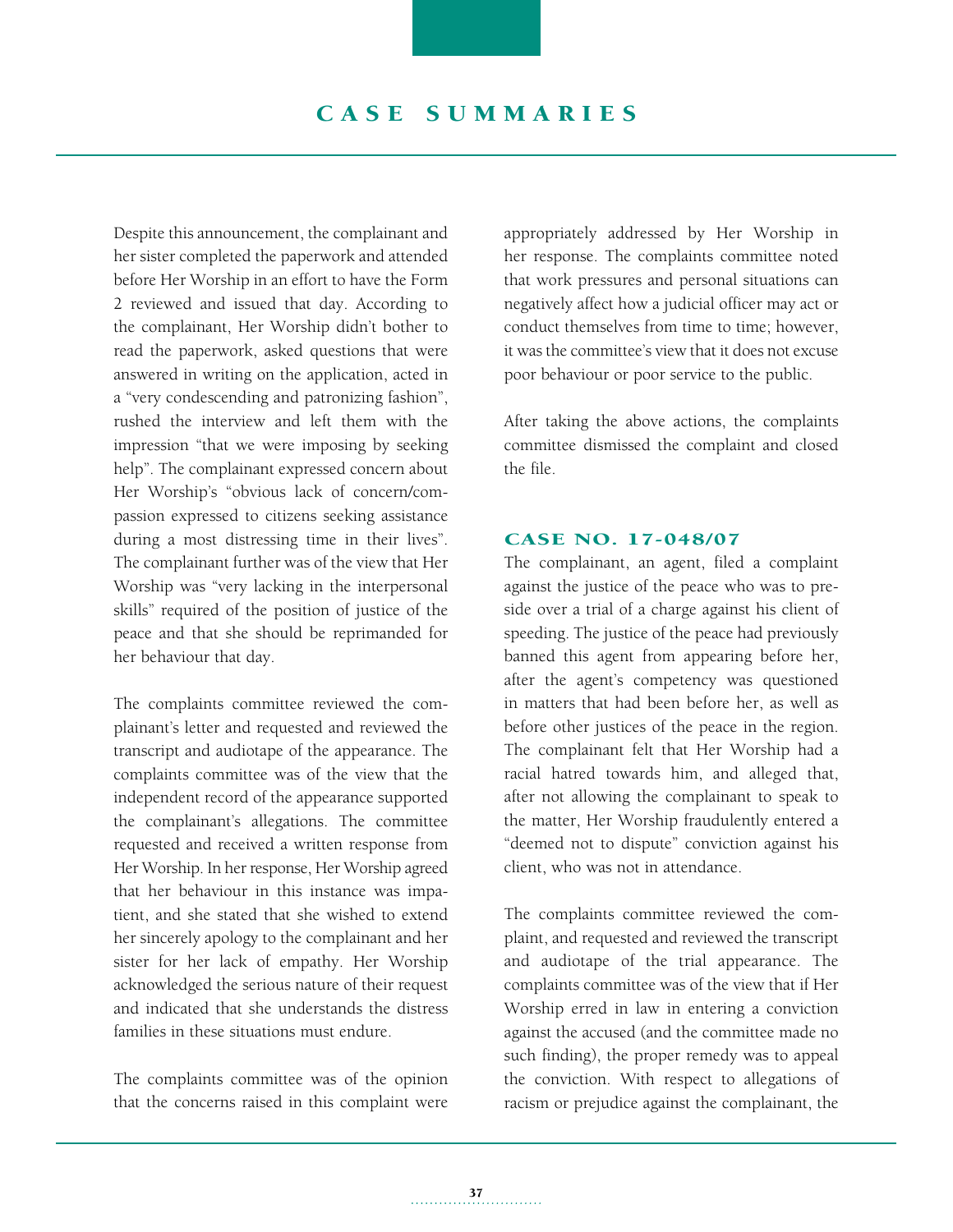committee found no evidence to support those claims.

For the above reasons, the complaints committee dismissed the complaint.

#### Case No. 17-050/07

This was a complaint against a justice of the peace in relation to the issuance of a Form 2 in response to an application under section 16 of the *Mental Health Act*, which was executed by local police against the complainant. This form provides authority to police to take into custody and escort the named individual on the form to an appropriate health facility for the purpose of examination by a physician. The complainant, who described himself as a severely disabled 27 year-old who was under the care of medical specialist and required medication, indicated that the informant, his brother, had lied on the application. The complainant alleged that the execution of the Form 2 by the police resulted in mental and physical harm to him. The complainant requested an explanation by the justice of the peace for the approval of the application.

The complaints committee reviewed the complaint and ordered the transcript of the informant's appearance before the justice of the peace in order to assist in understanding the situation and responding to the complainant. After considering the record, the committee was of the view that there was no misconduct on the part of His Worship in swearing and issuing the Form 2 against the complainant. The committee was of the view that there was no basis for an allegation of misconduct and the complainant was not entitled to an explanation from the justice of the peace in relation to his decision. The complaints committee was of the opinion that the complainant was unhappy with the decision, which was, without evidence of misconduct, outside the jurisdiction of the Review Council.

For those reasons, the complaints committee dismissed the complaint and closed its file.

#### Case No. 17-051/07

The complainant was charged with speeding and elected to dispute the ticket by going to trial. This complaint was filed against the presiding trial justice of the peace. The complainant initially wrote to the Regional Senior Justice of the Peace requesting that the decision be reviewed, and that the conviction and resulting fine and demerit points be reversed. In response, it was suggested that the complainant appeal the decision and that if he had concerns relating to the conduct of the justice of the peace, he could file a complaint with the Justices of the Peace Review Council. Following this, the complaint was filed.

According to the complainant, during his crossexamination of the police officer, he was "repeatedly interrupted and cut short by the justice of the peace", which the complainant perceived as indicating he was taking up too much court time. The complainant felt that His Worship was oblivious to the reasoning behind his request for dismissal of the charges, and that he had displayed a demeanour of impatience and contempt towards the complainant, while treating the police officer and other accused who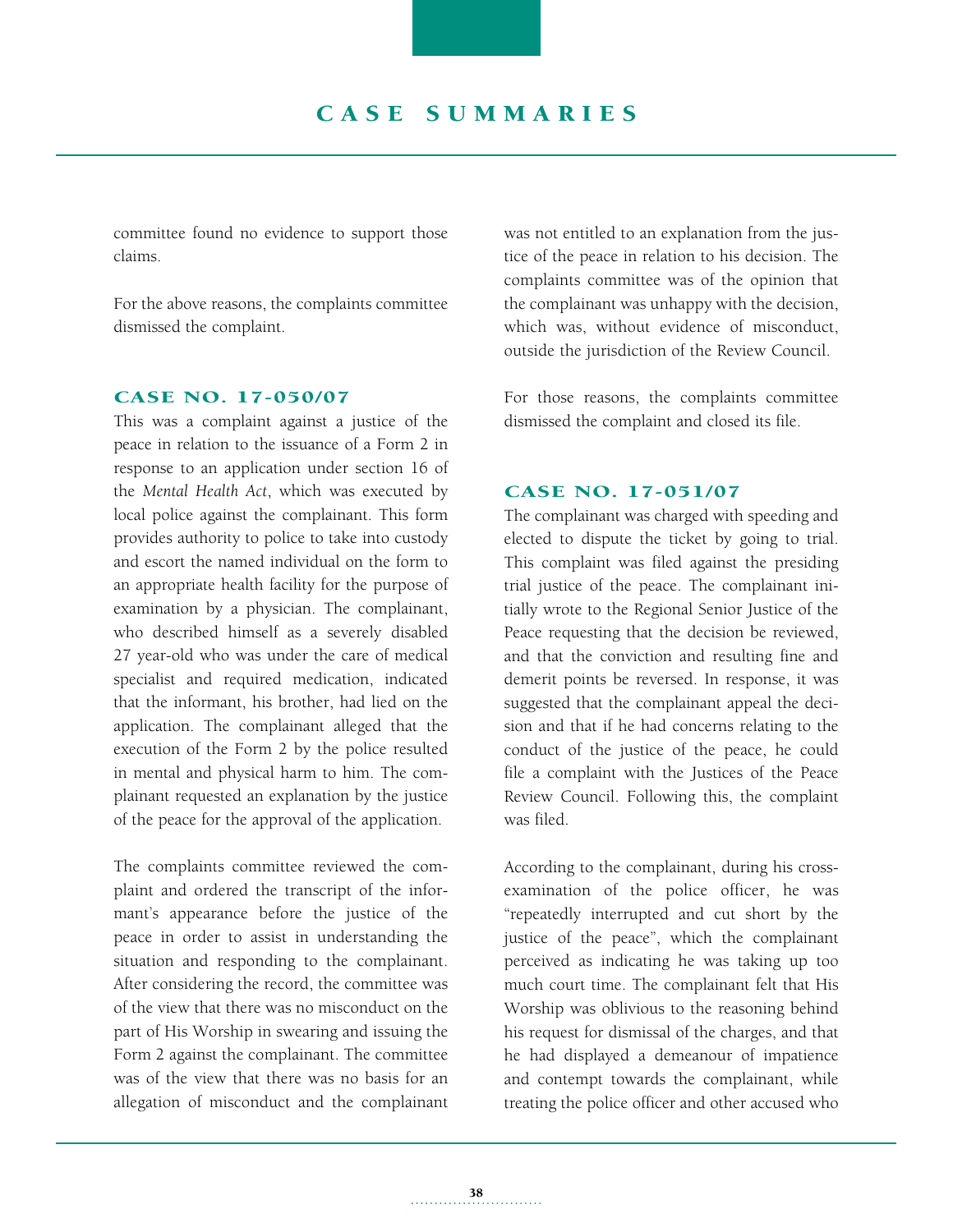appeared prior to his trial politely and respectfully. The complainant also indicated that after his submissions and request for a reduced fine, His Worship became "belligerent".

The complaints committee reviewed the complainant's letter and attachments, and requested and reviewed the audiotape and transcript of the court proceedings. After careful consideration, the complaints committee was of the view that there was no misconduct on the part of the justice of the peace in the conduct of the hearing before him or in making the decisions he made in this case. In reviewing the record of the trial, the committee did not find that the record supported the complainant's allegations that he was repeatedly interrupted or that he was not allowed a full cross-examination of the police officer. The complaints committee noted that the justice of the peace provided instructions to the complainant to not repeat questions, and to not make statements during cross-examination of the officer. Although the committee was of the view that His Worship could have exercised more patience in dealing with the complainant when those instructions were not followed, the committee did not agree that His Worship's conduct was belligerent or contemptuous, as alleged.

For the above reasons, the complaints committee dismissed the complaint.

#### Case No. 17-052/07

The complainant filed a complaint against a justice of the peace in relation to the settlement of a family estate matter, where both the complainant and the justice of the peace's wife were beneficiaries. According to the complainant, His Worship provided legal advice to his wife and the executrix of the estate, which, in the complainant's view, negatively affected the settlement of the estate. The complainant also alleged that His Worship used judicial resources, namely his e-mail at work, to respond to inquiries and offer legal advice in this matter.

The complaints committee reviewed the complainant's letter and e-mail attachments. The complaints committee was of the view that the documents provided by the complainant established that His Worship was not using his work e-mail address to correspond with family members involved in this estate matter. In the committee's view, these documents also failed to demonstrate that the justice of the peace was providing any legal advice or acting as counsel to the executrix of the estate. The committee was of the view that any involvement His Worship may have had in the estate was a family matter and, without evidence of misconduct, was outside the jurisdiction of the Justices of the Peace Review Council.

For the above reasons, the complaints committee dismissed the complaint.

#### Case No. 17-053/07

The complainant indicated that he had retained an agent to appear on his behalf on a provincial matter. The agent had attended on previous occasions before the justice of the peace. The complainant also said that the justice of the peace had a conflict of interest in relation to the agent but had continued to allow the agent to appear on matters before him. When the complainant's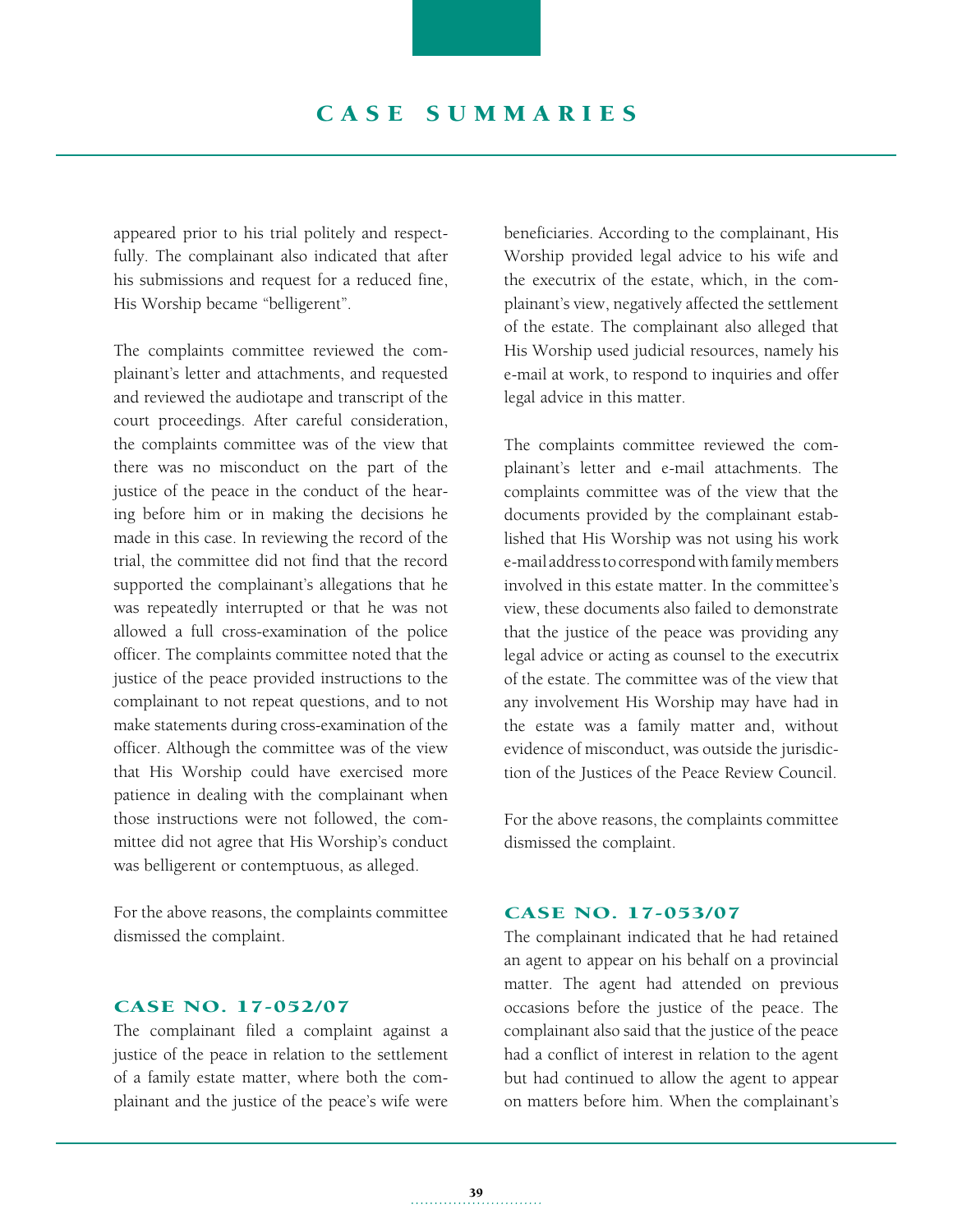trial proceeded, he said that the justice of the peace suddenly disallowed the agent from continuing to appear and forced the complainant to continue to trial unrepresented. The complainant subsequently withdrew his complaint.

#### Case No. 17-054/07

The complainant filed a letter of complaint against a justice of the peace for issuing a summons against the complainant's wife. The complainant alleged that His Worship issued a summons for a person charged with a criminal offence even though the subject of the summons, his wife, was not charged with any criminal offence. Further, the complainant alleged that His Worship lacked jurisdiction to issue the summons and that such action to issue the summons was viewed as "an abuse of judicial process which brings the administration of justice into disrepute".

The complaints committee reviewed the complainant's letter and was of the view that the subject matter of this complaint was outside of the Council's jurisdiction. The complaints committee noted that if errors in law were made in issuing the summons (and the committee made no such finding), such errors are a matter for judicial review and not the basis for a complaint to the Review Council.

The complaints committee dismissed the complaint for the above reasons.

#### Case No. 17-055/07

The complainant was charged with the misuse of his Toronto Transit Commission (TTC) pass when his used it to gain access for another person. The complainant filed a letter of complaint against a justice of the peace who presided over his trial. In his letter, the complainant expressed displeasure with how he was treated by the enforcement officers during his arrest and was seeking not only to have the charges dropped against him but also to receive compensation in the amount of one billion dollars for his mistreatment. The complainant also expressed frustration with the court system in having his case brought to trial. With respect to the trial justice of the peace, the complainant alleged that His Worship spoiled his case by favouring the evidence of the prosecution, and suggested that the Toronto Transit Commission must have conspired with the justice of the peace to convict him.

The complaints committee reviewed the complainant's letter and was of the view that the allegations against the justice of the peace were frivolous in nature and that there was no basis for a complaint of misconduct. The committee noted that if the complainant was unhappy with the decision or felt there was an error in law made, he could seek an appeal of his conviction and /or file a civil application against the Toronto Transit Commission for damages.

The complaints committee dismissed the complaint for the above reasons.

#### Case No. 17-057/07

The complainant filed a complaint against the justice of the peace in relation to an appearance to set a date for trial. The complainant indicated that he was appearing in an effort to arrange for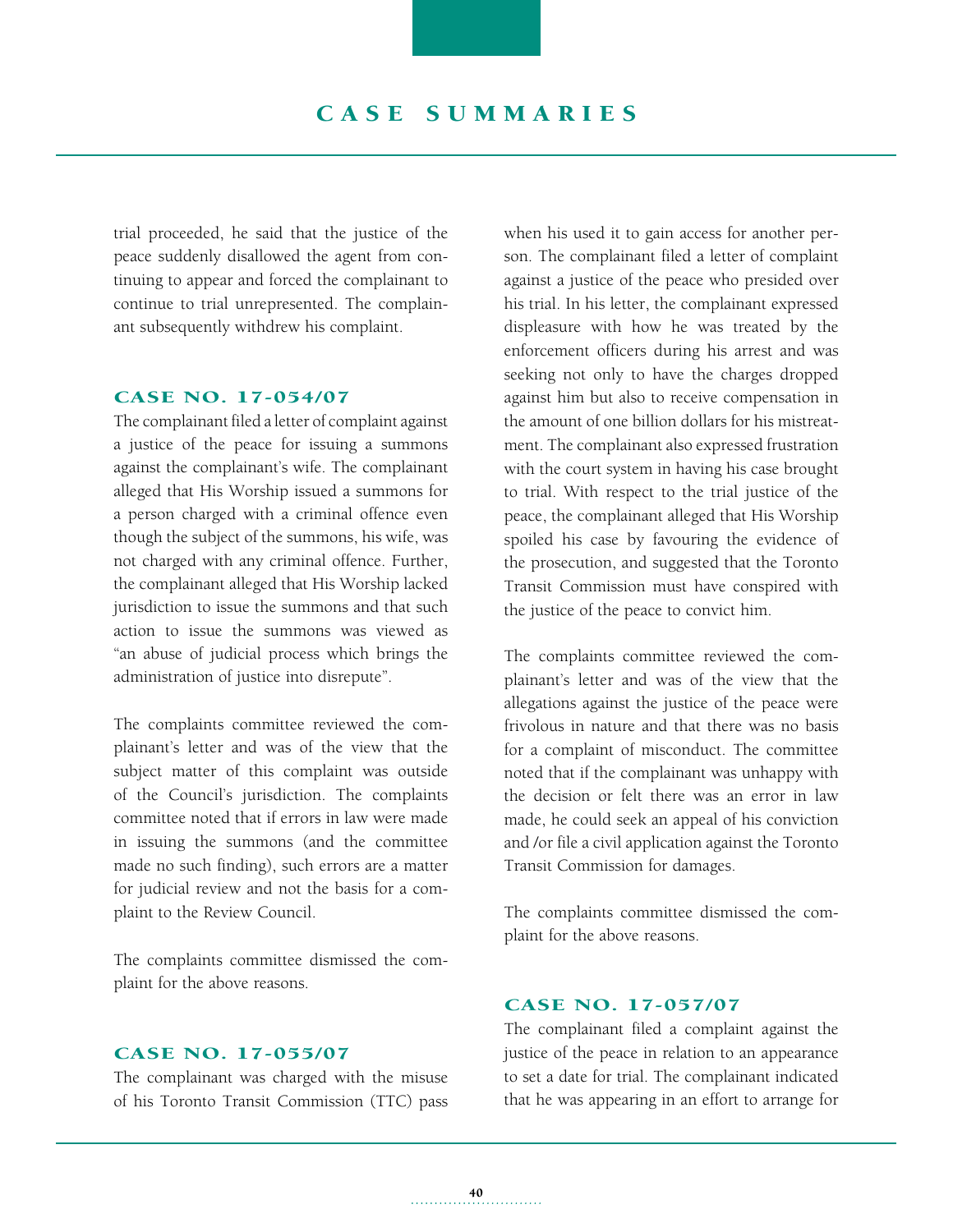# C A S E S UMMA RI E S

a trial date several months away, as he did not reside in the area. The complainant indicated that he was appalled by the unprofessional and insulting treatment he received from the justice of the peace. The complainant alleged that His Worship aggressively commented that the complainant "should understand that this is a court and the court does not revolve around his (the complainant's) social schedule". The complainant further alleged that he was "rigorously led through a series of questions and arrangements that set the date for a trial". The complainant indicated that he left the court feeling shocked and belittled.

The complaints committee reviewed the complaint letter and requested and reviewed the transcript and audiotape of the set date proceedings. Following this review, the committee was of the opinion that the record lent support to the complainant's allegations and therefore requested a response from His Worship. In preparing his response, the justice of the peace attended the Council's office and listened to the audio recording of the proceedings. In his response, His Worship indicated that, in his view, he did not raise his voice nor speak aggressively to the complainant. Although His Worship expressed he was sorry that the complainant left court feeling belittled, he was of the opinion that he was not the cause of that.

Following a review of His Worship's response to the complaint and after reviewing the audio recording a second time, the committee disagreed with His Worship, and was of the view that His Worship's tone and demeanour played a significant factor in the impression left with the

complainant. In accordance with the Council's procedures, the complaints committee decided pursuant to subsection 11(15)(b) to have the justice of the peace attend in person to receive advice, as a suitable means of informing him that his conduct was not appropriate in the circumstances that led to the complaint. His Worship attended before the committee and received its advice to reconsider his conduct on this occasion and perhaps similar occasions with a view of improving his ability to conduct himself politely, professionally and with appropriate restraint. Having received the committee's opinion of his conduct and their advice to him, His Worship volunteered to write a letter of apology to the complainant. Taking into account the nature of the circumstances giving rise to the complaint, the apology was received and retained by the committee.

Having provided its advice, the complaints committee had implemented its disposition and closed its review of the complaint.

### Case No. 17-058/07

The complainant filed a complaint against the justice of the peace who issued a summons for him to appear for identification at the local police station. The complainant believed that the summons was based on false information from one of the officers. He alleged that His Worship inappropriately issued a warrant for his arrest when he failed to appear for identification, and suggested that His Worship should have been aware that he (the complainant) had been committed to a psychiatric ward. The complainant was of the view that the *Mental*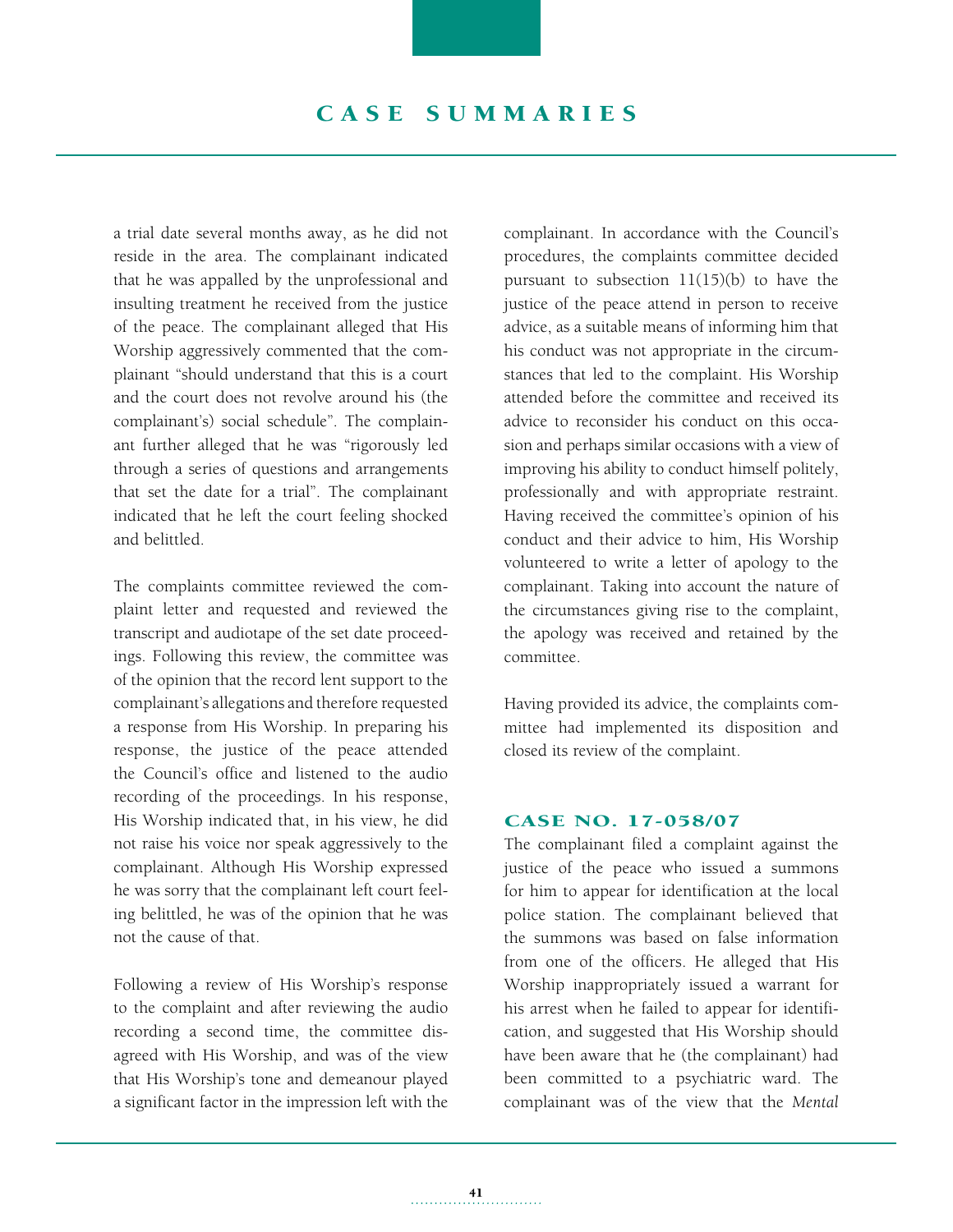*Health Act* application that resulted in his committal was filled with lies from the police and that His Worship didn't know the law regarding issuing arrest warrants. He indicated that as a result of His Worship's actions, the complainant was incarcerated over a weekend for his nonattendance for identification.

The complaints committee reviewed the complainant's letter and was of the view that the issuance of a summons and a warrant was not conduct-related, and therefore the Justices of the Peace Review Council had no jurisdiction to review these matters. In the committee's opinion, there was no support for the allegation that His Worship acted vindictively in making these decisions, nor any evidence that His Worship would have known of the complainant's committal.

The complaints committee dismissed the complaint for the above reasons.

#### Case No. 17-059/07

The complainant and his son alleged that they were victims, and sought to have criminal assault, theft under \$5,000 and mischief charges proceed against two individuals. The complainant had sworn a private information relating to each accused and attended with his son at a pre-enquette hearing (a mini-hearing in which a justice must determine whether there are sufficient grounds to proceed with an application) to determine if the accused would be summonsed to court. The complainant indicated that the presiding justice of the peace declared a conflict with one of his witnesses, who was a member of city Council, as Her Worship's ex-husband had been on the Council in the past. The complainant was upset that Her Worship did not hear submissions from him or the Crown as to whether there was any objection to her hearing the matter. According to the complainant, Her Worship would not proceed and would not traverse the matter to another court, despite his objections to having the matter adjourned.

The complainant indicated that, as a victim, he was shocked and outraged by how he and his son were treated by the Crown and by the justice of the peace. The complainant also alleged that Her Worship was verbally abusive towards his son, when she questioned him directly as to his availability and refused to allow the complainant to assist his son, telling him to "be quiet". In addition, according to the complainant, Her Worship was uncooperative by not having the matter heard that day by transferring it to another court, despite having transferred two other cases, and in not allowing the preenquette to go ahead without the complainant's problem witness. The complainant indicated that, after patiently waiting four hours to ensure there was no possibility of being heard, the experience ended with Her Worship allegedly yelling, "I am not going to hear anything you have to say" and ordering them out of the courtroom.

The complaints committee reviewed the complainant's letter and requested and reviewed the transcript and audiotape of the complainant's appearance before Her Worship. After consideration, the complaints committee was of the view that the allegations of misconduct were not supported by the record. In the opinion of the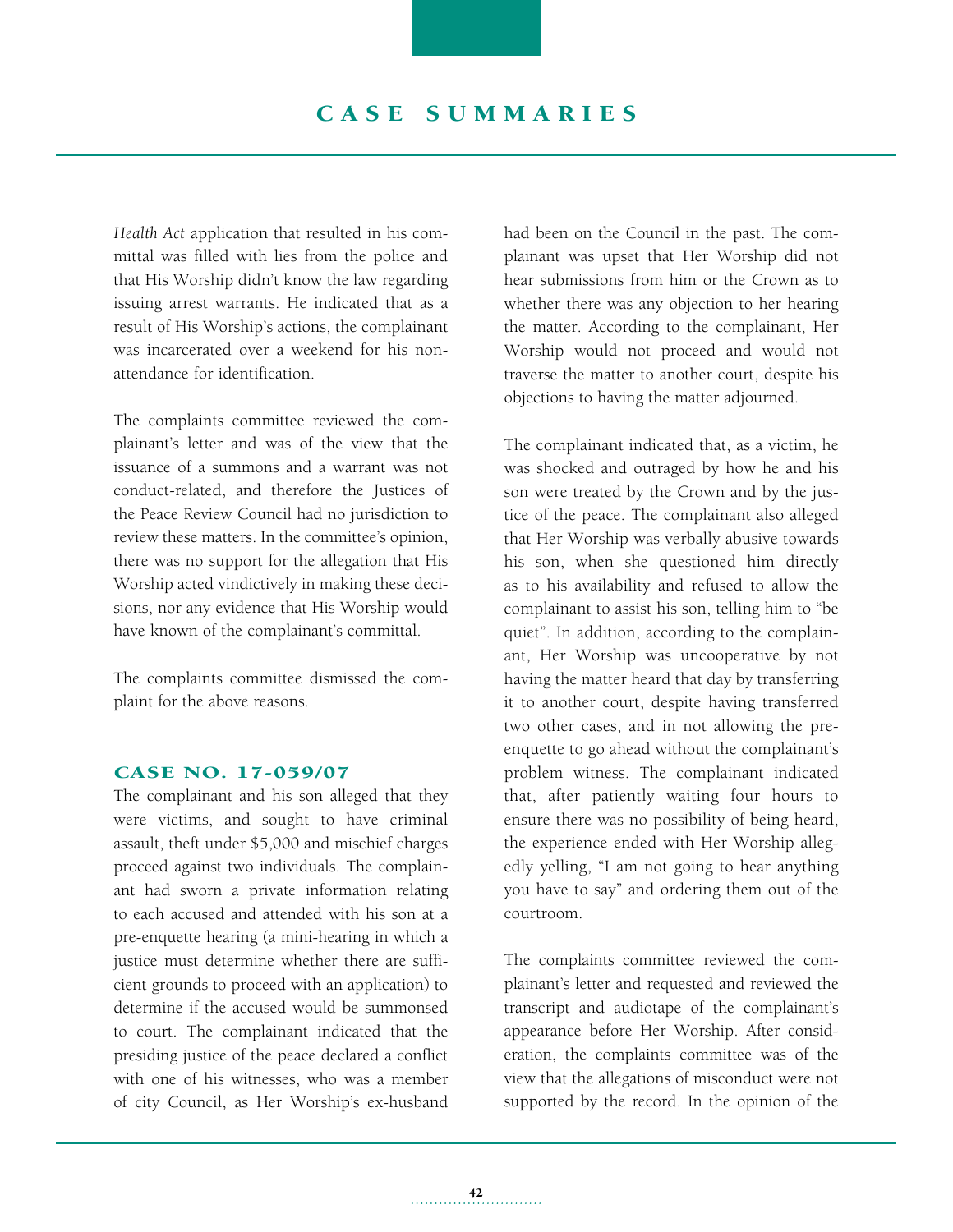committee, Her Worship's conduct was polite and fair in stating her reasons for not being able to accommodate the complainant in having his matter heard that day. The allegation were viewed as without merit and were dismissed accordingly.

#### Case No. 17-061/07

The complainant was a court interpreter who filed a complaint against a justice of the peace in relation to an appearance where she was providing interpretation services for an accused. The complainant indicated that she has been a court interpreter with over 15 years of experience working in a variety of courts and who was very familiar with the Rules of Procedure and with the professional conduct expected of her by the courts. The complainant indicated that she appeared in Her Worship's court to assist an accused and politely greeted Her Worship, but was not acknowledged in return. The complainant went on to describe the arraignment of the accused and indicated that instead of answering guilty or not guilty, the accused began to explain his case. The complainant attempted to assist by stopping the accused and refocusing him on his plea. It was at this point that the complainant alleged that Her Worship "raised her voice and shouted at me in a condescending manner, saying 'you have to interpret verbatim what is said". The complainant indicated she was offended by Her Worship's tone of voice, disrespect and arrogance. The complainant was of the view that Her Worship's reaction was unnecessary and hurtful, and she requested an apology for the treatment she received that day.

After reviewing the complaint, the complaints committee requested and reviewed the transcript and audiotape of the court proceeding in question. Following a review of the record, the committee was of the view that there was no misconduct on the part of the justice of the peace in the conduct of the hearing before her or in making the request that the complainant interpret verbatim what was said by the accused. Although the complaints committee was of the opinion that Her Worship was somewhat terse in her interaction with the complainant, Her Worship's impatience was not viewed as condescending or arrogant and in the committee's view did not amount to misconduct.

For the above reasons, the complaints committee dismissed the complaint.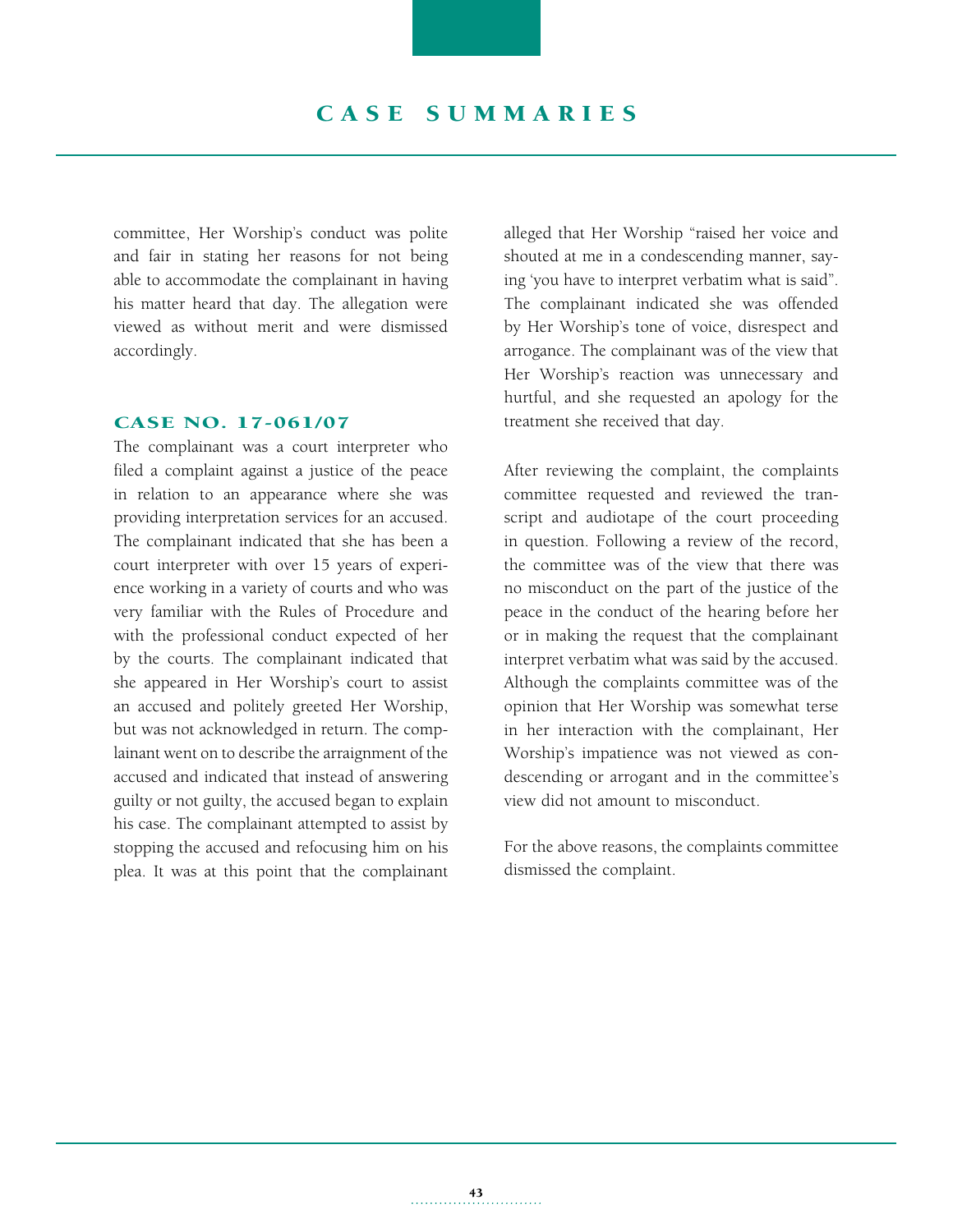**ONTARIO COURT OF JUSTICE**

**JUSTICEs OF THE PEACE continuing EDUCATION PLAN November 2007**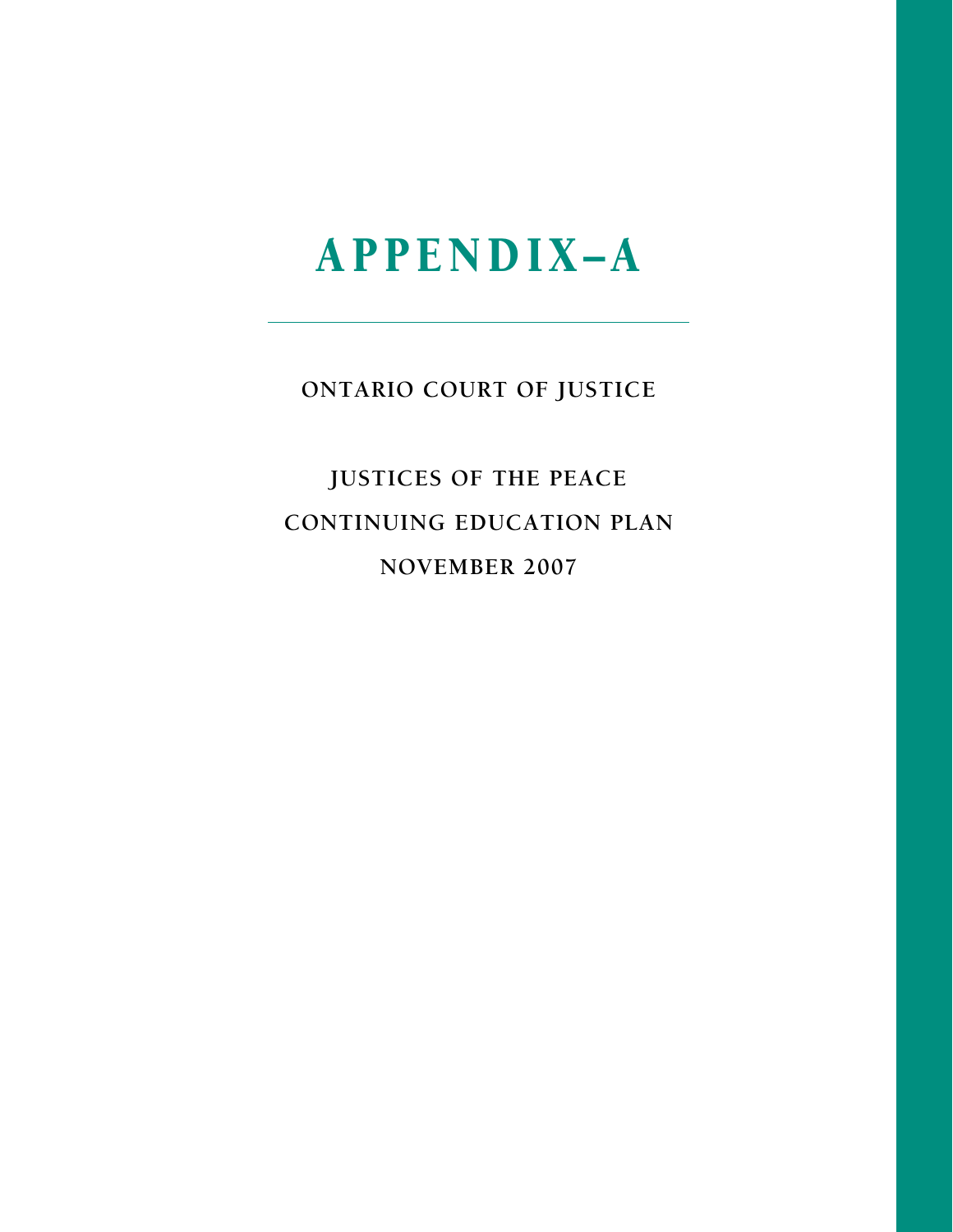ONTARIO COURT OF JUSTICE, JUSTICEs OF THE PEACE – EDUCATION PLAN

# **Justice of the Peace Education Plan**

The Education Plan for the justices of the peace of the Ontario Court of Justice encompasses both initial orientation and training of newly appointed justices of the peace as well as ongoing continuing education programmes for all justices of the peace.

The goals of the initial orientation and training programme are:

- $\bullet$  to develop and maintain a sense of judicial independence and impartiality;
- $\bullet$  to develop the skills necessary to exercise judicial responsibilities in an independent and impartial manner; and
- $\bullet$  to develop an understanding of the legal issues and substantive law in areas in which a justice of the peace will be required to exercise jurisdiction.

The goals of the ongoing continuing education programmes are:

- $\bullet$  to develop and maintain professional competence; and
- $\bullet$  to develop and maintain social awareness.

The Education Plan is premised on the fact that the justice of the peace bench is a lay bench, and that justices of the peace on appointment usually do not have legal training. The Plan provides each justice of the peace on appointment with seven weeks of intensive workshops covering all aspects of the duties they will perform as a justice of the peace. These workshops are interspersed with a mentoring programme of up to six months duration, the mentoring being provided by experienced justices of the peace.

Continuing education programmes give each justice of the peace an opportunity of having a minimum of six days of continuing education per calendar year dealing with a wide variety of topics, including substantive law, evidence, *Charter of Rights*, skills training and social context. While the programmes are developed and presented by judges and justices of the peace of the Court, frequent use is made of outside resources in the planning and presentation of programmes. Lawyers, judges, government and law enforcement officials, academics, and other professionals have been used extensively in most education programmes.

# **Advisory Committee on Education**

The coordination of the planning and presentation of education programmes is assured by the Advisory Committee on Education. The Committee includes the Associate Chief Justice - Coordinator of Justices of the Peace as Chair (*ex officio*) and justices of the peace nominated by the Associate Chief Justice and the Association of Justices of the Peace of Ontario. The Committee meets approximately four times per year to discuss matters pertaining to education and reports to the Associate Chief Justice.

The Senior Advisory Justice of the Peace chairs meetings of the Committee. The Senior Justice of the Peace/Administrator of the Ontario Native Justice of the Peace Program is also a member of the Committee. He is responsible for developing and co-ordinating special training and apprenticeship programmes for Native Justices of the Peace. Two bilingual justices of the peace who have been responsible for developing training programmes for bilingual justices of the peace are also members. The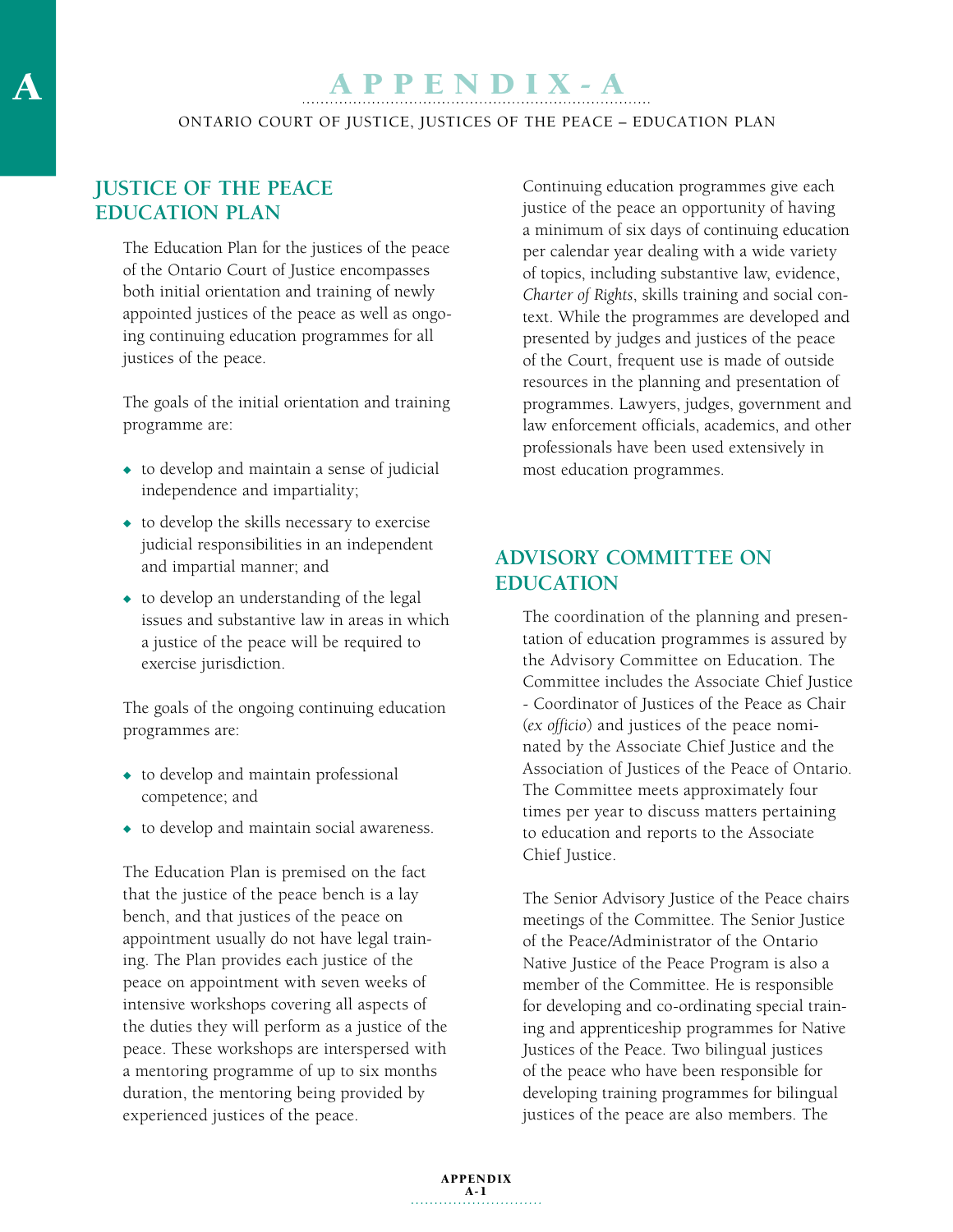#### ONTARIO COURT OF JUSTICE, JUSTICEs OF THE PEACE – EDUCATION PLAN

Ontario Court of Justice's counsel serves as a consultant.

The Advisory Committee provides administrative and logistical support for the education programmes presented within the Ontario Court of Justice. In addition, all education programmes are reviewed by the Advisory Committee, which makes recommendations to the Associate Chief Justice on changes and additions to existing programmes. The Committee also makes recommendations on the content and format of new programmes as they are being developed.

The Justice of the Peace Education Plan has been developed based on the following principles:

- 1. The Associate Chief Justice Coordinator of Justices of the Peace is responsible for establishing a plan for the continuing education of justices of the peace and implementing the plan once it has been approved by the Review Council: s. 14(1) *Justices of the Peace Act*. In turn, the Associate Chief Justice has delegated responsibility for coordinating the development and implementation of education programmes to the Senior Advisory Justice of the Peace.
- 2. Justices of the peace as professionals are responsible for acquiring and maintaining a knowledge of the legislation and case law which affects their jurisdiction, as well as other relevant information of significance to the performance of their duties, and for developing and maintaining the skills necessary to perform these duties effectively.
- 3. Justices of the peace are judicial officers, and all education and training programmes should be based on that fact.
- 4. The education and training of a judicial officer involves exposure to the views and

practices of different judicial officers who perform judicial functions in different ways. Often, particularly in grey areas of the law, there are no pre-defined responses to deal with a matter. This is one of the most important realizations for a new justice of the peace.

- 5. Education and training encompasses a broad variety of areas, including education on legal and jurisdictional issues, an understanding of the role of a judicial officer, the development of specific skills necessary to perform the functions of a justice of the peace, and the development of an awareness of social and cultural context in which social problems and conflicts may arise and manifest themselves in judicial proceedings.
- 6. Training and education is an essential and integral component of the work of a judicial officer. It is essential that time be made available for it as a part of the judicial officer's regularly scheduled responsibilities.
- 7. Education is an on-going process. Upon completion of initial training, ongoing continuing education programmes are required to maintain the standards which have been developed, to strengthen pre-existing skills and knowledge, and to update justices of the peace regarding legislative amendments and case law which affect the jurisdiction of a justice of the peace.
- 8. Technology will be an increasingly significant factor in the delivery of judicial services and education programmes.

The current education plan for justices of the peace of the Ontario Court of Justice is divided into two parts;

- 1. Initial Orientation and Training
- 2. Continuing Education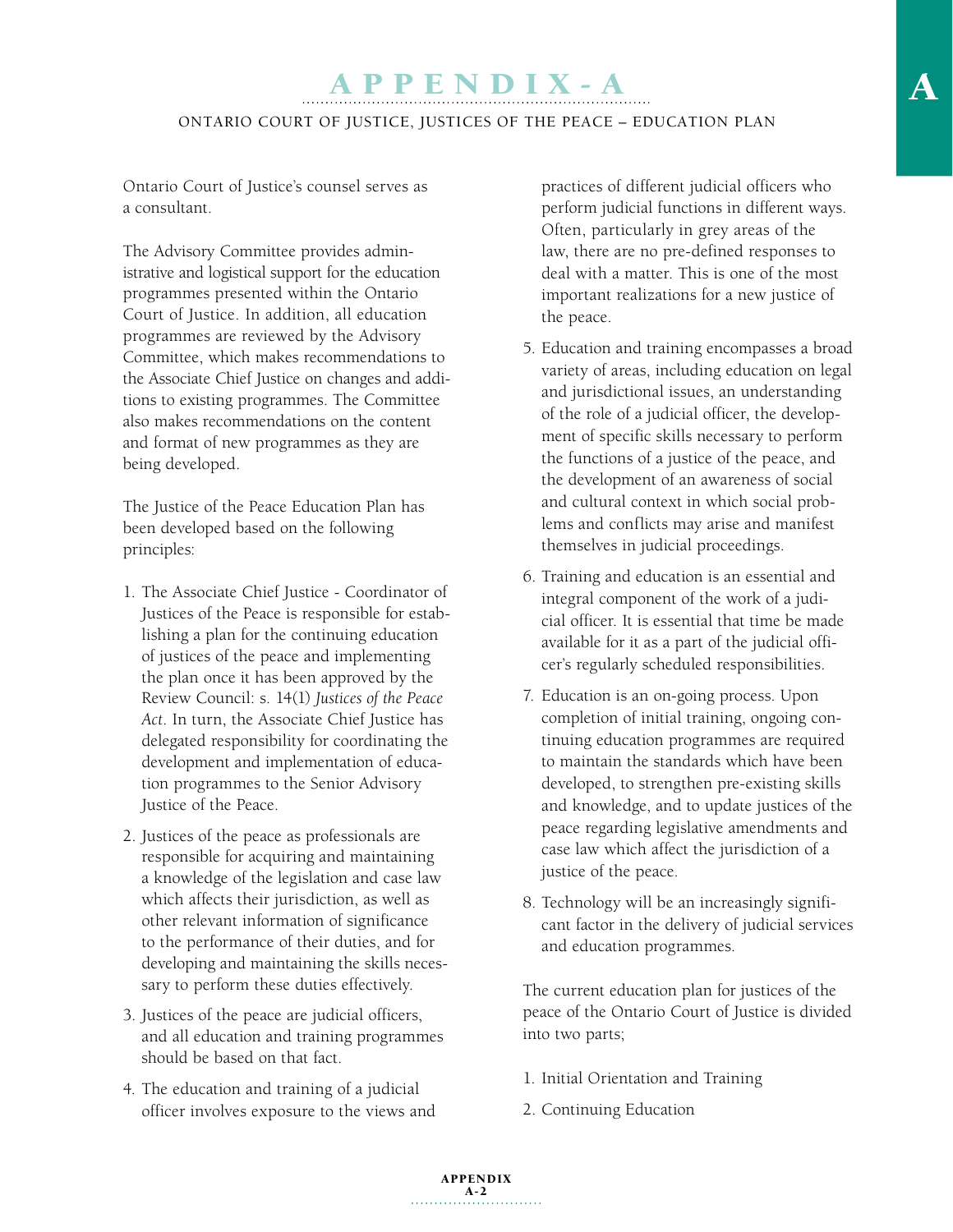#### ONTARIO COURT OF JUSTICE, JUSTICEs OF THE PEACE – EDUCATION PLAN

In addition, other educational resources are provided by the Ontario Court of Justice to the justices of the peace on an ongoing basis.

# **I. Initial Orientation and Training**

### *1. Materials Provided*

 On appointment, each justice of the peace is provided with a copy of the following legal resources and materials:

- <sup>u</sup> *Justice of the Peace Materials, 2007*
- <sup>u</sup> *Provincial Offence Act Materials, 2007*
- <sup>u</sup> *CD Electronic Benchbook for Justice of the Peace* includes *Contravention Act* and *Conduct of a Trial* by Allen C. Edgar
- Commentaries on Judicial Conduct, by the Canadian Judicial Council
- <sup>u</sup> *Ethical Principles for Judges*, by the Canadian Judicial Council
- <sup>u</sup> *Writing Reasons: A Handbook for Judges*, by Edward Berry
- The Law of Traffic Offences, by S. Hutchison, D. Rose and P. Downes
- <sup>u</sup> *Stewart on Provincial Offences Procedure in Ontario*, by Sheilagh Stewart
- <sup>u</sup> *The Portable Guide to Evidence 2nd Edition*, by Michael P. Doherty
- Ontario Litigator's Pocket guide to Evidence, by James C. Morton
- The Law of Bail in Canada, by Gary Trotter
- <sup>u</sup> *Hutchison's Canadian Search Warrant Manual, 2005*, by Scott Hutchison
- The Dictionary of Canadian Law Carswell 2005
- <sup>u</sup> *Regulatory & Corporate Liability*, Archibald, Jull, Roach Canada Law 2007

 In addition, bilingual justices of the peace are provided with the following:

<sup>u</sup> *Vocabulaire des véhicules de transport routier*

 In addition, native justices of the peace are provided with the following:

<sup>u</sup> *Annotated Indian Act*, Carswell

# *2.Workshops*

 Seven intensive week-long workshops are provided to all justices of the peace within the first few months following their appointment, including workshops on Orientation; Search and Seizure; Judicial Interim Release; and *Provincial Offence Act Trials*.

 Resource people at the various workshops include judges, experienced justices of the peace, law professors, counsel with the Crown Law Office – Criminal of the Ministry of the Attorney General and the Department of Justice, Crown attorneys, counsel in private practice, and counsel from the Centre for Judicial Research and Education of the Ontario Court of Justice.

#### **a) Orientation Workshops**

 The Orientation Workshops are the first programmes offered to newly appointed justices of the peace, as soon as possible after their appointment. The workshops are designed on the presumption that newly appointed justices of the peace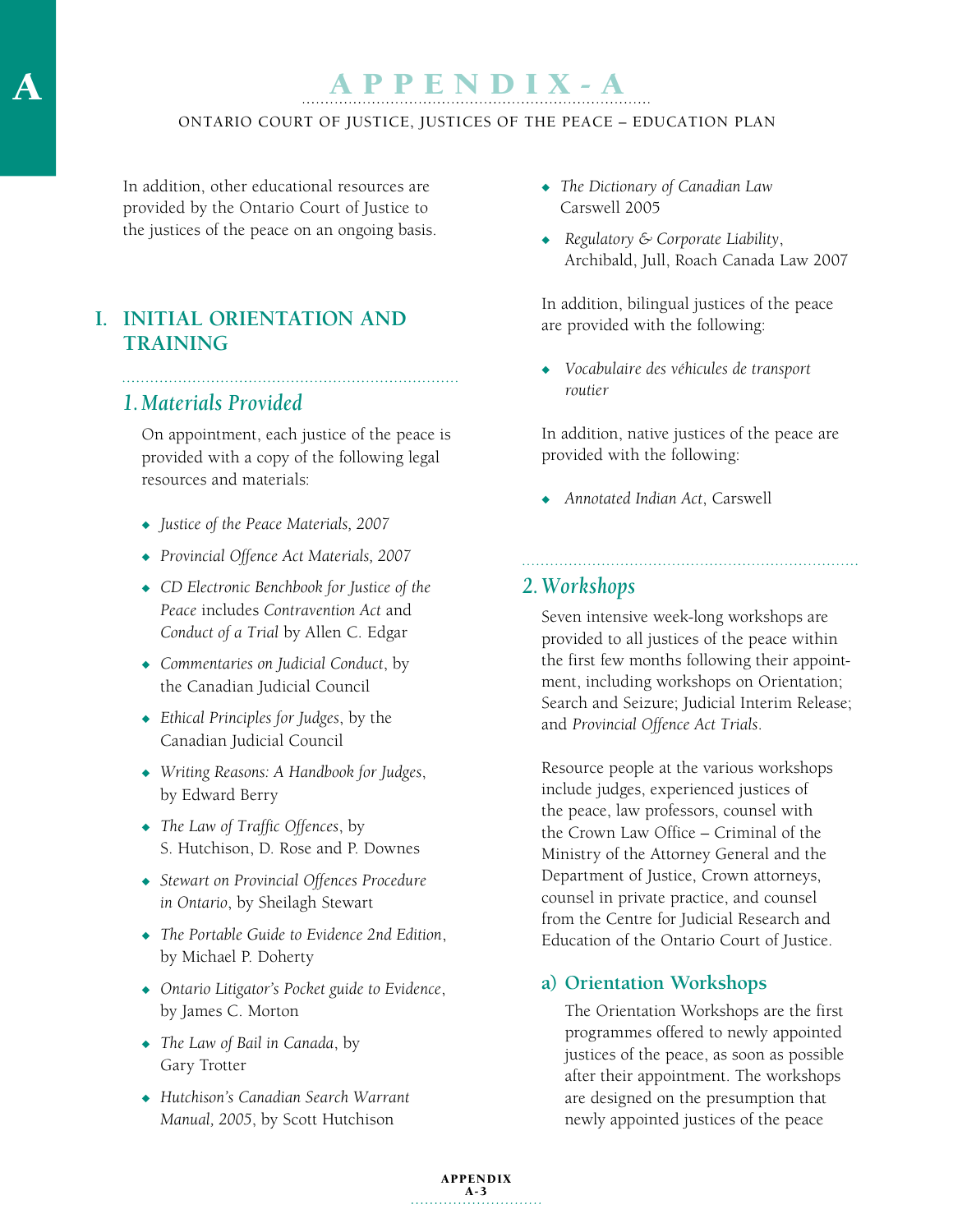#### ONTARIO COURT OF JUSTICE, JUSTICEs OF THE PEACE – EDUCATION PLAN

come into the system with limited knowledge of the judicial system or the role of a judicial officer. It is usually offered in small groups, the size dependent on the number of new appointments. The format includes lectures, discussion, and demonstrations. Resource people include experienced justices of the peace, as well as law professors and lawyers in private practice with expertise in specific areas of the law.

 Topics covered include the structure of the courts and *stare decisis*; the adversarial system; onus and standard of proof; judicial independence and impartiality; administering oaths and affirmations; receiving an information and considering process; private prosecutions; subpoenas; an introduction to search warrants; peace bonds; weapons disposition and prohibition hearings; *Criminal Code* orders for assessment; *Mental Health Act* orders of examination; *Child & Family Services Act* warrants of apprehension; and *ex parte Provincial Offences Act* proceedings.

#### **b) Search and Seizure Workshop**

 This workshop is an intensive programme in all aspects of search warrants which may be issued by a justice of the peace. It reviews the legislation and case law under s. 487 of the *Criminal Code*, s. 11 of the *Controlled Drugs and Substances Act*, and other federal and provincial statutes as well as s. 8 of the *Charter of Rights and Freedoms.*

 Arrangements are made for justices of the peace to spend a number of days in the Telewarrant Centre. They attend in small groups, reviewing examples of informations to obtain a search warrant and search warrants and considering whether

the warrant should issue and, if not, identifying the deficiencies in the material presented.

 Specific topics covered include a review of the appropriate information required for a search warrant and information to obtain a search warrant; balancing reasonable expectations of privacy against the public interest in investigating and prosecuting offences; conditions to consider when issuing a warrant; specific rules applicable to warrants for material in the possession of lawyers, the media, and psychiatric facilities; the "four corners" rule; procedure for considering a warrant; giving reasons for refusing a warrant; sealing warrant material; and detention orders.

## **c) Judicial Interim Release Workshops**

 The Judicial Interim Release Workshops provide an in-depth review of all aspects of the bail process. Part of the time in these workshops is spent reviewing transcripts of bail hearings and discussing whether the accused person should be detained and, if released, the type and conditions of release. The remainder of the time is spent in lectures, discussions, and demonstrations of the various proceedings relating to judicial interim release.

 Specific topics covered include remands; Crown and reverse-onus bail hearings; the three grounds for detention; bans on publication; evidence; risk assessment; procedure; types of release; conditions of release; conditions of detention; releasing an accused following a bail hearing; revocation of bail; variation of bail; surety relief; and bail involving young persons.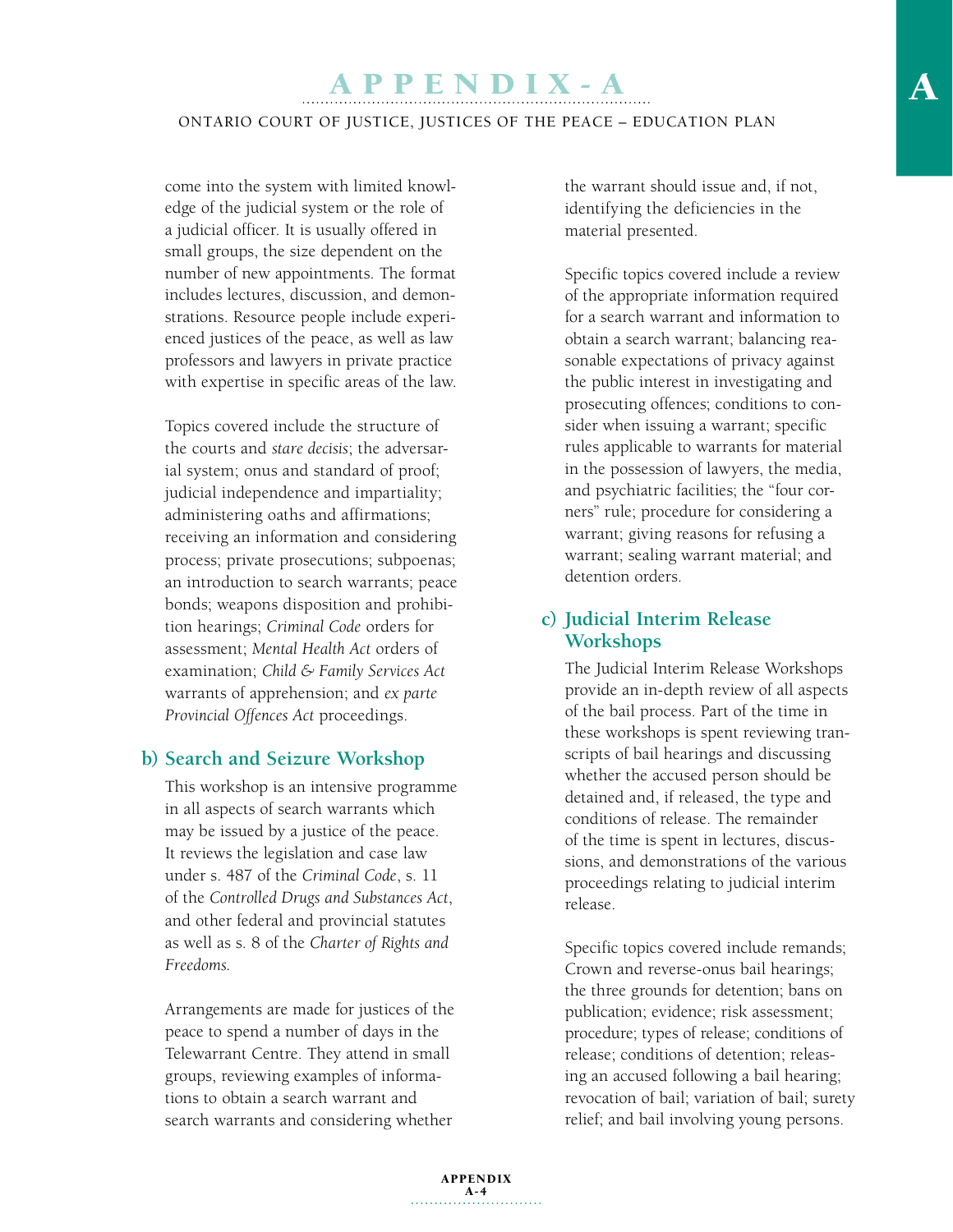ONTARIO COURT OF JUSTICE, JUSTICEs OF THE PEACE – EDUCATION PLAN

# **d) Workshops on** *Provincial Offences Act* **Trials**

 These are intensive workshops on the trial of an offence under the *Provincial Offences Act*. The focus is on relatively straightforward trials that comprise the majority of the trials over which justices of the peace preside. Such trials are completed in a single day, with an oral judgment delivered at the end of the trial, and with an unrepresented defendant or a defendant who is represented by an agent. Lectures, discussion groups and demonstrations are used to present the topics in this workshop.

 Specific topics covered include the role of the prosecutor, defendant and justice of the peace; the presumption of innocence; proof beyond a reasonable doubt; elements of the offence; guilty pleas to the offence charged or another offence; *mens rea*, strict liability and absolute liability offences; defences to regulatory charges, including due diligence, reasonable mistake of fact and officially induced error; trial procedure; presentation of evidence; rules of evidence; dealing with an incompetent agent; requests for a bilingual trial; reasonable doubt and findings of credibility; reasons for judgment; sentencing; and trials of young persons.

by the Associate Chief Justice - Coordinator of Justices of the Peace. It allows the justice of the peace to learn on a practical basis how to carry out his or her judicial responsibilities.

 Separate mentoring programmes are offered on the various duties justices of the peace perform, including intake courts, bail courts, assignment courts and *Provincial Offences Act* trial courts. Different justices of the peace are often involved as mentors at different stages of the programme. The period of time a new justice of the peace spends in a mentoring programme varies with the individual justice, but it can last up to six months and sometimes longer.

 In order to strengthen the mentoring programme, the Ontario Court of Justice has also offered a number of workshops for mentors. These workshops focus on a discussion of issues faced by mentors in order to encourage consistency in training in the various parts of the province. They also include discussions of the mentoring process itself, and various mentoring and adult education techniques which may be of assistance in facilitating the learning process for new justices of the peace.

# *4.Internal Judicial Progression*

 From time to time, justices of the peace with a non-presiding designation are re-appointed as presiding justices of the peace through internal judicial progression. As presiding justices of the peace, they acquire the authority to preside at the trial of an offence under the *Provincial Offences Act* and also consider walk-in guilty pleas.

 In order to enable them to discharge these additional duties, these justices of the peace

# *3. Mentoring*

 In addition to the workshops described above, the core element of training for newly appointed justices of the peace remains mentoring. This involves the new justice of the peace working, usually on a one-on-one basis, with a more experienced justice of the peace who has been designated as a mentor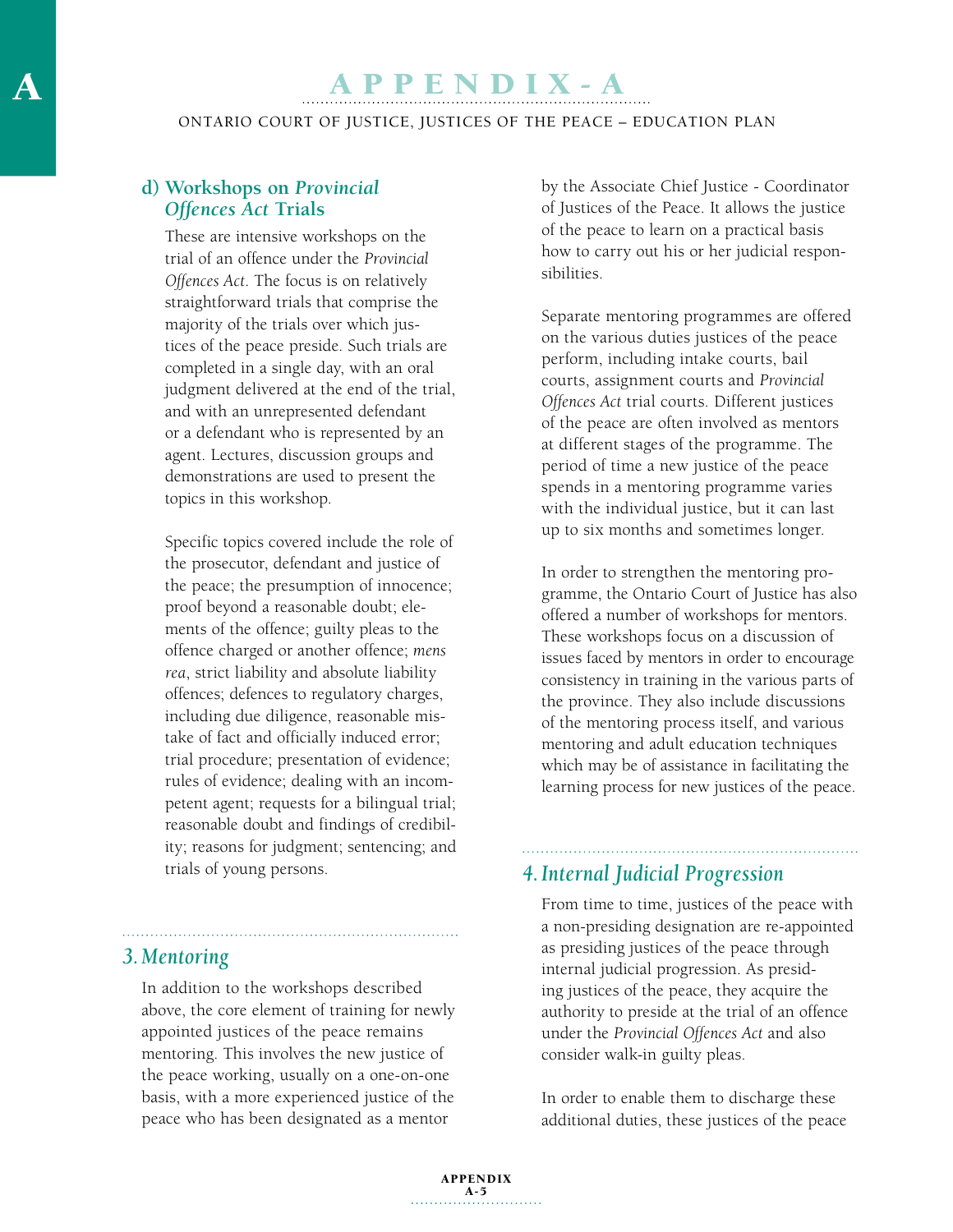#### ONTARIO COURT OF JUSTICE, JUSTICEs OF THE PEACE – EDUCATION PLAN

are also offered an opportunity to attend the workshops on the trial of an offence under the *Provincial Offences Act*. They also participate in the separate mentoring programme offered on *Provincial Offences Act* trial courts.

## **II. CONTINUING EDUCATION**

Continuing Education supports the on-going professional development of the justice of the peace bench. Various materials and programmes are provided on an ongoing basis to facilitate this process.

## *1. Materials Provided*

 In addition to the materials provided on appointment, each justice of the peace is provided, on an annual basis, with a copy of the following:

- ◆ *Criminal Code*
- <sup>u</sup> *Annotated Provincial Offences Act*, Carswell
- <sup>u</sup> *Annotated Highway Traffic Act*, Carswell
- Ontario Provincial Offences, Justice of the *Peace Edition*, Carswell

On an annual basis, bilingual justices of the peace are also provided with a *Code Criminel*

# *2.Annual Spring and Fall Conferences*

 The cornerstone of the continuing education programmes for justices of the peace are the annual spring and fall conferences. The annual fall conferences have been offered to justices of the peace for many years; the annual spring conferences were added in

1993. Every justice of the peace is invited to attend one of these conferences in both the spring and the fall of each year. Each of these conferences is three days in length. The conferences use a combination of lectures, panel discussions, demonstrations and small group discussions.

 Resource people at these conferences have included judges of all levels of courts, including the Ontario Court of Appeal and the Supreme Court of Canada; experienced justices of the peace; counsel from the Crown Law Office – Criminal and local Crown Attorneys; counsel from the Ministries of the Environment, Labour and Natural Resources; counsel from the federal Department of Justice; defence counsel in private practice; law professors; academics from other fields; and professionals from a wide variety of backgrounds.

 The topics covered at these conferences are wide ranging and vary from year to year. Specific topics which have been covered in recent conferences include delivering oral judgments; risk assessment and indicators of lethality at bail hearings; the *Youth Criminal Justice Act*; eye witness identification; workplace harassment; specific issues at trials of regulatory offences; accident reconstruction; search warrant issues; mistrials and bias; the *Domestic Violence Protection Act*; orders for examination under the *Mental Health Act*; child apprehension warrants under the *Child and Family Services Act*; evidence; stress management; and pre-retirement planning.

# *3. Native Workshop*

 The Native Workshop is a workshop to which all native justices of the peace are invited. It is sponsored jointly by the Office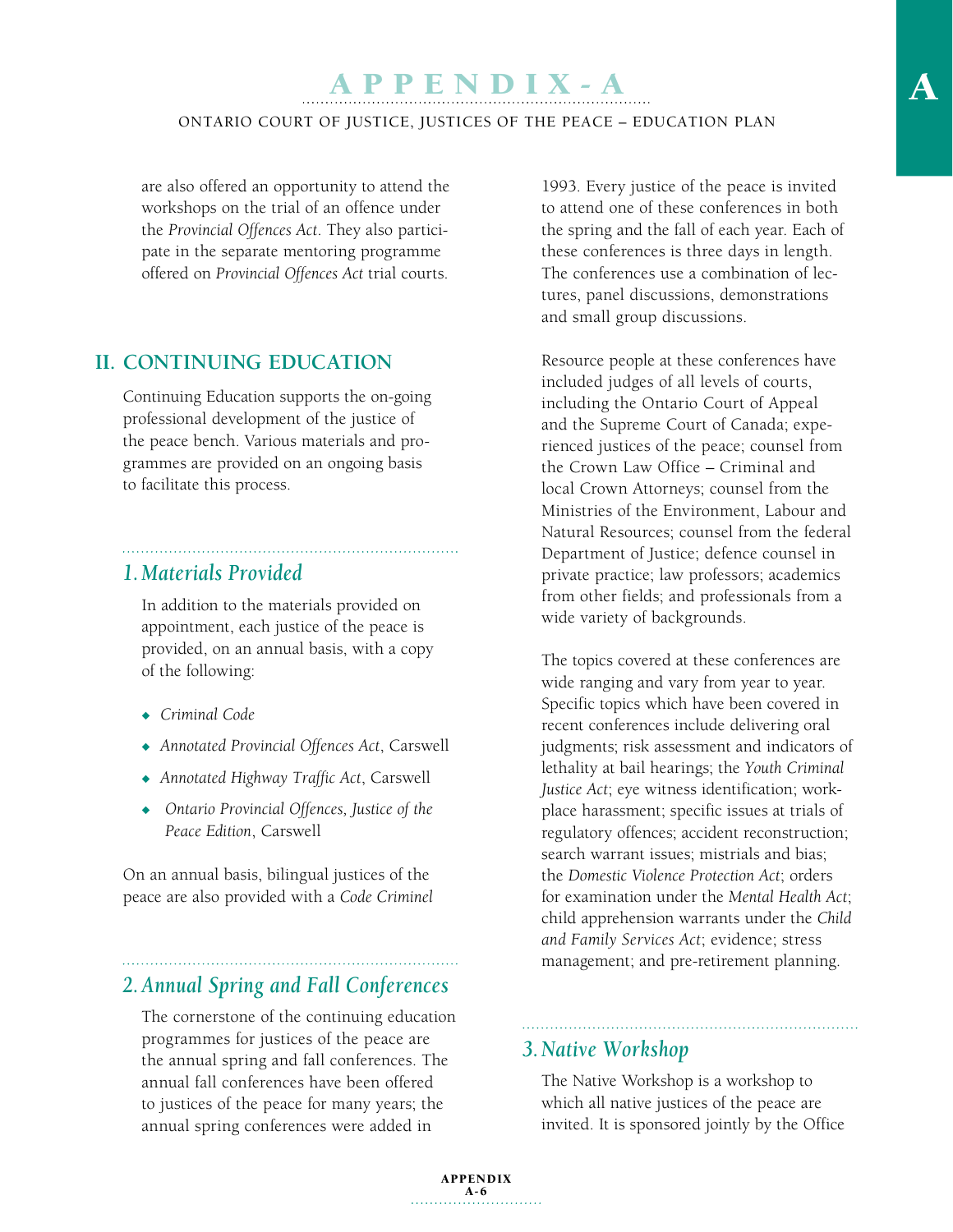#### ONTARIO COURT OF JUSTICE, JUSTICEs OF THE PEACE – EDUCATION PLAN

of the Chief Justice and the Ontario Native Justice of the Peace Program. These workshops focus on a mix of substantive legal issues and other non-legal issues relevant to native justices of the peace. It is three days in length, and held in northern Ontario. Approximately 20 – 25 native justices of the peace attend each year.

 Resource people have included judges, experienced justices of the peace, counsel from the Crown Law Office – Criminal and the Crown Law Office – Civil as well as other lawyers in the Ministry of the Attorney General, lawyers in private practice, and representatives of various Aboriginal organizations.

 Specific topics covered at recent native workshops include search and seizure, bail, private prosecutions, avoiding conflicts in small communities, Aboriginal rights of Métis, and community justice development projects of the Ontario Native Justice of the Peace Program.

# *4. French Workshop*

 A three day intensive workshop is offered to bilingual justices of the peace once a year. The workshop is usually held in Ottawa. Approximately 20 – 25 bilingual justices of the peace attend. The workshop is conducted entirely in French, allowing the participants to converse in the French language.

 All resource people are fluent in the French language. They have included judges, experienced justices of the peace, law professors, legal translators, and counsel from the Ministry of the Attorney General and the Department of Justice.

 A core part of each workshop is the enhancement of the use of French legal terminology. Recent topics have included discussions of anglicisms in French, the legal obligations of the court to provide French or bilingual services, accident reconstructions, delivering oral judgments in French and visits to the Supreme Court of Canada.

## *5.Computer Training*

 Since 1999, all justices of the peace have been provided with a laptop computer. Basic training was provided to most justices of the peace in Windows, Microsoft Word, and Microsoft Outlook. In addition, a number of justices of the peace have received training in Quicklaw.

 Computer skills and literacy vary greatly among justices of the peace. The ability to function effectively in an electronic environment will become increasingly important in the upcoming months and years. The use of hyperlinks in a bi-weekly publication prepared by the Centre for Judicial Research and Education entitled, *Items of Interest* is designed to facilitate electronic research of case law and legislation. Computer training continues to be provided on an as-needed basis.

# *6. External Conference Policy*

 For some years, the Office of the Chief Justice has re−imbursed justices of the peace for the expenses incurred in taking workshops or conferences offered by outside sources, at the request of the justice of the peace. This funding was made available for workshops or conferences which assisted the justice of the peace in performing his or her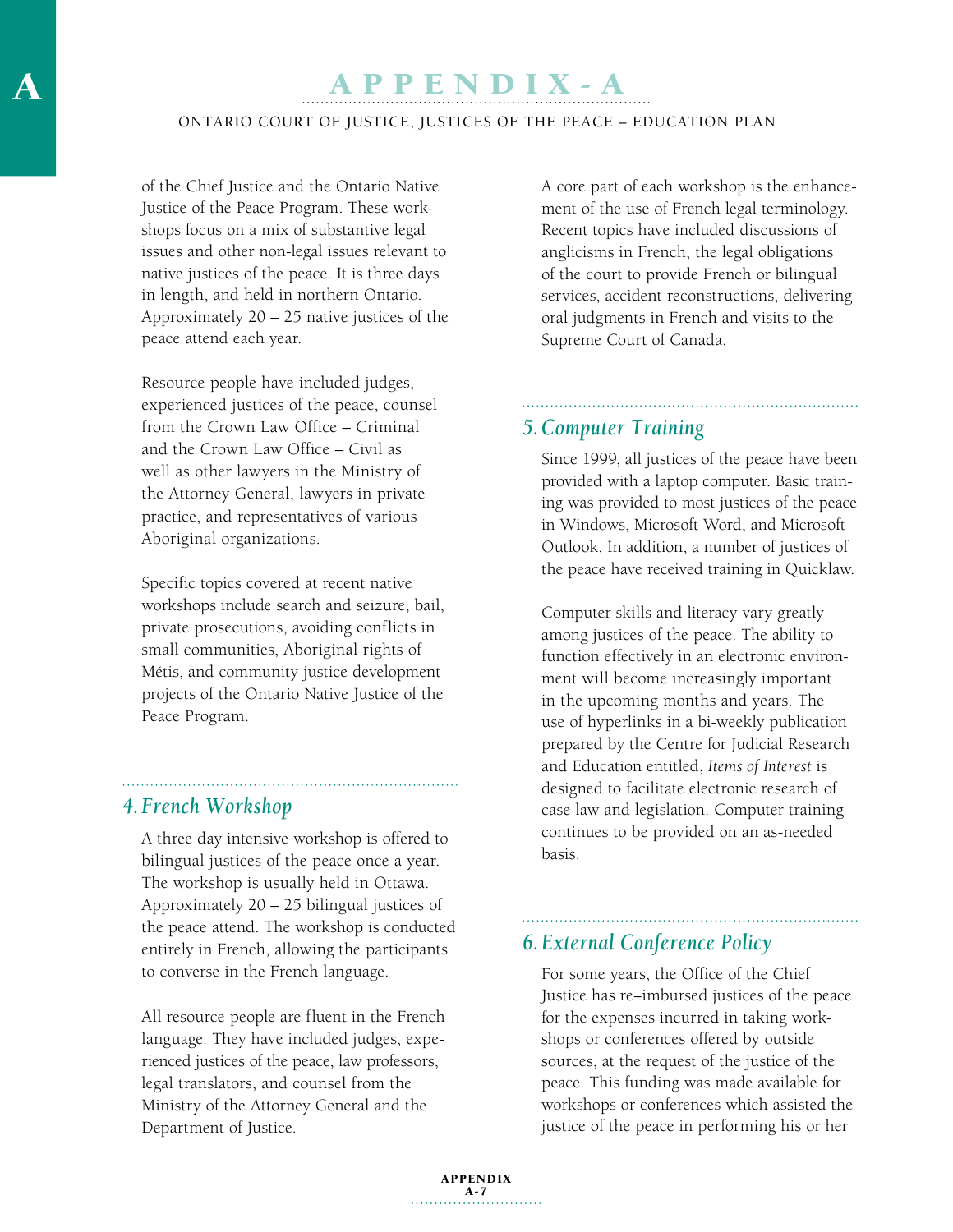#### ONTARIO COURT OF JUSTICE, JUSTICEs OF THE PEACE – EDUCATION PLAN

assigned duties. There is now a budget in place for attendance at these conferences.

## *7. Specialized Workshops*

 In addition to the above regularly scheduled workshops, the Court also offers specialized workshops from time to time on a variety of topics, including trials of offences under the *Occupational Health and Safety Act* and the E*nvironmental Protection Act*, and advanced bail workshops.

## **III. OTHER EDUCATIONAL RESOURCES**

Centre for Judicial Research and Education

Justices of the peace of the Ontario Court of Justice have access to the Ontario Court of Justice Centre for Judicial Research and Education located at Old City Hall in Toronto. The Centre for Judicial Research and Education, a law library and computer research facility, is staffed by four counsel together with administrative staff and is accessible in person, by telephone, e-mail or fax. The Centre for Judicial Research and Education responds to specific requests from judges and justices of the peace for information and research.

In addition, the Centre provides updates with respect to legislation and relevant case law through its regular publication *Items of Interest*, which is distributed to every judge and justice of the peace electronically on a bi-weekly basis. It also contains hyperlinks to relevant legislation and web sites of interest, including those with decisions of the Supreme Court of Canada and the Ontario Court of Appeal.

# *1. Recent Developments*

 The Honourable Mr. Justice Ian MacDonnell also provides to justices of the peace of the Ontario Court of Justice his summary and comments on current criminal law decisions of the Ontario Court of Appeal and of the Supreme Court of Canada in a publication entitled *Recent Developments*.

# *2. Regional Meetings*

 The Ontario Court of Justice is divided into seven regions for the purposes of judicial administration. All regions hold annual regional meetings. While the meetings principally provide an opportunity to deal with regional administrative and management issues, they also have an educational component.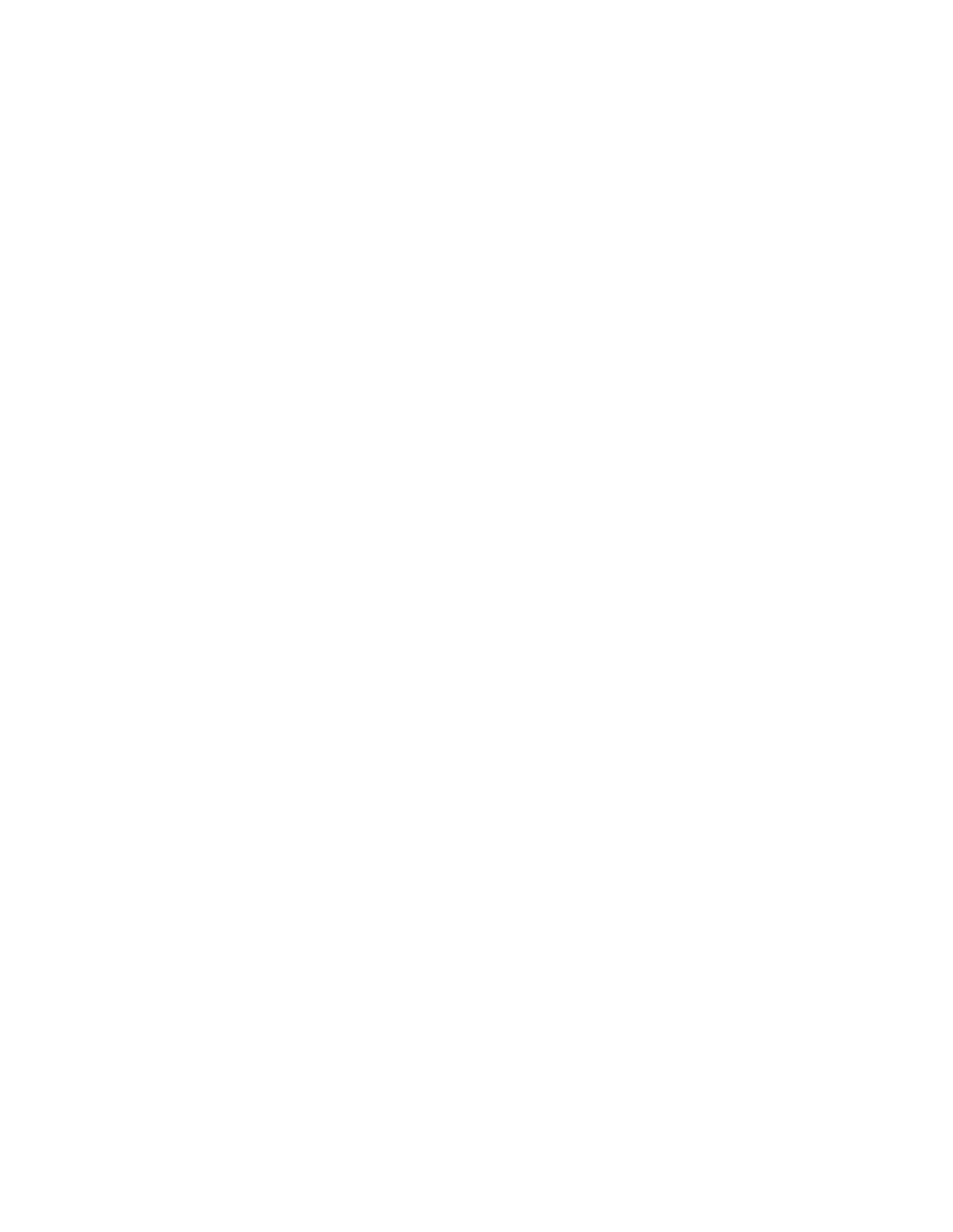# Appen diX–B

# **Principles of Judicial Office of Justices of the peace of the ontario court of justice**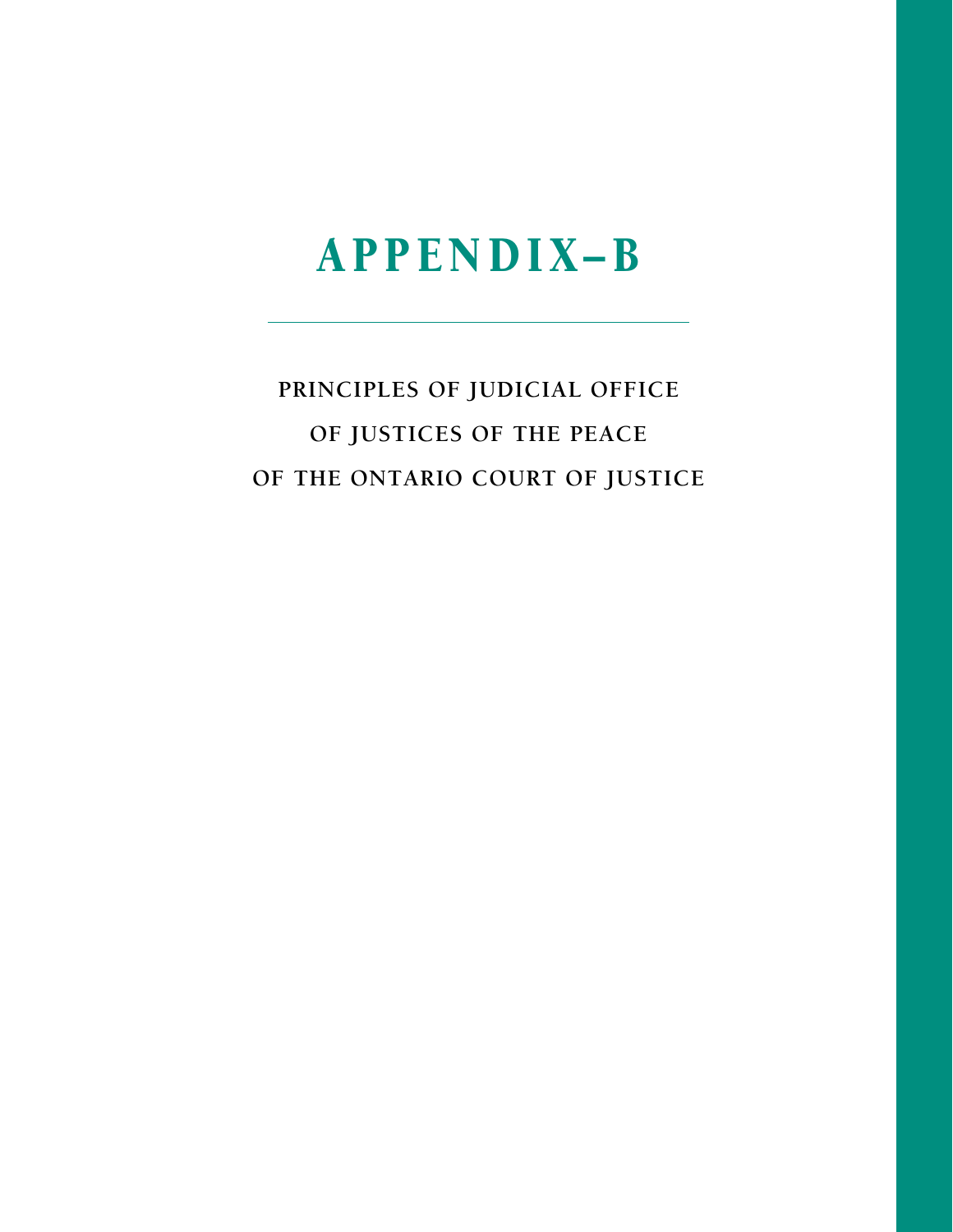ONTARIO COURT OF JUSTICE, JUSTICES OF THE PEACE – Principles of Judicial office

# PRINCIPLES OF JUDICIAL OFFICE OF JUSTICES OF the Peace of the Ontario Court of Justice

*"Respect for the Judiciary is acquired through the pursuit of excellence in administering justice."*

# *Preamble*

A strong and independent judiciary is indispensable to the proper administration of justice in our society. Justices of the peace must be free to perform their judicial duties without fear of reprisal or influence from any person, group, institution or level of government. In turn, society has a right to expect those appointed as justices of the peace to be honourable and worthy of its trust and confidence.

The justices of the peace of the Ontario Court of Justice recognize their duty to establish, maintain, encourage and uphold high standards of personal conduct and professionalism so as to preserve the independence and integrity of their judicial office and to preserve the faith and trust that society places in the men and women who have agreed to accept the responsibilities of judicial office.

The following principles of judicial office are established by the justices of the peace of the Ontario Court of Justice and set out standards of excellence and integrity to which all justices of the peace subscribe. These principles are not exhaustive. They are designed to be advisory in nature and are not directly related to any specific disciplinary process. Intended to assist justices of the peace in addressing ethical and professional dilemmas, they may also serve in assisting the public to understand the reasonable expectations which the public may have of justices of the peace in the performance of judicial duties and in the conduct of their personal lives.

# **1. THE JUSTICE OF THE PEACE IN COURT**

1.1 Justices of the peace must be impartial and objective in the discharge of their judicial duties.

#### Commentaries:

 Justices of the peace should not be influenced by partisan interests, public pressure or fear of criticism.

 Justices of the peace should maintain their objectivity and shall not, by words or

 conduct, manifest favour, bias or prejudice towards any party or interest.

1.2 Justices of the peace have a duty to follow the law.

Commentaries:

 Justices of the peace have a duty to apply the relevant law to the facts and circumstances of the cases before the court and to render justice within the framework of the law.

1.3 Justices of the peace will endeavour to maintain order and decorum in court.

#### Commentaries:

 Justices of the peace must strive to be patient, dignified and courteous in performing the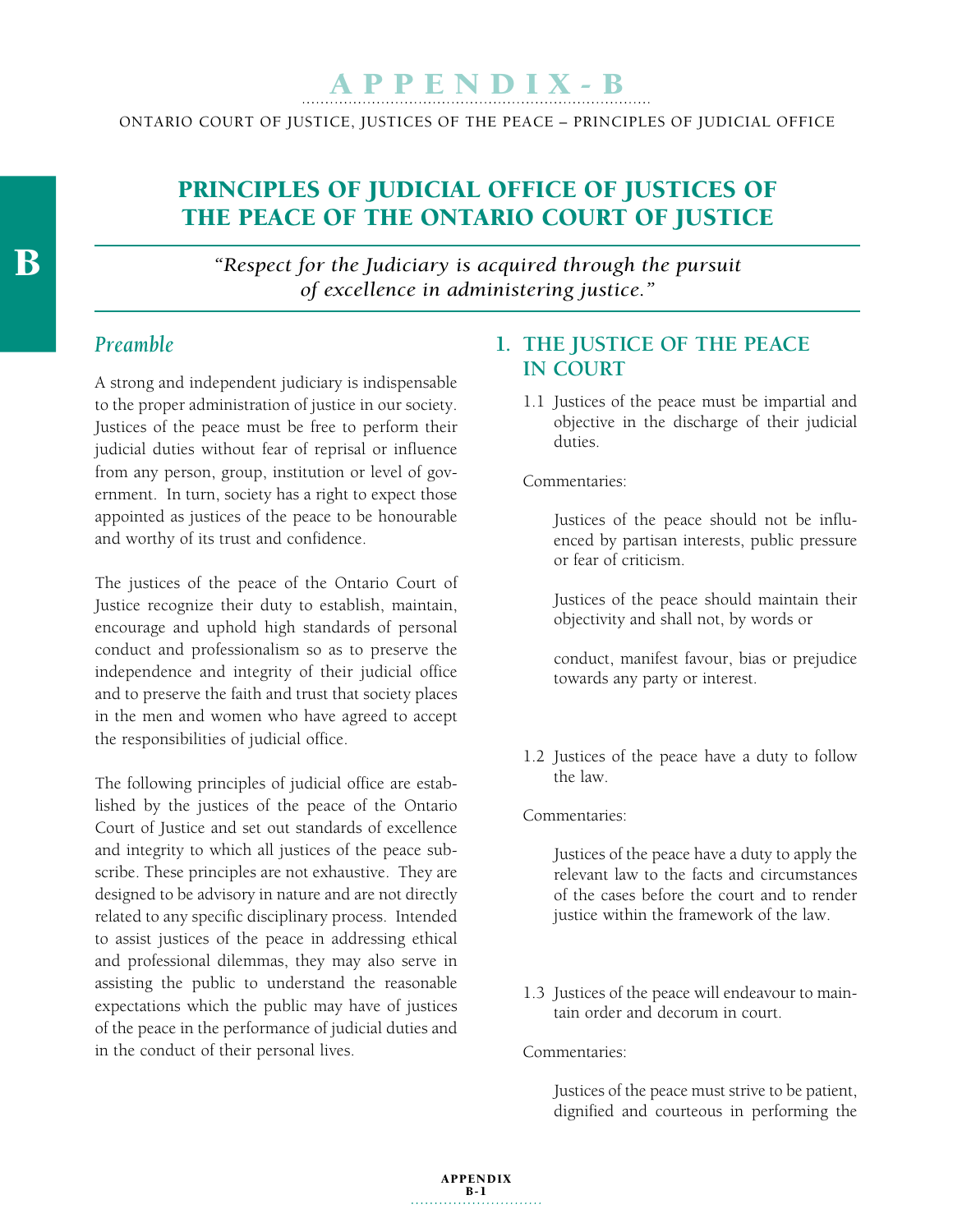# APPENDIX-B

#### ONTARIO COURT OF JUSTICE, JUSTICES OF THE PEACE – Principles of Judicial office

duties of judicial office and shall carry out their role with integrity, appropriate firmness and honour.

# **2. THE JUSTICE OF THE PEACE AND THE COURT**

- 2.1 Justices of the peace should approach their judicial duties in a spirit of collegiality, cooperation and mutual assistance.
- 2.2 Justices of the peace should conduct court business with due diligence and dispose of all matters before them promptly and efficiently having regard, at all times, to the interests of justice and the rights of the parties before the court.
- 2.3 Reasons for judgment should be delivered in a timely manner.
- 2.4 Justices of the peace have a duty to maintain their professional competence in the law.

Commentaries:

 Justices of the peace should attend and participate in continuing legal and general education programs.

2.5 The primary responsibility of justices of the peace is the discharge of their judicial duties.

Commentaries:

 Subject to applicable legislation, justices of the peace may participate in law related activities such as teaching, participating in

educational conferences, writing and working on committees for the advancement of judicial interests and concerns, provided such activities to do not interfere with their primary duty to the court.

# **3. THE JUSTICE OF THE PEACE IN THE COMMUNITY**

- 3.1 Justices of the peace should maintain their personal conduct at a level which will ensure the public's trust and confidence.
- 3.2 Justices of the peace must avoid any conflict of interest, or the appearance of any conflict of interest, in the performance of their judicial duties.

#### Commentaries:

 Justices of the peace must not participate in any partisan political activity.

 Justices of the peace must not contribute financially to any political party.

- 3.3 Justices of the peace must not abuse the power of their judicial office or use it inappropriately.
- 3.4 Justices of the peace are encouraged to be involved in community activities provided such involvement is not incompatible with their judicial office.

Commentaries:

 Justices of the peace should not lend the prestige of their office to fund-raising activities.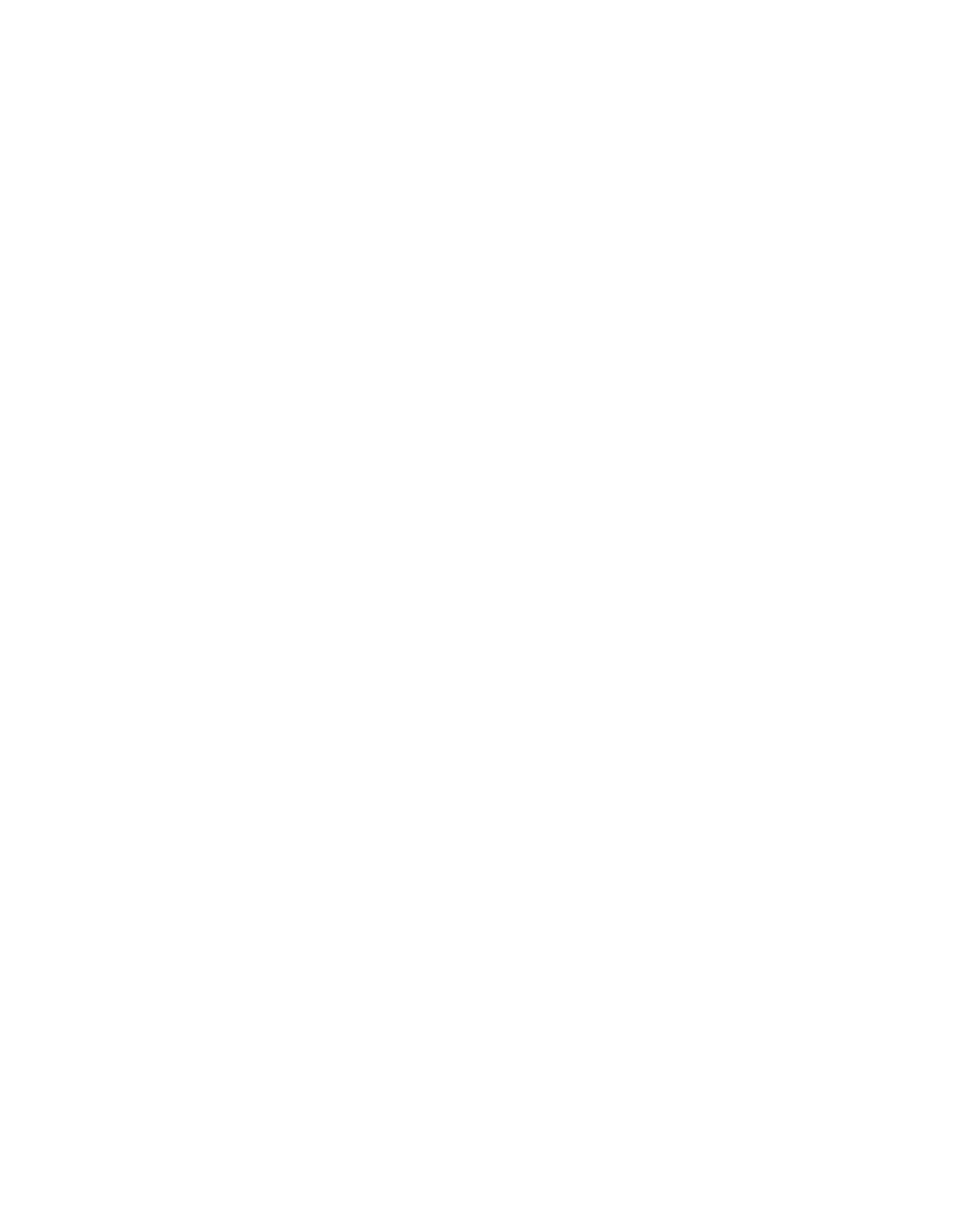# Appen diX–C

**OTHER REMUNERATIVE WORK POLICY**

# **AND**

**APPLICATIONS APPROVED**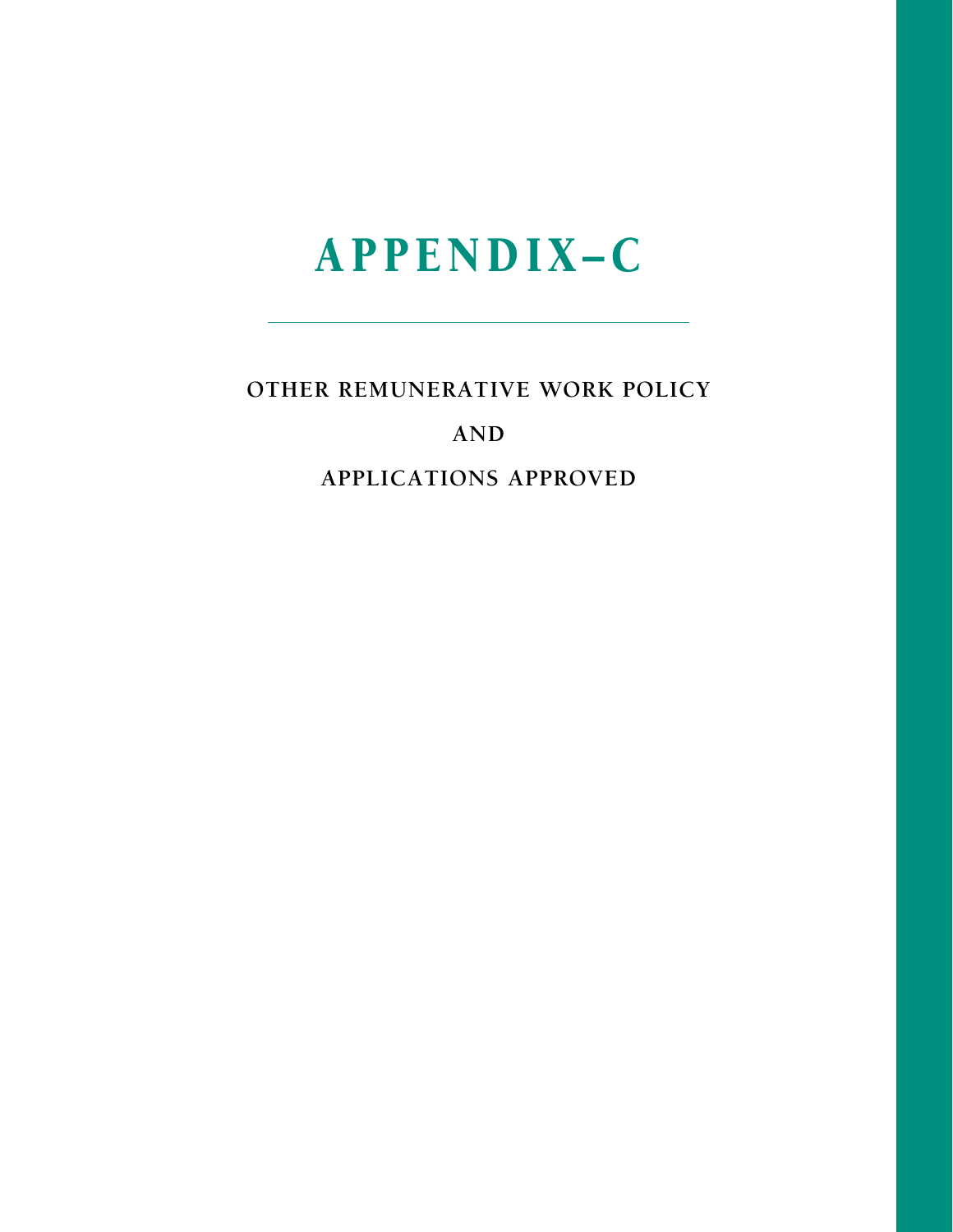# Policy of the Justices of the Peace Review Council RE: Extra-Remunerative Work

# *Criteria & Procedure for Approval*

1. All Justices of the Peace, whether presiding or non-presiding, are required to seek the written authorization of the Justices of the Peace Review Council before accepting or engaging in any extra-remunerative work, in accordance with section 19 of the *Justices of the Peace Act*, as revised January 1, 2007.

#### Procedure:

 An application for such authorization will be made by the Justice of the Peace to the Justices of the Peace Review Council, in writing, and will set out a detailed explanation of the activity for which approval is sought and an estimate of the time commitment required. This application will be accompanied by a letter from the relevant Regional Senior Justice of the Peace providing his or her opinion with respect to the suitability of such employment based on the applicant's current assignment of duties and time commitments.

- 2. All such applications to the Justices of the Peace Review Council will be considered by Council at the earliest possible opportunity and the Justice of the Peace will be advised of its decision, in writing. If Council decides not to grant the request to engage in extra-remunerative work, written reasons will be given for such decision.
- 3. The following are some of the criteria which will be considered by the Council in assessing whether or not approval will be granted:
	- a) whether there is an actual, or perceived, conflict of interest between the duties as assigned and the extra-remunerative activity for which approval is sought; or

 (examples of potential conflict of interest include: employment by government in any capacity related to the administration of justice, the courts or corrections, engagement in the practice of law, employment in a legal clinic or a law firm, etc.)

- b) whether the nature of the activity for which the Justice of the Peace seeks approval will present an intrusive demand on the time, availability or energy of the Justice of the Peace and his or her ability to properly perform the judicial duties assigned;
- c) whether the activity for which the Justice of the Peace seeks approval is a seemly or appropriate activity in which a judicial officer should engage, having regard to the public perceptions of judicial demeanour, independence and impartiality.

This policy regarding extra-remunerative work is retro-active to January 1, 2007.

DATED at Toronto, this 23rd day of November, 2007.

#### JUSTICES OF THE PEACE REVIEW COUNCIL

P. O. Box 914 Adelaide St. Postal Stn. 31 Adelaide Street East Toronto, Ontario M5C 2K3

| Telephone: | 416 - 327-5746                |
|------------|-------------------------------|
| Facsimile: | 416 - 327-2339                |
|            | Toll Free No.: 1-800-695-1118 |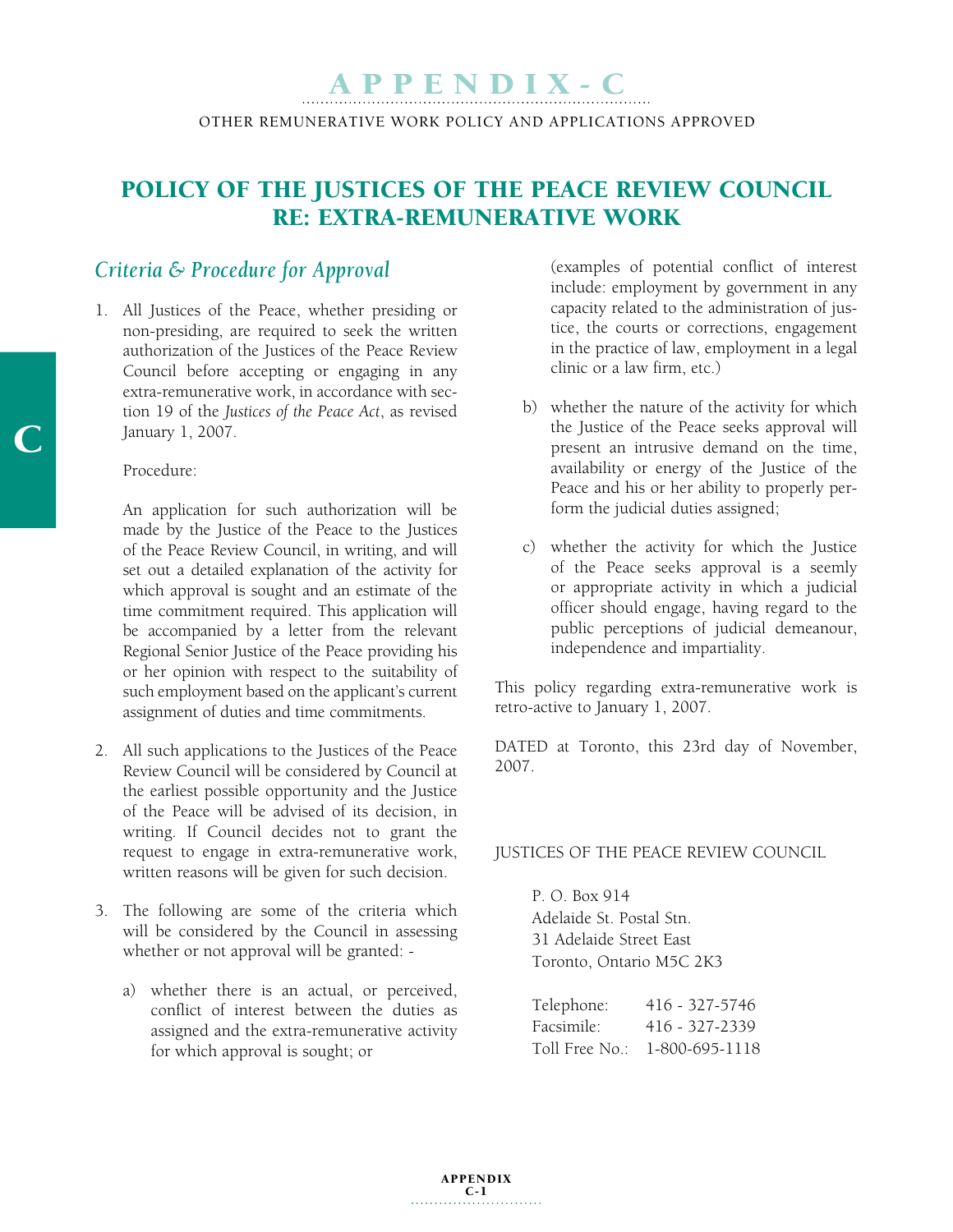OTHER REMUNERATIVE WORK POLICY AND APPLICATIONS APPROVED

# Applications for Approval of Extra-Remunerative Work in 2007

# *Application One:*

In one case, the Justices of the Peace Review Council approved the justice of the peace's request that he be permitted to continue to receive extra remuneration from the occasional sale of his artwork, and the Council determined that it would not be perceived as a conflict of interest with his assigned duties as a justice of the peace.

Council's approval was subject to the following conditions. His Worship must be sensitive as to whom his artwork is sold, with the view of avoiding any real or perceived conflict of interest or bias. Of particular concern to Council were any sales made to municipalities or to members of the justice community such as agents, paralegals, lawyers, or others who may have the opportunity to appear before the justice of the peace in his decision-making capacity. In addition, His Worship must maintain distance as an artist from his role and responsibilities as a judicial officer, particularly in relation to avoiding any reference to his judicial position in advertising or informational materials related to his artwork.

As well, Council approved the occasional sale of artwork for appraisal and collector valuation purposes. However, should the sales increase beyond occasional or should there be any other change in circumstance, the justice of the peace must advise the Council in writing.

Council also cautioned His Worship respecting the donation of any artwork for fundraising purposes. Council's concerns centred around the public's sensitivity in regards to a justice of the peace participating in fundraising activities having regard to the public perceptions of judicial demeanour, independence and impartiality. While Council recognized this is not an issue of extra remuneration, they noted that

it could be an issue for Council to address should a complaint regarding the ethics of such involvement arise. The Council reserved the right to revisit the request and its decision should any relevant circumstances change.

# *Application Two:*

The members of the Justices of the Peace Review Council approved a request by a justice of the peace to teach a course at a college during the Fall, 2007 term. The Council determined that this activity would not be perceived as a conflict of interest with His Worship's assigned duties as a justice of the peace.

The approval of Council was subject to the following conditions. His Worship's availability to instruct had to be subject to his primary responsibilities as a justice of the peace and as such had to be undertaken at times when he was not otherwise assigned to judicial duties and where he had requested either vacation or compensating time off. Council was of the view that non-presiding days should not be used for should such purposes. As well, the Council stated that while His Worship could accept remuneration for these services, but such remuneration must be the same as that paid to other instructors and be without regard to the position held as a justice of the peace.

Council confirmed with the Local Administrative Justice that Council's approval of the request would present no difficulties in fulfilling judicial assignments during the teaching term.

Council also express its view and preference that educational teachings by justices of the peace be engaged in during the evenings rather than during weekdays, so as not to present any impact on judicial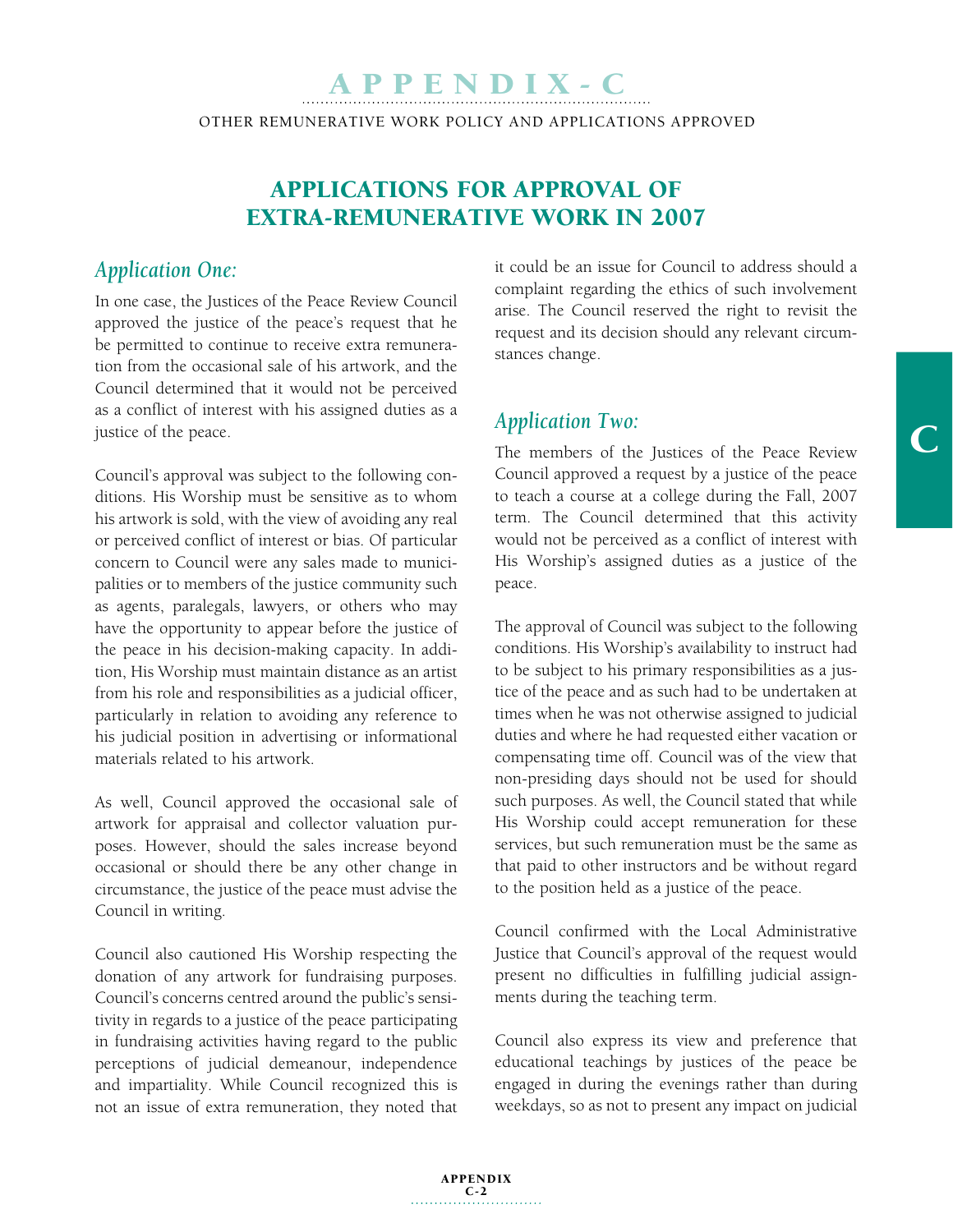APPEN DI X - C

OTHER REMUNERATIVE WORK POLICY AND APPLICATIONS APPROVED

responsibilities or pose issues relating to fulfilling scheduling obligations at the base court location.

# *Application Three:*

Council determined that teaching a course at a college during the Winter, 2008 term would not be perceived as a conflict of interest with His Worship's assigned duties as a justice of the peace.

The approval of Council was subject to two conditions: the availability of the justice of the peace to instruct had to be subject to his primary responsibilities as a justice of the peace and as such had to be undertaken at times when he was not otherwise assigned to judicial duties and when he had requested either vacation or compensating time off; and, he could accept remuneration for these services, but such remuneration must be the same as that paid to other instructors and be without regard to the position as a justice of the peace.

Council confirmed with the Regional Senior Justice that the Council's approval of the request would present no difficulties in fulfilling judicial assignments during the teaching term.

Council also expressed its view and preference that educational teachings by justices of the peace be engaged in during the evenings rather than during weekdays, so as not to present any impact on judicial responsibilities or pose issues relating to fulfilling scheduling obligations at the base court location, and requested that this consideration be taken into account for any future requests.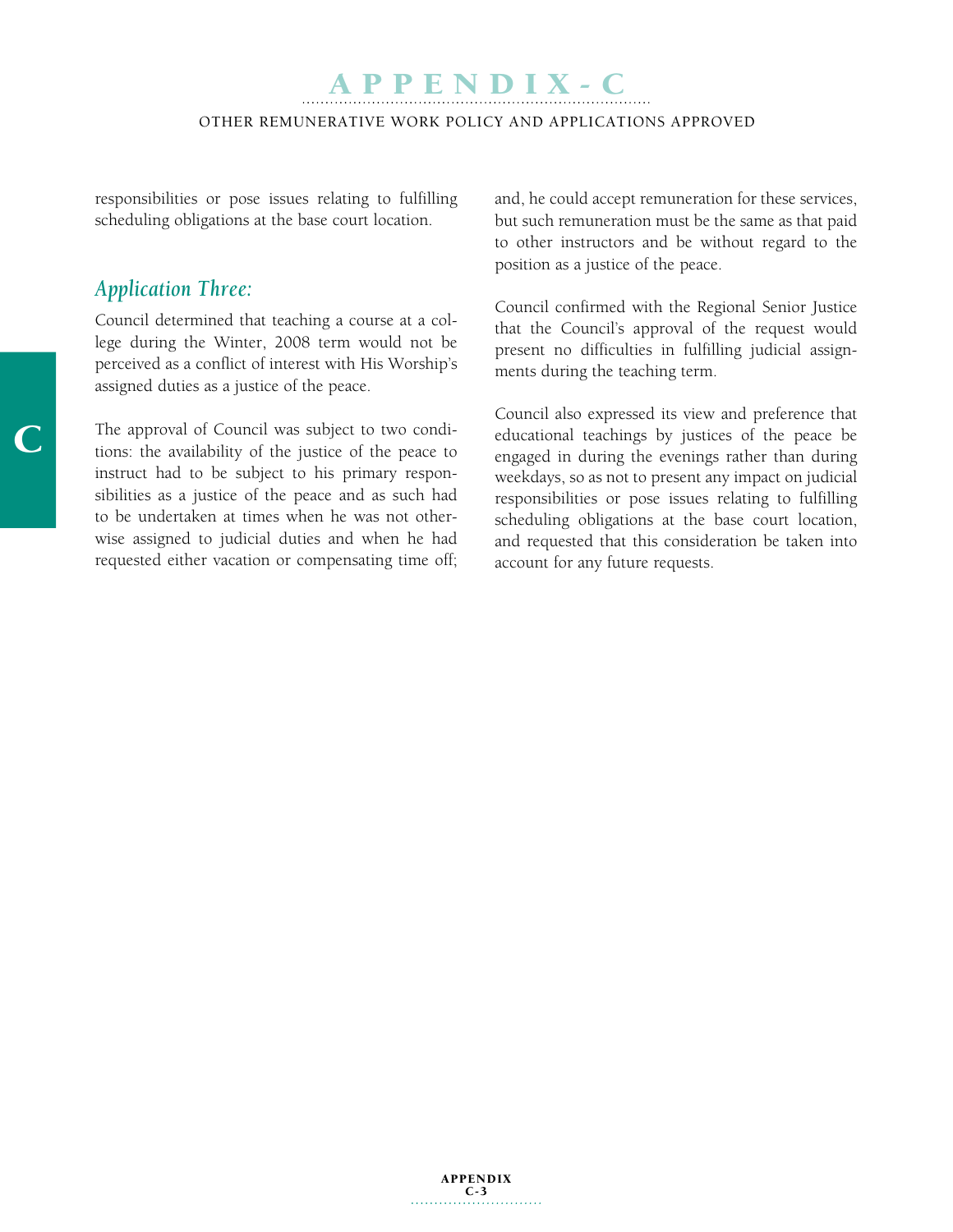# Appen diX– D

# **excerpts from Complaints Procedures established under the former** *justices of the peace act*

**(Before the amendments resulting from the** *access to justice act***, 2006)**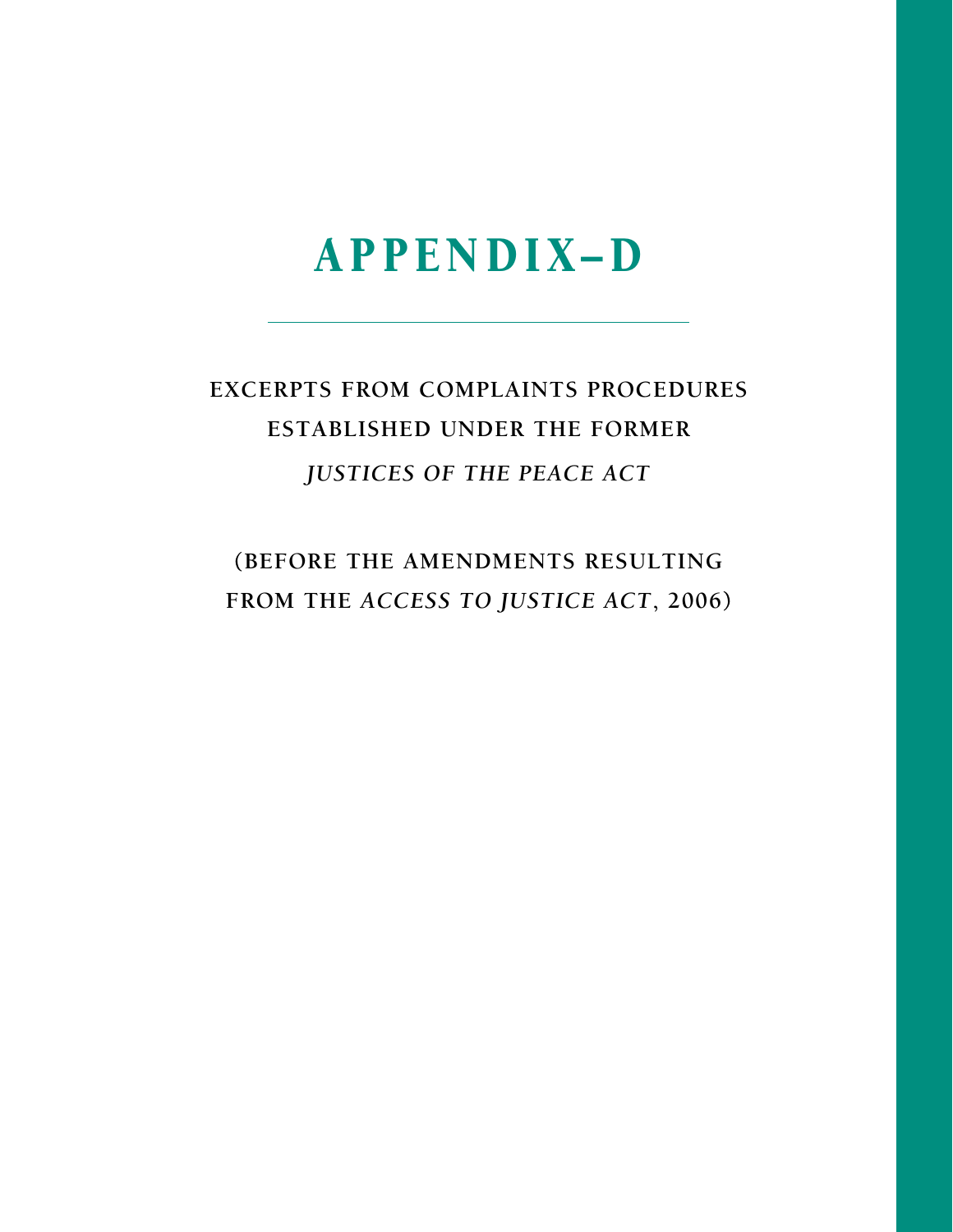# APPEN DI X - D Procedures Sections 11 and 12

# **Section 11 Inquiry**

It is sometimes necessary to conduct a more formal investigation into serious complaints of misconduct and in those instances, after reviewing the preliminary investigative materials, the members of the JPRC may determine to conduct a section 11 inquiry.

In those instances, the A/Registrar will engage outside legal counsel to prepare a "Notice of Hearing" which outlines the particulars of the complaint to be addressed by Council. The Notice is personally served on the justice of the peace.

The section 11 inquiry is held *in camera* and on the record. The justice of the peace is entitled to appear in person and to be represented by counsel. The Review Council has all the powers of a commission under Part II of the *Public Inquiries Act*, which Part applies to the investigation as if it were an inquiry under that *Act*.

At the conclusion of the inquiry, the members of the JPRC will determine whether or not to recommend to the Attorney General that a public inquiry, under section 12 of the *Justices of the Peace Act*, be held. A copy of their report to the Attorney General is given to the justice of the peace. The person who made the complaint is informed of the disposition of the complaint, but is not given a copy of Council's report. The Attorney General may make all or part of the report public, if he or she is of the opinion that it is in the public interest to do so, but this is rarely done. The report to the Attorney General may also include a recommendation by the JPRC that the justice of the peace be compensated for all or part of his or her costs in connection with the investigation of the complaint.

#### **Section 12 Public Inquiry**

The Lieutenant Governor in Council may appoint a Judge of the Ontario Court of Justice to inquire into the question of whether there has been misconduct by a Justice of the Peace, on the recommendation of the JPRC, following the conclusion of its investigation under section 11 of the *Justices of the Peace Act*.

The *Public Inquiries Act* applies to "section 12 inquiries".

# **Report of the Section 12 Inquiry**

The report of the inquiry that is held pursuant to section12 (the "public inquiry") **may** recommend that the Lieutenant Governor in Council remove the justice of the peace from office in accordance with Section 8 of the *Justices of the Peace Act* **or** it may recommend that the Justices of the Peace Review Council implement a disposition under subsection (3.3) of section 12 of the Act. The judge who conducts the public inquiry may also determine that the justice of the peace did not misconduct him or herself and, in effect, "dismiss" the complaint at the conclusion of the inquiry.

The report of the public inquiry may also recommend that the justice of the peace be compensated for all or part of the cost of legal services incurred in connection with the inquiry. The amount of compensation recommended shall be based on a rate for legal services that does not exceed the maximum rate normally paid by the Government of Ontario for similar services.

The report of the public inquiry shall be laid before the Legislative Assembly if it is in session or, if not, within fifteen days after the commencement of the next session.

### **Removal from Office**

A justice of the peace can only be removed from office if the judge conducting the section 12 public inquiry concludes that the justice of the peace has become incapacitated or disabled from the due execution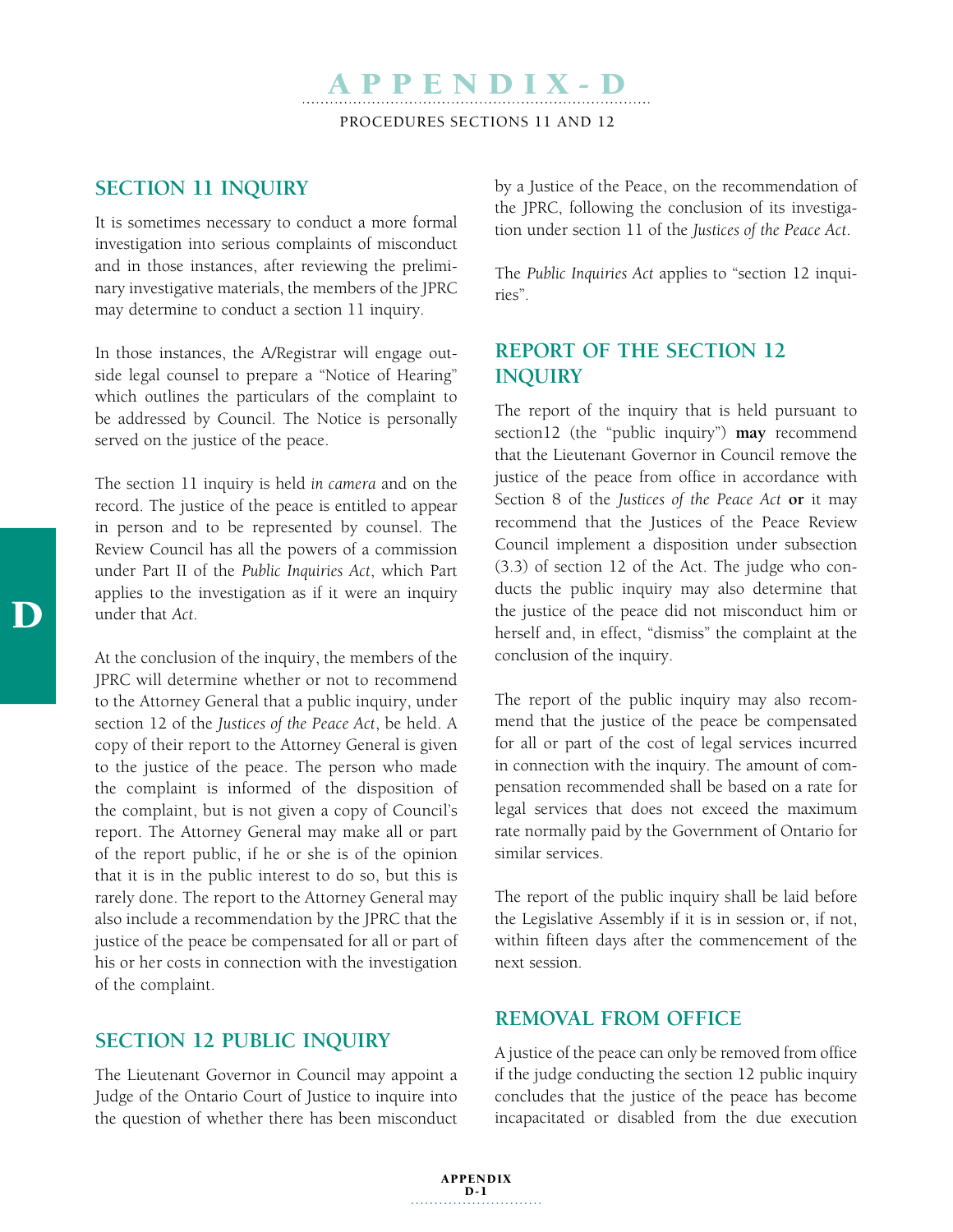Procedures Sections 11 and 12

APPEN DI X - D

of his or her office by reason of infirmity, conduct that is incompatible with the execution of the duties of his or her office, or having failed to perform the duties of his or her office as assigned.

### **Disposition by Review Council**

If, at the end of the section12 public inquiry, the public inquiry judge recommends that the Review Council implement a disposition under subsection (3.3) of section 12, it will be necessary for the members of the Review Council to reconvene and determine what disposition they think is appropriate in the circumstances.

In order to make this determination, the Review Council will conduct a meeting, which will be public, and will provide the justice of the peace with an opportunity to make submissions as to the appropriate disposition under subsection (3.3).

If the JPRC is to implement a disposition under subsection (3.3) of section 12, the Review Council may: -

- (a) warn the justice of the peace;
- (b) reprimand the justice of the peace;
- (c) order the justice of the peace to apologize to the complainant or to any other person;
- (d) order the justice of the peace to take specified measures, such as receiving education or treatment, as a condition of continuing to sit as a justice of the peace;
- (e) suspend the justice of the peace with pay, for any period; or
- (f) suspend the justice of the peace without pay, but with benefits, for a period of up to 30 days.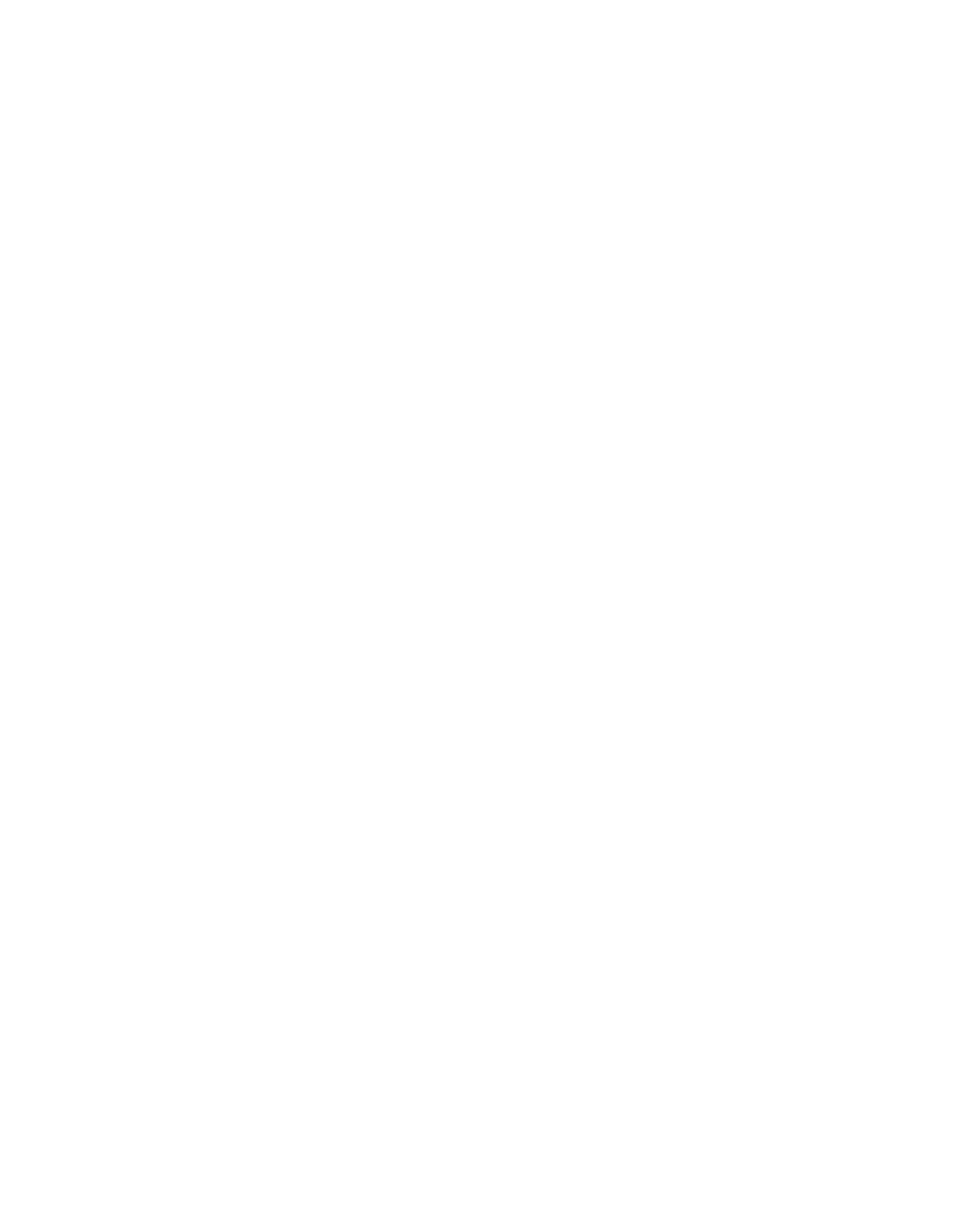## COMPLAINTS PROCEDURES ESTABLISHED UNDER THE JUSTICES OF THE PEACE ACT, R.S.O. 1990, CHAPTER J.4, AS AMENDED

NOTE: This version of the procedures reflects decisions of the Review Council up to December, 2007. For current procedures that reflect decisions of the Review Council since that time, please see the Review Council's website at http://www.ontariocourts.on.ca/jprc/en/policy/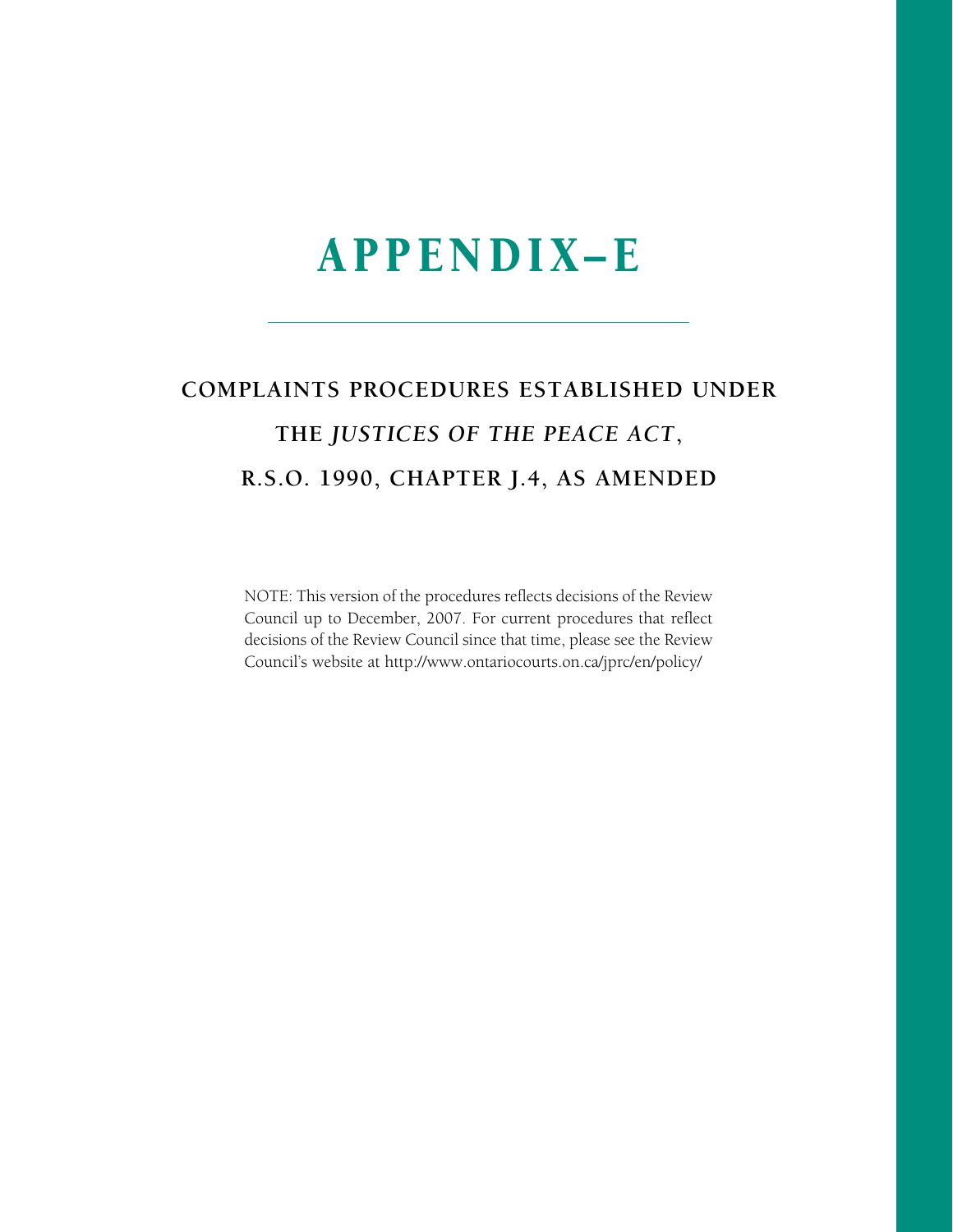#### Procedures under *Justices of the Peace Act*, As amended

*Please Note: All statutory references in this document, unless otherwise specifically noted are to the Justices of the Peace Act, R.S.O. 1990, CHAPTER J.4, as amended.*

#### Quorum

### **THE JUSTICES OF THE PEACE REVIEW COUNCIL**

#### *Generally*

#### Name and composition

The council known in English as the Justices of the Peace Review Council and in French as Counseil d'évaluation des juges de paix is continued and shall be composed of,

- (a) the Chief Justice of the Ontario Court of Justice, or another judge of the Ontario Court of Justice designated by the Chief Justice;
- (b) the Associate Chief Justice Co-ordinator of Justices of the Peace;
- (c) three justices of the peace appointed by the Chief Justice of the Ontario Court of Justice;
- (d) two judges of the Ontario Court of Justice appointed by the Chief Justice of the Ontario Court of Justice;
- (e) one regional senior justice of the peace appointed by the Chief Justice of the Ontario Court of Justice;
- (f) a lawyer appointed by the Attorney General from a list of three names submitted to the Attorney General by the Law Society of Upper Canada;
- (g) four persons appointed by the Lieutenant Governor in Council on the recommendation of the Attorney General.

Six members of the Review Council, including the chair, constitute a quorum for the purposes of general meetings of the Review Council (i.e., meetings other than complaints committee meetings and hearing panels, which have their own quorum requirements, outlined below). At least half the members present must be judges or justices of the peace.

subs. 8 (11)

#### Temporary Members

The Chief Justice of the Ontario Court of Justice may appoint a judge or a justice of the peace who is not a member of the Review Council to be a temporary member of a complaints committee or a hearing panel in order to deal fully with the matter.

subs. 8 (10)

### **MEETINGS**

The Review Council may hold its meetings in person or through electronic means, including telephone conferencing and video conferencing.

subs. 8 (24)

#### Assistance to Review Council

Whatever staff are considered necessary for the Review Council may be appointed under the *Public Service Act*. The Review Council may also engage persons, including legal counsel, to assist it and its complaints committees and hearing panels.

subs. 8 (14) and (15)

### *Functions*

The functions of the Review Council are,

(a) to consider applications for the accommodation of needs made necessary by disability;

subs. 8 (1) and (3)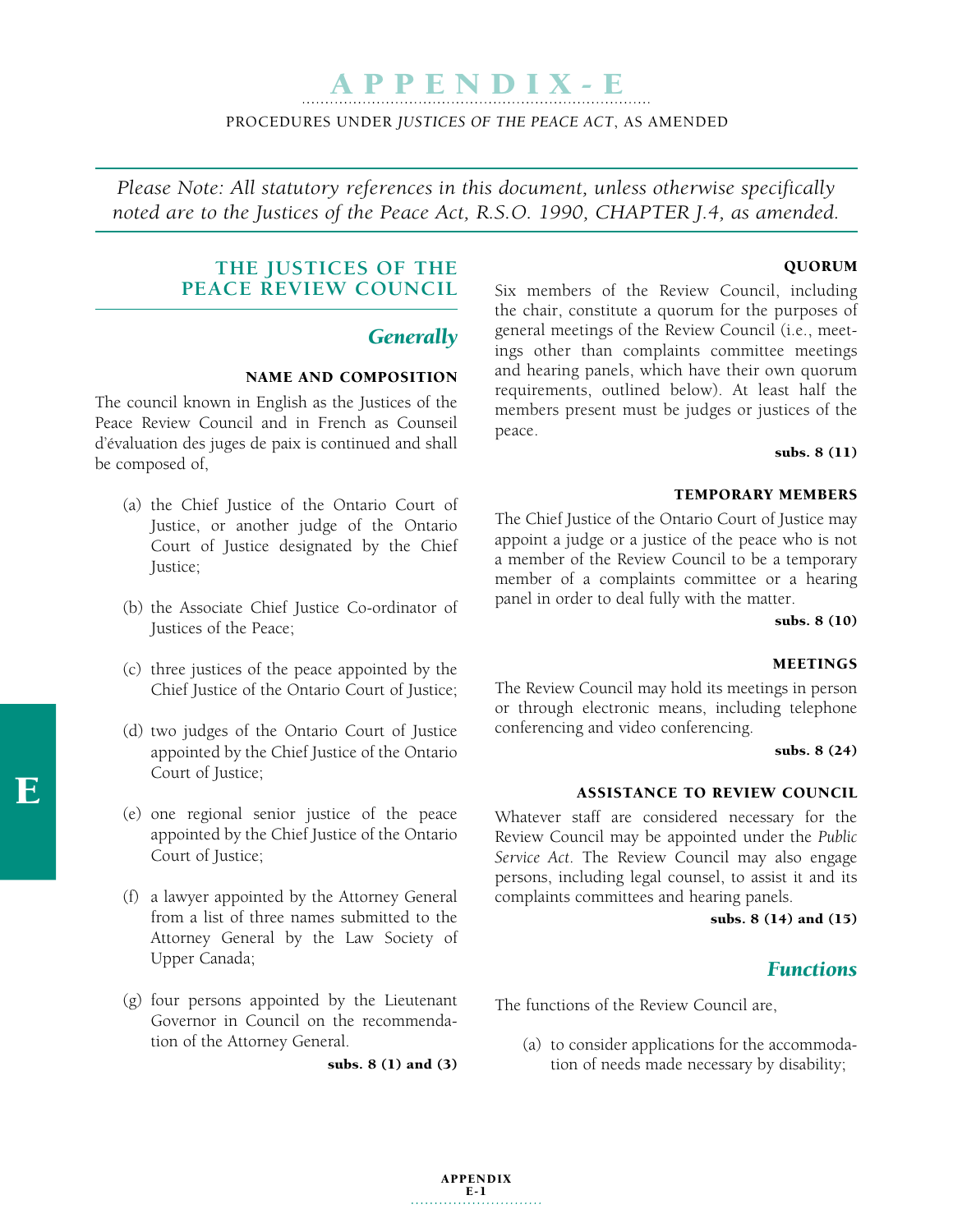#### Procedures under *Justices of the Peace Act*, As amended

- (b) to establish complaints committees from among its members to review and investigate complaints;
- (c) to review and approve standards of conduct which may be established for justices of the peace;
- (d) to deal with continuing education plans for justices of the peace;
- (e) to decide whether a justice of the peace may engage in other remunerative work.

subs. 8 (2)

#### Accommodation of needs

A justice of the peace who believes that he or she is unable, because of a disability, to perform the essential duties of the office unless his or her needs are accommodated may apply to the Review Council for an order.

s. 5.2

#### Review and investigation of complaints

As soon as possible after receiving a complaint about the conduct of a justice of the peace, the Review Council shall establish a complaints committee and the complaints committee shall investigate the complaint and dispose of the matter.

s. 11

#### Standards of conduct

The Associate Chief Justice Co-ordinator of Justices of the Peace may establish standards of conduct for justices of the peace, including a plan for bringing the standards into effect, and shall implement the standards and plan when they have been reviewed and approved by the Review Council.

subs. 13 (1)

### Approval of continuing education plans

The Associate Chief Justice Co-ordinator of Justices of the Peace shall establish a plan for the continuing education of justices of the peace, and shall

implement the plan when it has been reviewed and approved by the Review Council.

subs. 14 (1)

#### Other remunerative work

The Review Council shall establish and distribute a procedural document with respect to the review of other remunerative work in which justices of the peace may engage and shall process applications received from justices of the peace in accordance with its procedures.

### *Information provided to the public*

### Information about the Review Council

The Review Council shall provide information about itself and about its role in the justice system, in courthouses and elsewhere, including information about how members of the public may obtain assistance in making complaints and, where necessary, the Review Council shall assist members of the public in the preparation of documents for making complaints. The Review Council shall also provide province-wide free telephone access to information about itself and its role in the justice system, including telephone access for the deaf. The information, and the rules of procedure established by the Review Council, shall be provided to the public in both English and French.

subs. 9 (1), (3) and (4)

### Information on Rules of Procedure

The Review Council's rules of procedure that are established for complaints committees and hearing panels shall be made available to the public.

subs. 10. (1)

### Use of official languages of the courts

The information, and the rules of procedure established by the Review Council, shall be provided to the public in both English and French.

subs. 10.1 (1)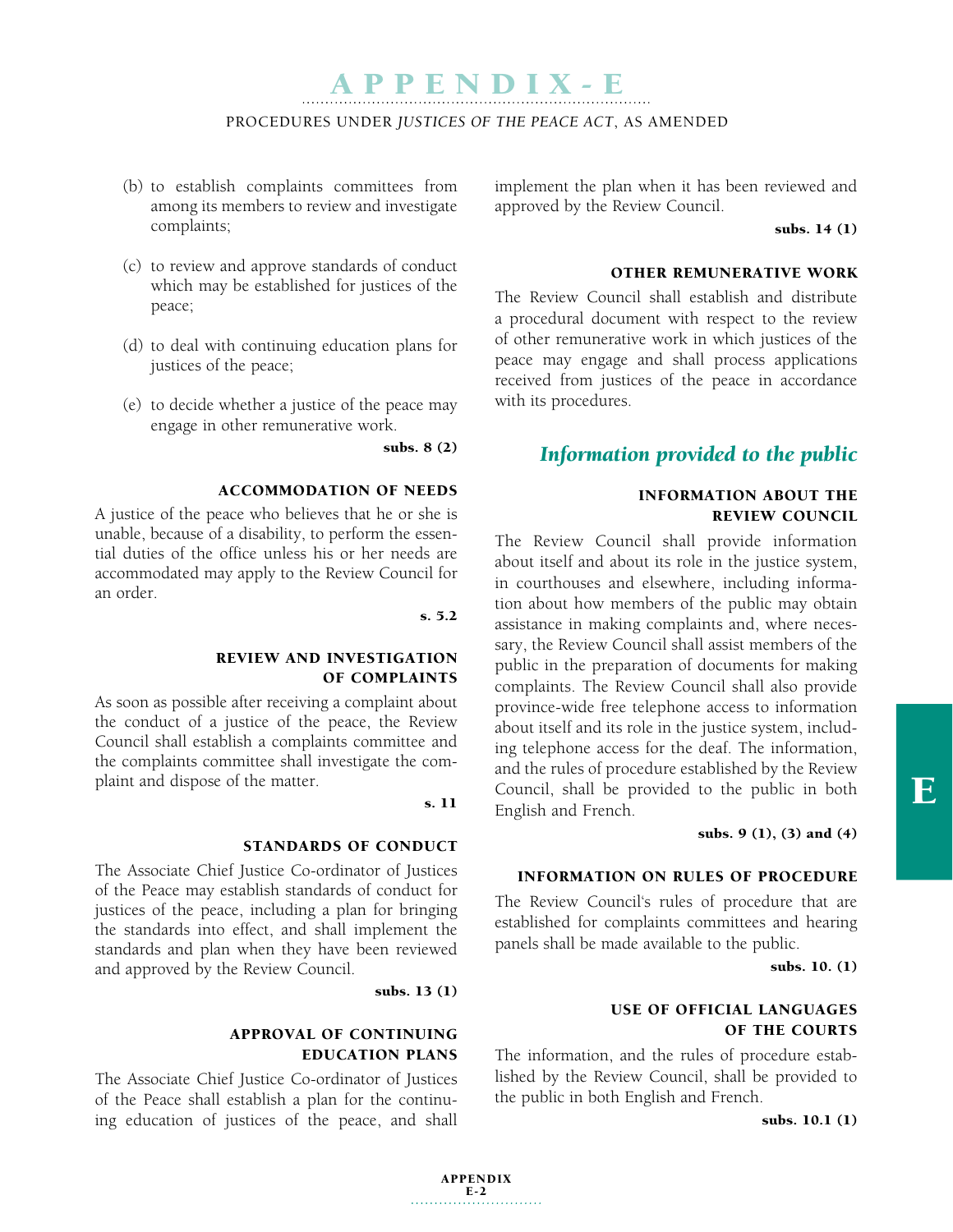Procedures under *Justices of the Peace Act*, As amended

#### Annual Report

The Review Council shall make an annual report, in English and in French, to the Attorney General at the end of each year of its operation. A year for the purposes of reporting will follow the standard calendar year, beginning on January 1st and ending on December 31st. The Annual Report shall provide a report on all complaints received or dealt with during the year, a summary of the complaint, the findings and a statement of the disposition. The Report will not include information that might identify any justice of the peace, any complainant or any witness unless the complaint matter was the subject of a public hearing. The Attorney General shall submit the report to the Lieutenant Governor in Council and it shall then be tabled in the Legislative Assembly after which time it can be released to the public.

subs. 9 (7) and (8)

#### **COMPLAINTS**

#### **GENERALLY**

Any person may make a complaint to the Review Council about the conduct of a justice of the peace.

subs. 10.2 (1)

Complaints to the Review Council must be made in writing.

subs. 10.2 (2)

If an allegation of misconduct is made to any other justice of the peace, or to a judge, or to the Attorney General, the recipient of the complaint shall provide the complainant with information about the Review Council and how a complaint may be made and shall refer the person to the Review Council.

subs. 10.2 (3)

#### Rules of procedure

The Review Council may establish rules of procedure for complaints committees and for hearing panels and the Review Council shall make the rules available to the public.

subs. 10 (1)

#### **MEETINGS**

The Review Council may hold its meetings in person or through electronic means, including telephone conferencing and video conferencing.

subs. 8 (24)

### **COMPLAINTS COMMITTEES**

#### Timely reporting

As soon as possible after receiving a complaint about the conduct of a justice of the peace, the Review Council shall acknowledge receipt of the complaint and establish a complaints committee to investigate the complaint. The complaints committee shall report to the complainant in a timely manner on its disposition of the complaint.

sub. 11 (1) and (3)

#### Composition of complaints **COMMITTEES**

Eligible members of the Review Council shall serve on complaints committees on a rotating basis. A complaints committee shall be composed of a judge who shall act as chair, a justice of the peace and either a lay member or the lawyer member appointed under s. 8(3)(f). All the members of a complaints committee constitute a quorum. The chair of a complaints committee is entitled to vote.

subs. 8 (12), 11 (2), (5) and (6)

#### Multiple Complaints

The Registrar may assign any new complaints of a similar nature against a justice of the peace who already has an open complaint file, or files, to the same complaints committee that is/are investigating the outstanding file(s). This will ensure that the complaints committee members who are investigating a complaint against a particular justice of the peace are aware of the fact that there is a similar complaint, whether from the same complainant or another individual, against the same justice of the peace.

When a justice of the peace is the subject of three complaints within a period of three years, the Registrar may bring that fact to the attention of the complaints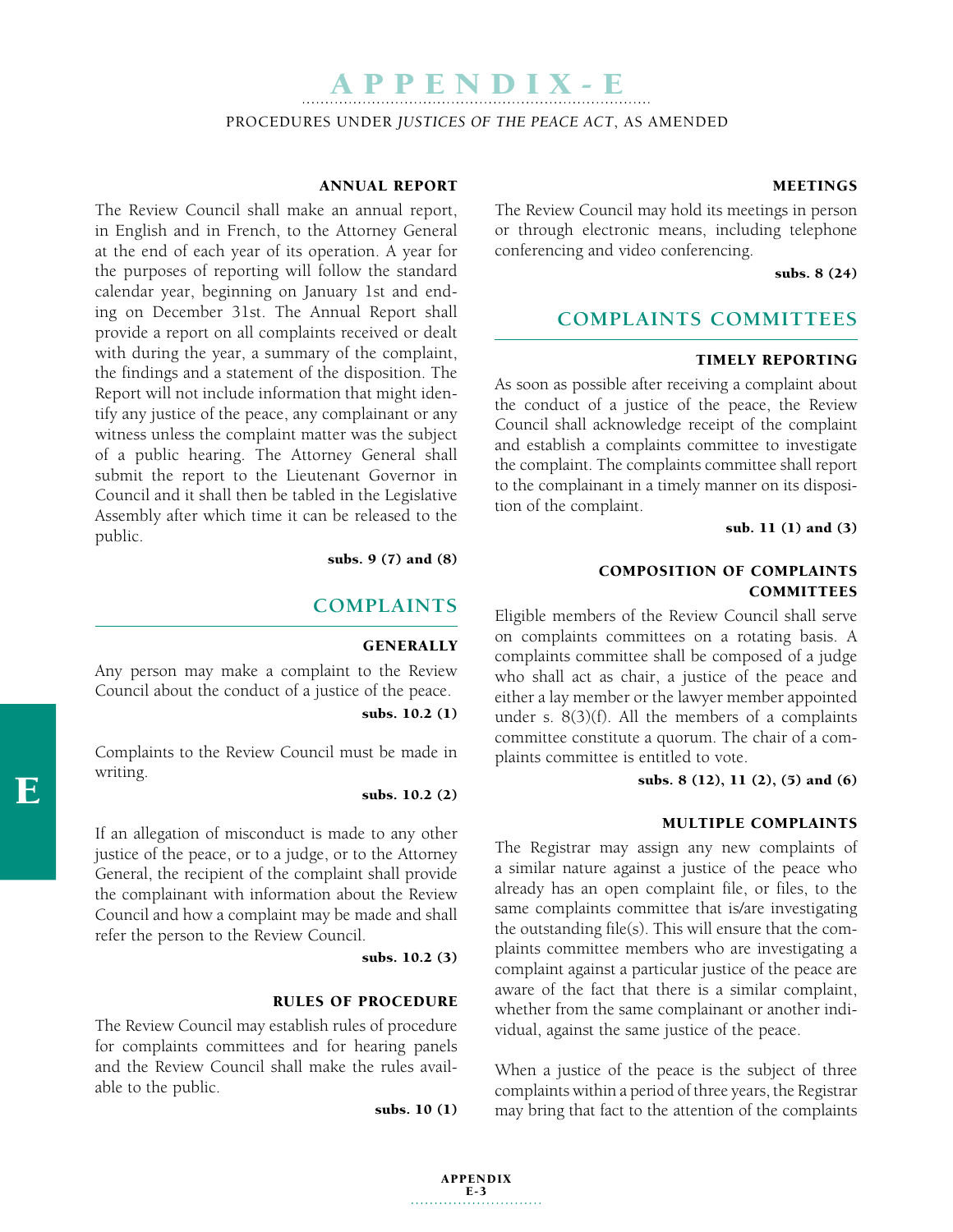#### Procedures under *Justices of the Peace Act*, As amended

committee for their assessment of whether or not the current complaint(s) should be the subject of advice to the justice of the peace by the Review Council.

#### Temporary Members

The Chief Justice of the Ontario Court of Justice may appoint a judge or a justice of the peace who is not a member of the Review Council to be a temporary member of a complaints committee to deal fully with the matter.

subs. 8 (10)

#### Complaint against member of Review Council

A justice of the peace or regional senior justice of the peace who is a member of the Review Council and who is the subject of a complaint shall not be a member of any complaint committee or hearing panel until the final disposition of the complaint.

subs. 11 (14)

#### Administrative procedures

Detailed information on administrative procedures to be followed by members of complaints committees can be found at pages 6 to 10 of this document.

#### *Investigation*

#### Rules of procedure

The Review Council may establish rules of procedure for complaints committees and for hearing panels and the Review Council shall make the rules available to the public.

subs. 10 (1)

#### Compliance with rules of procedure

A complaints committee shall follow the Review Council's rules of procedures in conducting investigations, making recommendations regarding temporary non-assignment and/or reassignment and in making decisions about the disposition of a complaint after their investigation is complete. The Review Council has established the following guidelines and rules of procedure under subsection 10 (1) with respect to

the investigation of complaints by complaints committees.

subs. 11 (10)

#### Dismissal of frivolous complaint

A complaints committee may dismiss a complaint at any time if it is of the opinion that the complaint is frivolous, an abuse of process or outside the jurisdiction of the complaints committee.

subs. 11 (19)

#### Conducting investigation

The complaints committee shall conduct such investigation as it considers appropriate, including inviting a response from the subject justice of the peace. The Review Council may engage persons, including counsel, to assist it in its investigation. The investigation shall be conducted in private.

subs. 8 (15), 11 (7) and (8)

#### Response to Complaint

When a complaints committee requires a response from the justice of the peace, the complaints committee will direct the Registrar to invite the justice of the peace to respond to a specific issue or issues raised in the complaint. A copy of the complaint, the transcript and audiotape (if any) and all of the relevant materials on file, as directed by the complaints committee, will be provided to the justice of the peace with the letter requesting the response. A justice of the peace will be given thirty calendar days from the date of the letter asking for a response, to respond to the complaint. If a response is not received within that time, the complaints committee members are advised and a reminder letter will be sent to the justice of the peace by registered mail. If no response is received within ten calendar days from the date of the registered letter, and the complaints committee is satisfied that the justice of the peace is aware of the complaint and has full particulars of the complaint, they will proceed in the absence of a response. Any response made to the complaint by the subject justice of the peace may be considered for any purpose in connection with sections 11.(15) or 11.1 of the *Justices of the Peace Act*. The response may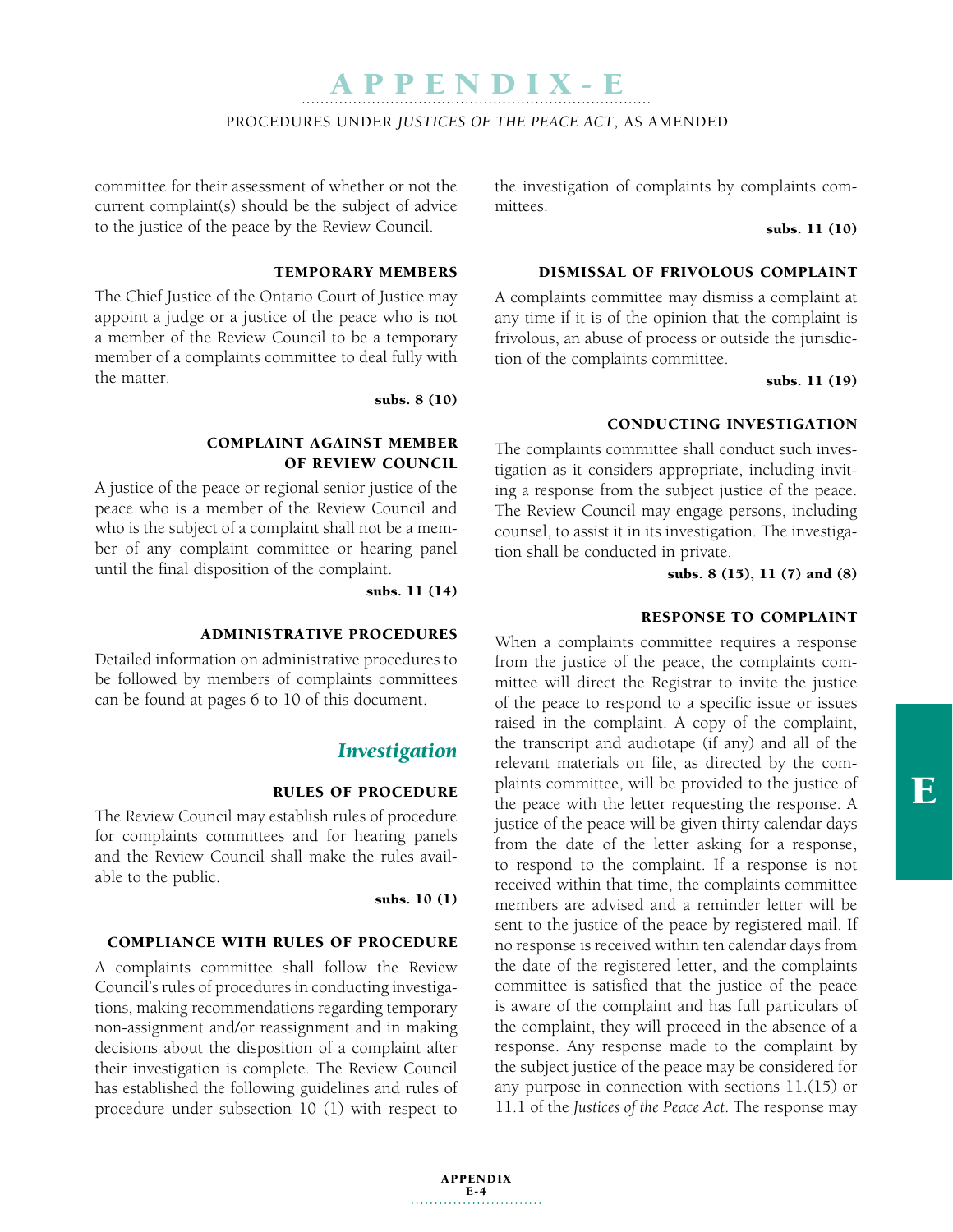#### Procedures under *Justices of the Peace Act*, As amended

be referred to in the case summary that will appear in the Review Council's Annual Report.

#### Previous Complaints

A complaint subcommittee confines its investigation to the complaint before it. The issue of what weight, if any, should be given to previous complaints made against a justice of the peace who is the subject of another complaint before the Justices of the Peace Review Council may be considered by the members of the complaints committee where the Registrar, with the assistance of legal counsel (if deemed necessary by the Registrar), first determines that the prior complaint or complaints are strikingly similar in the sense of similar fact evidence and would assist them in determining whether or not the current incident could be substantiated.

### In camera "*preliminary*" hearing

Section 4.2, subsections 12 (1) to (3.1) and sections 13, 14, 15 and 22 of the *Statutory Powers Procedure Act* apply to the activities of a complaints committee. These sections give the complaints committee the power to summons witnesses and documentary evidence and administer oaths in complaint file investigations where the complaints committee decides it is warranted.

Section 4.2 of the *S.P.P.A.* provides a complaint committee with some flexibility regarding quorum on a procedural or interlocutory matter. Such matters may be heard and determined by a panel consisting of one or more members of the complaints committee, assigned by the chair of the committee, rather than requiring the attendance of all three members.

Subsections 12 (1) to (3.1) of the *S.P.P.A.* gives the complaints committee the power to summons witnesses to give evidence under oath or affirmation and to require the production of documents that may be relevant to the subject-matter of the proceeding.

Section 13 of the *S.P.P.A.* allows the complaints committee to institute contempt proceedings for persons who, without lawful excuse, default in their attendance or who refuse to take an oath or make an affirmation legally required by the committee to be made.

Section 14 of the *S.P.P.A.* provides protection against self-incrimination for witnesses who are called before the complaints committee during this stage of the investigation. Section 15 of the S.P.P.A. provides guidance as to the admissibility of evidence and section 22 of the S.P.P.A. gives the complaints committee the power to administer oaths and affirmations.

As noted above, the investigation conducted by the complaints committee shall be conducted in private. subs. 11 (8) and (9)

#### Advice and assistance

A complaints committee may direct the Registrar or Assistant Registrar to retain or engage persons, including counsel, to assist it in its investigation of a complaint.

subs. 8 (15)

#### Interim recommendation to not assign or reassign

The complaints committee may recommend to the Regional Senior Judge for the region to which the justice of the peace is assigned, that the justice of the peace who is the subject of a complaint not be assigned work; or be reassigned to another location until the final disposition of a complaint.

Upon receiving the recommendation, the Regional Senior Judge may decide to not assign work to the justice of the peace until the final disposition of the complaint but he or she shall continue to be paid; or the Regional Senior Judge may, with the consent of the justice of the peace, reassign him or her to another location until the final disposition of the complaint.

subs. 11 (11) and (12)

#### Exception: certain complaints

If the complaint is against a justice of the peace or regional senior justice of the peace who is a member of the Review Council, any recommendation to not assign or reassign on an interim basis shall be made to the Chief Justice of the Ontario Court of Justice who may decide to not assign work to the justice of the peace or regional senior justice of the peace until the final disposition of the complaint but he or she shall

 $\mathbf F$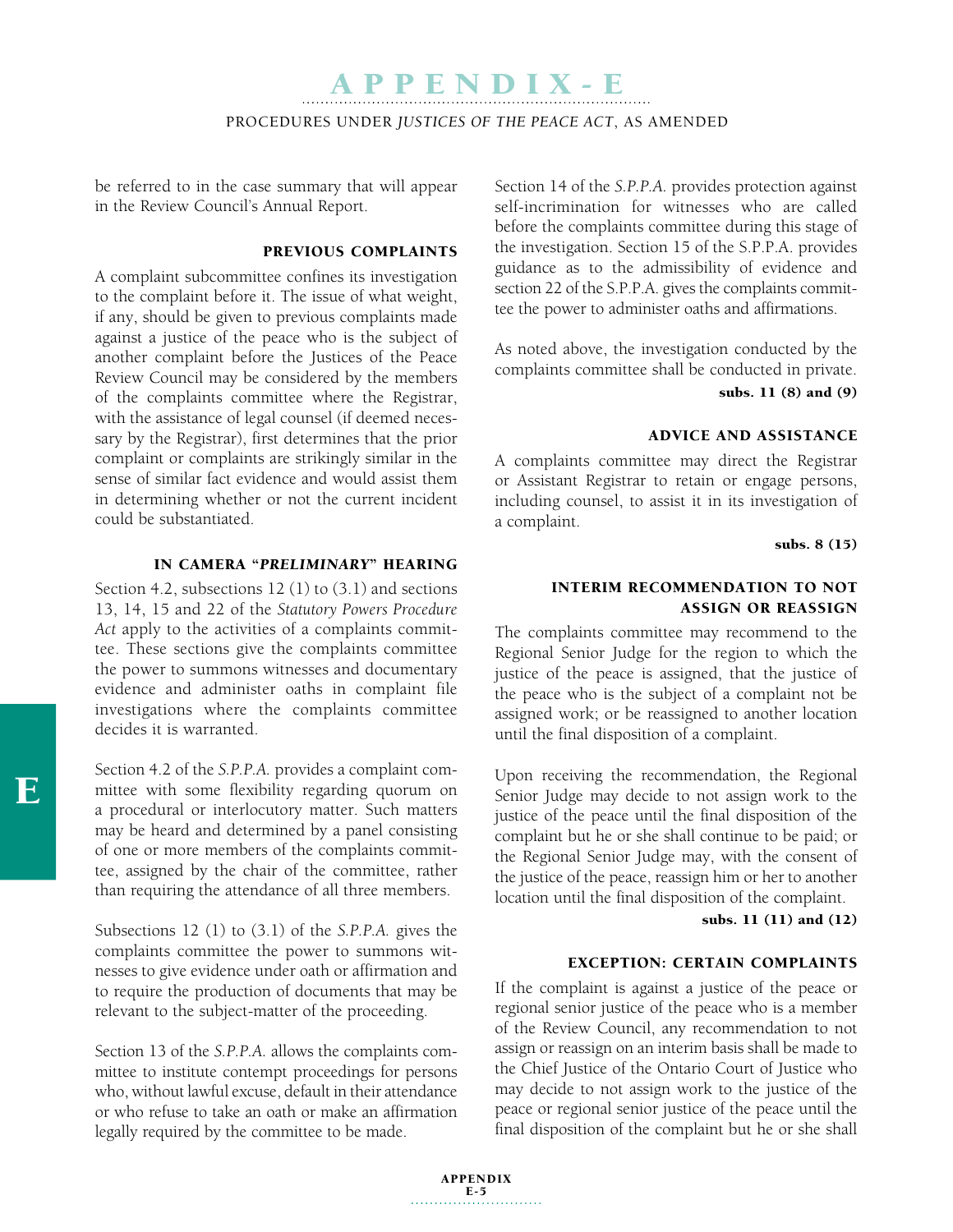#### Procedures under *Justices of the Peace Act*, As amended

continue to be paid; or the Chief Justice may, with the consent of the justice of the peace, reassign him or her to another location until the final disposition of a complaint.

#### subs. 11 (13)

#### Information re: interim recommendation

Where a complaints committee recommends temporarily not assigning or re-assigning a justice of the peace pending the resolution of a complaint, particulars of the factors upon which the complaints committee's recommendations are based shall be provided contemporaneously to the Regional Senior Judge and the subject justice of the peace to assist the Regional Senior Judge in making his or her decision and to provide the subject justice of the peace with notice of the complaint and the complaints committee's recommendation.

Where a complaints committee proposes to recommend temporarily not assigning or re-assigning a justice of the peace, it may give the justice of the peace an opportunity to be heard on that issue in writing by notifying the justice of the peace by personal service, if possible, or an alternate to personal service, of the reasons therefor, and of the right of the justice of the peace to tender a response. If no response from the justice of the peace is received after 10 calendar days from the date of mailing, the recommendation of an interim order not to assign or reassign may proceed.

### *Complaints committee's decision*

When its investigation is complete, the complaints committee shall,

- (a) dismiss the complaint if it is frivolous, an abuse of process or outside the jurisdiction of the complaints committee;
- (b) invite the justice of the peace to attend before the complaints committee to receive advice concerning the issues raised in the complaint or send the justice of the peace a letter of advice concerning the issues raised in the complaint, or both;
- (c) order that a formal hearing into the complaint be held by a hearing panel; or
- (d) refer the complaint to the Chief Justice of the Ontario Court of Justice.

subs. 11 (15)

### *Criteria for decisions by complaints committees*

#### a) to dismiss the complaint

A complaints committee will dismiss a complaint after reviewing the complaint if, in the complaints committee's opinion, it is frivolous or an abuse of process or it falls outside the Review Council's jurisdiction because it is a complaint about the exercise of judicial discretion and does not include an allegation of judicial misconduct or, if it does include an allegation of judicial misconduct, the allegation is unproven or the misconduct does not rise to the level of misconduct that requires further action on the part of the Review Council. The complaints committee may also recommend that a complaint be dismissed if, after their investigation, they conclude that the complaint is unfounded.

#### b) to provide advice to the justice of the peace

A complaints committee will provide advice to a justice of the peace, in person or by letter, or both, in circumstances where the misconduct complained of does not warrant.

another disposition, there is some merit to the complaint and the disposition is, in the opinion of the complaints committee, a suitable means of informing the justice of the peace that his/her course of conduct was not appropriate in the circumstances that led to the complaint.

#### c) to order a hearing

A complaints committee will order a hearing into a complaint where there has been an allegation of judicial misconduct that the complaints committee believes has a basis in fact and which, if believed by the finder of fact, could result in a finding of judicial misconduct.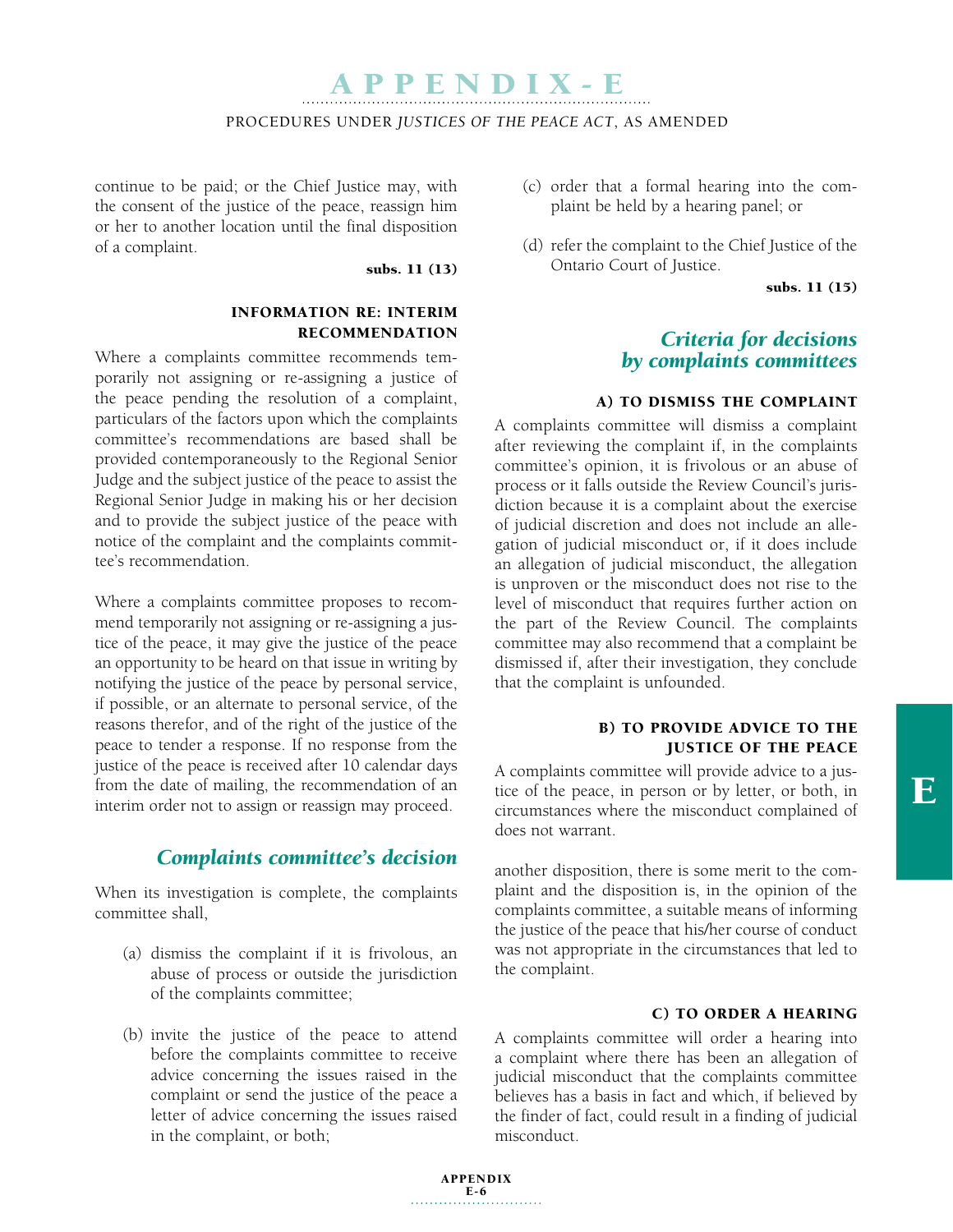Procedures under *Justices of the Peace Act*, As amended

### d) to refer complaint to the Chief Justice of the Ontario Court of Justice

A complaints committee will refer a complaint to the Chief Justice of the Ontario Court of Justice in circumstances where the misconduct complained of does not warrant another disposition, there is some merit to the complaint and the disposition is, in the opinion of the complaints committee, a suitable means of informing the justice of the peace that his/ her course of conduct was not appropriate in the circumstances that led to the complaint. A complaints committee may impose conditions on their referral to the Chief Justice of the Ontario Court of Justice if, in their opinion, there is some course of action or remedial training of which the subject justice of the peace could take advantage.

### *Compensation*

The complaints committee may recommend that the justice of the peace be compensated for all or part of the costs of legal services, if any, incurred in connection with the investigation. The amount of compensation recommended shall be based on a rate for legal services that does not exceed the maximum rate normally paid by the Government of Ontario for similar services.

subs. 11 (16) and (17)

### *Notice of Decision*

#### Decision communicated

The Review Council shall communicate the decision of the complaints committee to both the complainant and the subject justice of the peace, if the justice of the peace has been asked to respond. If the Review Council decides to dismiss the complaint or dispose of the complaint by providing advice to the justice of the peace or if the complaint is referred to the Chief Justice, it will provide brief reasons.

#### Report to Review Council

The complaints committee shall report to the Review Council on its decision and, except where it orders a formal hearing, shall not identify the complainant or the justice of the peace who is the subject of the complaint in its report.

subs. 11 (18)

#### **HEARING PANELS**

#### Hearing panels

When a hearing is ordered, the Chair of the Review Council shall establish a hearing panel from among the members of the Review Council to hold a hearing.

subs. 11.1 (1)

#### **COMPOSITION**

The hearing panel established for the purpose of holding a hearing shall be composed of:

- 1) a judge who shall chair the panel;
- 2) a justice of the peace; and
- 3) a member who is a judge, a lawyer or a member of the public.

#### Temporary members

The Chief Justice of the Ontario Court of Justice may appoint a judge or a justice of the peace who is not a member of the Review Council to be a temporary member of a hearing panel in order to deal fully with the matter.

#### subs. 8 (10)

#### Disqualification

The members of a complaints committee who investigated the complaint shall not participate as members of the hearing panel who deal with the complaint.

subs. 11 (4)

#### Quorum

All the members of the hearing panel constitute a quorum and the chair of a hearing panel is entitled to vote.

subs. 8 (12) and 11.1 (3)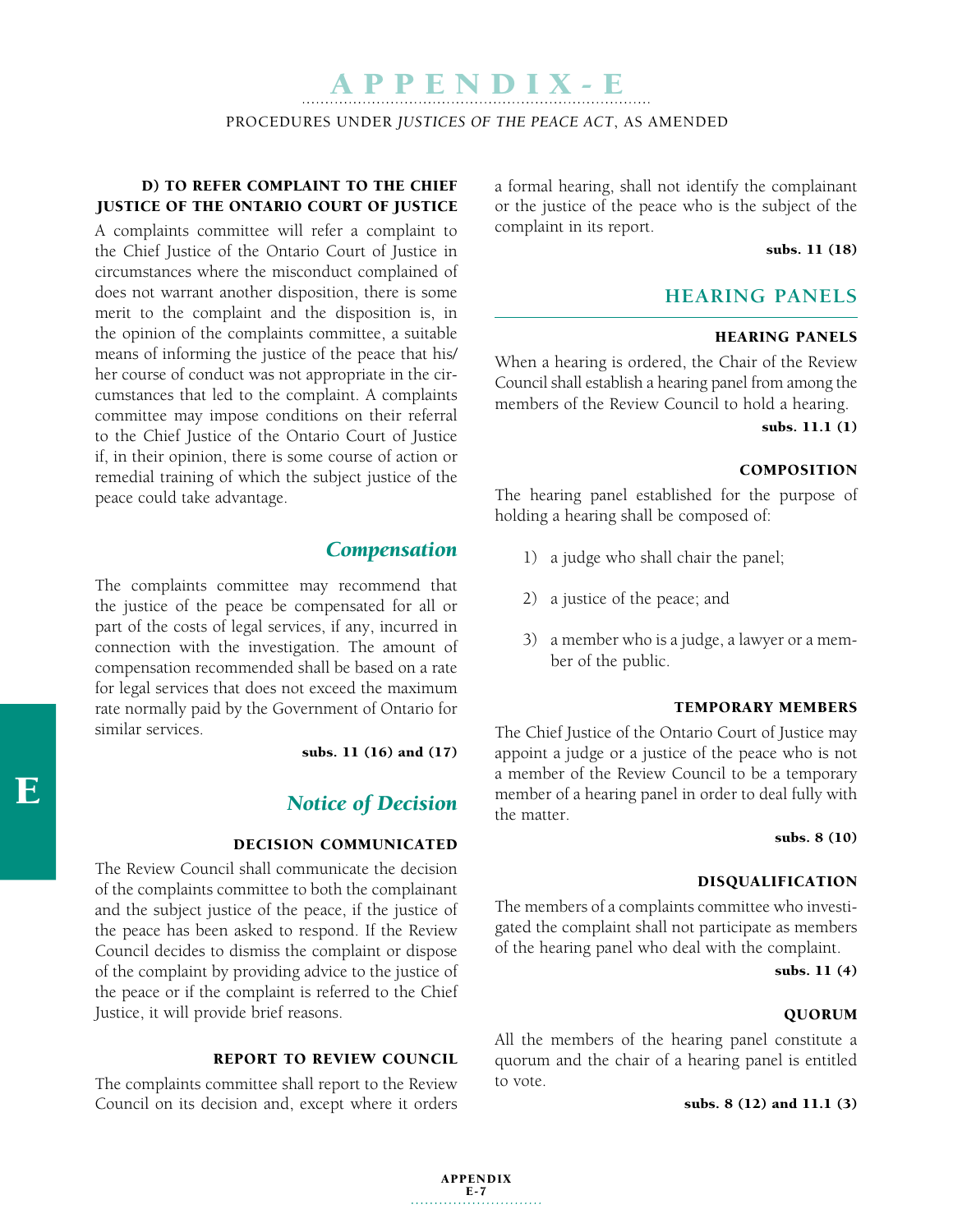Procedures under *Justices of the Peace Act*, As amended

#### Communication by members

The members of the hearing panel participating in the hearing shall not communicate directly or indirectly in relation to the subject-matter of the hearing with any party, counsel, agent or other person, unless all the parties and their counsel or agents receive notice and have an opportunity to participate. This prohibition on communication does not preclude the Review Council from engaging legal counsel to assist the hearing panel.

subs. 11.1 (6) and (7)

### **HEARINGS**

#### Rules of procedure

The Review Council's rules of procedure established under subsection 10 (1) apply to a hearing held by the Review Council.

subs. 11.1 (5)

#### Application of *S.P.P.A.*

The *Statutory Powers Procedure Act* applies to any hearing held by the Review Council with the exception of sections 4 and 28 of that *Act*. Because of these exceptions, no procedural requirements may be waived, even with the consent of the parties and/or the hearing panel and strict compliance is required with respect to the content of forms, notices and/or documents.

subs. 11.1 (4)

#### Parties to the hearing

The hearing panel shall determine who are the parties to the hearing.

#### subs. 11.1 (8)

#### **MEETINGS**

The Review Council may hold its meetings in person or through electronic means, including telephone conferencing and video conferencing.

subs. 8 (24)

### Certain allegations – non-identification of witness

If a complaint involves allegations of sexual misconduct or sexual harassment, the hearing panel shall, at the request of the complainant or of a witness who testifies to having been the victim of such conduct by the justice of the peace, prohibit the publication of information that might identify the complainant or the witness, as the case may be.

subs. 11.1 (9)

#### Open and closed hearings and meetings

Meetings of the Review Council and of its complaints committees shall be held in private but hearings shall be open to the public unless the hearing panel determines, in accordance with criteria established by the Review Council, that exceptional circumstances exist and the desirability of holding an open hearing is outweighed by the desirability of maintaining confidentiality in which case it may hold all or part of a hearing in private.

subs. 9 (6) and 11.1 (4)

#### Open or closed hearings - criteria

The members of the Review Council will consider the following criteria to determine what exceptional circumstances must exist before a decision is made to maintain confidentiality and hold all, or part, of a hearing in private:

- a) where matters involving public or personal security may be disclosed, or
- b) where intimate financial or personal matters or other matters may be disclosed at the hearing of such a nature, having regard to the circumstances, that the desirability of avoiding disclosure thereof in the interests of any person affected or in the public interest outweighs the desirability of adhering to the principle that the hearing be open to the public.

#### New complaint

If, during the course of the hearing, additional facts are disclosed which, if communicated to a member of the Review Council, would constitute an allegation of misconduct against a justice of the peace outside of the ambit of the complaint which is the subject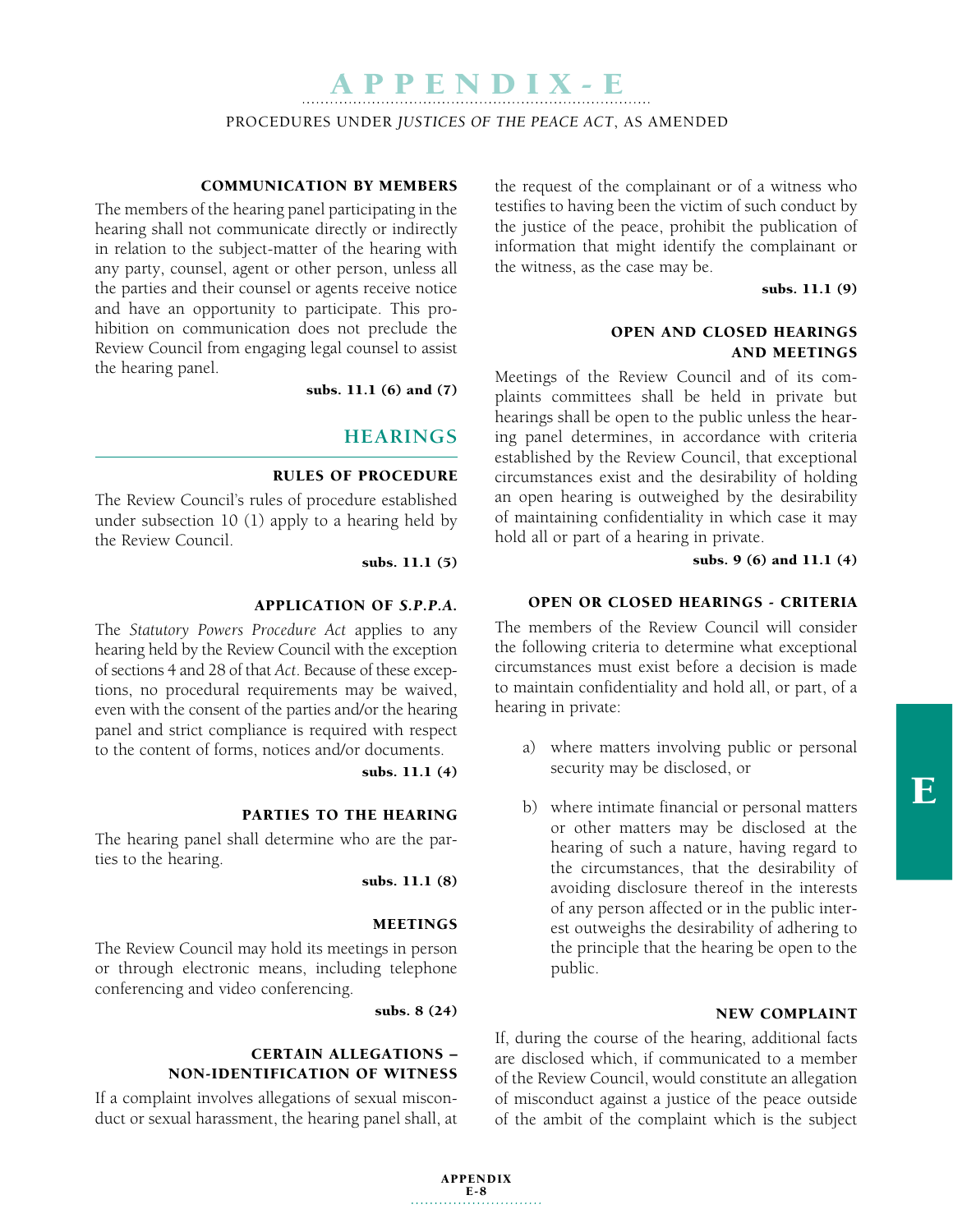#### Procedures under *Justices of the Peace Act*, As amended

of the hearing, the complaint will be assigned to a complaints committee of the Review Council to be investigated as an original complaint. The complaints committee shall be composed of members of the Review Council other than those who compose the panel hearing the complaint.

### **PROCEDURAL CODE FOR HEARINGS**

#### **PREAMBLE**

These Rules of Procedure apply to all hearings of the Review Council convened pursuant to subsection 11 (10) of the *Justices of the Peace Act* and are established and made public pursuant to subsection 10(1) of the *Justices of the Peace Act*.

These Rules of Procedure shall be liberally construed so as to ensure the just determination of every hearing on its merits. Where matters are not provided for in these Rules, the practice shall be determined by analogy to them.

#### **INTERPRETATION**

- 1. The words in this code shall, unless the context otherwise indicates, bear the meanings ascribed to them by the *Justices of the Peace Act*.
	- (1) In this code,
		- (a) "Act" shall mean the *Justices of the Peace Act*, as amended.
		- (b) "panel" means the panel conducting a hearing and established pursuant to subsection 11.1 (1) of the *Act*.
		- (c) "respondent" shall mean a justice of the peace in respect of whom an order for a hearing is made.
		- (d) "presenting counsel" means counsel engaged on behalf of the Review Council to prepare and present the case against a respondent.

#### Presentation of complaints

- 2. The Review Council shall, on the making of an order for a hearing in respect of a complaint against a justice of the peace, engage legal counsel for the purposes of
- 3. preparing and presenting the case against the respondent.
- 4. Legal counsel engaged by the Review Council shall operate independently of the Review Council.
- 5. The duty of legal counsel engaged under this Part shall not be to seek a particular order against a respondent, but to see that the complaint against the justice of the peace is evaluated fairly and dispassionately to the end of achieving a just result.
- 6. For greater certainty, presenting counsel are not to advise the Review Council on any matters coming before it. All communications between presenting counsel and the Review Council shall, where communications are personal, be made in the presence of the respondent and/or counsel for the respondent, and in the case of written communications, such communications shall be copied to the respondents.

#### NOTICE OF HEARING

- 7. A hearing shall be commenced by a Notice of Hearing in accordance with this Part.
- 8. Presenting counsel shall prepare the Notice of Hearing.
	- (1) The Notice of Hearing shall contain,
		- (a) particulars of the allegations against the respondent;
		- (b) a reference to the statutory authority under which the hearing will be held;
		- (c) a statement of the time and place of the commencement of the hearing;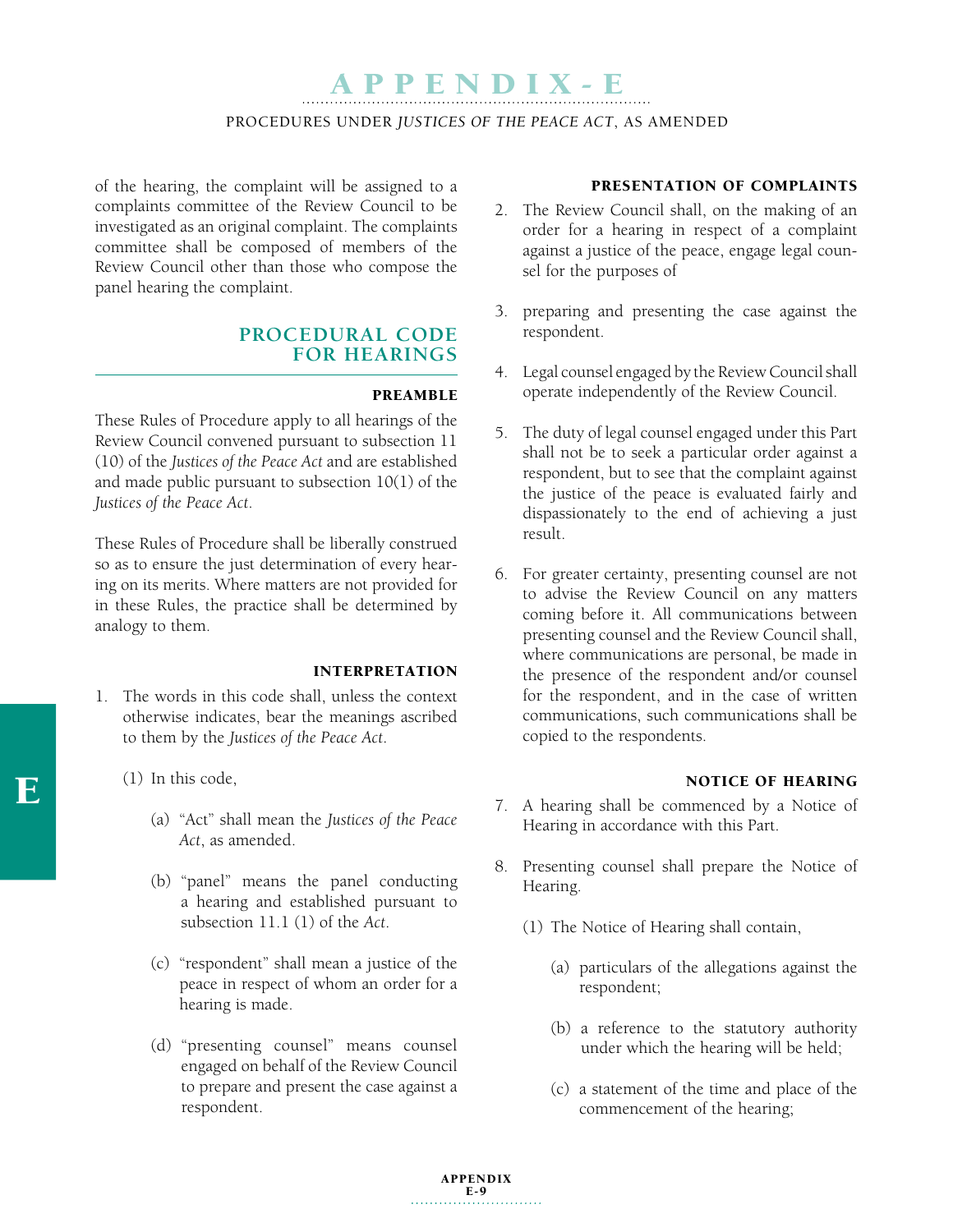#### Procedures under *Justices of the Peace Act*, As amended

- (d) a statement of the purpose of the hearing;
- (e) a statement that if the respondent does not attend at the hearing, the panel may proceed in the respondent's absence and the respondent will not be entitled to any further notice of the proceeding; and,
- 9. Presenting counsel shall cause the Notice of Hearing to be served upon the respondent by personal service or, upon motion to the panel hearing the complaint, an alternative to personal service and shall file proof of service with the Review Council.

#### Response

- 10. The respondent may serve on presenting counsel and file with the Review Council a response to the allegations in the Notice Hearing.
	- (1) The response may contain full particulars of the facts on which the respondent relies.
	- (2) A respondent may at any time before or during the hearing serve on presenting counsel and file with the Review Council an amended Response.
	- (3) Failure to file a response shall not be deemed to be an admission of any allegations against the respondent.

#### **DISCLOSURE**

- 11. Presenting counsel shall, before the hearing, forward to the respondent or to counsel for the respondent names and addresses of all witnesses known to have knowledge of the relevant facts and any statements taken from the witness and summaries of any interviews with the witness before the hearing.
- 12. Presenting counsel shall also provide, prior to the hearing, all non-privileged documents in its possession relevant to the allegations in the Notice of Hearing.
- 13. The hearing panel may preclude presenting counsel from calling a witness at the hearing if presenting counsel has not provided the respondent with the witness's name and address, if available, and any statements taken from the witness and summaries of any interviews with the witness before the hearing.
- 14. Part V applies, mutatis mutandis, to any information which comes to presenting counsel's attention after disclosure has been made pursuant to that Part.

#### Pre-hearing conference

15. The panel may order that a pre-hearing conference take place before a judge or justice of the peace who is a member of the Review Council but who is not a member of the panel to hear the allegations against the respondent, for the purposes of narrowing the issues and promoting settlement.

#### THE HEARING

- 16. For greater certainty, the respondent has the right to be represented by counsel, or to act on his or her own behalf in any hearing under this procedure.
- 17. The panel, on application at any time by presenting counsel or by the respondent, may require any person, including a party, by summons, to give evidence on oath or affirmation at the hearing and to produce in evidence at the hearing any documents or things specified by the panel which are relevant to the subject matter of the hearing and admissible at the hearing.
	- (1) A summons issued under this section shall be in the form prescribed by subsection 12(2) of the *Statutory Powers Procedure Act*.
- 18. The hearing shall be conducted by a panel of members of the Review Council composed of members who have not participated in a complaints committee investigating the complaint.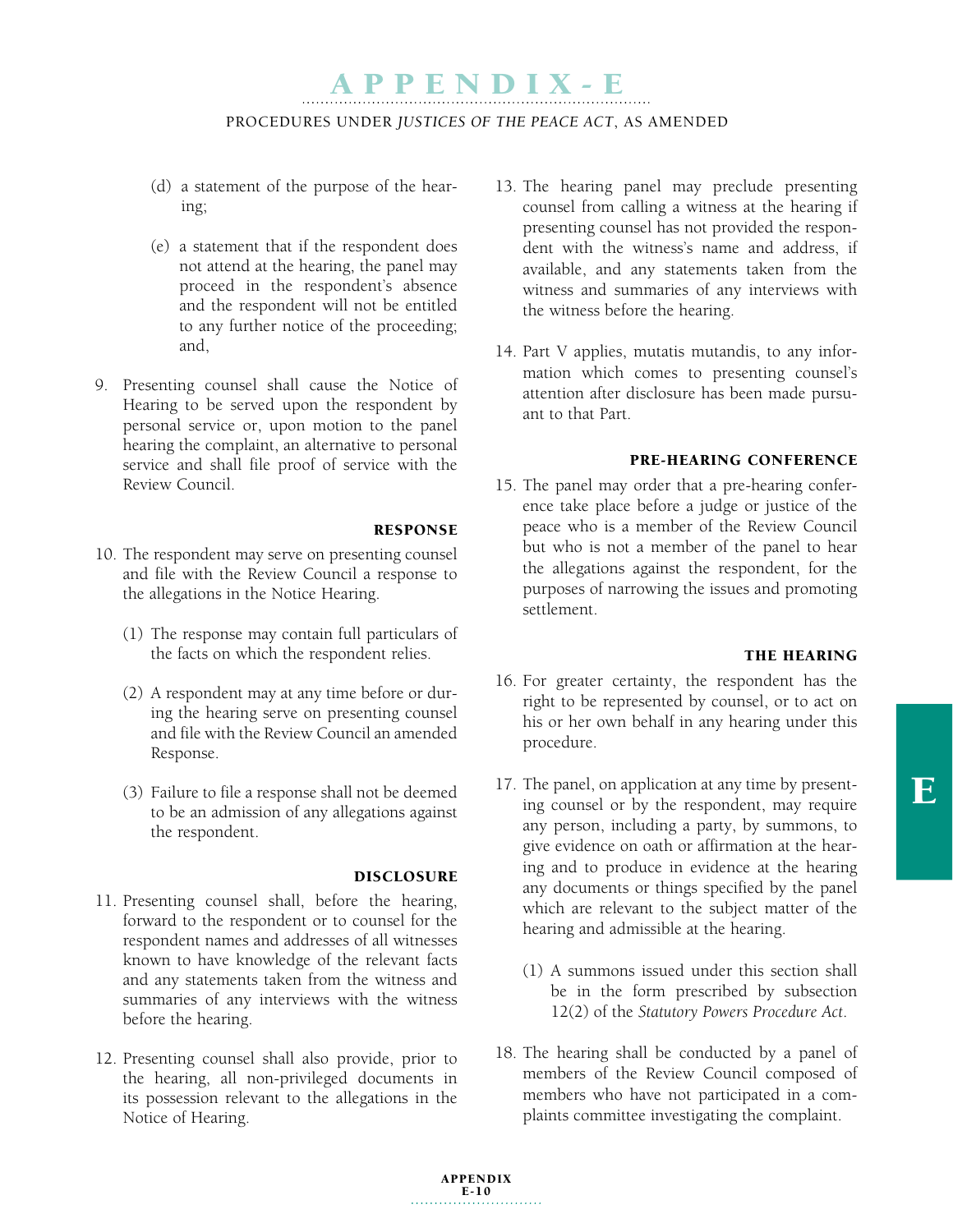#### Procedures under *Justices of the Peace Act*, As amended

- (1) The following guidelines apply to the conduct of the hearing, unless the panel, on motion by a party, or on consent requires otherwise.
	- (a) All testimony shall be under oath or affirmation.
	- (b) Presenting counsel shall commence the hearing by an opening statement, and shall proceed to present evidence in support of the allegations in the Notice of Hearing by direct examination of witnesses.
	- (c) Counsel for the respondent may make an opening statement, either immediately following presenting counsel's opening statement, or immediately following the conclusion of the evidence presented on behalf of presenting counsel. After presenting counsel has called its evidence, and after the respondent has made an opening statement, the respondent may present evidence.
	- (d) All witnesses may be cross-examined by the other party/parties to the hearing and re-examined as required.
	- (e) The hearing shall be recorded verbatim and transcribed where requested. Where counsel for the respondent requests, he or she may be provided with a transcript of the hearing within a reasonable time and at no cost.
	- (f) Both presenting counsel and the respondent may submit to the panel proposed findings, conclusions, recommendations or draft orders for the consideration of the hearing panel.
	- (g) presenting counsel and counsel for the respondent may, at the close of the evidence, make statements summarizing the evidence and any points of law arising

out of the evidence, with the order to be determined by the hearing panel.

- 19. Either party to the hearing may, by motion, not later than 10 calendar days before the date set for commencement of the hearing, bring any procedural or other matters to the hearing panel as are required to be determined prior to the hearing of the complaint.
	- (1) Without limiting the generality of the foregoing, a motion may be made for any of the following purposes:
		- (a) objecting to the jurisdiction of the Review Council to hear the complaint;
		- (b) resolving any issues with respect to any reasonable apprehension of bias or institutional bias on the part of the panel;
		- (c) objecting to the sufficiency of disclosure by presenting counsel;
		- (d) determining any point of law for the purposes of expediting the hearing; or
		- (e) determining any claim of privilege in respect of the evidence to be presented at the hearing; or
		- (f) any matters relating to scheduling.
	- (2) A motion seeking any of the relief enumerated in this section may not be brought during the hearing, without leave of the hearing panel, unless it is based upon the manner in which the hearing has been conducted.
	- (3) The hearing panel, may, on such grounds as it deems appropriate, abridge the time for bringing any motion provided for by the prehearing rules.
- 20. The Review Council shall, as soon as is reasonably possible, appoint a time and a place for the hearing of submissions by both sides on any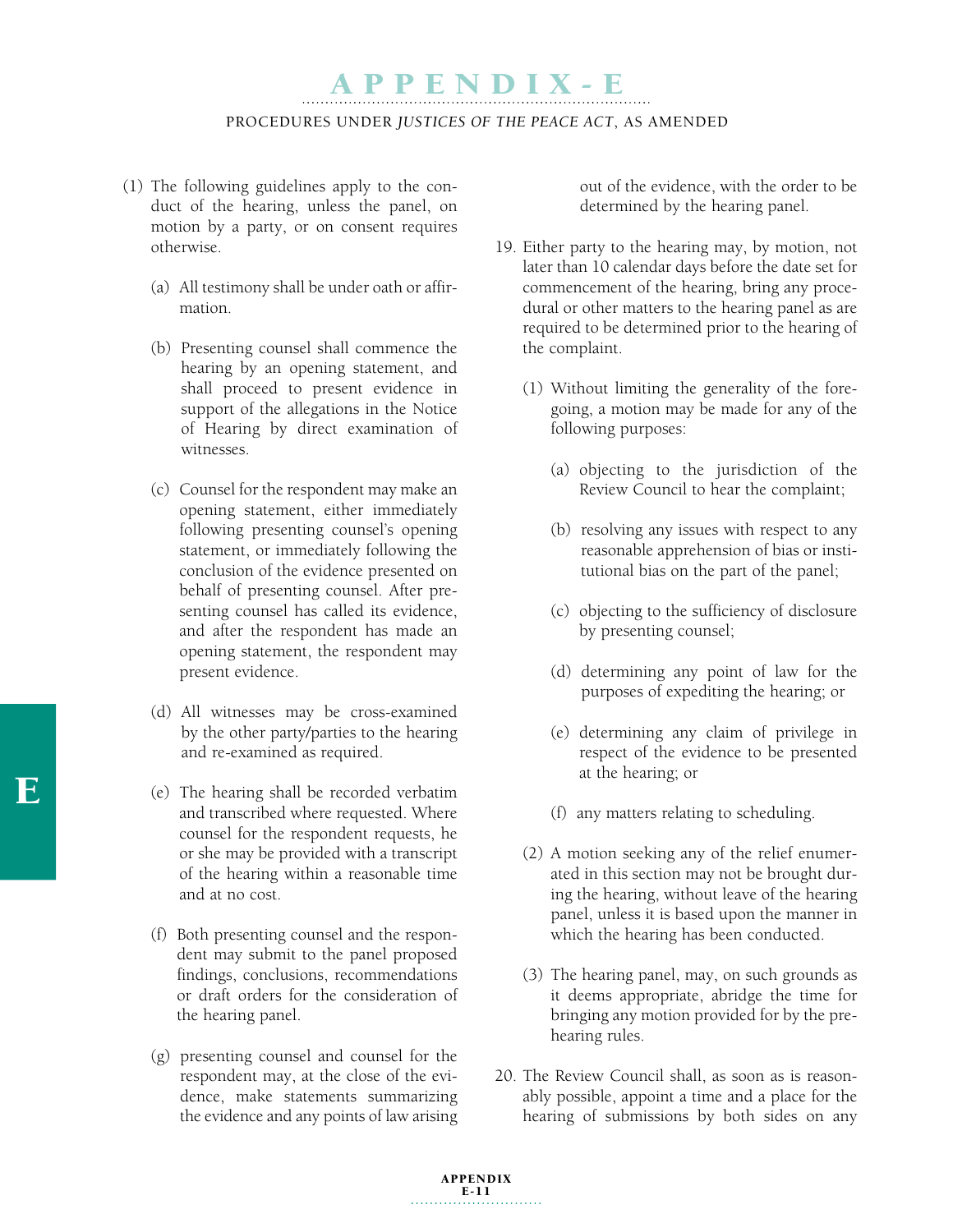Procedures under *Justices of the Peace Act*, As amended

#### motion brought pursuant to subsection 18(1), and shall, as soon as is reasonably possible, render a decision thereon.

### **POST-HEARINGS**

### *Disposition at Hearing*

#### Disposition

After completing the hearing, the hearing panel may dismiss the complaint, with or without a finding that it is unfounded or, if it upholds the complaint, it may: -

- a) warn the justice of the peace;
- b) reprimand the justice of the peace;
- c) order the justice of the peace to apologize to the complainant or to any other person;
- d) order the justice of the peace to take specified measures such as receiving education or treatment, as a condition of continuing to sit as a justice of the peace;
- e) suspend the justice of the peace with pay, for any period;
- f) suspend the justice of the peace without pay, but with benefits, for a period up to thirty days; or
- g) recommend to the Attorney General that the justice of the peace be removed from office in accordance with section 11.2

subs. 11.1 (10)

### Combination of sanctions

The hearing panel may adopt any combination of the foregoing sanctions except that the recommendation to the Attorney General that the justice of the peace be removed from office will not be combined with any other sanction.

subs. 11.1 (11)

### *Compensation*

#### After complaint disposed of

The hearing panel may recommend that the justice of the peace be compensated for all or part of the cost of legal services incurred in connection with the hearing. subs. 11.1 (17)

#### Amount and payment

The amount of compensation recommended to be paid shall be based on a rate for legal services that does not exceed the maximum rate normally paid by the Government of Ontario for similar services.

subs. 11.1 (18)

### *Report to Attorney General*

#### **REPORT**

The hearing panel may make a report to the Attorney General about the complaint, investigation, hearing and disposition (subject to any orders made about confidentiality of documents by the Review Council) and the Attorney General may make the report public if he/she is of the opinion that this would be in the public interest.

#### subs. 11.1 (19)

#### Identity withheld

If a complainant or witness asked that their identity be withheld during the hearing and an order was made under subsection 11.1 (9), the report to the Attorney General will not identify them.

subs. 11.1 (20)

#### Justice of the peace not to be identified

If an order was made under subsection 11.1 (9) and the hearing, or part thereof, was held in private, and the hearing panel dismisses the complaint with a finding that it was unfounded, the justice of the peace shall not be identified in the report to the Attorney General without his or her consent and the hearing panel shall order that information that relates to the complaint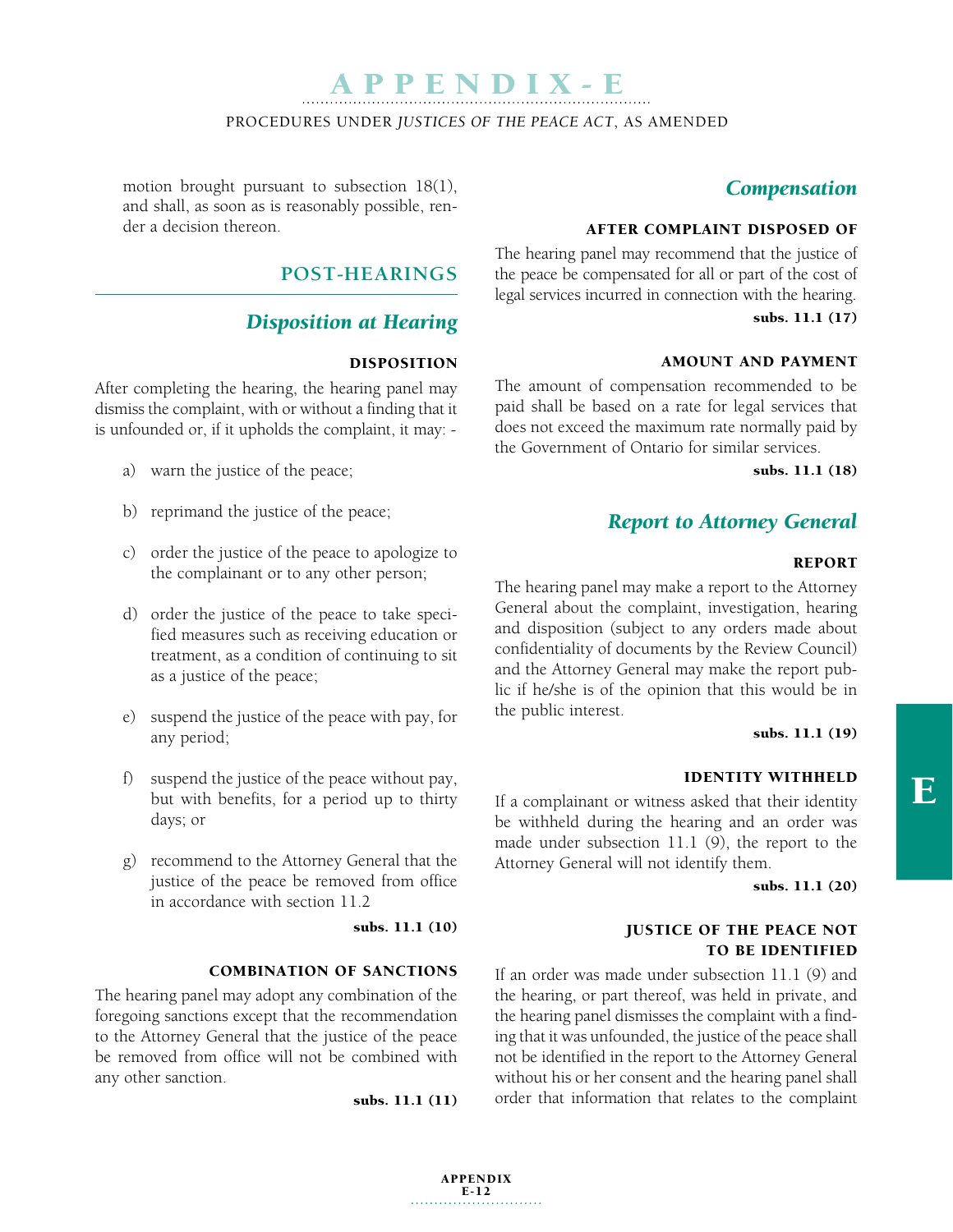#### Procedures under *Justices of the Peace Act*, As amended

and might identify the justice of the peace shall never be made public without his or her consent.

subs. 11.1 (21)

# *Order to accommodate arising out of a hearing*

If the effect of a disability on the justice of the peace's performance of the essential duties of judicial office is a factor in a complaint, which is either dismissed or disposed of in any manner short of recommending to the Attorney General that the justice of the peace be removed, and the justice of the peace would be able to perform the essential duties of judicial office if his or her needs were accommodated, the Review Council shall order that the justice of the peace's needs be accommodated to the extent necessary to enable him or her to perform those duties.

Such an order to accommodate will not be made if the Review Council is satisfied that making the order would impose undue hardship on the person responsible for accommodating the justice of the peace's needs, considering the cost, outside sources of funding, if any, and health and safety requirements, if any.

The Review Council shall not make an order to accommodate against a person without ensuring that the person has had an opportunity to participate and make submissions.

An order made by the Review Council to accommodate the needs of a justice of the peace binds the Crown.

subs. 11.1(12), (13), (14), (15) and (16)

### *Removal from Office*

### Order removing justice of the peace

A justice of the peace may be removed from office only by order of the Lieutenant Governor in Council.

subs. 11.2 (1)

#### Removal for cause

The order removing a justice of the peace from office may be made only if,

- a) a complaint about the justice of the peace has been made to the Review Council; and
- b) a hearing panel, after a hearing under section 11.1, recommends to the Attorney General that the justice of the peace be removed on the ground that he or she has become incapacitated or disabled from the due execution of his or her office by reason of,
	- (i) inability, because of a disability, to perform the essential duties of his or her office (if an order to accommodate the justice of the peace's needs would not remedy the inability, or could not be made because it would impose undue hardship on the person responsible for meeting those needs, or was made but did not remedy the inability),
	- (ii) conduct that is incompatible with the due execution of his or her office, or
	- (iii) failure to perform the duties of his or her office.

#### subs. 11.2 (2)

#### ORDER TO BE TABLED

The order to remove a justice of the peace from office shall be laid before the Legislative Assembly if it is in session or, if not, within fifteen (15) days after the commencement of its next session.

subs. 11.2 (3)

### **CONFIDENTIALITY AND PROTECTION OF PRIVACY**

### *Information to Public*

### Confirmation or denial of receipt of complaint

At any person's request, the Review Council may confirm or deny that a particular complaint has been made to it.

subs. 10.2 (4)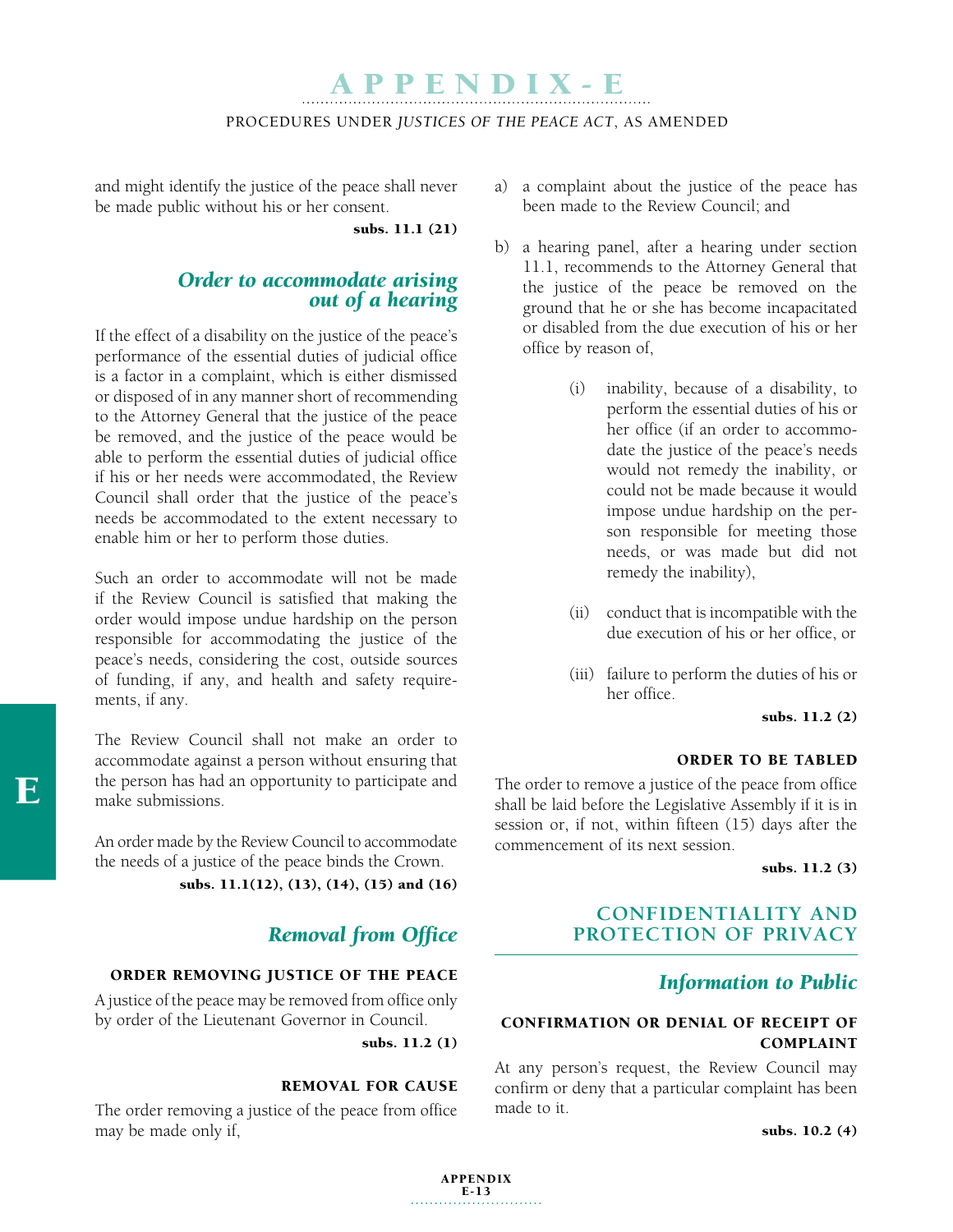Procedures under *Justices of the Peace Act*, As amended

#### Policy of Review Council regarding confirmation or denial

The complaints committee's investigation into a complaint shall be conducted in private in accordance with subsection 11 (8). It is the policy of the Review Council that it will not confirm or deny that a particular complaint has been made to it, as permitted by subsection 10.2 (4), unless the Review Council has determined that there will be a public hearing into the complaint since great damage can be done to the reputation of a justice of the peace and his or her ability to function if information about what could turn out to be an unfounded complaint is released prior to the determination that there is, indeed, some conduct that needs to be dealt with by the Review Council by way of a public hearing.

#### Annual report

After the end of each year, the Review Council shall make an annual report to the Attorney General on its affairs with respect to all complaints received or dealt with during the year, a summary of the complaint, the findings and a statement of the disposition, but the report shall not include information that might identify the justice of the peace, the complainant or a witness.

subs. 9 (7)

### *Investigations and Hearings*

### Complaints committee investigation private

The investigation into a complaint by a complaints committee shall be conducted in private.

subs. 11 (8)

#### Order re: confidentiality of information and documents

The Review Council, a complaints committee or a hearing panel may order that any information or documents relating to a meeting, investigation or hearing that was not held in public, is/are confidential and shall not be disclosed or made public. Such an order may be made whether the information or documents are in the possession of the Review Council, a complaints committee, a hearing panel, the Attorney General or any other person,

#### subs. 8 (18) and (19)

#### **EXCEPTION**

The foregoing does not apply to information and documents that the *Justices of the Peace Act* requires the Review Council to disclose or that have not been treated as confidential and were not prepared exclusively for the purposes of a Review Council meeting or for an investigation of a complaint or for a hearing.

subs. 8 (20)

#### Meetings private – hearings open

Meetings of the Review Council and of its complaints committees shall be held in private but hearings shall be open to the public unless the hearing panel determines, in accordance with criteria established by the Review Council, that exceptional circumstances exist and the desirability of holding an open hearing is outweighed by the desirability of maintaining confidentiality in which case it may hold all or part of a hearing in private.

subs. 9 (6) and 11.1 (4)

#### Criteria to be considered to close hearing

The members of the Review Council will consider the following criteria to determine what exceptional circumstances must exist before a decision is made to maintain confidentiality and hold all, or part, of a hearing in private:

- a) where matters involving public security may be disclosed, or
- b) where intimate financial or personal matters or other matters may be disclosed at the hearing of such a nature, having regard to the circumstances, that the desirability of avoiding disclosure thereof in the interests of any person affected or in the public interest outweighs the desirability of adhering to the principle that the hearing be open to the public.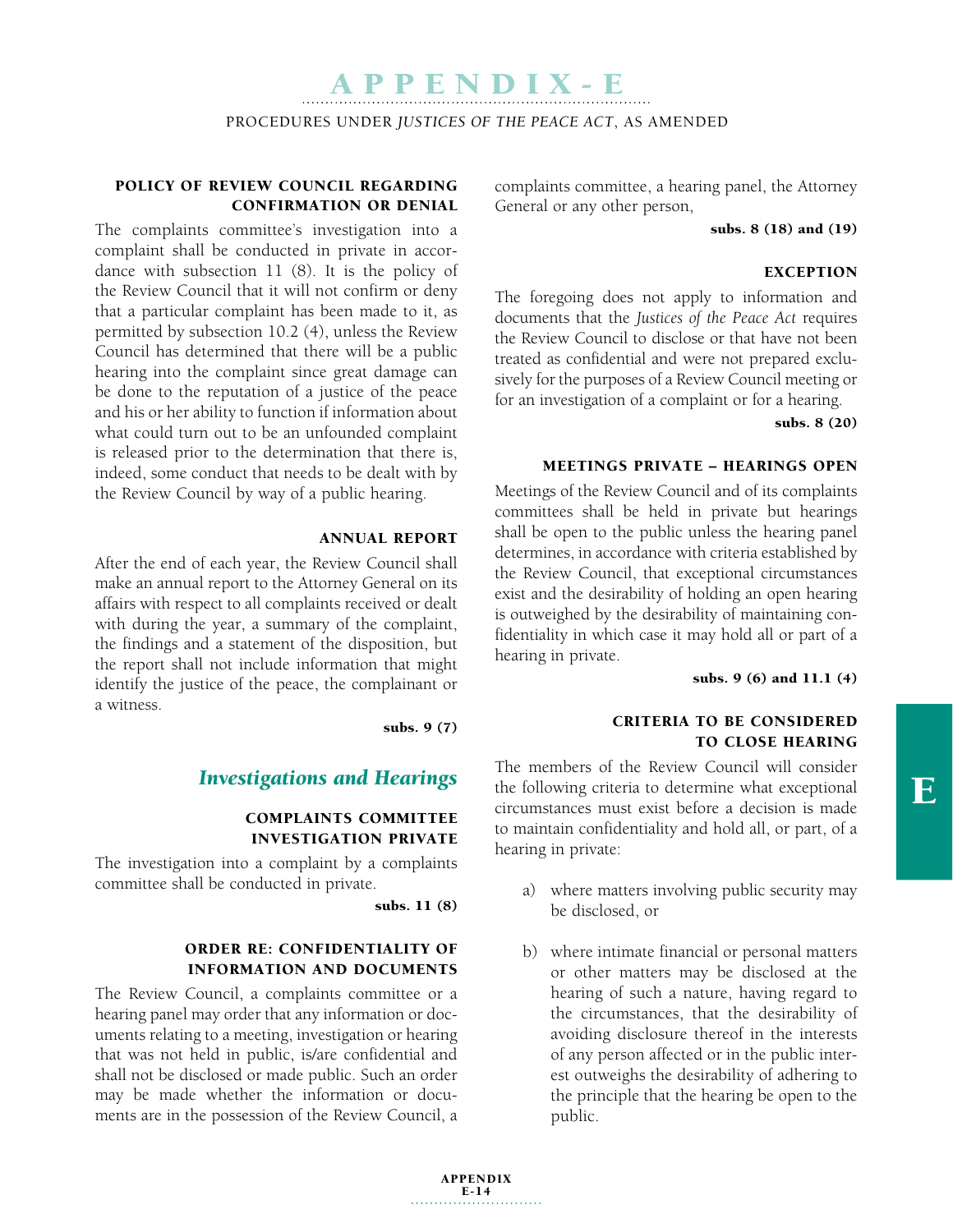Procedures under *Justices of the Peace Act*, As amended

### Certain allegations – non-identification of witness

If a complaint involves allegations of sexual misconduct or sexual harassment, the hearing panel shall, at the request of the complainant or of a witness who testifies to having been the victim of such conduct by the justice of the peace, prohibit the publication of information that might identify the complainant or the witness, as the case may be.

subs. 11.1 (9)

#### *Reports*

#### Report to Review Council

A complaints committee shall report to the Review Council on its decision regarding any complaint in which its investigation has concluded, and except where it orders a formal hearing, it shall not identify the complainant or the justice of the peace who is the subject of the complaint in the report to the Review Council.

#### subs. 11 (18)

#### Report to Attorney General

After a hearing has concluded, the hearing panel may make a report to the Attorney General about the complaint, investigation, hearing and disposition (subject to any orders made about confidentiality of documents by the Review Council) and the Attorney General may make the report public if he/she is of the opinion that this would be in the public interest.

subs. 11.1 (19)

#### Identity withheld in report

If a complainant or witness asked that their identity be withheld during the hearing and an order was made under subsection 11.1 (9), the report to the Attorney General will not identify them.

subs. 11.1 (20)

#### Justice of the peace not to be Identified

If an order was made under subsection 11.1 (9) and the hearing, or part thereof, was held in private,

and the hearing panel dismisses the complaint with a finding that it was unfounded, the justice of the peace shall not be identified in the report to the Attorney General without his or her consent and the hearing panel shall order that information that relates to the complaint and might identify the justice of the peace shall never be made public without his or her consent.

subs. 11.1 (21)

#### **ACCOMMODATION OF NEEDS**

### Application for order

A justice of the peace who believes that he or she is unable, because of a disability, to perform the essential duties of the office unless his or her needs are accommodated may apply to the Review Council for an order that such needs be accommodated.

subs. 5.2 (1)

#### Duty of Review Council

If the Review Council finds that a justice of the peace is unable, because of a disability, to perform the essential duties of office unless his or her needs are accommodated, it shall order that the needs of the justice of the peace be accommodated to the extent necessary to enable him or her to perform those duties.

### subs. 5.2 (2)

#### Undue hardship

Subsection 5.2(2) does not apply if the Review Council is satisfied that making an order would impose undue hardship on the person responsible for accommodating the needs of the justice of the peace, considering the cost, outside sources of funding, if any, and health and safety requirements, if any.

#### subs. 5.2 (3)

#### Opportunity to participate

The Review Council shall not make an order to accommodate against a person under subsection 5.2(2) without ensuring that the person has had an opportunity to participate and make submissions.

subs. 5.2 (4)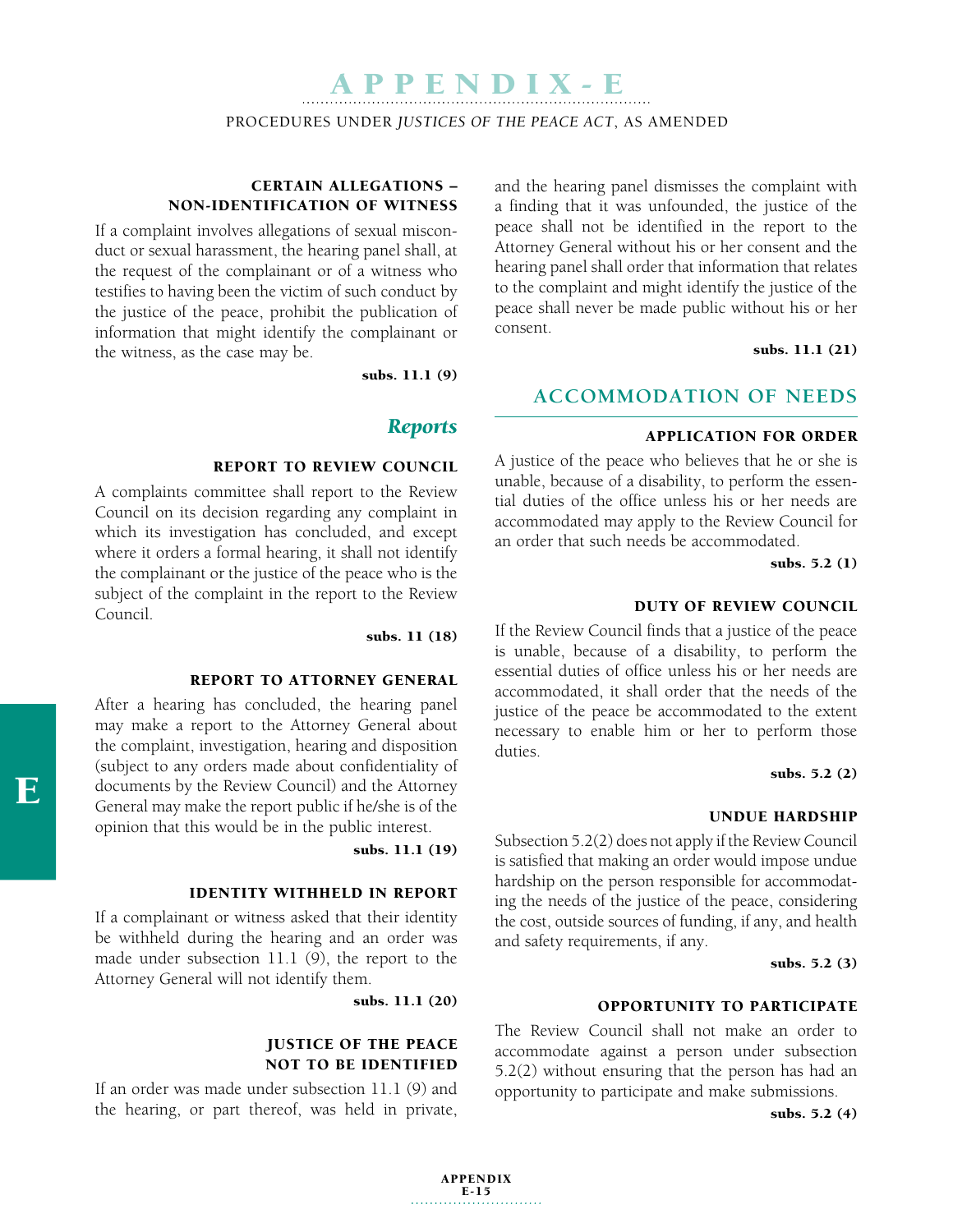#### Procedures under *Justices of the Peace Act*, As amended

#### Order binds the Crown

The order made by the Review Council to accommodate the needs of a justice of the peace binds the Crown.

subs. 5.2 (5)

### Rules of procedure and guidelines

The following are the rules of procedure and guidelines established by the Justices of the Peace Review Council for the purpose of the accommodation of needs.

#### Application in writing

An application for accommodation of needs by a justice of the peace shall be in writing and shall include the following information:

- $\bullet$  a description of the needs to be accommodated;
- $\bullet$  a description of the essential duties of the justice of the peace's office for which accommodation is required;
- a description of the item and/or service required to accommodate the justice of the peace's needs;
- a detailed medical report from a qualified doctor or other medical specialist (e.g., chiropractor, physiotherapist, etc.) supporting the justice of the peace's application for accommodation;
- $\bullet$  the application and supporting materials are inadmissible, without the consent of the applicant, in any investigation or hearing, other than the hearing to consider the question of accommodation;
- $\bullet$  disclosure of the application and supporting materials by the Justices of the Peace Review Council to the public is prohibited without the consent of the applicant.

#### Accommodation subcommittee

On receipt of an application, the Review Council will convene an "accommodation subcommittee" of the Review Council composed of one justice of the peace and one lay member. At its earliest convenience the accommodation subcommittee shall meet with the applicant and with any person against whom the accommodation subcommittee believes an order to accommodate may be required, and retain such experts and advice as may be required, to formulate and report an opinion to the Review Council in relation to the following matters:

- $\bullet$  the period of time that the item and/or service would be required to accommodate the justice of the peace's needs;
- the approximate cost of the item and/or service required to accommodate the justice of the peace's needs for the length of time the item and/or service is estimated to be required (i.e., daily, weekly, monthly, yearly).

#### Report of accommodation **SUBCOMMITTEE**

The report to the Review Council shall consist of all of the evidence considered by the accommodation subcommittee in formulating its view as to the costs of accommodating the applicant.

If, after meeting with the applicant, the accommodation subcommittee is of the view that the applicant does not suffer from a disability, it shall communicate this fact to the Review Council in its report.

#### Initial consideration of application and report

The Review Council shall meet, at its earliest convenience, to consider the application and the report of the accommodation subcommittee in order to determine whether or not the application for accommodation gives rise to an obligation under the statute to accommodate the applicant short of undue hardship.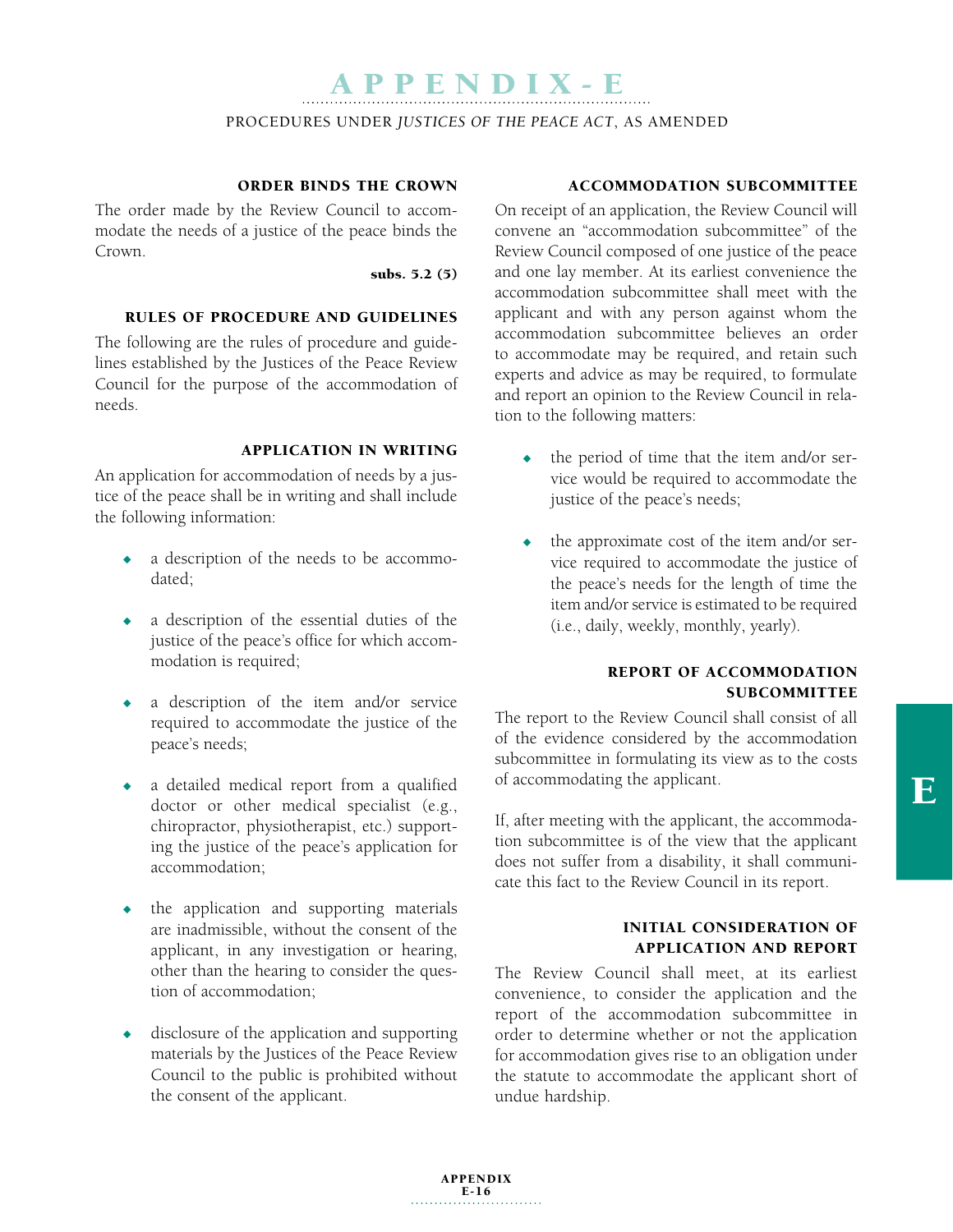Procedures under *Justices of the Peace Act*, As amended

### Threshold test for qualification as disability

The Review Council will be guided generally by Human Rights jurisprudence relating to the definition of "disability" for the purposes of determining whether an order to accommodate is warranted.

The Review Council will consider a condition to amount to a disability where it may interfere with the Justice of the peace's ability to perform the essential functions of a justice of the peace's office.

#### Notification of Minister

If the Review Council is satisfied that the condition meets the threshold test for qualification as a disability and if the Review Council is considering making an order to accommodate same, then the Review Council shall provide a copy of the application for accommodation of needs together with the report of the accommodation subcommittee to the Attorney General, at its earliest convenience. The report of the accommodation subcommittee shall include all of the evidence considered by the accommodation subcommittee in formulating its view as to the costs of accommodating the applicant.

#### Submissions on undue hardship

The Review Council will invite the Minister to make submissions, in writing, as to whether or not any order that the Review Council is considering making to accommodate a justice of the peace's needs will cause "undue hardship" to the Ministry of the Attorney General or any other person affected by the said order to accommodate. The Review Council will view the Minister, or any other person against whom an order to accommodate may be made, as having the onus of showing that accommodating the applicant will cause undue hardship.

In considering whether accommodation of the applicant will cause undue hardship, the Review Council will generally be guided by Human Rights jurisprudence relating to the question whether undue hardship will be caused, considering the cost, outside sources of funding, if any, and health and safety requirements, if any.

#### Time frame for response

The Review Council shall request that the Minister respond to its notice of the justice of the peace's application for accommodation within thirty (30) calendar days of the date of receipt of notification from the Review Council. The Minister will, within that time frame, advise the Review Council whether or not the Minister intends to make any response to the application for accommodation. If the Minister does intend to respond, such response shall be made within sixty (60) days of the Minister's acknowledgement of the notice and advice that the Minister intends to respond. The Review Council will stipulate in its notice to the Minister that an order to accommodate will be made in accordance with the justice of the peace's application and the Review Council's initial determination in the absence of any submission or acknowledgement from the Minister.

#### Meeting to determine order to accommodate

After receipt of the Minister's submissions with respect to "undue hardship" or the expiration of the time period specified in its notice to the Minister, whichever comes first, the Justices of the Peace Review Council shall meet, at its earliest convenience, to determine the order it shall make to accommodate the justice of the peace's needs. The Review Council will consider the justice of the peace's application and supporting material and submissions made, if any, regarding the question of "undue hardship", before making its determination.

#### Chair and quorum

The usual rules for composition and quorum apply to meetings for the purposes of considering applications for accommodation. The Chief Justice of the Ontario Court of Justice, or in his or her absence, the Associate Chief Justice Co-ordinator of Justices of the Peace, shall chair meetings held for the purposes of ordering accommodation. Six members of the Review Council, including the chair, constitute a quorum for the purposes of dealing with an application for accommodation of needs. At least half the members present must be judges or justice of the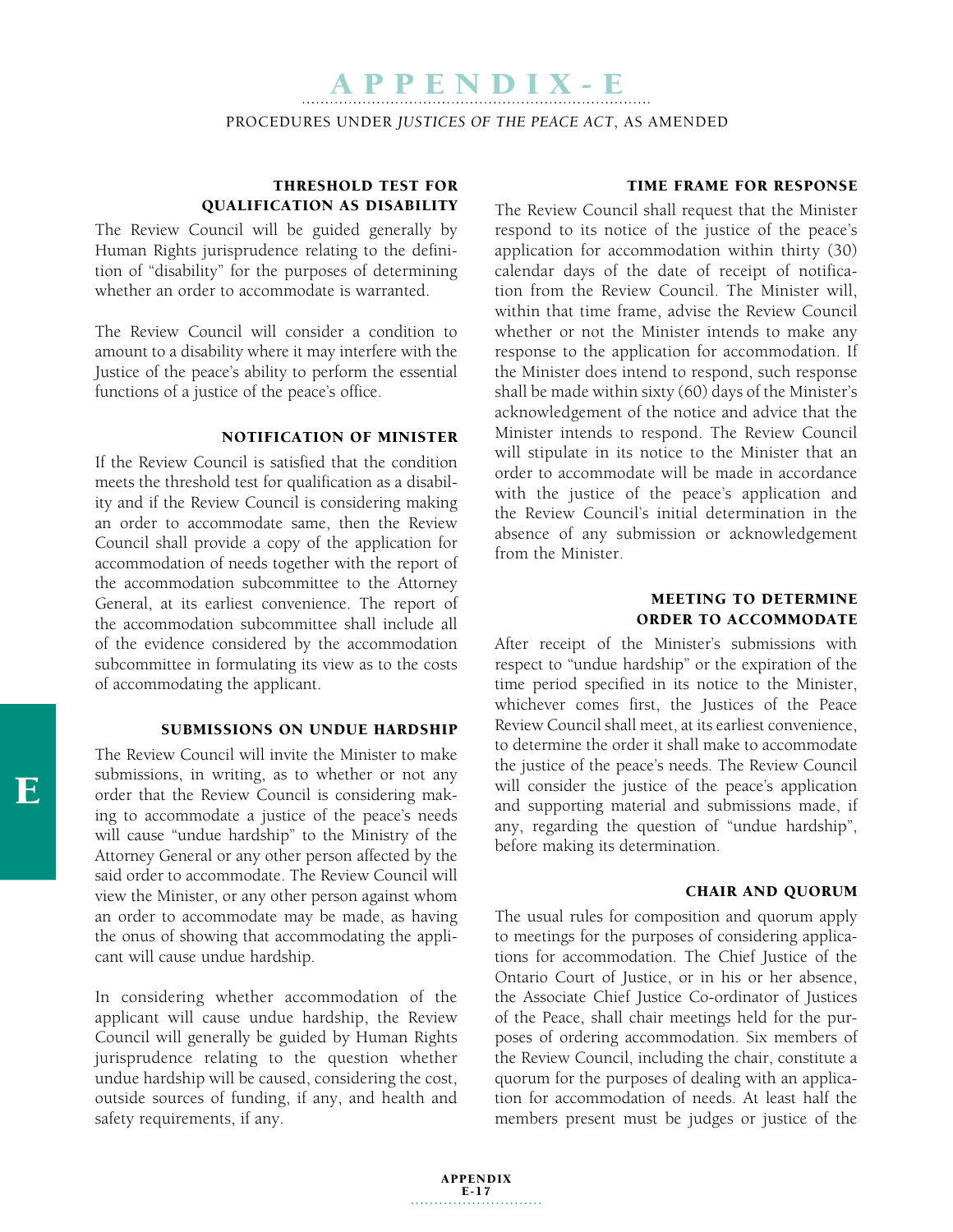#### Procedures under *Justices of the Peace Act*, As amended

peaces. The chair is entitled to vote, and may cast a second deciding vote if there is a tie.

subs. 8.(7), (8) and (11)

#### **MEETINGS**

The Review Council may hold its meetings in person or through electronic means, including telephone conferencing and video conferencing.

subs. 8.(24)

#### Expert assistance

The Review Council may engage persons, including counsel, to assist it.

subs. 8.(15)

#### Copy of Order

A copy of the order made by the Review Council to accommodate a justice of the peace's needs shall be provided to the justice of the peace and to any other person affected by the said order within ten (10) calendar days of the date of the decision being made.

#### Confidential records

The Review Council may order that any information or documents relating to a Review Council meeting that was not held in public are confidential and shall not be disclosed or made public. An order of nondisclosure may be made whether the information or documents are in the possession of the Review Council, the Attorney General or any other person. An order of non-disclosure cannot be made with respect to information and/or documents that the *Justices of the Peace Act* requires the Review Council to disclose or that have not been treated as confidential and were not prepared exclusively for the purposes of a Review Council meeting.

subs. 8.(18),(19) & (20)

### **SPECIAL CONSIDERATIONS**

# *French-speaking complainants/ justices of the peace*

Complaints against justices of the peace may be made in English or French.

subs. 10.1 (2)

APPENDIX

 $E-18$ 

A hearing into a complaint by the Review Council shall be conducted in English, but a complainant or witness who speaks French or a justice of the peace who is the subject of a complaint and who speaks French is entitled, on request, to be given, before the hearing, French translations of documents that are written in English and are to be considered at the hearing; to be provided with the assistance of an interpreter at the hearing; and to be provided with simultaneous interpretation into French of the English portions of the hearing.

#### subs. 10.1 (3)

The Review Council may direct that a hearing of a complaint where a complainant or witness speaks French, or the complained-of justice of the peace speaks French, be conducted bilingually, if the Review Council is of the opinion that it can be properly conducted in that manner.

#### subs. 10.1 (4)

A directive under subsection 10.1(4) may apply to a part of the hearing and, in that case, subsections (6) and (7) below apply with necessary modifications.

#### subs. 10.1 (5)

In a bilingual hearing,

- a) oral evidence and submissions may be given or made in English or French, and shall be recorded in the language in which they are given or made;
- b) documents may be filed in either language;
- c) the reasons for a decision may be written in either language.

#### subs. 10.1 (6)

In a bilingual hearing, if the complainant or the justice of the peace who is the subject of the complaint does not speak both languages, he or she is entitled, on request, to have simultaneous interpretation of any evidence, submissions or discussions spoken in the other language and translation of any document filed or reasons or report written in the other language.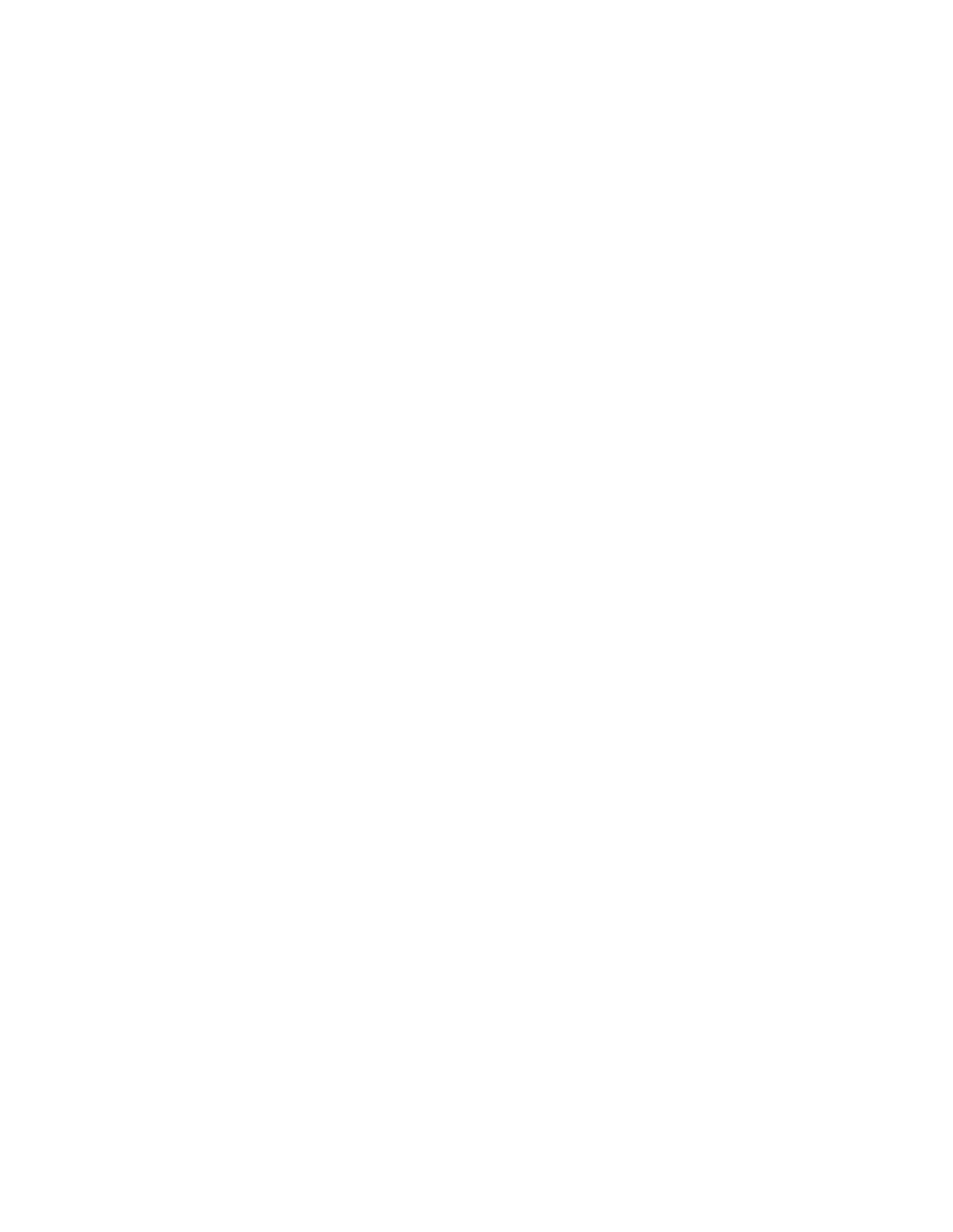**EXCERPTS FROM THE FORMER JUSTICES OF THE PEACE ACT** R.S.O. 1990, CHAPTER J.4

(PRIOR TO AMENDMENTS RESULTING FROM THE ACCESS TO JUSTICE ACT, 2006)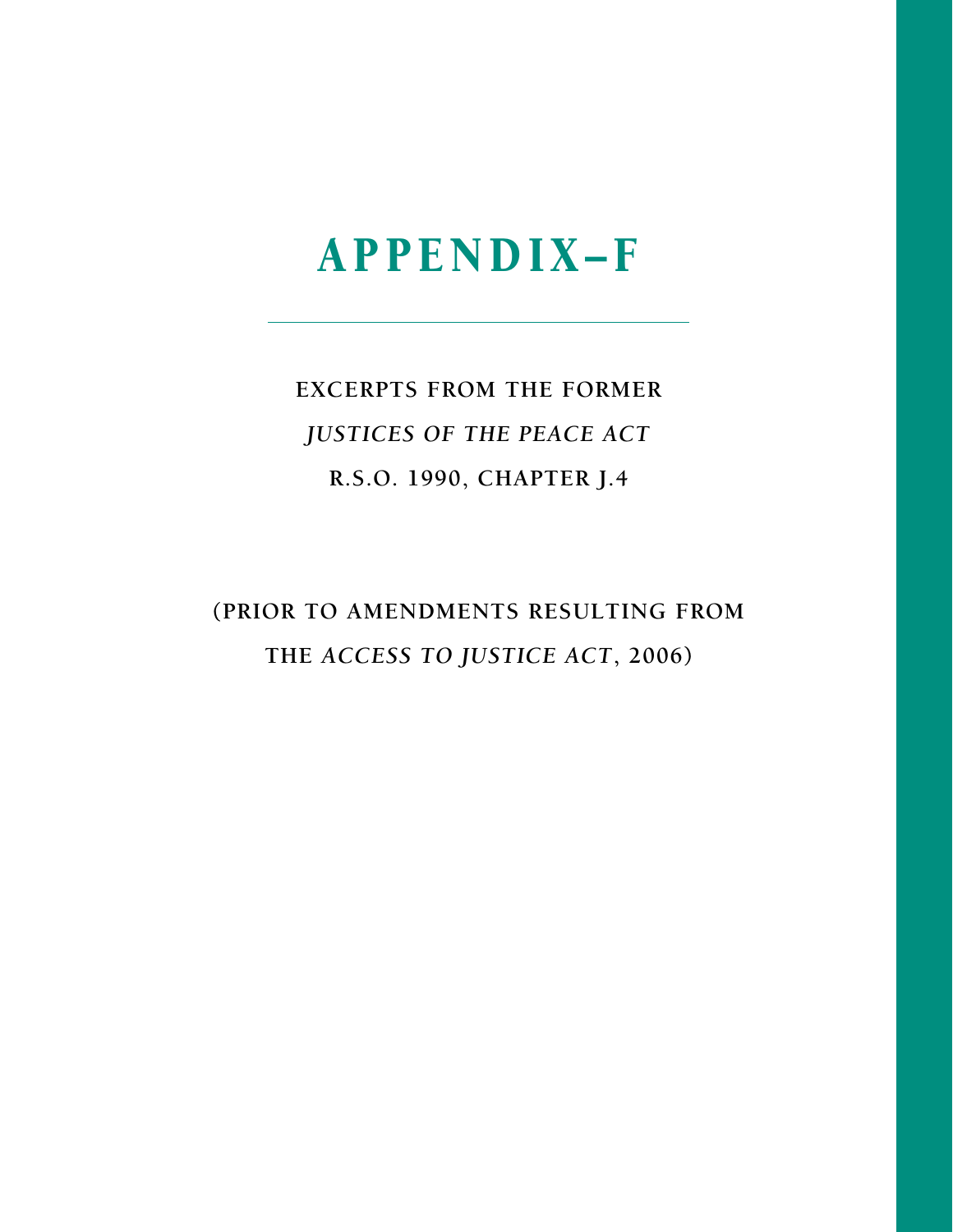EXCERPTS FROM THE FORMER *JUSTICES OF THE PEACE ACT* – PRIOR TO AMENDMENTS

### *Justices of the Peace Act* R.S.O. 1990, CHAPTER J.4

### **Definitions**

**1.** In this Act,

"non-presiding justice of the peace" means a person designated as a non-presiding justice of the peace under section 4; ("juge de paix non-président")

"prescribed" means prescribed by the regulations; ("prescrit")

"presiding justice of the peace" means a person designated as a presiding justice of the peace under section 4; ("juge de paix président")

"regulations" means the regulations made under this Act; ("règlements")

"Review Council" means the Justices of the Peace Review Council continued by section 9. ("Conseil d'évaluation") R.S.O. 1990, c. J.4, s. 1; 1994, c. 12, s. 50.

### **Appointment of justices**

**2.** (1) The Lieutenant Governor in Council, on the recommendation of the Attorney General, may appoint full-time and parttime justices of the peace. R.S.O. 1990, c. J.4, s. 2 (1).

### **Reappointment as part-time**

(2) The Lieutenant Governor in Council shall not appoint a full-time justice of the peace to be a part-time justice of the peace unless the Review Council recommends the reappointment. R.S.O. 1990, c. J.4, s. 2 (2).

### **Other work**

(3) After a day to be named by proclamation of the Lieutenant Governor, a justice of the

peace shall not engage in any other remunerative work without the approval of the Review Council. R.S.O. 1990, c. J.4, s. 2 (3).

### **Removal from office**

**8.** (1) A justice of the peace may be removed from office only by order of the Lieutenant Governor in Council. R.S.O. 1990, c. J.4, s. 8 (1).

### **Grounds for removal**

- (2) The order may be made only if,
	- (a) a complaint regarding the justice of the peace has been made to the Review Council; and
	- (b) the removal is recommended, following an inquiry held under section 12, on the ground that the justice of the peace has become incapacitated or disabled from the due execution of his or her office by reason of,
		- (i) infirmity,
		- (ii) conduct that is incompatible with the execution of the duties of his or her office, or
		- (iii) having failed to perform the duties of his or her office as assigned. R.S.O. 1990, c. J.4, s. 8 (2).

### **Order to be tabled**

(3) The order shall be laid before the Legislative Assembly if it is in session or, if not, within fifteen days after the commencement of the next session. R.S.O. 1990, c. J.4, s. 8 (3).

### **Review Council**

**9.** (1) The council known in English as the Justices of the Peace Review Council and in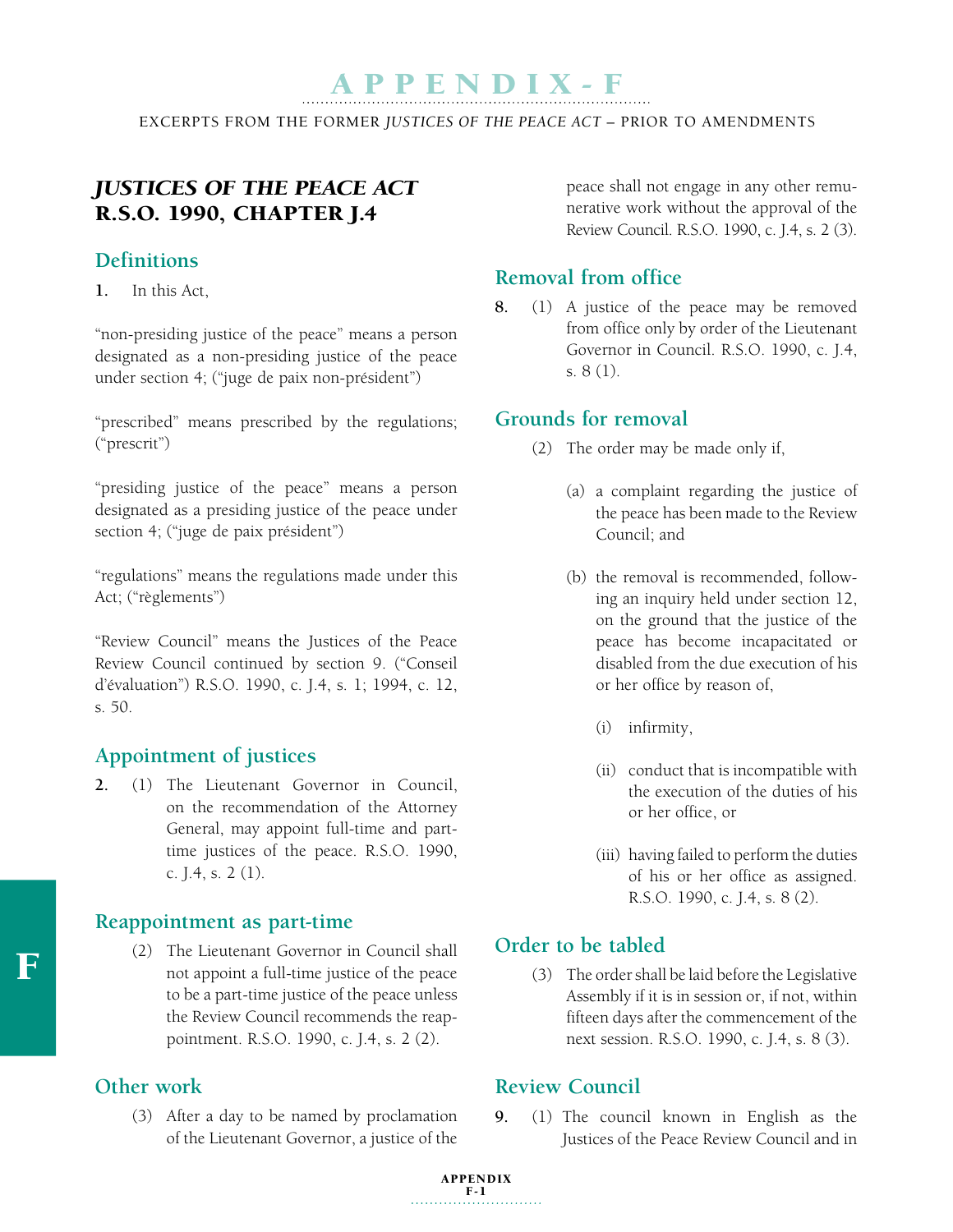#### EXCERPTS FROM THE FORMER *JUSTICES OF THE PEACE ACT* – PRIOR TO AMENDMENTS

French as Conseil d'évaluation des juges de paix is continued and shall be composed of,

- (a) the Chief Justice of the Ontario Court of Justice who shall preside over the Review Council;
- (b) the Associate Chief Justice Co-ordinator of Justices of the Peace;
- (c) the regional senior judge of the Ontario Court of Justice in the region in which the matter being considered by the Council arises;
- (d) a justice of the peace appointed by the Lieutenant Governor in Council; and
- (e) not more than two other persons appointed by the Lieutenant Governor in Council. R.S.O. 1990, c. J.4, s. 9 (1); 1994, c. 12, s. 51; 2002, c. 18, Sched. A, s. 11 (2, 3, 12).

### **Quorum**

(2) A majority of members of the Review Council constitutes a quorum and is sufficient for the exercise of all the jurisdiction and powers of the Review Council. R.S.O. 1990, c. J.4, s. 9 (2).

### **Staff**

(3) Such officers and employees of the Review Council as are considered necessary may be appointed under the *Public Service Act*. R.S.O. 1990, c. J.4, s. 9 (3).

### **Expert assistance**

(4) The Review Council may engage persons, including counsel, to assist it in its investigations. R.S.O. 1990, c. J.4, s. 9 (4).

### **Functions**

- **10.** (1) The functions of the Review Council are,
	- (a) to consider all proposed appointments and designations of justices of the peace and make reports concerning them to the Attorney General;
	- (b) to receive and investigate complaints against justices of the peace; and
	- (c) dealing with continuing education plans in accordance with subsection 14 (1). R.S.O. 1990, c. J.4, s. 10 (1); 2002, c. 18, Sched. A, s. 11 (4).

### **Liability for damages**

(2) No action or other proceeding for damages shall be instituted against the Review Council or its members or officers or any person acting under its authority for any act done in good faith in the execution or intended execution of its or his or her duty. R.S.O. 1990, c. J.4, s. 10 (2).

### **Investigation of complaints**

**11.** (1) When the Review Council receives a complaint against a justice of the peace, it shall take such action to investigate the complaint, including a review of it with the justice of the peace, as it considers advisable. R.S.O. 1990, c. J.4, s. 11 (1).

### **Referral to Associate Chief Justice Co-ordinator of Justices of the Peace**

(2) The Review Council may, if it considers it appropriate to do so, transmit complaints to the Associate Chief Justice Co-ordinator of Justices of the Peace. R.S.O. 1990, c. J.4, s. 11 (2); 1994, c. 12, s. 52; 2002, c. 18, Sched. A, s. 11 (12).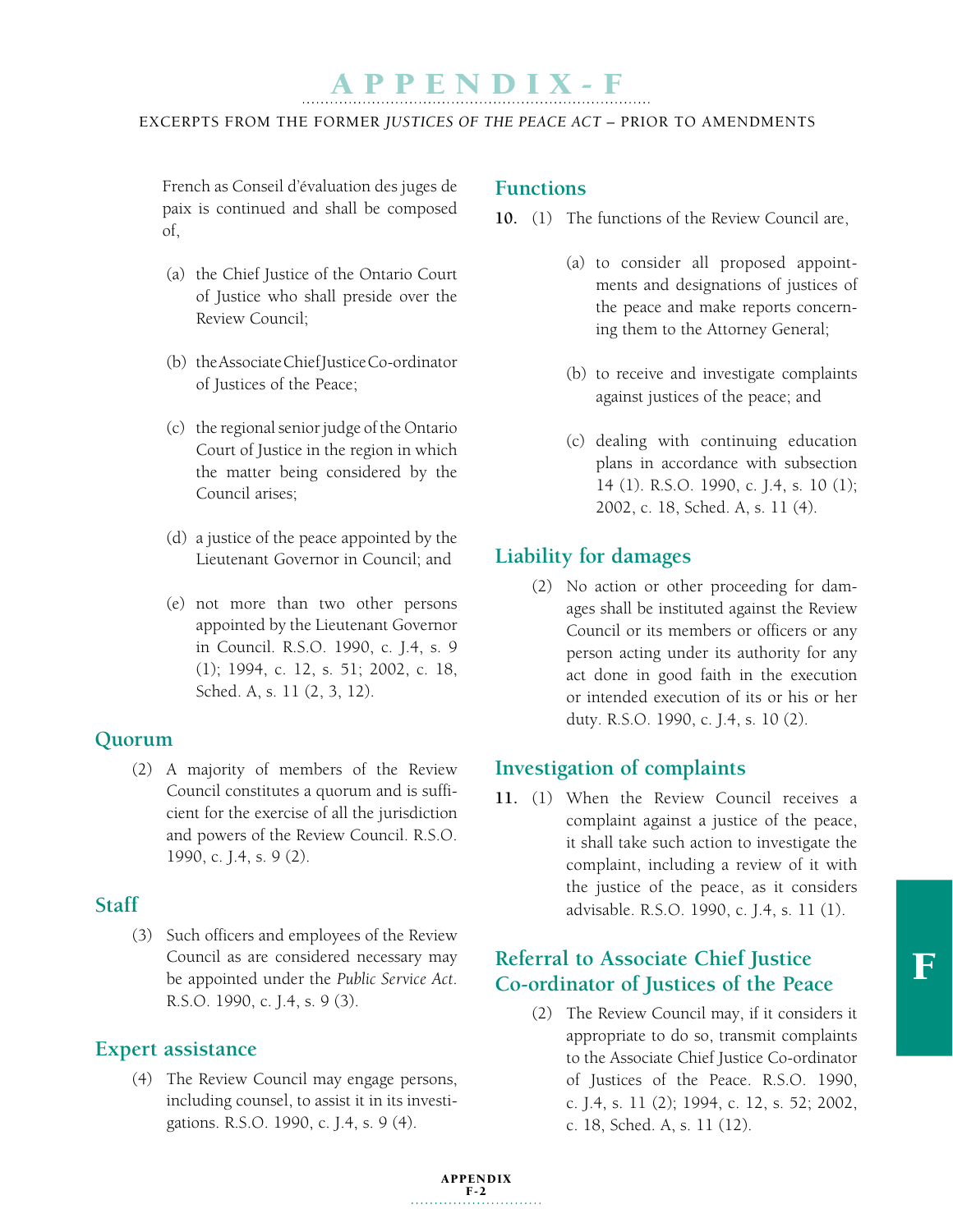EXCERPTS FROM THE FORMER *JUSTICES OF THE PEACE ACT* – PRIOR TO AMENDMENTS

### **Proceedings not public**

(3) The proceedings of the Review Council shall not be public, but it may inform the Attorney General that it has undertaken an investigation and the Attorney General may make that fact public. R.S.O. 1990, c. J.4, s. 11 (3).

### **Prohibiting publication**

(4) The Review Council may order that information or documents relating to its investigation not be published or disclosed except as required by law. R.S.O. 1990, c. J.4, s. 11 (4).

### **Powers**

(5) The Review Council has all the powers of a commission under Part II of the *Public Inquiries Act*, which Part applies to the investigation as if it were an inquiry under that *Act*. R.S.O. 1990, c. J.4, s. 11 (5).

### **Notice of disposition**

- (6) When the Review Council has dealt with a complaint regarding a justice of the peace, it shall inform,
	- (a) the person who made the complaint; and
	- (b) the justice of the peace, if the complaint was brought to his or her attention, of its disposition of the complaint. R.S.O. 1990, c. J.4, s. 11 (6).

### **Report and recommendations**

- (7) The Review Council may report its opinion regarding the complaint to the Attorney General and may recommend,
	- (a) that an inquiry be held under section 12;

 (b) that the justice of the peace be compensated for all or part of his or her costs in connection with the investigation. R.S.O. 1990, c. J.4, s. 11 (7).

### **Copy to justice**

(8) A copy of the report shall be given to the justice of the peace. R.S.O. 1990, c. J.4, s. 11 (8).

### **Right to be heard**

(9) The Review Council shall not make a report unless the justice of the peace was notified of the investigation and given an opportunity to be heard and to produce evidence. R.S.O. 1990, c. J.4, s. 11 (9).

### **Publication of report**

(10) The Attorney General may make all or part of the report public, if he or she is of the opinion that it is in the public interest to do so. R.S.O. 1990, c. J.4, s. 11 (10).

### **Inquiry**

**12.** (1) The Lieutenant Governor in Council may appoint a provincial judge to inquire into the question whether there has been misconduct by a justice of the peace. 1994, c. 12, s. 53.

### **Powers**

(2) *The Public Inquiries Act* applies to the inquiry. R.S.O. 1990, c. J.4, s. 12 (2).

### **Report**

(3) The report of the inquiry may recommend that the Lieutenant Governor in Council remove the justice of the peace from office in accordance with section 8, or that the Review Council implement a disposition under subsection (3.3). 1994, c. 12, s. 53.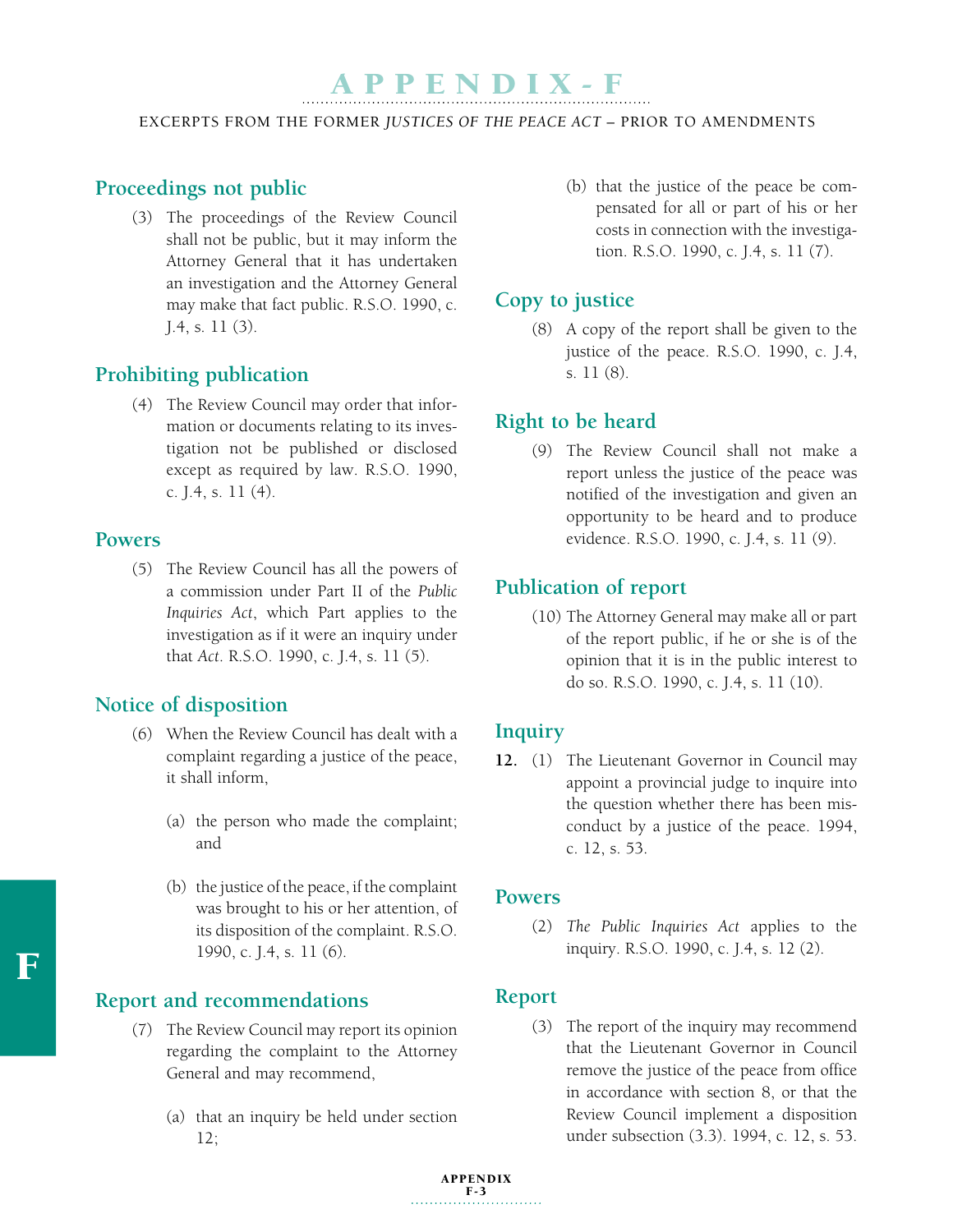EXCERPTS FROM THE FORMER *JUSTICES OF THE PEACE ACT* – PRIOR TO AMENDMENTS

### **Same**

(3.1) The report may recommend that the justice of the peace be compensated for all or part of the cost of legal services incurred in connection with the inquiry. 1994, c. 12, s. 53.

### **Maximum**

(3.2) The amount of compensation recommended under subsection (3.1) shall be based on a rate for legal services that does not exceed the maximum rate normally paid by the Government of Ontario for similar services. 1994, c. 12, s. 53.

### **Dispositions by Review Council**

- (3.3) If the report recommends that the Review Council implement a disposition under this subsection, the Council may,
	- (a) warn the justice of the peace;
	- (b) reprimand the justice of the peace;
	- (c) order the justice of the peace to apologize to the complainant or to any other person;
	- (d) order the justice of the peace to take specified measures, such as receiving education or treatment, as a condition of continuing to sit as a justice of the peace;
- (e) suspend the justice of the peace with pay, for any period; or
- (f) suspend the justice of the peace without pay, but with benefits, for a period up to 30 days. 1994, c. 12, s. 53.

### **Tabling of report**

(4) The report shall be laid before the Legislative Assembly if it is in session or, if not, within fifteen days after the commencement of the next session. R.S.O. 1990, c. J.4, s. 12 (4).

### **Continuing education**

**14.** (1) The Associate Chief Justice Co-ordinator of Justices of the Peace shall establish a plan for the continuing education of justices of the peace, and shall implement the plan when it has been reviewed and approved by the Review Council. 2002, c. 18, Sched. A, s. 11 (6).

### **Consultation**

(2) In establishing the plan for continuing education, the Associate Chief Justice Coordinator of Justices of the Peace shall consult with justices of the peace and with such other persons as he or she considers appropriate. 2002, c. 18, Sched. A, s. 11 (6).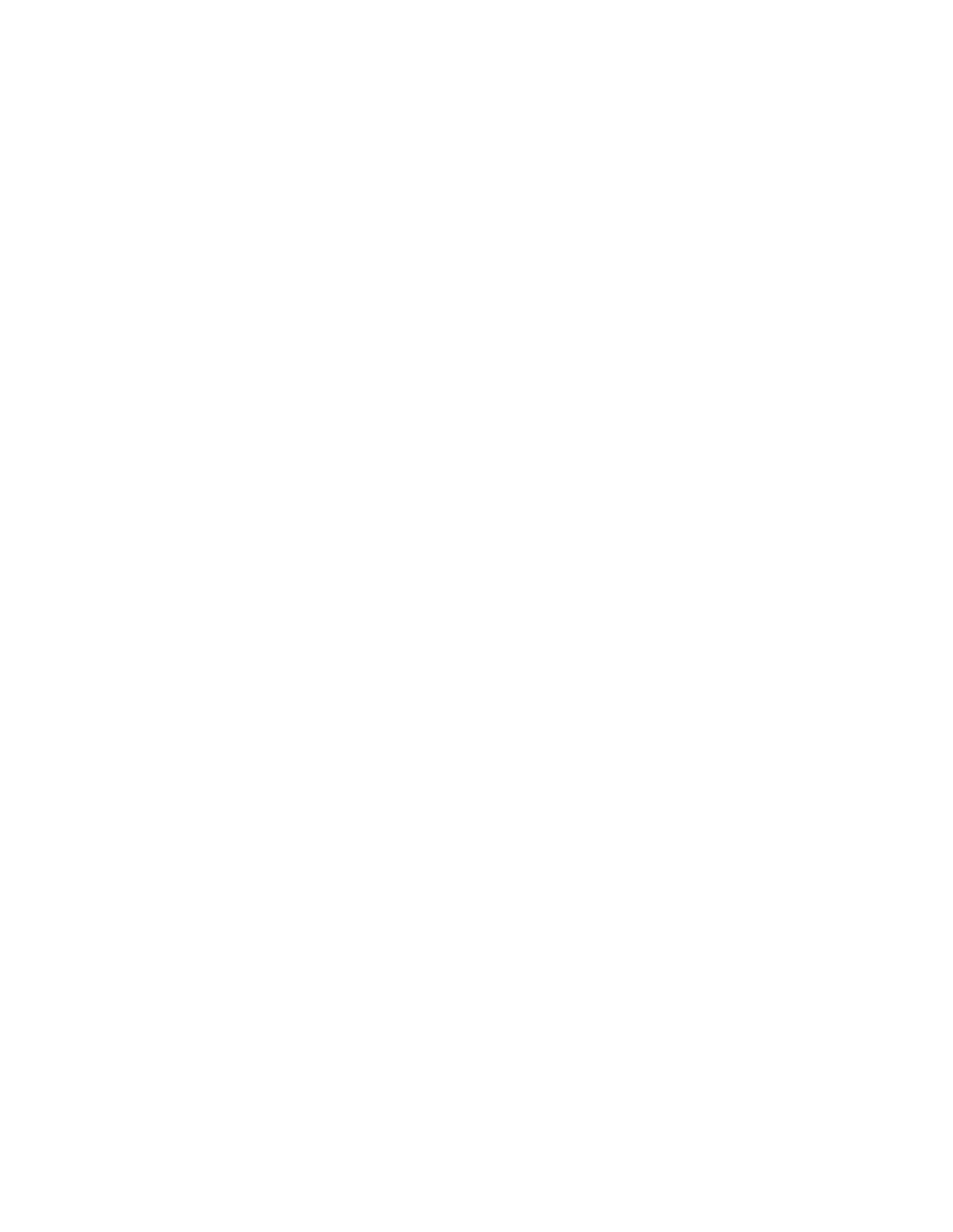## **EXCERPTS FROM THE** JUSTICES OF THE PEACE ACT R.S.O. 1990, CHAPTER J.4, AS AMENDED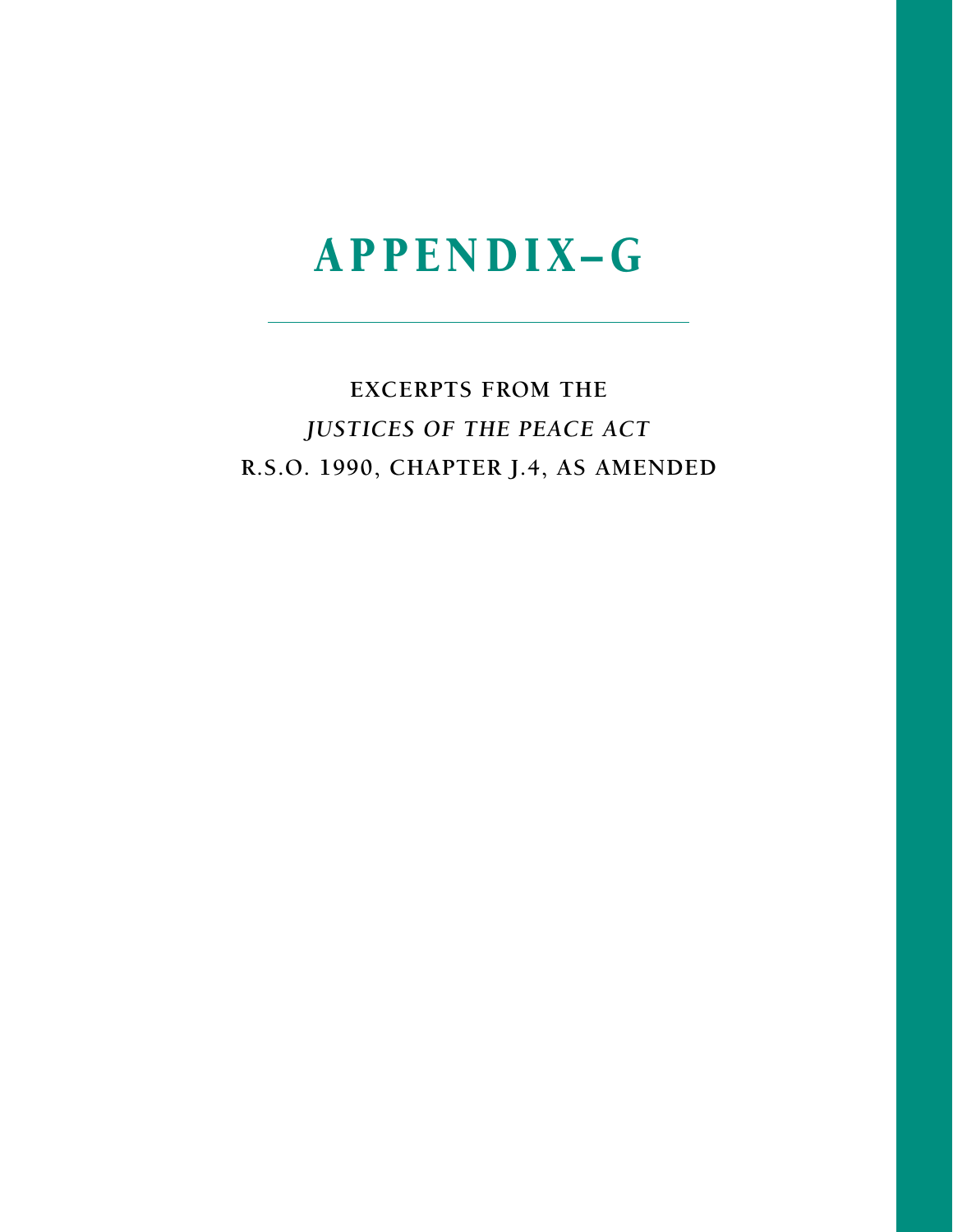EXCERPTS FROM THE *JUSTICES OF THE PEACE ACT* – AS AMENDED

### *Justices of the Peace Act* R.S.O. 1990, CHAPTER J.4

### **Definitions**

**1.** In this Act,

"prescribed" means prescribed by the regulations; ("prescrit")

"regulations" means the regulations made under this Act; ("règlements")

"Review Council" means the Justices of the Peace Review Council continued by section 8. ("Conseil d'évaluation") R.S.O. 1990, c. J.4, s. 1; 1994, c. 12, s. 50; 2006, c. 21, Sched. B, s. 1.

### SECTION 5.2 – Accommodation of Needs

**5.2** (1) A justice of the peace who believes that he or she is unable, because of a disability, to perform the essential duties of the office unless his or her needs are accommodated may apply to the Review Council for an order under subsection (2). 2006, c. 21, Sched. B, s. 6.

### **Duty of Review Council**

(2) If the Review Council finds that the justice of the peace is unable, because of a disability, to perform the essential duties of the office unless his or her needs are accommodated, it shall order that the needs of the justice of the peace be accommodated to the extent necessary to enable him or her to perform those duties. 2006, c. 21, Sched. B, s. 6.

### **Undue hardship**

G

(3) Subsection (2) does not apply if the Review Council is satisfied that making an order

would impose undue hardship on the person responsible for accommodating the needs of the justice of the peace, considering the cost, outside sources of funding, if any, and health and safety requirements, if any. 2006, c. 21, Sched. B, s. 6.

### **Opportunity to participate**

(4) The Review Council shall not make an order under subsection (2) against a person without ensuring that the person has had an opportunity to participate and make submissions. 2006, c. 21, Sched. B, s. 6.

### **Crown bound**

(5) The order binds the Crown. 2006, c. 21, Sched. B, s. 6.

### Review Council

**8.** (1) The council known in English as the Justices of the Peace Review Council and in French as Conseil d'évaluation des juges de paix is continued. 2006, c. 21, Sched. B, s. 7.

### **Functions**

- (2) The functions of the Review Council are,
	- (a) to consider applications under section 5.2 for the accommodation of needs;
	- (b) to establish complaints committees from among its members to review and investigate complaints under section 11;
	- (c) to review and approve standards of conduct under section 13;
	- (d) to deal with continuing education plans under section 14; and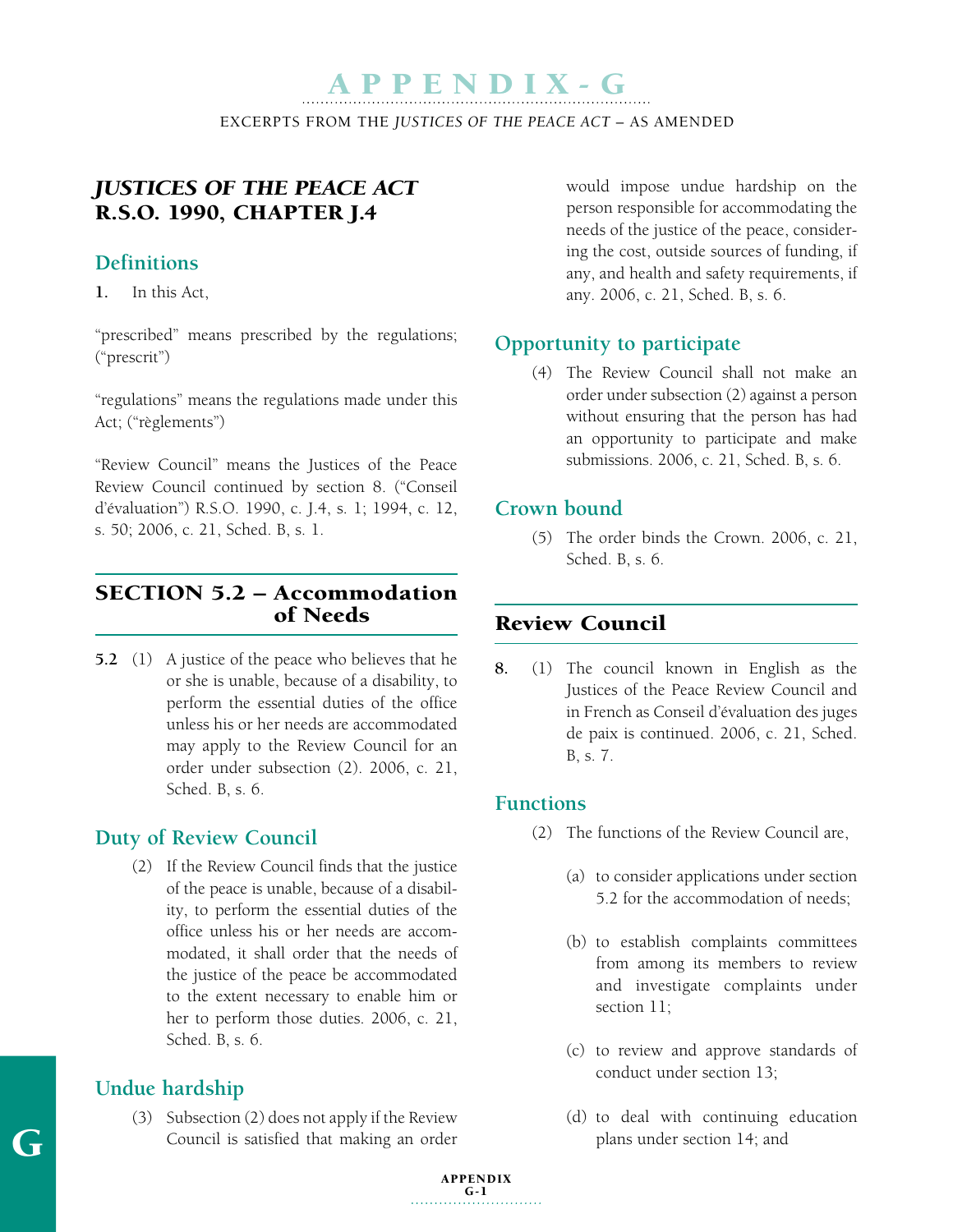#### EXCERPTS FROM THE *JUSTICES OF THE PEACE ACT* – AS AMENDED

 (e) to decide whether a justice of the peace may engage in other remunerative work. 2006, c. 21, Sched. B, s. 7.

### **Composition**

- (3) The Review Council is composed of,
	- (a) the Chief Justice of the Ontario Court of Justice, or another judge of the Ontario Court of Justice designated by the Chief Justice;
	- (b) the Associate Chief Justice Co-ordinator of Justices of the Peace;
	- (c) three justices of the peace appointed by the Chief Justice of the Ontario Court of Justice;
	- (d) two judges of the Ontario Court of Justice appointed by the Chief Justice of the Ontario Court of Justice;
	- (e) one regional senior justice of the peace appointed by the Chief Justice of the Ontario Court of Justice;
	- (f) a lawyer appointed by the Attorney General from a list of three names submitted to the Attorney General by the Law Society of Upper Canada;
	- (g) four persons appointed by the Lieutenant Governor in Council on the recommendation of the Attorney General. 2006, c. 21, Sched. B, s. 7.

### **Criteria**

(4) In the appointment of members under clause (3) (g), the importance of reflecting, in the composition of the Review Council as a whole, Ontario's linguistic duality and the diversity of its population and

ensuring overall gender balance shall be recognized. 2006, c. 21, Sched. B, s. 7.

### **Term of office**

(5) The members who are appointed under clauses (3) (f) and (g) hold office for fouryear terms and are eligible for reappointment. 2006, c. 21, Sched. B, s. 7.

### **Staggered terms**

- (6) Despite subsection (5), the following applies to the first appointments to the Review Council:
	- 1. The lawyer appointed under clause (3) (f) holds office for a six-year term.
	- 2. One of the persons appointed under clause (3) (g) holds office for a six-year term and one holds office for a twoyear term. 2006, c. 21, Sched. B, s. 7.

### **Chair**

(7) The Chief Justice of the Ontario Court of Justice or, in his or her absence, the Associate Chief Justice Co-ordinator of Justices of the Peace, shall chair all meetings of the Review Council. 2006, c. 21, Sched. B, s. 7.

### **Same**

(8) The chair is entitled to vote and may cast a second deciding vote if there is a tie. 2006, c. 21, Sched. B, s. 7.

### **Vacancies**

(9) If a vacancy occurs among the members appointed under clause (3) (f) or (g), a new member may be appointed under the applicable provision for the remainder of the term. 2006, c. 21, Sched. B, s. 7.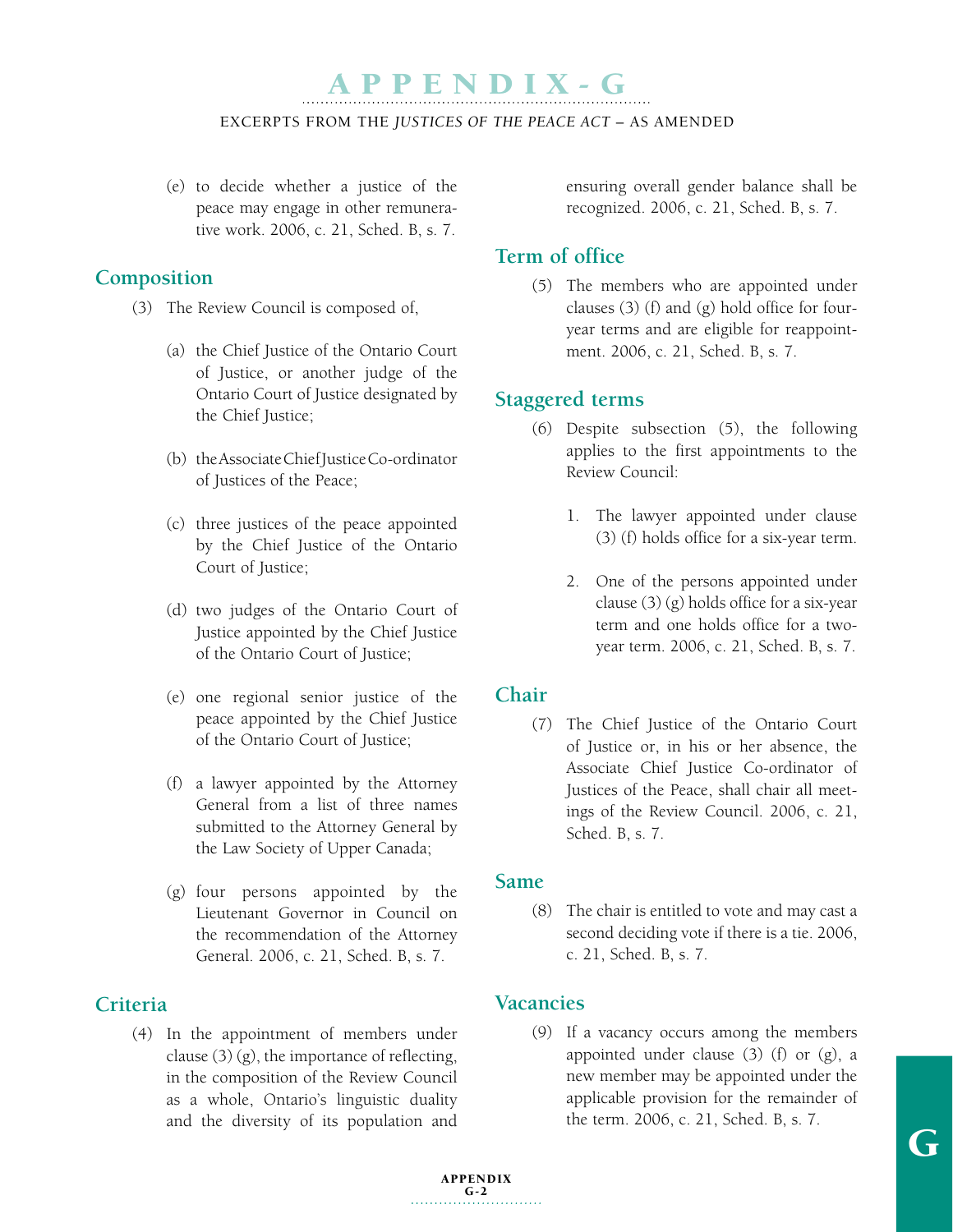EXCERPTS FROM THE *JUSTICES OF THE PEACE ACT* – AS AMENDED

### **Temporary members**

(10) The Chief Justice of the Ontario Court of Justice may appoint a judge or a justice of the peace who is not a member of the Review Council to be a temporary member of a complaints committee or hearing panel in order to deal fully with the matter. 2006, c. 21, Sched. B, s. 7.

### **Quorum**

- (11) The following quorum rules apply:
	- 1. Six members, including the chair, constitute a quorum.
	- 2. At least half the members present must be judges or justices of the peace. 2006, c. 21, Sched. B, s. 7.

### **Voting by chair**

(12) The chair of a complaints committee established under subsection 11 (1) or a hearing panel established under subsection 11.1 (1) is entitled to vote. 2006, c. 21, Sched. B, s. 7.

### **Disqualification**

(13) The members of the Review Council who were members of a complaints committee dealing with a complaint shall not participate in a hearing of the complaint under section 11.1. 2006, c. 21, Sched. B, s. 7.

### **Employees**

G

(14) Such employees as are considered necessary for the proper conduct of the affairs of the Review Council may be appointed under Part III of the *Public Service of Ontario Act*, 2006. 2006, c. 35, Sched. C, s. 56 (3).

### **Expert assistance**

(15) The Review Council may engage persons, including counsel, to assist it and its complaints committees and hearing panels. 2006, c. 21, Sched. B, s. 7.

### **Support services**

(16) The Review Council shall provide support services, including initial orientation and continuing education, to enable its members to participate effectively, devoting particular attention to the needs of the members who are neither judges nor lawyers and administering a part of its budget for support services separately for that purpose. 2006, c. 21, Sched. B, s. 7.

### **Same**

(17) The Review Council shall administer a part of its budget for support services separately for the purpose of accommodating the needs of any members who have disabilities. 2006, c. 21, Sched. B, s. 7.

### **Confidential records**

(18) The Review Council, a complaints committee or a hearing panel may order that any information or documents relating to a meeting, investigation or hearing that was not held in public are confidential and shall not be disclosed or made public. 2006, c. 21, Sched. B, s. 7.

### **Same**

(19) Subsection (18) applies whether the information or documents are in the possession of the Review Council, a complaints committee, a hearing panel, the Attorney General or any other person. 2006, c. 21, Sched. B, s. 7.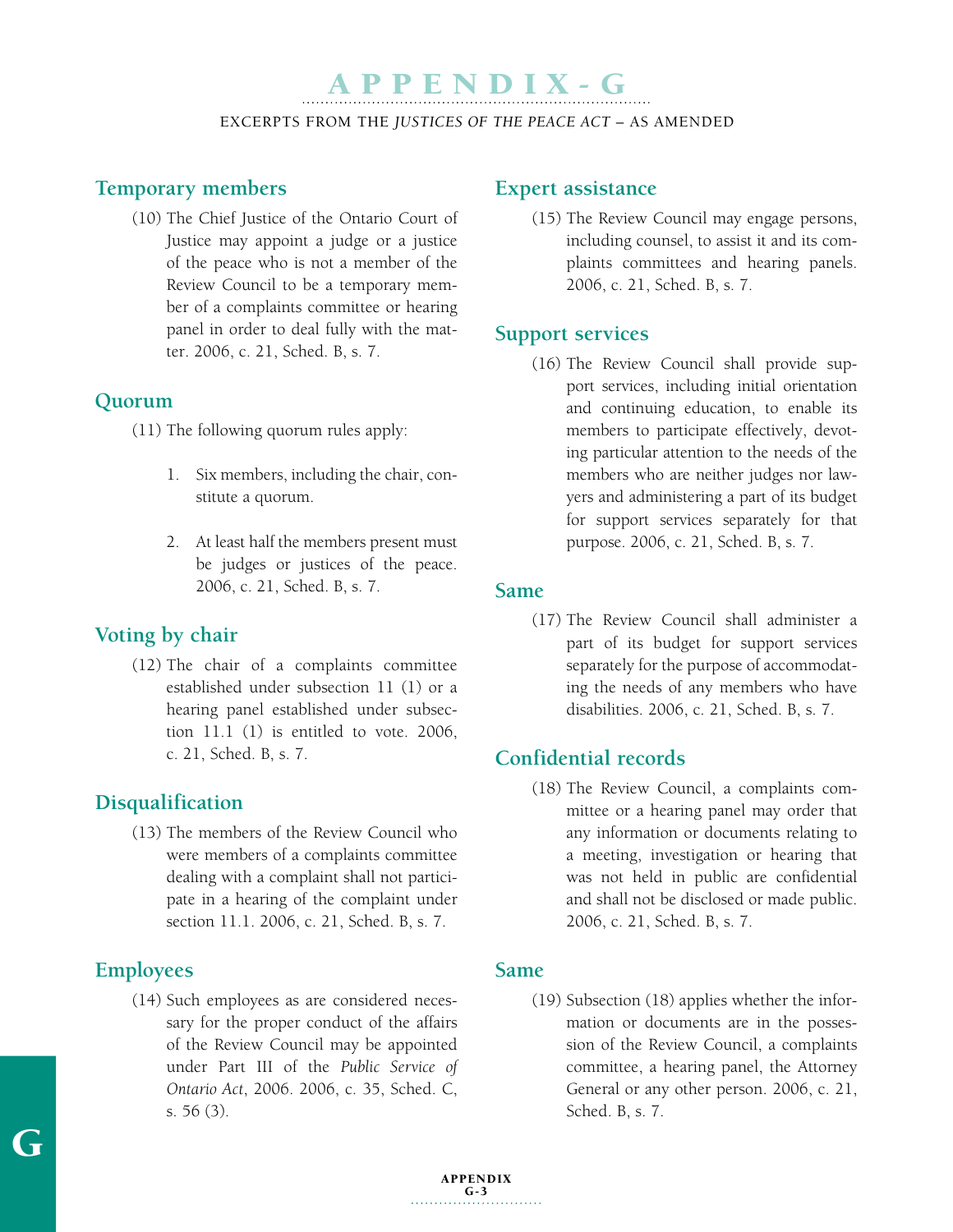#### EXCERPTS FROM THE *JUSTICES OF THE PEACE ACT* – AS AMENDED

### **Exceptions**

- (20) Subsection (18) does not apply to information and documents,
	- (a) that this Act requires the Review Council to disclose; or
	- (b) that have not been treated as confidential and were not prepared exclusively for the purposes of a Review Council meeting or for an investigation of a complaint or for a hearing. 2006, c. 21, Sched. B, s. 7.

### **Personal liability**

(21) No action or other proceeding for damages shall be instituted against the Review Council or any of its members or employees or any person acting under the authority of the Review Council, a complaints committee or hearing panel for any act done in good faith in the execution or intended execution of any power or duty of the Review Council, a complaints committee or a hearing panel or for any neglect or default in the exercise or performance in good faith of such power or duty. 2006, c. 21, Sched. B, s. 7.

### **Testimonial immunity**

(22) No member or employee of the Review Council and no person acting under its authority may be compelled to give evidence in any administrative or civil proceeding in relation to anything done or omitted to be done in carrying out the purposes of this Act. 2006, c. 21, Sched. B, s. 7.

### **Remuneration**

(23) The members who are appointed under clauses  $(3)$  (f) and  $(g)$  are entitled to receive

the daily remuneration that is fixed by the Lieutenant Governor in Council. 2006, c. 21, Sched. B, s. 7.

### **Meetings**

(24) The Review Council may hold its meetings in person or through electronic means, including telephone conferencing and video conferencing. 2006, c. 21, Sched. B, s. 7.

### **Other duties of Review Council**

### **Provision of information to public**

**9.** (1) The Review Council shall provide, in courthouses and elsewhere, information about itself and about its role in the justice system, including information about how members of the public may obtain assistance in making complaints. 2006, c. 21, Sched. B, s. 7.

#### **Same**

(2) In providing information, the Review Council shall emphasize the elimination of cultural and linguistic barriers and the accommodation of the needs of persons with disabilities. 2006, c. 21, Sched. B, s. 7.

### **Assistance to public**

(3) Where necessary, the Review Council shall arrange for the provision of assistance to members of the public in the preparation of documents for making complaints. 2006, c. 21, Sched. B, s. 7.

### **Telephone access**

(4) The Review Council shall provide province-wide free telephone access, including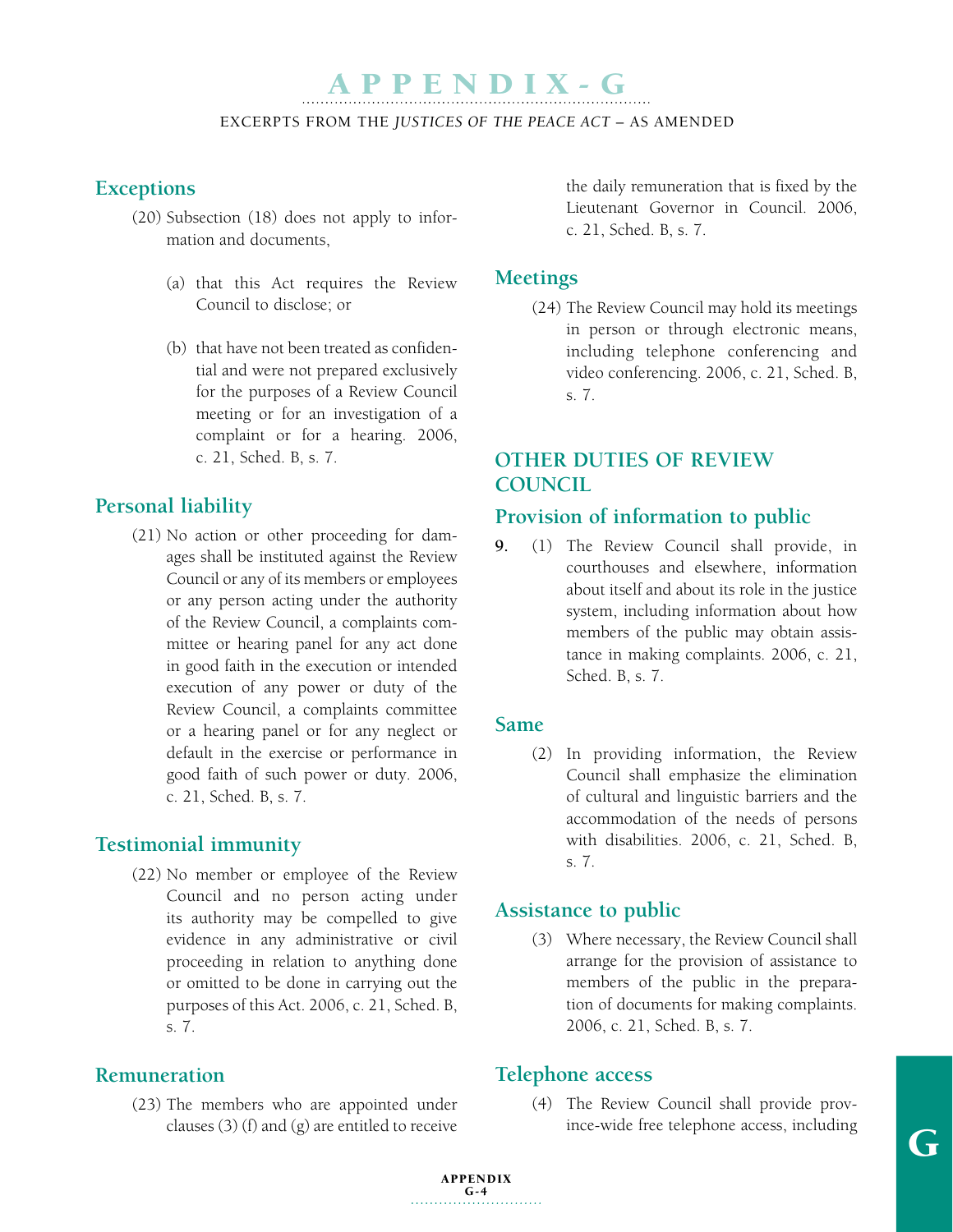#### EXCERPTS FROM THE *JUSTICES OF THE PEACE ACT* – AS AMENDED

telephone access for the deaf, to information about itself and its role in the justice system. 2006, c. 21, Sched. B, s. 7.

### **Persons with disabilities**

(5) To enable persons with disabilities to participate effectively in the complaints process, the Review Council shall ensure that their needs are accommodated, at the Council's expense, unless it would impose undue hardship on the Council to do so, considering the cost, outside sources of funding, if any, and health and safety requirements, if any. 2006, c. 21, Sched. B, s. 7.

### **Open and closed hearings and meetings**

(6) Meetings of the Review Council and of its complaints committees shall be held in private but, subject to subsection 11.1 (4), hearings under section 11.1 shall be open to the public. 2006, c. 21, Sched. B, s. 7.

### **Annual report**

(7) After the end of each year, the Review Council shall make an annual report to the Attorney General on its affairs, in English and French, including, with respect to all complaints received or dealt with during the year, a summary of the complaint, the findings and a statement of the disposition, but the report shall not include information that might identify the justice of the peace, the complainant or a witness. 2006, c. 21, Sched. B, s. 7.

### **Tabling**

(8) The Attorney General shall submit the annual report to the Lieutenant Governor in Council and shall then table the report in the Assembly. 2006, c. 21, Sched. B, s. 7.

### **Rules**

**10.** (1) The Review Council may establish rules of procedure for complaints committees and for hearing panels and the Review Council shall make the rules available to the public. 2006, c. 21, Sched. B, s. 8.

### **Legislation Act, 2006**

(2) Part III (Regulations) of the *Legislation Act*, 2006 does not apply to rules established by the Review Council. 2006, c. 21, Sched. B, s. 9.

### **SPPA, s. 28**

(3) Section 28 of the *Statutory Powers Procedure Act* does not apply to the Review Council. 2006, c. 21, Sched. B, s. 8.

### **Use of official languages of courts**

**10.1** (1) The information provided under subsections  $9(1)$ ,  $(3)$  and  $(4)$  and any rules established under subsection 10 (1) shall be made available in English and French. 2006, c. 21, Sched. B, s. 8.

### **Same**

(2) Complaints against justices of the peace may be made in English or French. 2006, c. 21, Sched. B, s. 8.

### **Same**

- (3) A hearing under section 11.1 shall be conducted in English, but a complainant or witness who speaks French or a justice of the peace who is the subject of a complaint and who speaks French is entitled, on request,
	- (a) to be given, before the hearing, French translations of documents that are written in English and are to be considered at the hearing;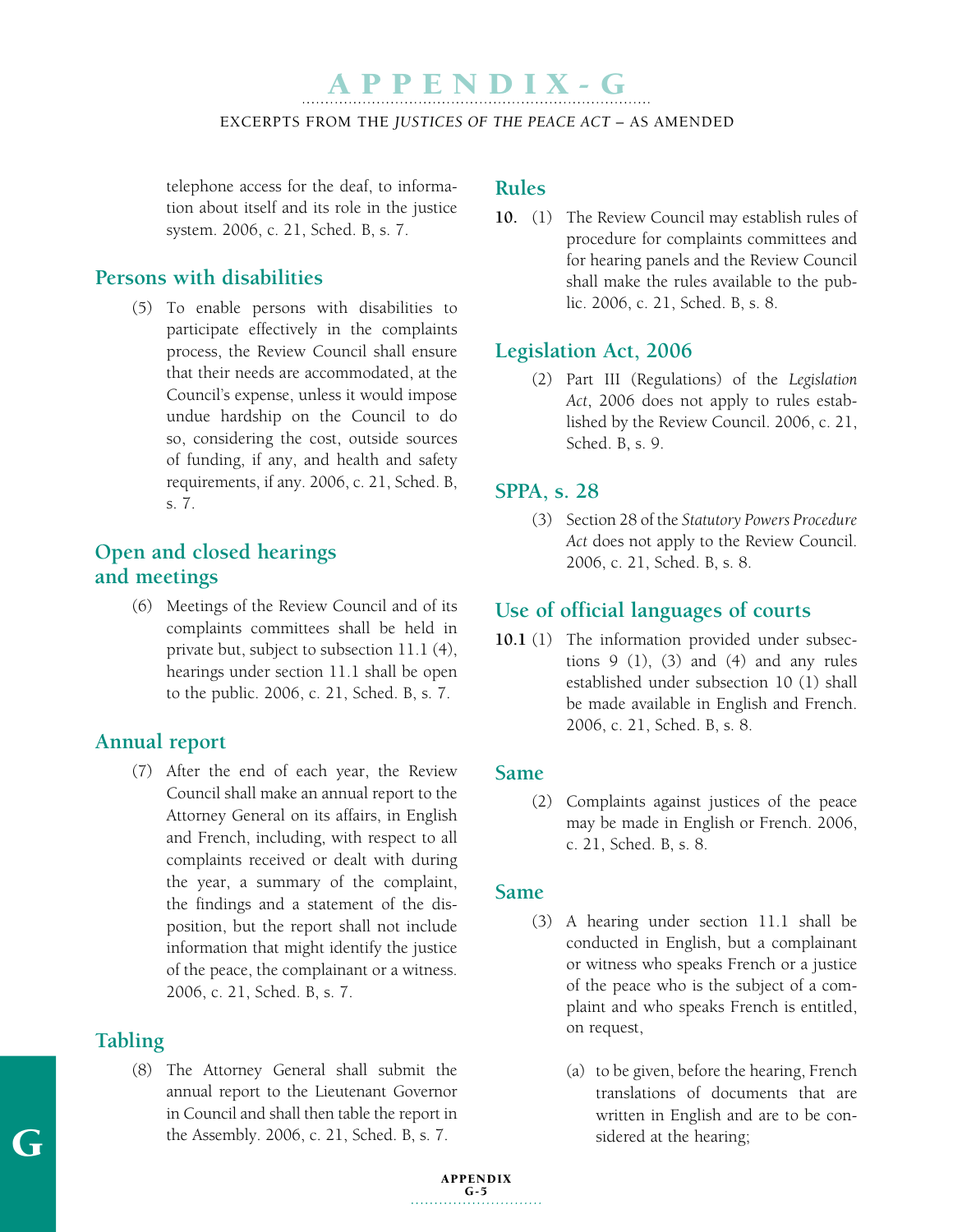#### EXCERPTS FROM THE *JUSTICES OF THE PEACE ACT* – AS AMENDED

- (b) to be provided with the assistance of an interpreter at the hearing; and
- (c) to be provided with simultaneous interpretation into French of the English portions of the hearing. 2006, c. 21, Sched. B, s. 8.

### **Bilingual hearing**

(4) The Review Council may direct that a hearing to which subsection (3) applies be conducted bilingually, if it is of the opinion that it can be properly conducted in that manner. 2006, c. 21, Sched. B, s. 8.

### **Part of hearing**

(5) A direction under subsection (4) may apply to a part of the hearing and, in that case, subsections (6) and (7) apply with necessary modifications. 2006, c. 21, Sched. B, s. 8.

### **Same**

- (6) In a bilingual hearing,
	- (a) oral evidence and submissions may be given or made in English or French, and shall be recorded in the language in which they are given or made;
	- (b) documents may be filed in either language; and
	- (c) the reasons for a decision may be written in either language. 2006, c. 21, Sched. B, s. 8.

### **Same**

(7) In a bilingual hearing, if the complainant or the justice of the peace who is the subject of the complaint does not speak both languages, he or she is entitled, on request, to have simultaneous interpretation of any evidence, submissions or discussions spoken in the other language and translation of any document filed or reasons written in the other language. 2006, c. 21, Sched. B, s. 8.

### **Complaint re justice of the peace**

**10.2** (1) Any person may make a complaint to the Review Council about the conduct of a justice of the peace. 2006, c. 21, Sched. B, s. 8.

#### **Same**

(2) A complaint to the Review Council must be made in writing. 2006, c. 21, Sched. B, s. 8.

### **Same**

(3) If a complaint about the conduct of a justice of the peace is made to any other justice of the peace or to a judge or the Attorney General, the other justice of the peace or the judge or the Attorney General, as the case may be, shall provide the person making the complaint with information about the Review Council's role in the justice system and about how a complaint may be made, and shall refer the person to the Review Council. 2006, c. 21, Sched. B, s. 8.

### **Information re complaint**

(4) At any person's request, the Review Council may confirm or deny that a particular complaint has been made to it. 2006, c. 21, Sched. B, s. 8.

### **Investigations**

### **Complaints committees**

**11.** (1) As soon as possible after receiving a complaint about the conduct of a justice of the peace, the Review Council shall establish a complaints committee and the complaints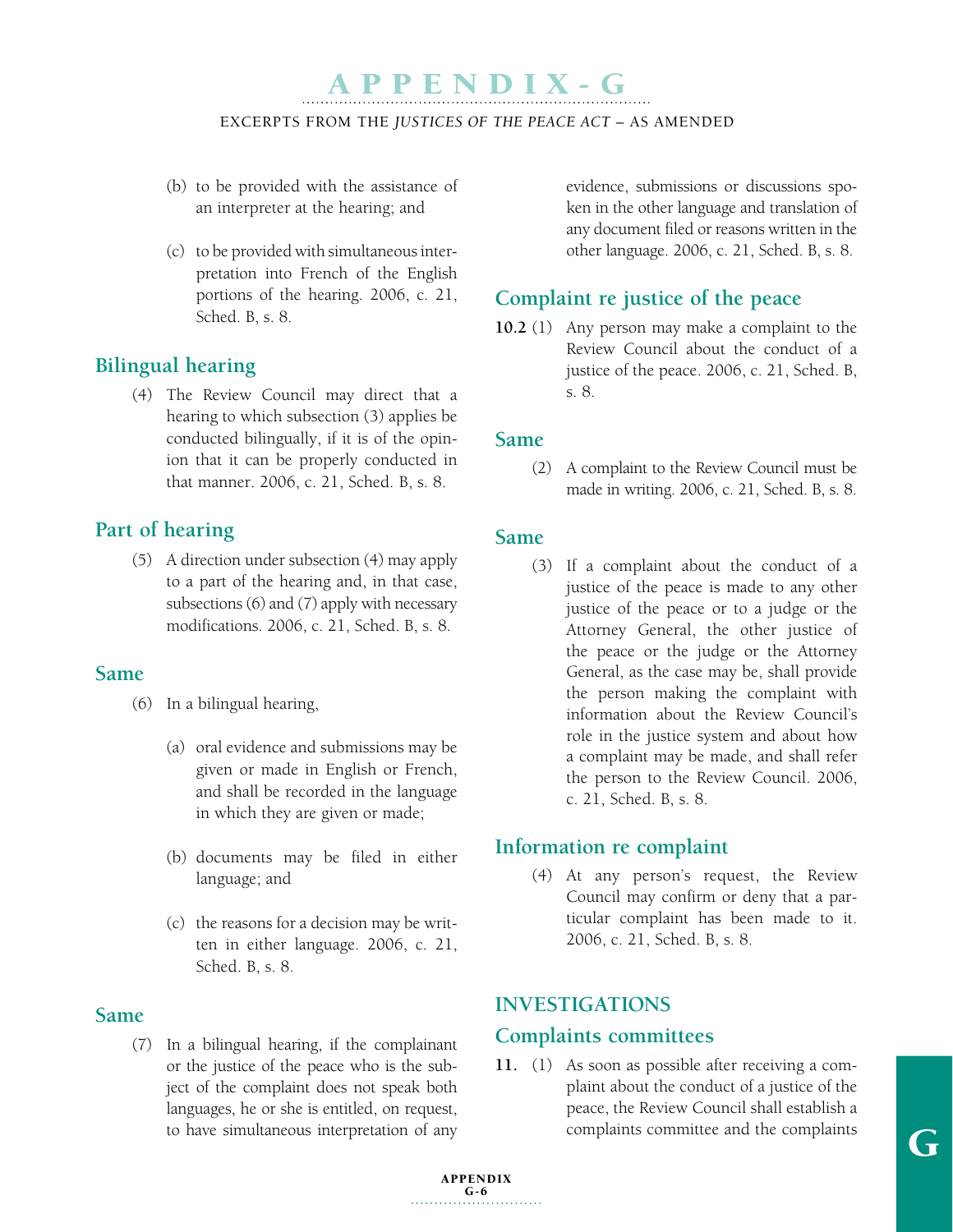#### EXCERPTS FROM THE *JUSTICES OF THE PEACE ACT* – AS AMENDED

committee shall investigate the complaint and dispose of the matter as provided in subsection (15). 2006, c. 21, Sched. B, s. 10.

### **Composition**

- (2) A complaints committee shall be composed of,
	- (a) a judge who shall chair the complaints committee;
	- (b) a justice of the peace; and
	- (c) a member who is neither a judge nor a justice of the peace. 2006, c. 21, Sched. B, s. 10.

### **Timely reporting to complainant**

(3) The complaints committee shall report in a timely manner to the complainant that it has received the complaint and it shall report in a timely manner to the complainant on its disposition of the matter. 2006, c. 21, Sched. B, s. 10.

### **Disqualification**

(4) The members of a complaints committee who investigate a complaint shall not participate in a hearing in respect of the complaint. 2006, c. 21, Sched. B, s. 10.

### **Rotation of members**

(5) The eligible members of the Review Council shall all serve on complaints committees on a rotating basis. 2006, c. 21, Sched. B, s. 10.

### **Quorum**

(6) All the members of a complaints committee constitute a quorum. 2006, c. 21, Sched. B, s. 10.

### **Investigation**

(7) The complaints committee shall conduct such investigation as it considers appropriate. 2006, c. 21, Sched. B, s. 10.

### **Investigation private**

(8) The investigation shall be conducted in private. 2006, c. 21, Sched. B, s. 10.

### **Powers of complaints committee**

(9) Section 4.2, subsections 12 (1) to (3.1) and sections 13, 14, 15 and 22 of the *Statutory Powers Procedure Act* apply to the activities of a complaints committee. 2006, c. 21, Sched. B, s. 10.

### **Rules of procedure**

(10) The rules of procedure established under subsection 10 (1) apply to the activities of a complaints committee. 2006, c. 21, Sched. B, s. 10.

#### **Interim recommendations**

- (11) The complaints committee may recommend to a regional senior judge that, until the final disposition of a complaint,
	- (a) the justice of the peace who is the subject of a complaint not be assigned work; or
	- (b) the justice of the peace who is the subject of a complaint be reassigned to another location. 2006, c. 21, Sched. B, s. 10.

#### **Same**

(12) The recommendation shall be made to the regional senior judge appointed for the region to which the justice of the peace is assigned and the regional senior judge may,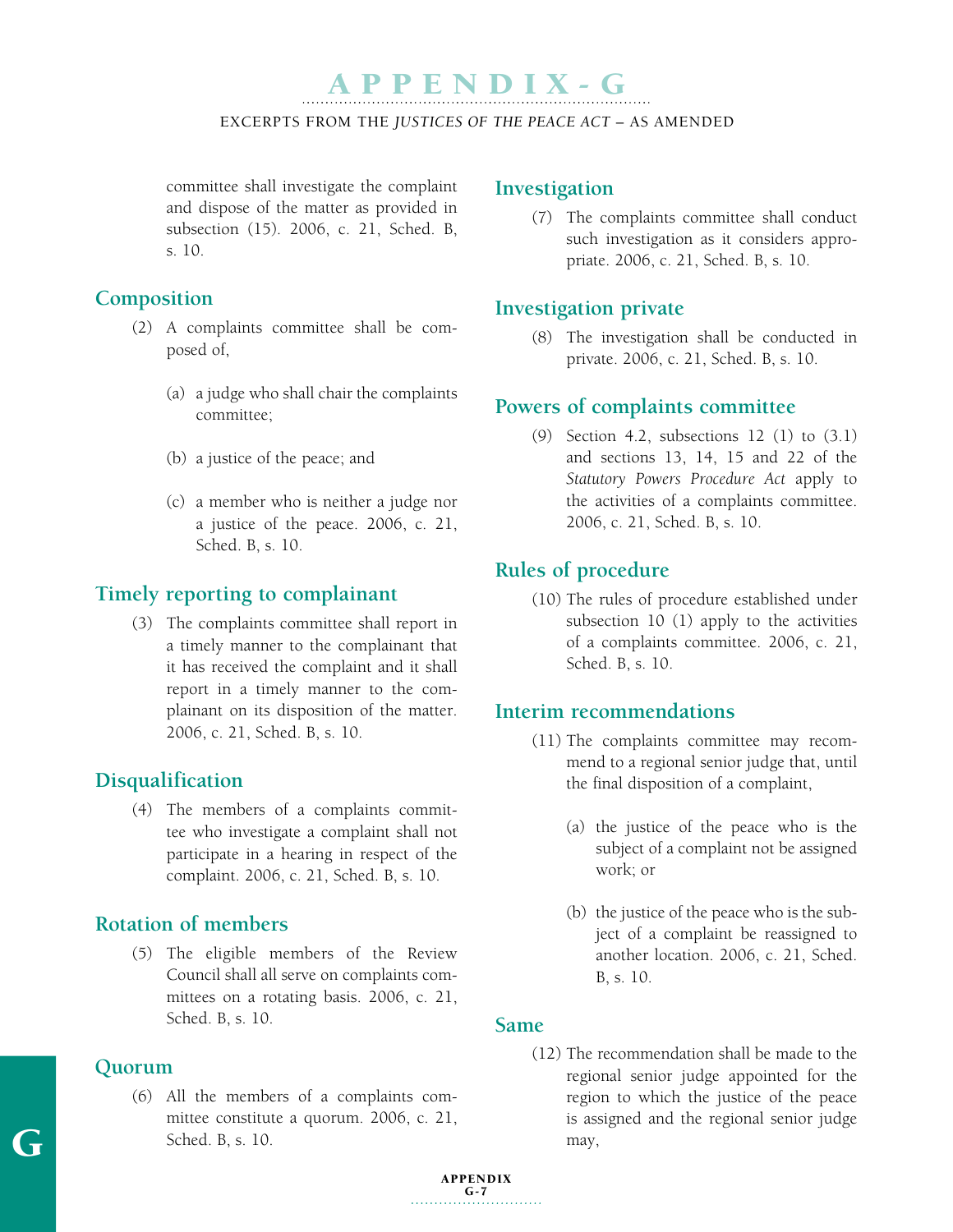#### EXCERPTS FROM THE *JUSTICES OF THE PEACE ACT* – AS AMENDED

- (a) decide to not assign work to the justice of the peace until the final disposition of the complaint but he or she shall continue to be paid; or
- (b) with the consent of the justice of the peace, reassign him or her to another location until the final disposition of the complaint. 2006, c. 21, Sched. B, s. 10.

#### **Exception: certain complaints**

- (13) If the complaint is against a justice of the peace or regional senior justice of the peace who is a member of the Review Council, any recommendation under subsection (11) in connection with the complaint shall be made to the Chief Justice of the Ontario Court of Justice, who may,
	- (a) decide to not assign work to the justice of the peace or regional senior justice of the peace until the final disposition of the complaint but he or she shall continue to be paid; or
	- (b) with the consent of the justice of the peace or regional senior justice of the peace, reassign him or her to another location until the final disposition of the complaint. 2006, c. 21, Sched. B, s. 10.

## **Same**

(14) A justice of the peace or regional senior justice of the peace who is a member of the Review Council and who is the subject of a complaint shall not be a member of any complaints committee or hearing panel until the final disposition of the complaint. 2006, c. 21, Sched. B, s. 10.

# **Complaints committee's decision**

- (15) When its investigation is complete, the complaints committee shall,
	- (a) dismiss the complaint if it is frivolous, an abuse of process or outside the jurisdiction of the complaints committee;
	- (b) invite the justice of the peace to attend before the complaints committee to receive advice concerning the issues raised in the complaint or send the justice of the peace a letter of advice concerning the issues raised in the complaint, or both;
	- (c) order that a formal hearing into the complaint be held by a hearing panel; or
	- (d) refer the complaint to the Chief Justice of the Ontario Court of Justice. 2006, c. 21, Sched. B, s. 10.

## **Compensation**

(16) The complaints committee may recommend that the justice of the peace be compensated for all or part of the cost of legal services incurred in connection with the investigation. 2006, c. 21, Sched. B, s. 10.

## **Maximum**

(17) The amount of compensation recommended under subsection (16) shall be based on a rate for legal services that does not exceed the maximum rate normally paid by the Government of Ontario for similar services. 2006, c. 21, Sched. B, s. 10.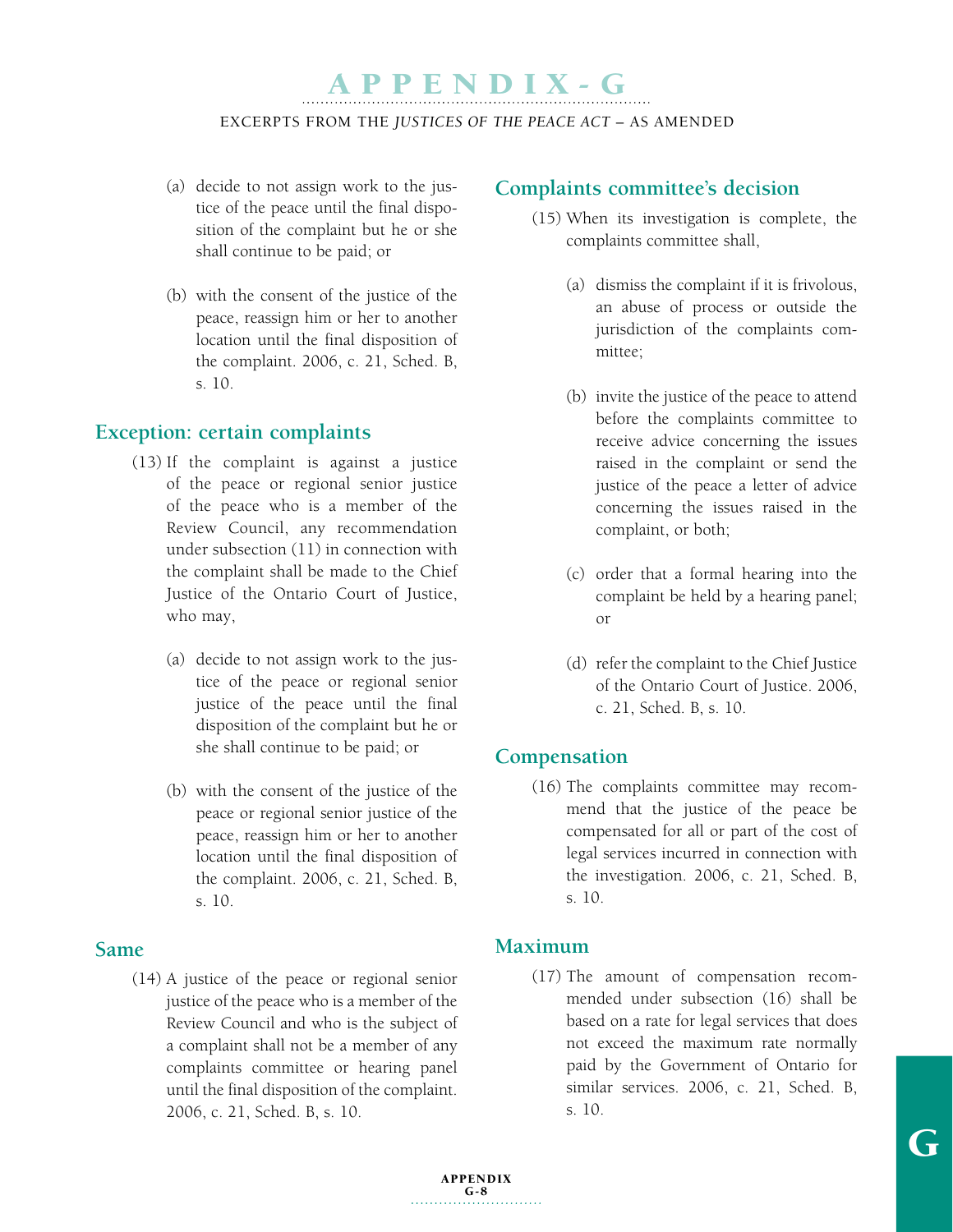#### EXCERPTS FROM THE *JUSTICES OF THE PEACE ACT* – AS AMENDED

## **Report**

(18) The complaints committee shall report to the Review Council on its decision and, except where it orders a formal hearing, it shall not identify the complainant or the justice of the peace who is the subject of the complaint in the report. 2006, c. 21, Sched. B, s. 10.

## **Frivolous complaints, etc.**

(19) Without restricting the powers of a complaints committee under clause (15) (a), a complaints committee may dismiss a complaint at any time if it is of the opinion that the complaint is frivolous, an abuse of process or outside the jurisdiction of the complaints committee. 2006, c. 21, Sched. B, s. 10.

# **Hearings**

# **Hearing panels**

**11.1** (1) When a hearing is ordered under subsection 11 (15), the chair of the Review Council shall establish a hearing panel from among the members of the Review Council to hold a hearing in accordance with this section. 2006, c. 21, Sched. B, s. 10.

## **Composition**

- (2) A hearing panel shall be composed of,
	- (a) a judge who shall chair the panel;
	- (b) a justice of the peace; and
	- (c) a member who is a judge, a lawyer or a member of the public. 2006, c. 21, Sched. B, s. 10.

#### **Quorum**

(3) All the members of the panel constitute a quorum. 2006, c. 21, Sched. B, s. 10.

# **Application of SPPA**

(4) The *Statutory Powers Procedure Act*, except sections 4 and 28, applies to the hearing. 2006, c. 21, Sched. B, s. 10.

# **Rules of procedure**

(5) The rules of procedure established under subsection 10 (1) apply to the hearing. 2006, c. 21, Sched. B, s. 10.

# **Communication re subjectmatter of hearing**

(6) The members of the panel participating in the hearing shall not communicate directly or indirectly in relation to the subjectmatter of the hearing with any party, counsel, agent or other person, unless all the parties and their counsel or agents receive notice and have an opportunity to participate. 2006, c. 21, Sched. B, s. 10.

## **Exception**

(7) Subsection (6) does not preclude the Review Council from engaging counsel to assist the panel in accordance with subsection 8 (15). 2006, c. 21, Sched. B, s. 10.

#### **Parties**

(8) The panel shall determine who are the parties to the hearing. 2006, c. 21, Sched. B, s. 10.

# **Orders prohibiting publication**

(9) If the complaint involves allegations of sexual misconduct or sexual harassment, the panel shall, at the request of a complainant

# APPENDIX  $G-9$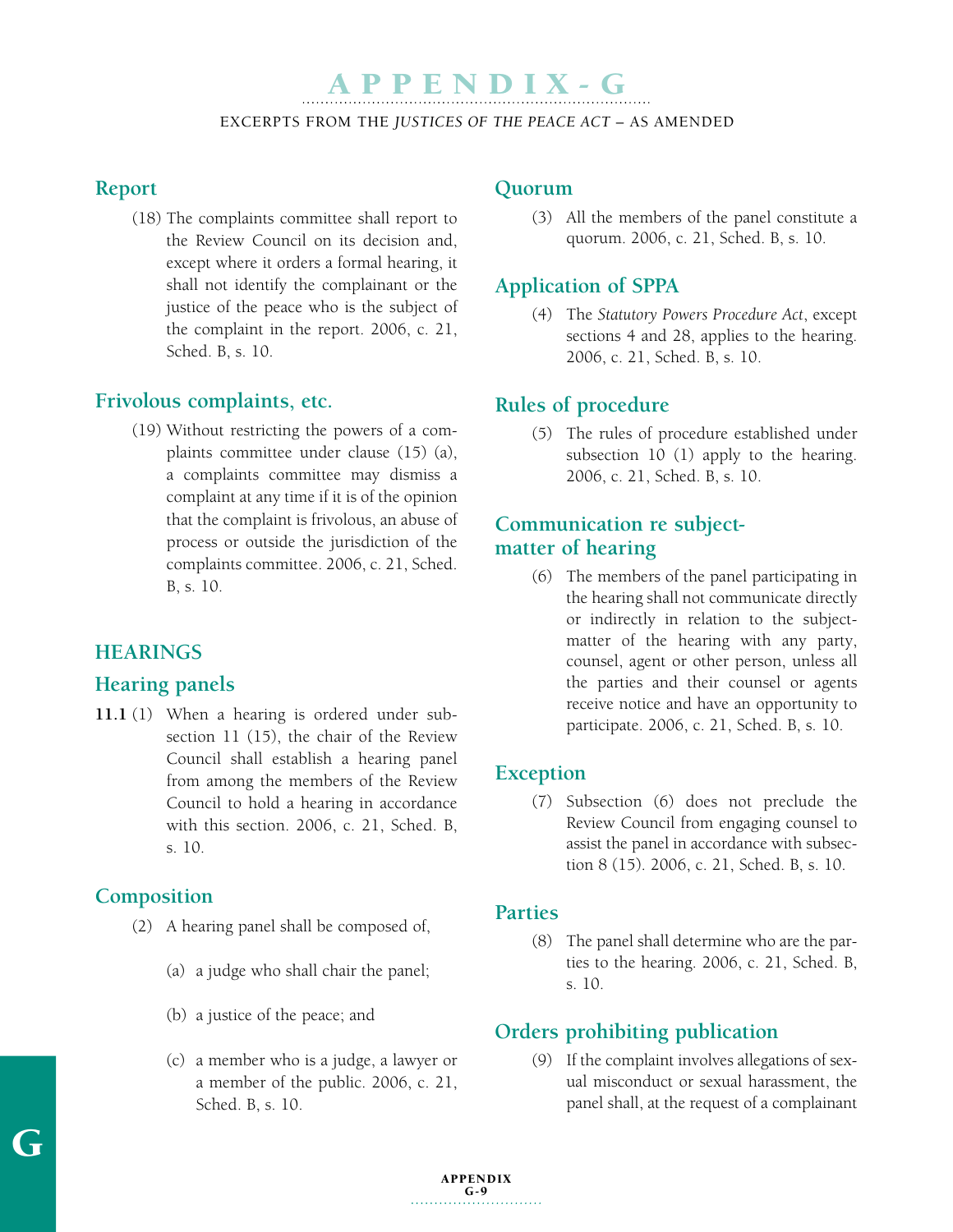#### EXCERPTS FROM THE *JUSTICES OF THE PEACE ACT* – AS AMENDED

or of a witness who testifies to having been the victim of such conduct by the justice of the peace, prohibit the publication of information that might identify the complainant or witness, as the case may be. 2006, c. 21, Sched. B, s. 10.

## **Dispositions**

- (10) After completing the hearing, the panel may dismiss the complaint, with or without a finding that it is unfounded or, if it upholds the complaint, it may,
	- (a) warn the justice of the peace;
	- (b) reprimand the justice of the peace;
	- (c) order the justice of the peace to apologize to the complainant or to any other person;
	- (d) order that the justice of the peace take specified measures, such as receiving education or treatment, as a condition of continuing to sit as a justice of the peace;
	- (e) suspend the justice of the peace with pay, for any period;
	- (f) suspend the justice of the peace without pay, but with benefits, for a period up to 30 days; or
	- (g) recommend to the Attorney General that the justice of the peace be removed from office in accordance with section 11.2. 2006, c. 21, Sched. B, s. 10.

## **Same**

(11) The panel may adopt any combination of the dispositions set out in clauses (10) (a) to (f). 2006, c. 21, Sched. B, s. 10.

# **Disability**

(12) If the panel finds that the justice of the peace is unable, because of a disability, to perform the essential duties of the office, but would be able to perform them if his or her needs were accommodated, it shall order that the justice of the peace's needs be accommodated to the extent necessary to enable him or her to perform those duties. 2006, c. 21, Sched. B, s. 10.

# **Application of subs. (12)**

(13) Subsection (12) applies if,

- (a) the effect of the disability on the justice of the peace's performance of the essential duties of the office was a factor in the complaint; and
- (b) the panel dismisses the complaint or makes a disposition under clauses (10) (a) to (f). 2006, c. 21, Sched. B, s. 10.

# **Undue hardship**

(14) Subsection (12) does not apply if the panel is satisfied that making an order would impose undue hardship on the person responsible for accommodating the justice of the peace's needs, considering the cost, outside sources of funding, if any, and health and safety requirements, if any. 2006, c. 21, Sched. B, s. 10.

# **Opportunity to participate**

(15) The panel shall not make an order under subsection (12) against a person without ensuring that the person has had an opportunity to participate and make submissions. 2006, c. 21, Sched. B, s. 10.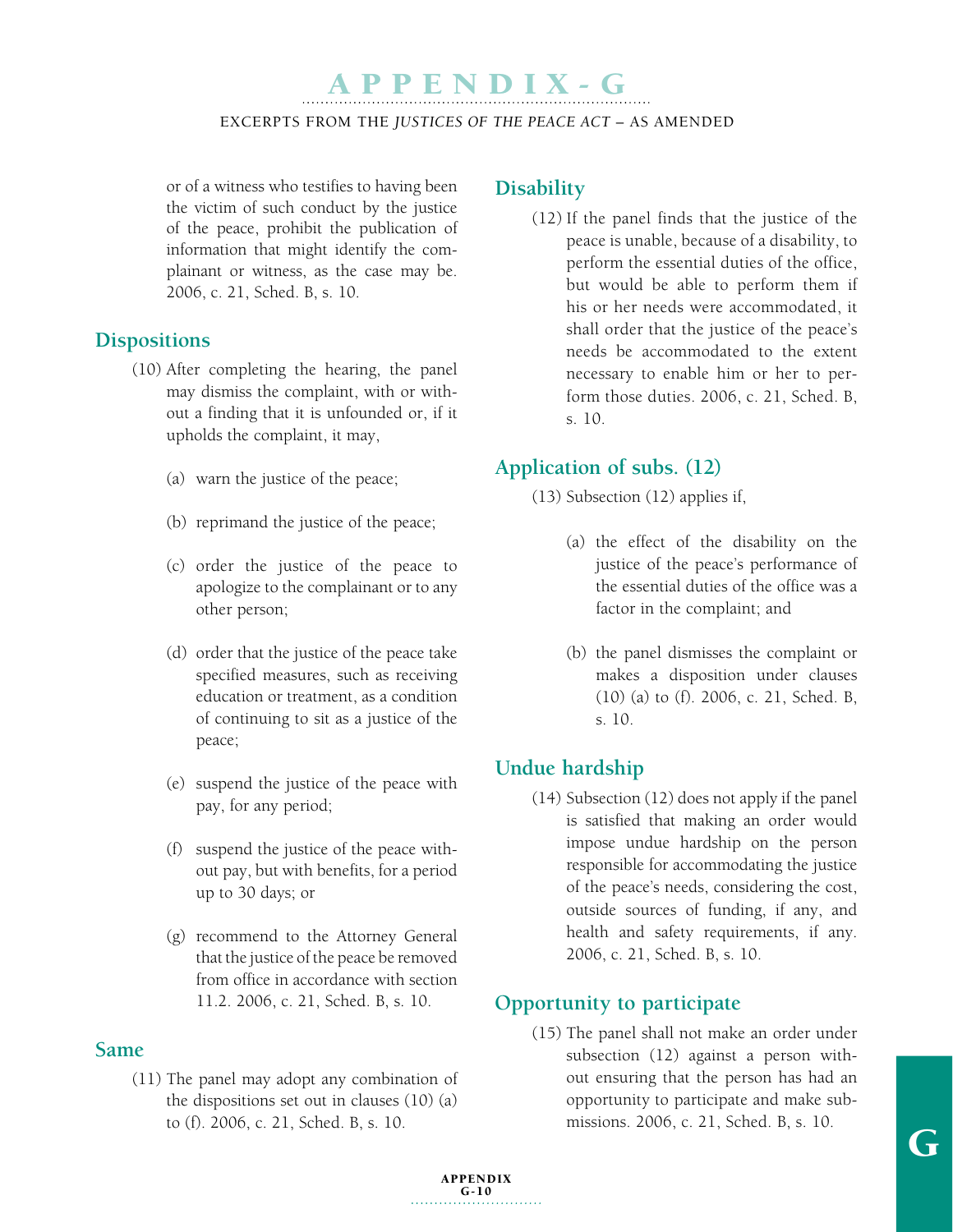#### EXCERPTS FROM THE *JUSTICES OF THE PEACE ACT* – AS AMENDED

# **Crown bound**

(16) An order made under subsection (12) binds the Crown. 2006, c. 21, Sched. B, s. 10.

#### **Compensation**

(17) The panel may recommend that the justice of the peace be compensated for all or part of the cost of legal services incurred in connection with the hearing. 2006, c. 21, Sched. B, s. 10.

#### **Maximum**

(18) The amount of compensation recommended under subsection (17) shall be based on a rate for legal services that does not exceed the maximum rate normally paid by the Government of Ontario for similar services. 2006, c. 21, Sched. B, s. 10.

# **Report to Attorney General**

(19) The panel may make a report to the Attorney General about the complaint, investigation, hearing and disposition, subject to any order made under subsection 8 (18), and the Attorney General may make the report public if of the opinion that this would be in the public interest. 2006, c. 21, Sched. B, s. 10.

## **Non-identification of persons**

(20) A complainant or witness at whose request an order was made under subsection (9) shall not be identified in the report. 2006, c. 21, Sched. B, s. 10.

## **Continuing publication ban**

(21) If an order was made under subsection (9) and the panel dismisses the complaint with a finding that it was unfounded, the

justice of the peace shall not be identified in the report without his or her consent and the panel shall order that information that relates to the complaint and might identify the justice of the peace shall never be made public without his or her consent. 2006, c. 21, Sched. B, s. 10.

#### **Transitional**

(22) A complaint against a justice of the peace that is made to the Review Council before the day this section comes into force, and considered at a meeting of the Review Council before that day, shall be dealt with in accordance with sections 11 and 12 of this *Act*, as they read immediately before that day. 2006, c. 21, Sched. B, s. 10.

## **Removal from office**

**11.2** (1) A justice of the peace may be removed from office only by order of the Lieutenant Governor in Council. 2006, c. 21, Sched. B, s. 10.

# **Removal for cause**

- (2) The order may be made only if,
- (a) a complaint about the justice of the peace has been made to the Review Council; and
- (b) a hearing panel, after a hearing under section 11.1, recommends to the Attorney General that the justice of the peace be removed on the ground that he or she has become incapacitated or disabled from the due execution of his or her office by reason of,
	- (i) inability, because of a disability, to perform the essential duties of his or her office, if an order to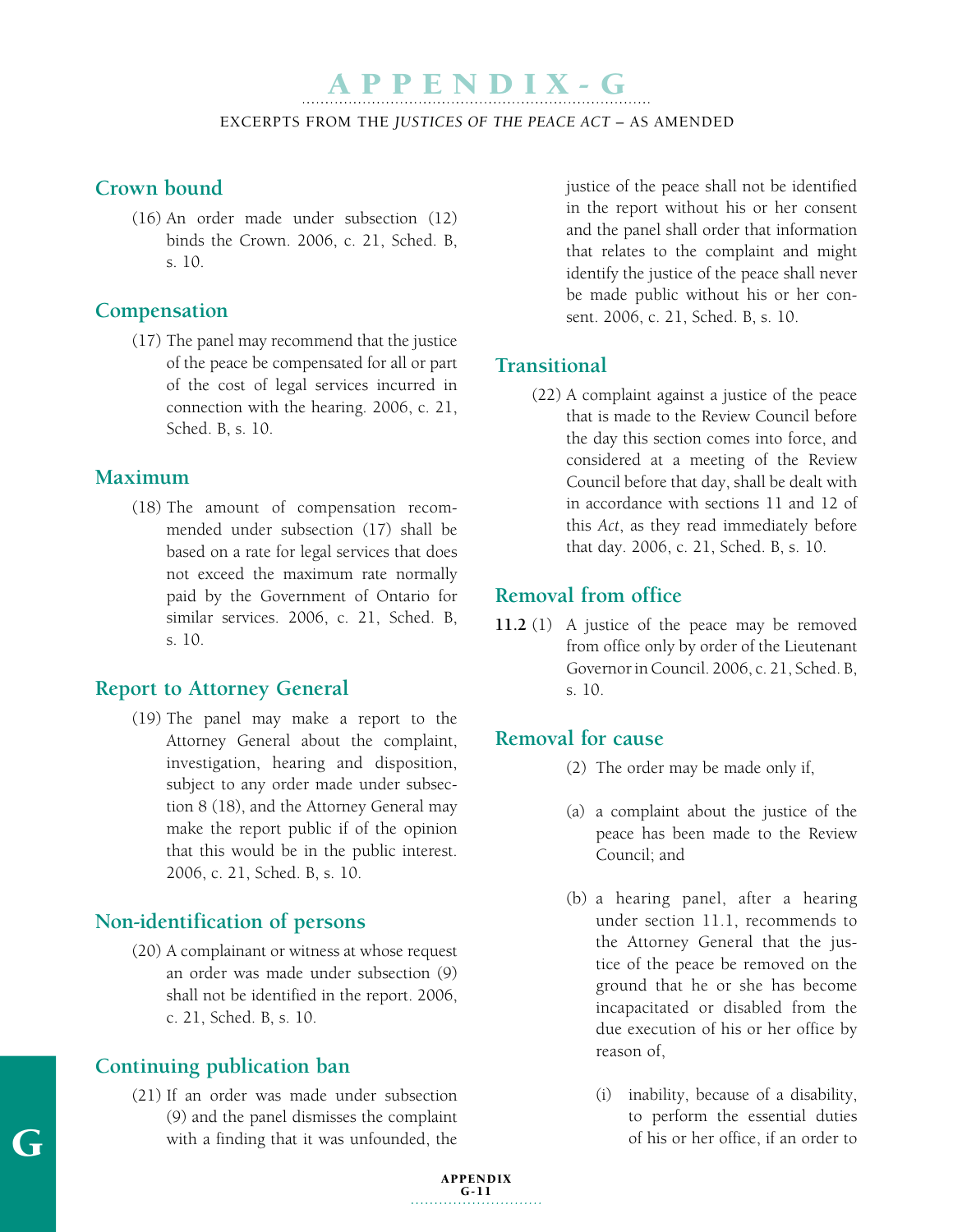#### EXCERPTS FROM THE *JUSTICES OF THE PEACE ACT* – AS AMENDED

accommodate the justice of the peace's needs would not remedy the inability, or could not be made because it would impose undue hardship on the person responsible for meeting those needs, or was made but did not remedy the inability,

- (ii) conduct that is incompatible with the due execution of his or her office, or
- (iii) failure to perform the duties of his or her office. 2006, c. 21, Sched. B, s. 10.

# **Order to be tabled**

(3) The order shall be laid before the Legislative Assembly if it is in session or, if not, within 15 days after the commencement of the next session. 2006, c. 21, Sched. B, s. 10.

# SECTION 13 – Standards of conduct

**13.** (1) The Associate Chief Justice Co-ordinator of Justices of the Peace may establish standards of conduct for justices of the peace, including a plan for bringing the standards into effect, and shall implement the standards and plan when they have been reviewed and approved by the Review Council. 2006, c. 21, Sched. B, s. 12.

> Duty of Associate Chief Justice Co-ordinator of Justices of the Peace

(2) The Associate Chief Justice Co-ordinator of Justices of the Peace shall ensure that any standards of conduct are made available to the public, in English and French,

when they have been approved by the Review Council. 2006, c. 21, Sched. B, s. 12.

## **Goals**

- (3) The following are among the goals that the Associate Chief Justice Co-ordinator of Justices of the Peace may seek to achieve by establishing standards of conduct for justices of the peace:
	- 1. Recognizing the independence of justices of the peace.
	- 2. Maintaining the high quality of the justice system and ensuring the efficient administration of justice.
	- 3. Enhancing equality and a sense of inclusiveness in the justice system.
	- 4. Ensuring that conduct of justices of the peace is consistent with the respect accorded to them.
	- 5. Emphasizing the need to ensure the on-going development of justices of the peace and the growth of their social awareness through continuing education. 2006, c. 21, Sched. B, s. 12.

# SECTION 14 – Continuing education

**14.** (1) The Associate Chief Justice Co-ordinator of Justices of the Peace shall establish a plan for the continuing education of justices of the peace, and shall implement the plan when it has been reviewed and approved by the Review Council. 2002, c. 18, Sched. A, s. 11 (6).